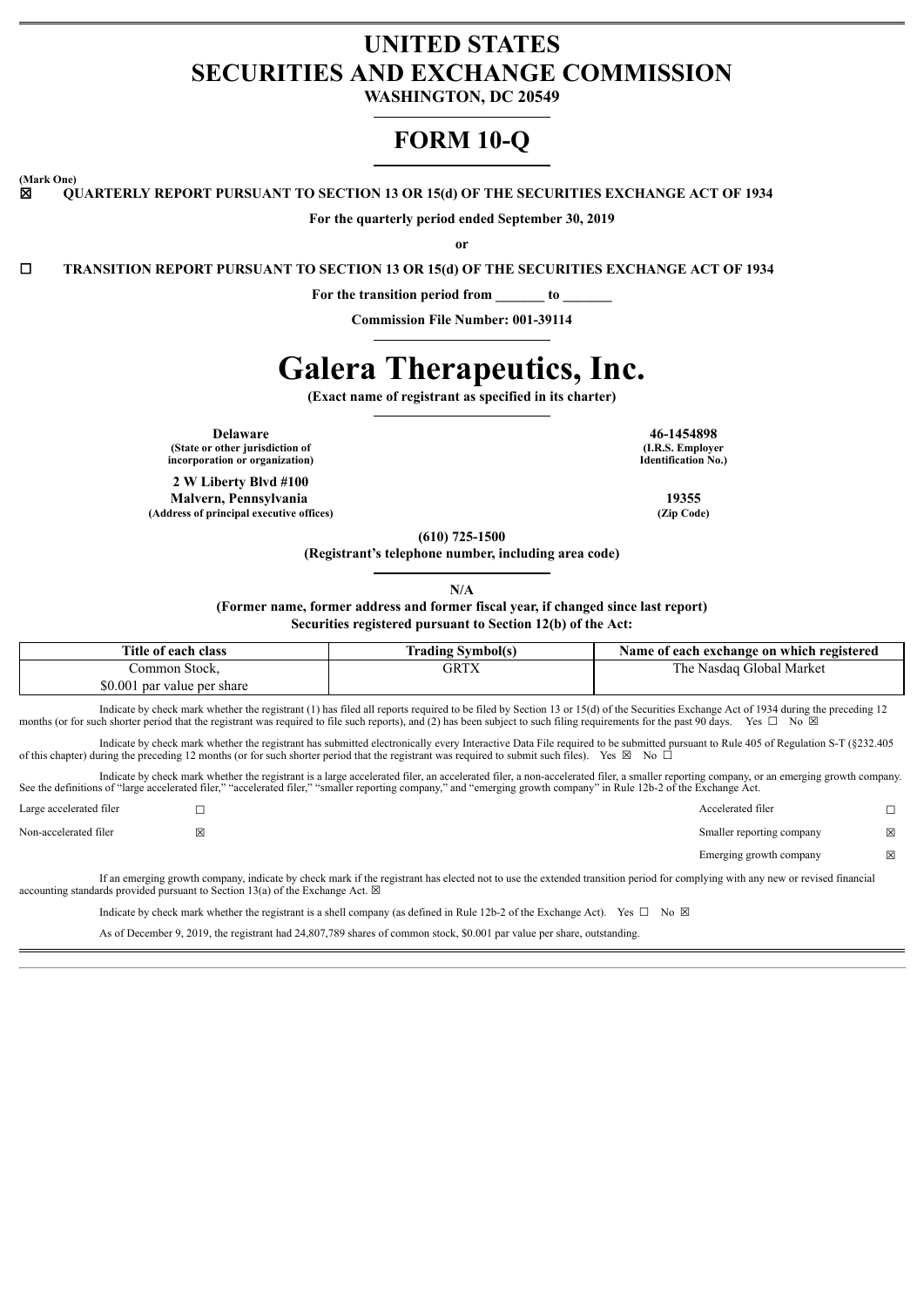#### **Table of Contents**

|                   |                                                                                                        | Page         |
|-------------------|--------------------------------------------------------------------------------------------------------|--------------|
| PART I.           | <b>FINANCIAL INFORMATION</b>                                                                           |              |
| Item 1.           | <b>Financial Statements (Unaudited)</b>                                                                | 3            |
|                   | <b>Consolidated Balance Sheets</b>                                                                     | 3            |
|                   | <b>Consolidated Statements of Operations</b>                                                           |              |
|                   | <b>Consolidated Statements of Comprehensive Loss</b>                                                   |              |
|                   | Consolidated Statements of Changes in Redeemable Convertible Preferred Stock and Stockholders' Deficit | <sub>b</sub> |
|                   | <b>Consolidated Statements of Cash Flows</b>                                                           |              |
|                   | <b>Notes to Unaudited Interim Consolidated Financial Statements</b>                                    | 8            |
| Item 2.           | Management's Discussion and Analysis of Financial Condition and Results of Operations                  | 18           |
| Item 3.           | Quantitative and Qualitative Disclosures About Market Risk                                             | 26           |
| Item 4.           | <b>Controls and Procedures</b>                                                                         | 26           |
| PART II.          | <b>OTHER INFORMATION</b>                                                                               |              |
| Item 1.           | <b>Legal Proceedings</b>                                                                               | 28           |
| Item 1A.          | <b>Risk Factors</b>                                                                                    | 28           |
| Item 2.           | Unregistered Sales of Equity Securities and Use of Proceeds                                            | 73           |
| Item 3.           | <b>Defaults Upon Senior Securities</b>                                                                 | 73           |
| Item 4.           | <b>Mine Safety Disclosures</b>                                                                         | 73           |
| Item 5.           | <b>Other Information</b>                                                                               | 74           |
| Item 6.           | <b>Exhibits</b>                                                                                        | 75           |
| <b>Signatures</b> |                                                                                                        | 76           |

i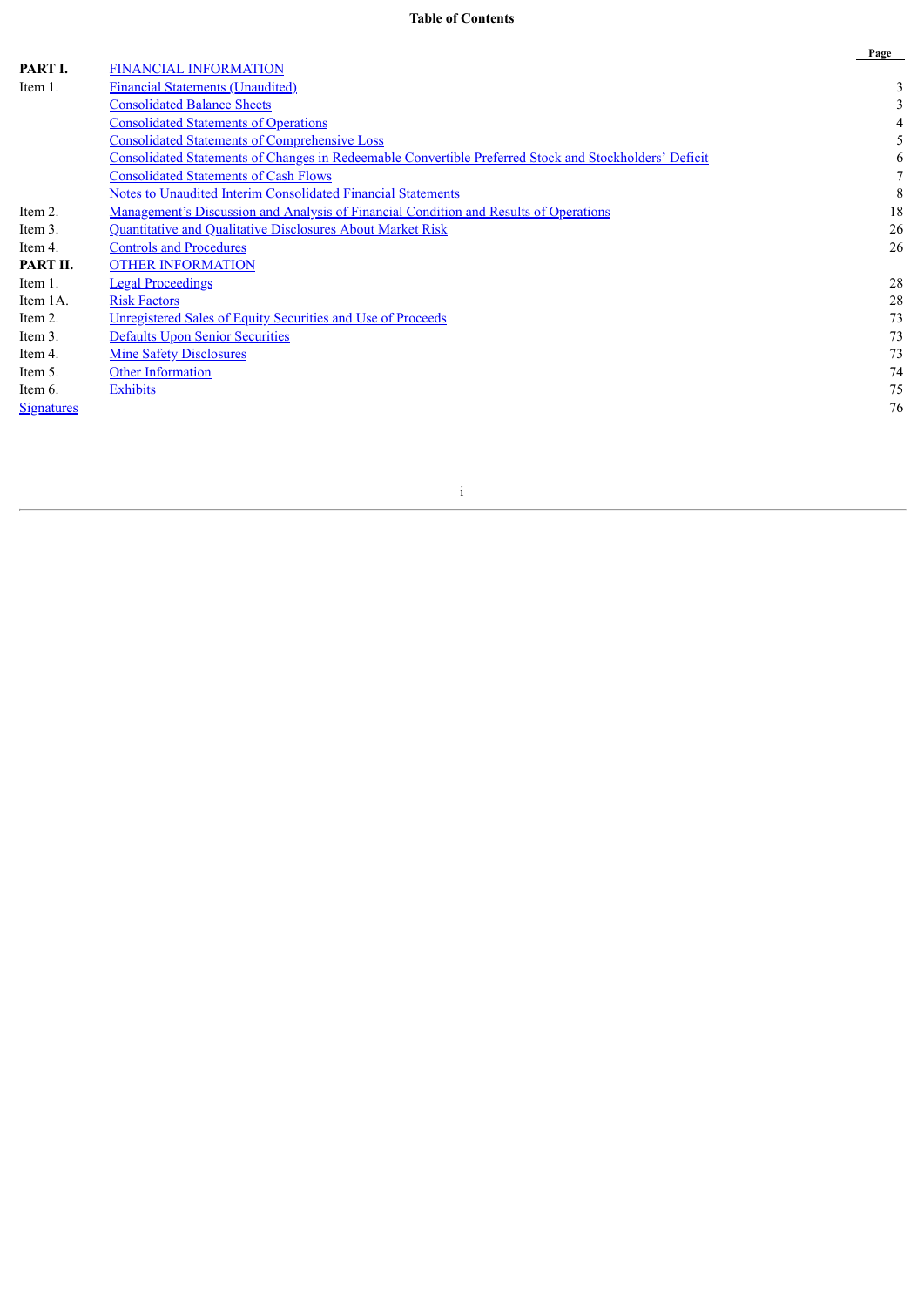#### **CAUTIONARY NOTE REGARDING FORWARD-LOOKING STATEMENTS**

This Quarterly Report on Form 10-Q contains forward-looking statements. All statements other than statements of historical facts contained in this Quarterly Report are forward-looking statements. In some cases, you can identify forward-looking statements by terms such as "may," "will," "should," "expect," "plan," "anticipate," "could," "intend," "target," "project," "contemplate," "believe," "estimate," "predict," "potential" or "continue" or the negative of these terms or other similar expressions, although not all forward-looking statements contain these words. All statements other than statements of historical fact contained in this Quarterly Report, including without limitation statements regarding our plans to develop and commercialize our product candidates, the timing of our ongoing or planned clinical trials, the timing of and our ability to obtain and maintain regulatory approvals, the clinical utility of our product candidates, our commercialization, marketing and manufacturing capabilities and strategy, our expectations about the willingness of healthcare professionals to use our product candidates, the sufficiency of our cash, cash equivalents and short-term investments, and the plans and objectives of management for future operations and capital expenditures are forward-looking statements.

The forward-looking statements in this Quarterly Report are only predictions and are based largely on our current expectations and projections about future events and financial trends that we believe may affect our business, financial condition and results of operations. These forward-looking statements speak only as of the date of this Quarterly Report and are subject to a number of known and unknown risks, uncertainties and assumptions, including those described under the sections in this Quarterly Report entitled "Risk Factors" and "Management's Discussion and Analysis of Financial Condition and Results of Operations" and elsewhere in this Quarterly Report.

Because forward-looking statements are inherently subject to risks and uncertainties, some of which cannot be predicted or quantified and some of which are beyond our control, you should not rely on these forward-looking statements as predictions of future events. The events and circumstances reflected in our forward-looking statements may not be achieved or occur and actual results could differ materially from those projected in the forwardlooking statements. Moreover, we operate in an evolving environment. New risk factors and uncertainties may emerge from time to time, and it is not possible for management to predict all risk factors and uncertainties. Except as required by applicable law, we do not plan to publicly update or revise any forwardlooking statements contained herein, whether as a result of any new information, future events, changed circumstances or otherwise. We intend the forwardlooking statements contained in this Quarterly Report to be covered by the safe harbor provisions for forward-looking statements contained in Section 27A of the Securities Act of 1933, as amended, or the Securities Act, and Section 21E of the Securities Exchange Act of 1934, as amended, or the Exchange Act.

ii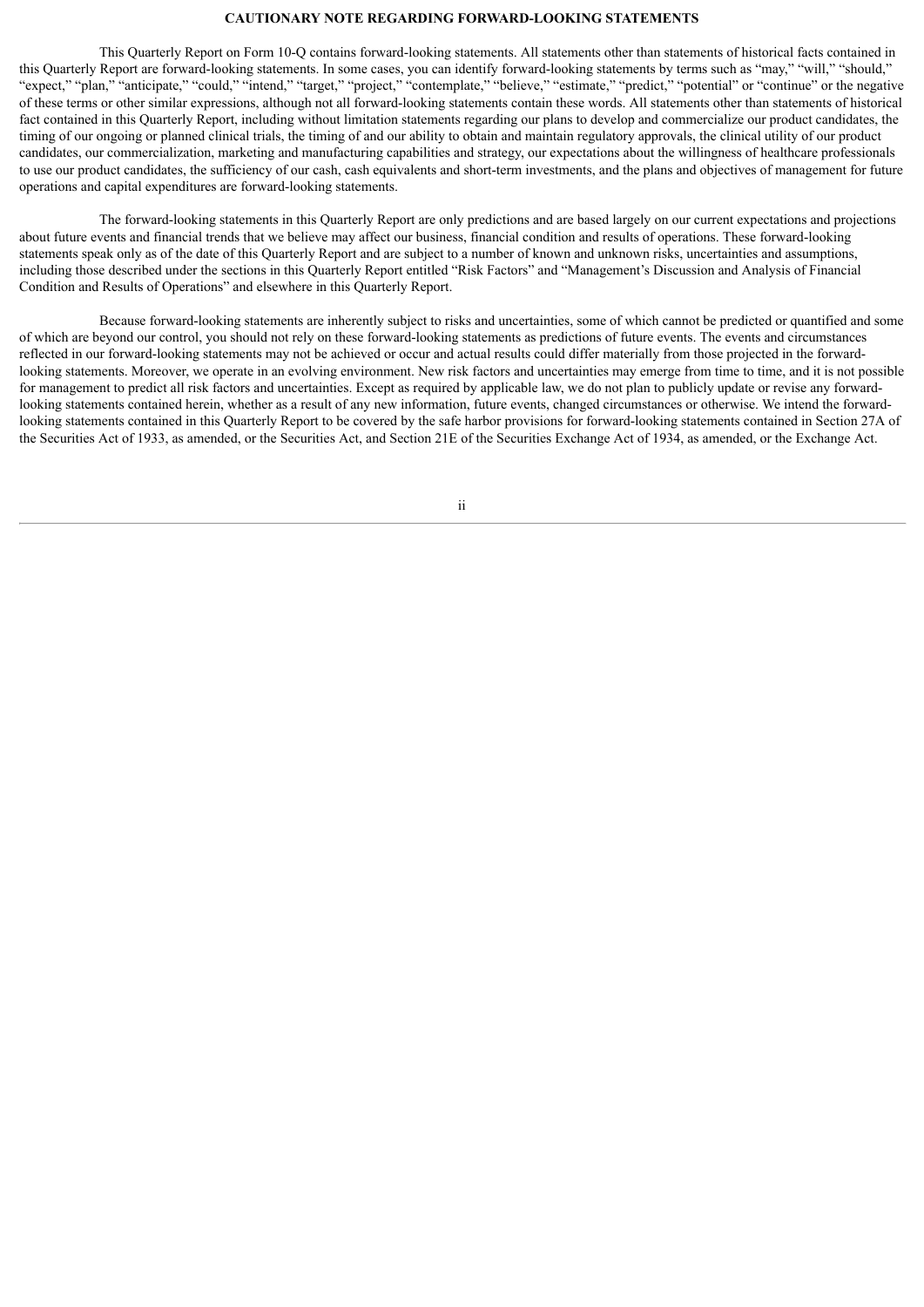#### **PART I—FINANCIAL INFORMATION**

#### **GALERA THERAPEUTICS, INC. CONSOLIDATED BALANCE SHEETS (IN THOUSANDS EXCEPT SHARE AND PER-SHARE AMOUNTS) (unaudited)**

<span id="page-3-1"></span><span id="page-3-0"></span>

|                                                                                                                                                                                                                                        |             | September 30,<br>2019 | December 31,<br>2018 |            |  |
|----------------------------------------------------------------------------------------------------------------------------------------------------------------------------------------------------------------------------------------|-------------|-----------------------|----------------------|------------|--|
| <b>Assets</b>                                                                                                                                                                                                                          |             |                       |                      |            |  |
| Current assets:                                                                                                                                                                                                                        |             |                       |                      |            |  |
| Cash and cash equivalents                                                                                                                                                                                                              | \$          | 15,719                | \$                   | 14,811     |  |
| Short-term investments                                                                                                                                                                                                                 |             | 52,226                |                      | 66,706     |  |
| Tax incentive receivable                                                                                                                                                                                                               |             |                       |                      | 870        |  |
| Prepaid expenses and other current assets                                                                                                                                                                                              |             | 4,197                 |                      | 1,465      |  |
| Total current assets                                                                                                                                                                                                                   |             | 72,142                |                      | 83,852     |  |
| Property and equipment, net                                                                                                                                                                                                            |             | 970                   |                      | 568        |  |
| Acquired intangible asset                                                                                                                                                                                                              |             | 2,258                 |                      | 2,258      |  |
| Goodwill                                                                                                                                                                                                                               |             | 881                   |                      | 881        |  |
| Deferred offering costs                                                                                                                                                                                                                |             | 2,103                 |                      |            |  |
| Right-of-use lease asset                                                                                                                                                                                                               |             | 876                   |                      |            |  |
| Other assets                                                                                                                                                                                                                           |             | 528                   |                      | 497        |  |
| <b>Total assets</b>                                                                                                                                                                                                                    | \$          | 79,758                | \$                   | 88,056     |  |
| Liabilities, redeemable convertible preferred stock and stockholders' deficit                                                                                                                                                          |             |                       |                      |            |  |
| Current liabilities:                                                                                                                                                                                                                   |             |                       |                      |            |  |
| Accounts payable                                                                                                                                                                                                                       | $\mathbf S$ | 5,218                 | \$                   | 3,867      |  |
| Accrued expenses                                                                                                                                                                                                                       |             | 3,574                 |                      | 2,577      |  |
| Lease liability                                                                                                                                                                                                                        |             | 291                   |                      |            |  |
| Total current liabilities                                                                                                                                                                                                              |             | 9,083                 |                      | 6,444      |  |
| Royalty purchase liability                                                                                                                                                                                                             |             | 42,313                |                      | 20,220     |  |
| Deferred rent                                                                                                                                                                                                                          |             |                       |                      | 12         |  |
| Lease liability, net of current portion                                                                                                                                                                                                |             | 604                   |                      |            |  |
| Deferred tax liability                                                                                                                                                                                                                 |             | 298                   |                      | 298        |  |
| <b>Total liabilities</b>                                                                                                                                                                                                               |             | 52,298                |                      | 26,974     |  |
| Redeemable convertible preferred stock, \$0.001 par value: 96,385,795 shares authorized,<br>issued and outstanding at September 30, 2019 and December 31, 2018, respectively<br>(liquidation value of \$174,746 at September 30, 2019) |             | 172,080               |                      | 165,902    |  |
| Stockholders' deficit:                                                                                                                                                                                                                 |             |                       |                      |            |  |
| Preferred stock, \$0.001 par value: 10,000,000 shares authorized; no shares issued and<br>outstanding.                                                                                                                                 |             |                       |                      |            |  |
| Common stock, \$0.001 par value: 200,000,000 shares authorized; 300,597 shares<br>issued and outstanding at September 30, 2019 and December 31, 2018                                                                                   |             |                       |                      |            |  |
| Accumulated other comprehensive income                                                                                                                                                                                                 |             | 55                    |                      | 3          |  |
| Accumulated deficit                                                                                                                                                                                                                    |             | (144, 675)            |                      | (104, 823) |  |
| Total stockholders' deficit                                                                                                                                                                                                            |             | (144, 620)            |                      | (104, 820) |  |
| Total liabilities, redeemable convertible preferred stock and stockholders' deficit                                                                                                                                                    | \$          | 79,758                | \$                   | 88,056     |  |

*See accompanying notes to unaudited interim consolidated financial statements.*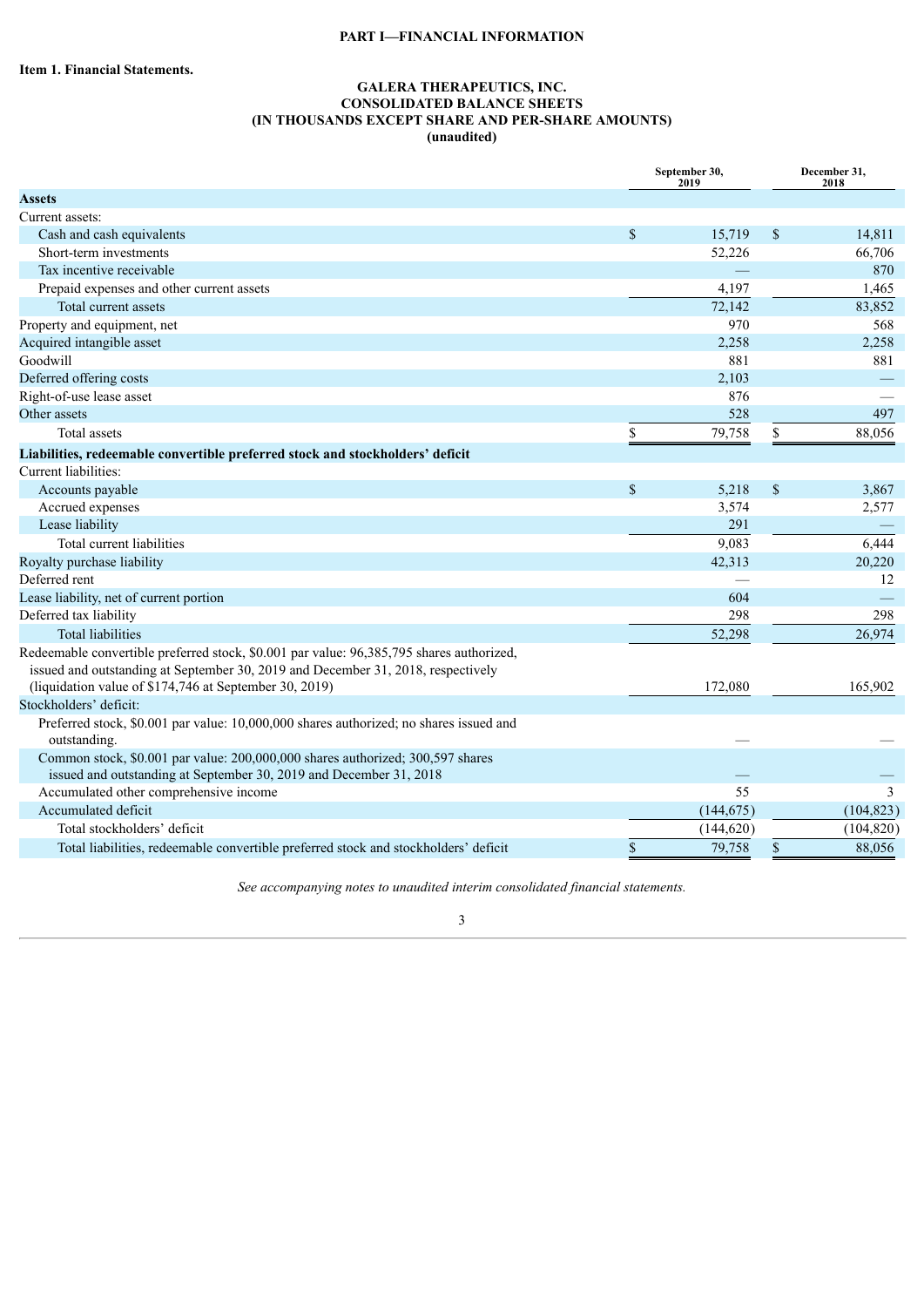#### **GALERA THERAPEUTICS, INC. CONSOLIDATED STATEMENTS OF OPERATIONS (IN THOUSANDS EXCEPT SHARE AND PER SHARE AMOUNTS) (unaudited)**

<span id="page-4-0"></span>

|                                                                   | Three months ended<br>September 30, |     |          |    | Nine months ended<br>September 30, |   |           |
|-------------------------------------------------------------------|-------------------------------------|-----|----------|----|------------------------------------|---|-----------|
|                                                                   | 2019                                |     | 2018     |    | 2019                               |   | 2018      |
| Operating expenses:                                               |                                     |     |          |    |                                    |   |           |
| Research and development                                          | \$<br>11,040                        | S   | 4,162    | -S | 29,057                             | S | 11,551    |
| General and administrative                                        | 1,816                               |     | 1,245    |    | 5,466                              |   | 3,846     |
| Loss from operations                                              | (12, 856)                           |     | (5,407)  |    | (34, 523)                          |   | (15, 397) |
| Other income (expenses):                                          |                                     |     |          |    |                                    |   |           |
| Interest income                                                   | 426                                 |     | 117      |    | 1,397                              |   | 170       |
| Interest expense                                                  | (918)                               |     |          |    | (2,094)                            |   |           |
| Foreign currency loss                                             | (3)                                 |     | (11)     |    | (38)                               |   | (27)      |
| Loss before income tax benefit                                    | (13, 351)                           |     | (5,301)  |    | (35,258)                           |   | (15,254)  |
| Income tax benefit                                                |                                     |     | 52       |    |                                    |   | 141       |
| Net loss                                                          | (13, 351)                           |     | (5,249)  |    | (35,258)                           |   | (15, 113) |
| Accretion of redeemable convertible preferred stock to redemption |                                     |     |          |    |                                    |   |           |
| value                                                             | (2,108)                             |     | (1, 468) |    | (6,178)                            |   | (3,879)   |
| Net loss attributable to common stockholders                      | (15, 459)                           | \$. | (6,717)  |    | (41, 436)                          |   | (18,992)  |
| Net loss per share of common stock, basic and diluted             | (51.43)                             |     | (22.35)  |    | (137.85)                           |   | (63.18)   |
| Weighted-average shares of common stock outstanding, basic and    |                                     |     |          |    |                                    |   |           |
| diluted                                                           | 300,597                             |     | 300,597  |    | 300,597                            |   | 300,597   |

*See accompanying notes to unaudited interim consolidated financial statements.*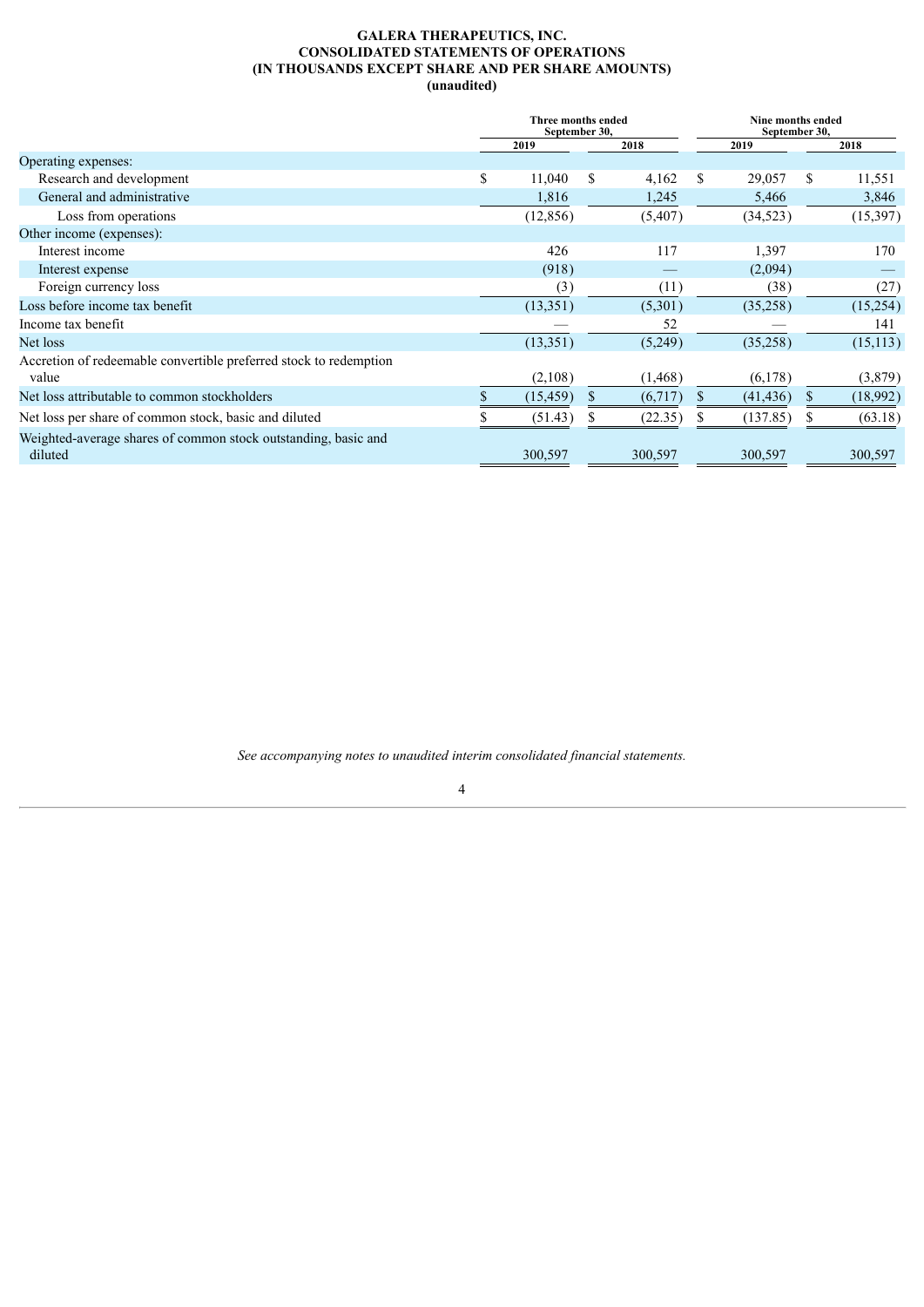#### **GALERA THERAPEUTICS, INC. CONSOLIDATED STATEMENTS OF COMPREHENSIVE LOSS (IN THOUSANDS) (unaudited)**

<span id="page-5-0"></span>

|                                           | Three months ended<br>September 30. |           |  | Nine months ended<br>September 30. |  |          |  |           |
|-------------------------------------------|-------------------------------------|-----------|--|------------------------------------|--|----------|--|-----------|
|                                           |                                     | 2019      |  | 2018                               |  | 2019     |  | 2018      |
| Net loss                                  |                                     | (13, 351) |  | (5,249)                            |  | (35,258) |  | (15, 113) |
| Unrealized gain on short-term investments |                                     | (26)      |  |                                    |  | ے ر      |  |           |
| Comprehensive loss                        |                                     | 13.3      |  | (5,249)                            |  | (35,206) |  | (15, 110) |

*See accompanying notes to unaudited interim consolidated financial statements.*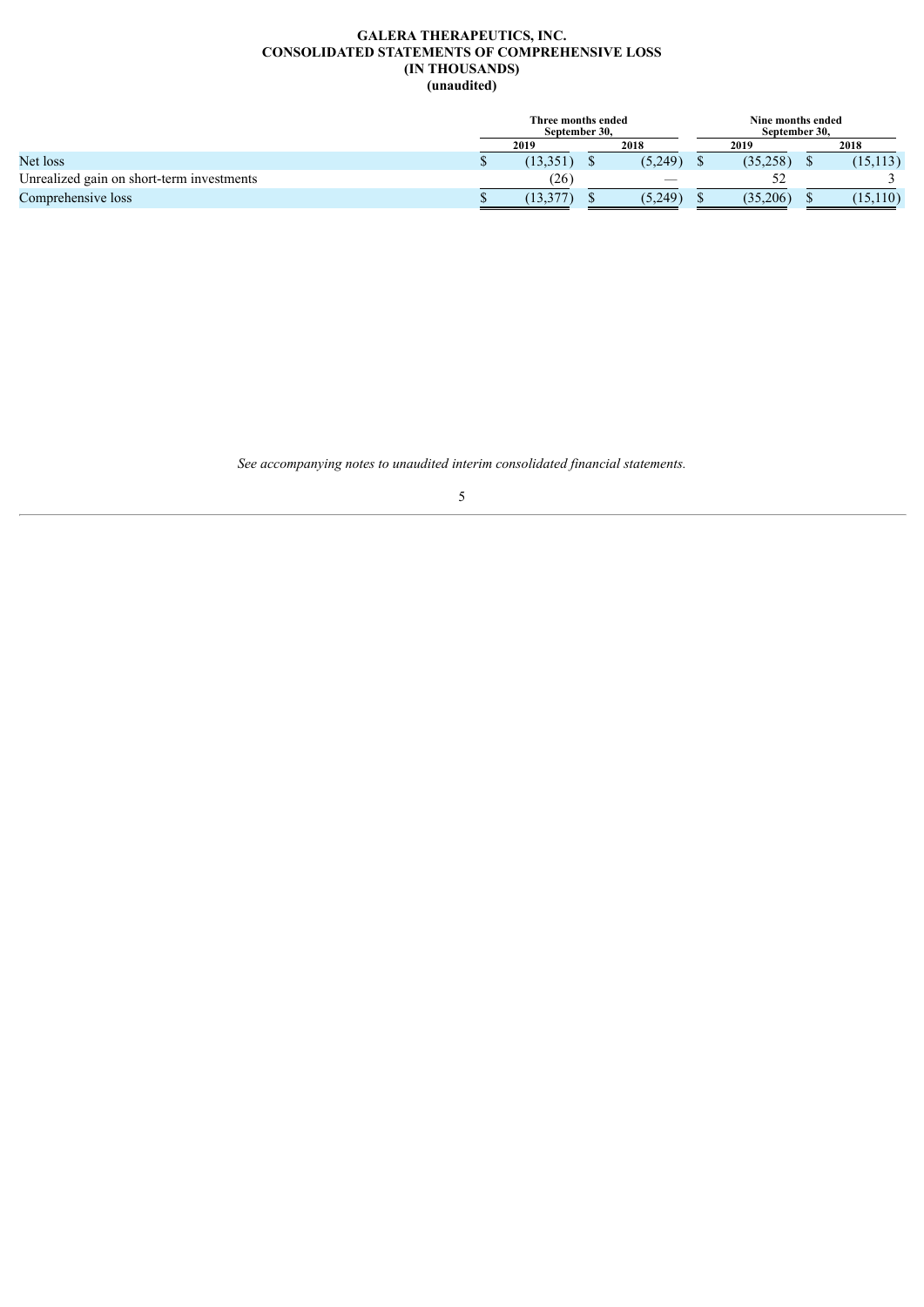# GALERA THERAPEUTICS, INC.<br>CONSOLIDATED STATEMENTS OF CHANGES IN REDEEMABLE CONVERTIBLE PREFERRED STOCK AND<br>TOCKHOLDERS' DEFICIT<br>(IN THOUSANDS EXCEPT SHARE AMOUNTS)<br>(unaudited)

<span id="page-6-0"></span>

|                                                                                      |               | <b>Redeemable convertible</b><br>preferred stock |               | <b>Common stock</b> | <b>Additional</b><br>paid-in | Accumulated<br>other<br>comprehensive | Accumulated               | <b>Total</b><br>Stockholders' |
|--------------------------------------------------------------------------------------|---------------|--------------------------------------------------|---------------|---------------------|------------------------------|---------------------------------------|---------------------------|-------------------------------|
|                                                                                      | <b>Shares</b> | Amount                                           | <b>Shares</b> | Amount              | capital                      | (loss) income                         | Deficit                   | Deficit                       |
| Balance at January 1, 2018                                                           | 64,689,359    | 90,148<br>$\mathbf{s}$                           | 300,597       | $\mathbf S$         |                              | (3)                                   | $\mathbb{S}$<br>(76, 102) | $\mathbb{S}$<br>(76, 105)     |
| Share-based compensation<br>expense                                                  |               | _                                                |               |                     | 208                          |                                       |                           | 208                           |
| Accretion of redeemable<br>convertible preferred stock<br>to redemption value        |               | 1,205                                            |               |                     | (208)                        |                                       | (997)                     | (1,205)                       |
| Unrealized gain on short-term<br>investments                                         |               | -                                                |               |                     |                              | 3                                     |                           | 3                             |
| Net loss                                                                             |               |                                                  |               |                     |                              |                                       | (5, 533)                  | (5, 533)                      |
| Balance at March 31, 2018                                                            | 64,689,359    | 91,353                                           | 300,597       |                     |                              |                                       | (82, 632)                 | (82, 632)                     |
| Share-based compensation<br>expense                                                  |               |                                                  |               |                     | 226                          |                                       |                           | 226                           |
| Accretion of redeemable<br>convertible preferred stock<br>to redemption value        |               | 1,206                                            |               |                     | (226)                        |                                       | (980)                     | (1,206)                       |
| Unrealized gain on short-term<br>investments                                         |               |                                                  |               |                     |                              |                                       |                           |                               |
| Net loss                                                                             |               |                                                  |               |                     |                              |                                       | (4, 331)                  | (4, 331)                      |
| Balance at June 30, 2018                                                             | 64,689,359    | 92,559                                           | 300,597       |                     |                              |                                       | (87,943)                  | (87, 943)                     |
| Sale of Series C redeemable<br>convertible preferred stock,<br>net of issuance costs | 31,696,436    | 69,850                                           |               |                     |                              |                                       |                           |                               |
| Share-based compensation<br>expense                                                  |               |                                                  |               |                     | 220                          |                                       |                           | 220                           |
| Accretion of redeemable<br>convertible preferred stock<br>to redemption value        |               | 1,468                                            |               |                     | (220)                        |                                       | (1,248)                   | (1, 468)                      |
| Unrealized gain on short-term<br>investments                                         |               |                                                  |               |                     |                              |                                       | $\overline{\phantom{a}}$  |                               |
| Net loss                                                                             |               | _                                                |               |                     |                              |                                       | (5,249)                   | (5,249)                       |
| Balance at September 30, 2018                                                        | 96,385,795    | 163,877                                          | 300,597       |                     |                              |                                       | (94, 440)                 | (94, 440)                     |

|                                                                                                                |               | <b>Redeemable convertible</b><br>preferred stock |               | <b>Common stock</b> | Additional<br>paid-in | Accumulated<br>other<br>comprehensive | Accumulated | <b>Total</b><br>Stockholders' |
|----------------------------------------------------------------------------------------------------------------|---------------|--------------------------------------------------|---------------|---------------------|-----------------------|---------------------------------------|-------------|-------------------------------|
|                                                                                                                | <b>Shares</b> | Amount                                           | <b>Shares</b> | Amount              | capital               | income                                | Deficit     | Deficit                       |
| Balance at January 1, 2019                                                                                     | 96, 385, 795  | 165,902<br>\$.                                   | 300,597       |                     |                       | $\mathbf{R}$                          | (104, 823)  | (104, 820)<br>S               |
| Share-based compensation<br>expense                                                                            |               |                                                  |               |                     | 499                   |                                       |             | 499                           |
| Accretion of redeemable<br>convertible preferred stock<br>to redemption value                                  |               | 2,011                                            |               |                     | (499)                 |                                       | (1, 512)    | (2,011)                       |
| Unrealized gain on short-term<br>investments                                                                   |               | $\overline{\phantom{a}}$                         |               |                     |                       | 10                                    |             | 10                            |
| Net loss                                                                                                       |               | –                                                |               |                     |                       | $\hspace{0.1mm}-\hspace{0.1mm}$       | (9,901)     | (9,901)                       |
| Balance at March 31, 2019                                                                                      | 96, 385, 795  | 167,913                                          | 300,597       | -                   |                       | 13                                    | (116, 236)  | (116, 223)                    |
| Share-based compensation<br>expense                                                                            |               |                                                  |               |                     | 565                   |                                       |             | 565                           |
| Accretion of redeemable<br>convertible preferred stock<br>to redemption value<br>Unrealized gain on short-term |               | 2,060                                            |               |                     | (565)                 |                                       | (1, 495)    | (2,060)                       |
| investments                                                                                                    |               | —                                                |               |                     |                       | 68                                    |             | 68                            |
| Net loss                                                                                                       |               | —                                                |               |                     |                       | $\hspace{0.1mm}-\hspace{0.1mm}$       | (12,006)    | (12,006)                      |
| Balance at June 30, 2019                                                                                       | 96,385,795    | 169,973                                          | 300,597       |                     |                       | 81                                    | (129, 737)  | (129, 656)                    |
| Share-based compensation<br>expense                                                                            |               | -                                                |               |                     | 520                   |                                       |             | 520                           |
| Accretion of redeemable<br>convertible preferred stock<br>to redemption value                                  |               | 2,107                                            |               |                     | (520)                 |                                       | (1,587)     | (2,107)                       |
| Unrealized gain on short-term<br>investments                                                                   |               | -                                                |               |                     |                       | (26)                                  |             | (26)                          |
| Net loss                                                                                                       |               |                                                  |               |                     |                       | $\hspace{0.1mm}-\hspace{0.1mm}$       | (13, 351)   | (13, 351)                     |
| Balance at September 30, 2019                                                                                  | 96.385.795    | 172,080                                          | 300,597       |                     |                       | 55                                    | (144, 675)  | (144, 620)                    |

*See accompanying notes to unaudited interim consolidated financial statements.*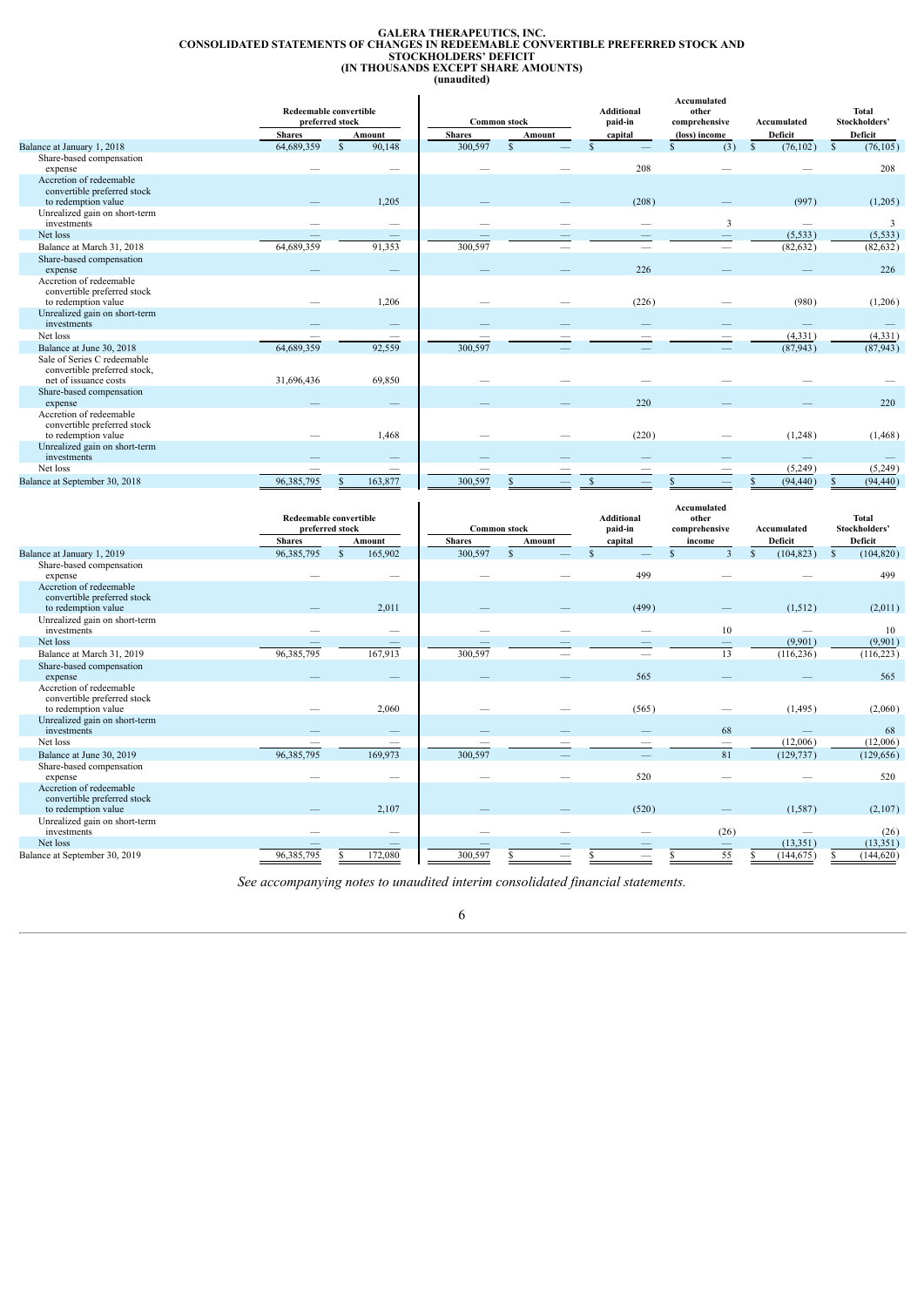#### **GALERA THERAPEUTICS, INC. CONSOLIDATED STATEMENTS OF CASH FLOWS (IN THOUSANDS) (unaudited)**

<span id="page-7-0"></span>

|                                                                                         |             | Nine months ended | September 30, |           |
|-----------------------------------------------------------------------------------------|-------------|-------------------|---------------|-----------|
|                                                                                         |             | 2019              |               | 2018      |
| <b>Operating activities:</b>                                                            |             |                   |               |           |
| Net loss                                                                                | \$          | (35,258)          | \$            | (15, 113) |
| Adjustments to reconcile net loss to net cash used in operating activities:             |             |                   |               |           |
| Depreciation                                                                            |             | 188               |               | 86        |
| Noncash interest expense                                                                |             | 2,094             |               |           |
| Share-based compensation expense                                                        |             | 1,584             |               | 654       |
| Reserve for tax incentive receivable                                                    |             | 241               |               |           |
| Deferred tax liability                                                                  |             |                   |               | (141)     |
| Deferred rent                                                                           |             | $\overline{7}$    |               | (1)       |
| Changes in operating assets and liabilities:                                            |             |                   |               |           |
| Tax incentive receivable                                                                |             | 629               |               | (149)     |
| Prepaid expenses and other current assets                                               |             | (2, 732)          |               | (168)     |
| Other assets                                                                            |             | (31)              |               | (255)     |
| Accounts payable                                                                        |             | 1,131             |               | (308)     |
| Accrued expense                                                                         |             | 762               |               | (153)     |
| Cash used in operating activities                                                       |             | (31, 385)         |               | (15, 548) |
| <b>Investing activities:</b>                                                            |             |                   |               |           |
| Purchases of short-term investments                                                     |             | (63, 468)         |               | (16, 406) |
| Proceeds from sales of short-term investments                                           |             | 78,000            |               | 9,000     |
| Purchase of property and equipment                                                      |             | (567)             |               | (48)      |
| Cash provided by (used in) investing activities                                         |             | 13,965            |               | (7, 454)  |
| <b>Financing activities:</b>                                                            |             |                   |               |           |
| Proceeds from royalty purchase agreement                                                |             | 20,000            |               |           |
| Proceeds from the sale of Series C redeemable convertible preferred stock, net of       |             |                   |               |           |
| issuance costs                                                                          |             |                   |               | 69,850    |
| Payment of deferred offering costs                                                      |             | (1,672)           |               |           |
| Cash provided by financing activities                                                   |             | 18,328            |               | 69,850    |
| Net increase in cash and cash equivalents                                               |             | 908               |               | 46,848    |
| Cash and cash equivalents at beginning of period                                        |             | 14,811            |               | 6,169     |
| Cash and cash equivalents at end of period                                              | $\mathbb S$ | 15,719            | \$            | 53,017    |
| Supplemental schedule of non-cash financing activities:                                 |             |                   |               |           |
| Accretion of redeemable convertible preferred stock to redemption value                 | \$          | 6,178             | \$            | 3,879     |
| Deferred offering costs included in accounts payable and accrued expenses               | \$          | 431               | \$            |           |
| Purchase of property and equipment included in accounts payable and accrued expenses    | \$          | 24                | \$            | 268       |
| Initial recognition of operating lease right-of-use asset and operating lease liability | \$          | 1,084             | \$            |           |

*See accompanying notes to unaudited interim consolidated financial statements.*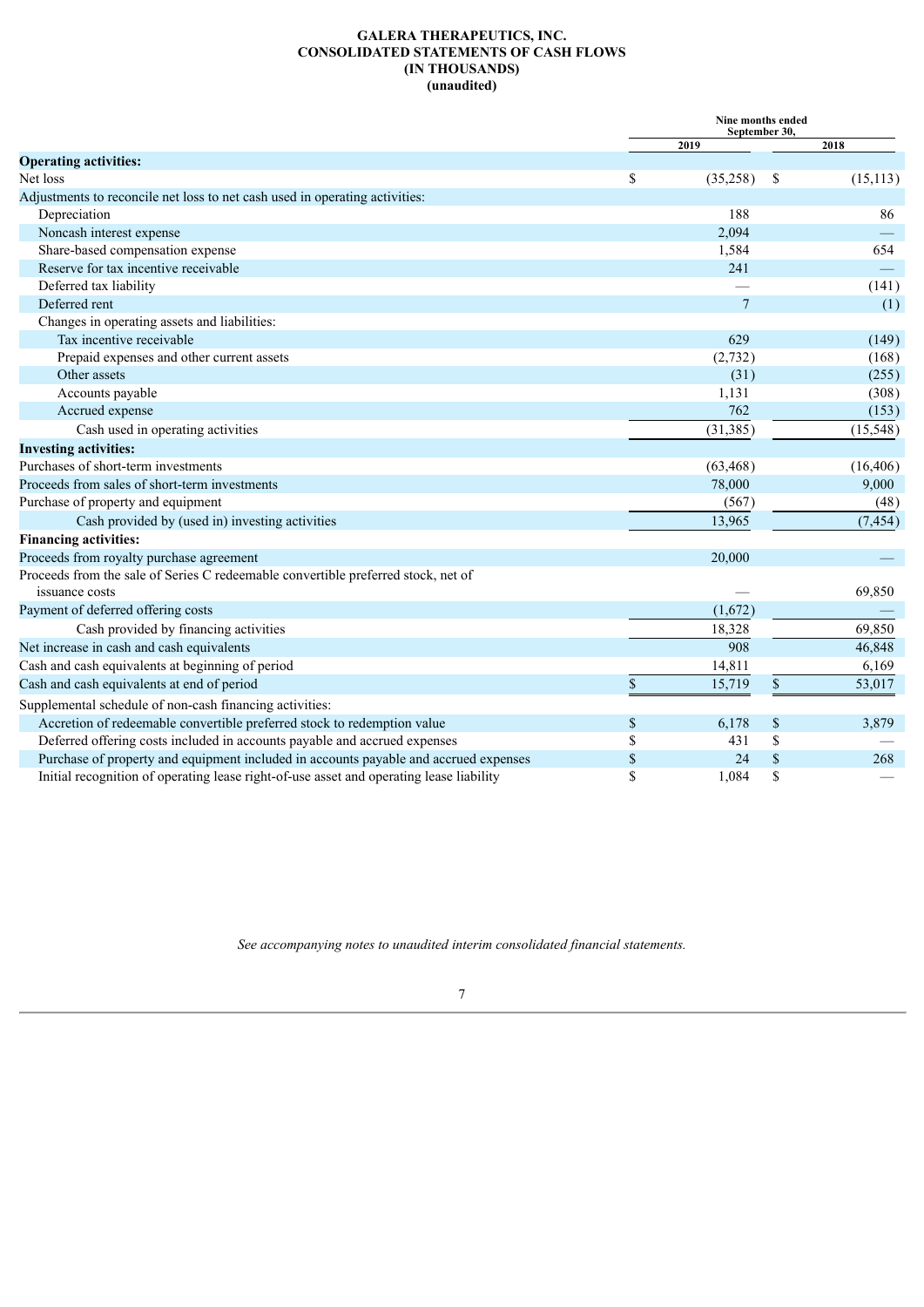#### **GALERA THERAPEUTICS, INC. NOTES TO UNAUDITED INTERIM CONSOLIDATED FINANCIAL STATEMENTS**

#### <span id="page-8-0"></span>**1. Organization and description of business**

Galera Therapeutics, Inc. was incorporated as a Delaware corporation on November 19, 2012 (inception) and together with its subsidiaries, (the Company, or Galera) is a clinical stage biopharmaceutical company focused on developing and commercializing a pipeline of novel, proprietary therapeutics that have the potential to transform radiotherapy in cancer. The Company's lead product candidate, GC4419, is a potent and highly selective small molecule dismutase mimetic being developed for the reduction of severe oral mucositis (SOM). In February 2018, the U.S. Food and Drug Administration (FDA) granted Breakthrough Therapy Designation to GC4419 for the reduction of the duration, incidence and severity of SOM induced by radiotherapy with or without systemic therapy. The Company is currently evaluating GC4419 in a Phase 3 registrational trial. In addition to developing GC4419 for the reduction of normal tissue toxicity from radiotherapy, the Company is developing its dismutase mimetics to increase the anti-cancer efficacy of higher daily doses of radiotherapy, including stereotactic body radiation therapy (SBRT). The Company's second dismutase mimetic product candidate, GC4711, is being developed to increase the anti-cancer efficacy of SBRT and has successfully completed a Phase 1 trial of intravenous GC4711 in healthy volunteers. The Company plans to leverage its observations from the GC4419 SBRT pilot Phase 1b/2a trial in locally advanced pancreatic cancer (LAPC) to prepare a GC4711 SBRT combination Phase 1b/2a trial in non-small cell lung cancer (NSCLC).

#### *Reverse Stock Split*

The Company effected a one-for-5.056564 reverse stock split of its common stock on October 25, 2019. The reverse stock split combined each approximately five shares of the Company's issued and outstanding common stock into one share of common stock and correspondingly adjusted the conversion price of its redeemable convertible preferred stock. No fractional shares were issued in connection with the reverse stock split. Any fractional share resulting from the reverse stock split was rounded down to the nearest whole share, and in lieu of any fractional shares, the Company will pay in cash to the holders of such fractional shares an amount equal to the fair value, as determined by the board of directors, of such fractional shares. All common stock, per share and related information presented in the unaudited interim consolidated financial statements and accompanying notes have been retroactively adjusted to reflect the reverse stock split.

#### *Liquidity*

The Company has incurred recurring losses and negative cash flows from operations since inception and has an accumulated deficit of \$144.7 million as of September 30, 2019. The Company anticipates incurring additional losses until such time, if ever, that it can generate significant sales of its product candidates currently in development.

On November 12, 2019, the Company completed an initial public offering (IPO) of its common stock, which resulted in the issuance and sale of 5,000,000 shares of its common stock at a public offering price of \$12.00 per share, generating net proceeds of \$53.1 million after deducting underwriting discounts and other offering costs. On December 9, 2019, in connection with the partial exercise of the over-allotment option granted to the underwriters of the Company's IPO, 445,690 additional shares of common stock were sold at the IPO price of \$12.00 per share, generating net proceeds of approximately \$5.0 million after deducting underwriting discounts and other offering costs. Upon the closing of the IPO, all outstanding shares of the Company's Series A, Series B and Series C redeemable convertible preferred stock were automatically converted into 19,061,502 shares of the Company's common stock. In addition, upon the closing of the IPO, the Company's amended and restated certificate of incorporation authorized the Company to issue up to 200,000,000 shares of common stock, \$0.001 par value per share, and 10,000,000 shares of preferred stock, \$0.001 par value per share, all of which shares of preferred stock will be undesignated.

#### **2. Basis of presentation and significant accounting policies**

The summary of significant accounting policies disclosed in the Company's annual consolidated financial statements for the years ended December 31, 2018 and 2017 included in the Company's final prospectus dated November 6, 2019 and filed with the Securities and Exchange Commission (SEC) on November 8, 2019 pursuant to Rule 424(b)(4) have not materially changed, except as set forth below.

#### *Basis of presentation and consolidation*

The accompanying unaudited interim consolidated financial statements have been prepared in conformity with U.S. generally accepted accounting principles (U.S. GAAP) for interim financial information. Any reference in these notes to applicable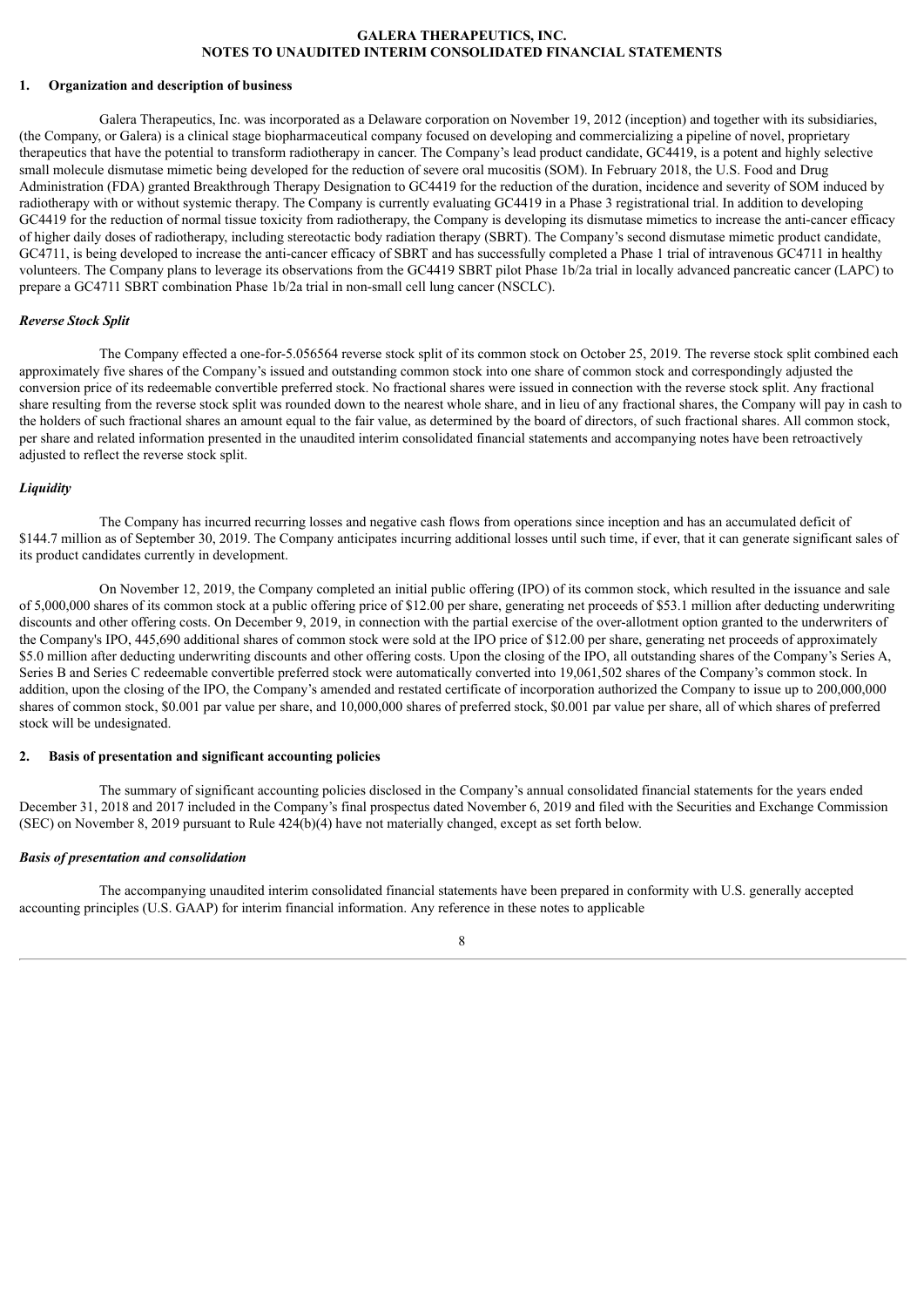guidance is meant to refer to U.S. GAAP as found in the Accounting Standards Codification (ASC) and Accounting Standards Updates (ASU) of the Financial Accounting Standards Board (FASB).

In the opinion of management, the accompanying interim consolidated financial statements include all normal and recurring adjustments (which consist primarily of accruals, estimates and assumptions that impact the financial statements) considered necessary to present fairly the Company's financial position as of September 30, 2019 and its results of operations for the three and nine months ended September 30, 2019 and 2018, and statement of changes in redeemable convertible preferred stock and stockholder's deficit and cash flows for the nine months ended September 30, 2019 and 2018. Operating results for the three and nine months ended September 30, 2019, respectively, are not necessarily indicative of the results that may be expected for the year ending December 31, 2019, or for any future period. The interim consolidated financial statements, presented herein, do not contain the required disclosures under U.S. GAAP for annual financial statements. Therefore, these interim consolidated financial statements should be read in conjunction with the annual audited consolidated financial statements and related notes as of and for the year ended December 31, 2018, included in the Company's final prospectus for its IPO dated as of November 6, 2019 and filed with the SEC on November 8, 2019 pursuant to Rule 424(b)(4) under the Securities Act of 1933, as amended.

#### *Use of estimates*

The preparation of unaudited interim consolidated financial statements in conformity with U.S. GAAP requires management to make estimates and assumptions that affect the reported amounts of assets and liabilities and disclosure of contingent assets and liabilities as of the date of the unaudited interim consolidated financial statements and the reported amounts of expenses during the reporting period. Actual results could differ from those estimates.

Estimates and assumptions are periodically reviewed and the effects of revisions are reflected in the unaudited interim consolidated financial statements in the period they are determined to be necessary. Significant areas that require management's estimates include the fair value of common stock, share-based compensation assumptions, and accrued clinical trial expense.

#### *Fair value of financial instruments*

Management believes that the carrying amounts of the Company's financial instruments, including accounts payable and accrued expenses, approximate fair value due to the short-term nature of those instruments. Short-term investments are recorded at their estimated fair value. The royalty purchase liability is accounted for as debt and interest is accreted over the expected repayment period which approximates fair value.

#### *Short-term investments*

Short-term investments consist of debt securities with a maturity of greater than three months when acquired. The Company classifies its shortterm investments at the time of purchase as available-for-sale securities. Available-for-sale securities are carried at fair value. Unrealized gains and losses on available-for-sale securities are reported in accumulated other comprehensive income (loss), a component of stockholders' deficit, until realized. Short-term investments at September 30, 2019 and December 31, 2018 consisted of U.S. Treasury obligations with fair values of \$52.2 million and \$66.7 million, respectively, and unrealized gains of \$52,000 and \$3,000 during the nine months ended September 30, 2019 and 2018, respectively.

#### *Tax incentive receivable*

The Company's wholly owned subsidiary, Galera Therapeutics Australia Pty Ltd (Galera Australia), is eligible to participate in an Australian research and development tax incentive program under which the Company may receive a cash refund from the Australian Taxation Office for a percentage of the research and development costs expended by Galera Australia in Australia. The cash refund is available to companies with an annual aggregate revenue of less than \$20.0 million (Australian) during the reimbursable period. The Company's estimate of the amount of cash refund it expects to receive is included in tax incentive receivable in the accompanying consolidated balance sheets and such amounts are recorded as reduction of research and development expense in the statements of operations.

Since November 2018, the Company has received \$40.0 million in proceeds from its royalty purchase agreement (Note 6). Proceeds from the royalty purchase agreement are recognized as revenue for income tax reporting purposes in the United States. While the Company believes proceeds from its royalty purchase agreement do not represent recurring revenue streams, the Company has recorded a reserve against the tax incentive receivable in its entirety, recognizing that the Australian tax authorities might take a different position. As of September 30, 2019, the Company had a tax incentive receivable and corresponding reserve of \$0.6 million. The Company has requested a private ruling from the Australian Taxation Office regarding its eligibility to participate in the research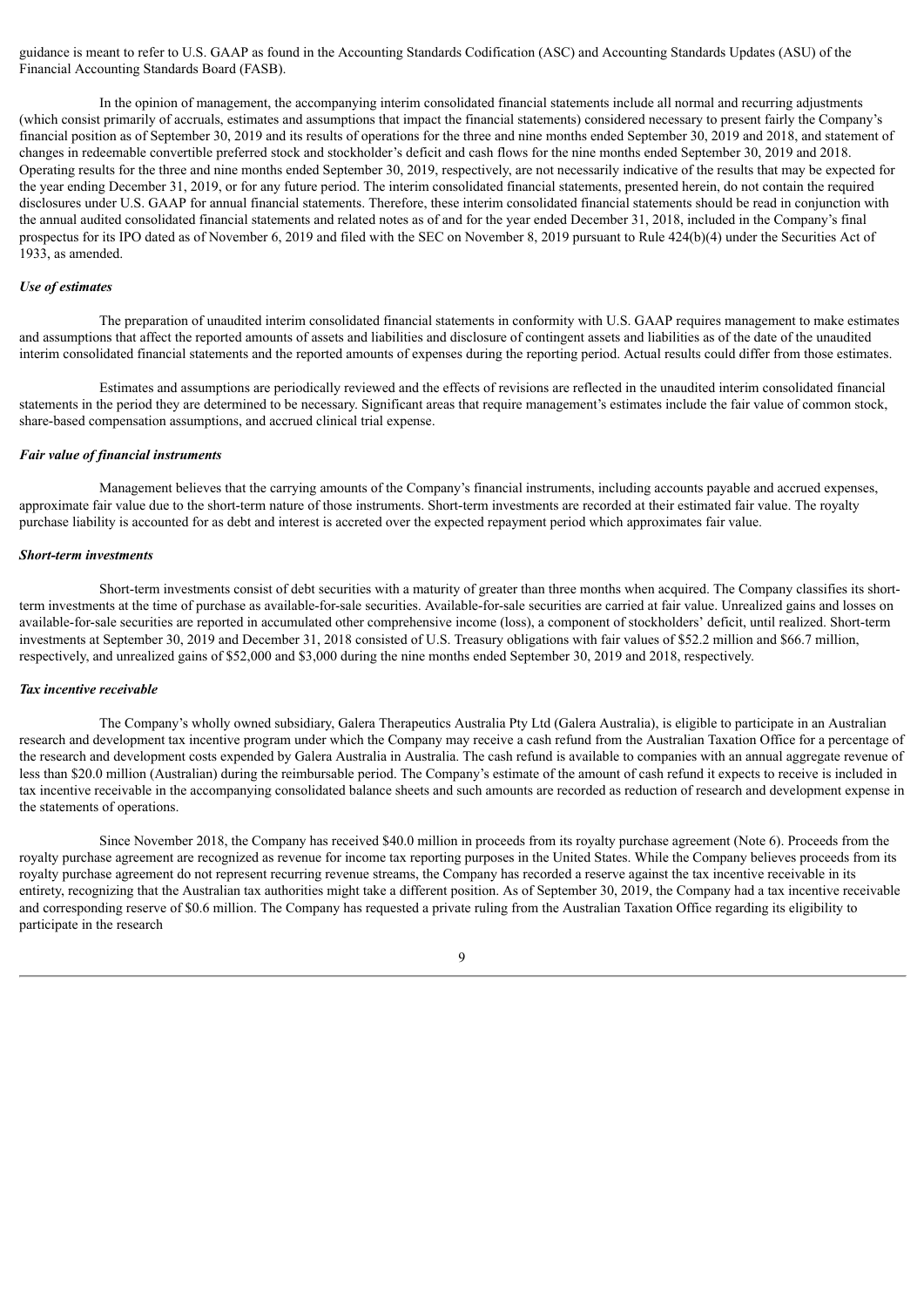and development program. Should such eligibility be confirmed, the related tax credit would result in a reduction to the Company's future research and development expenses.

#### *Property and equipment*

Property and equipment are recorded at cost and depreciated using the straight-line method over their estimated useful lives ranging from three to five years. Leasehold improvements are amortized over the shorter of their economic lives or the remaining lease term. The costs of maintenance and repairs are expensed as incurred. Improvements and betterments that add new functionality or extend the useful life of the asset are capitalized.

#### *Impairment of long-lived assets*

Long-lived assets are reviewed for impairment whenever events or changes in circumstances indicate that the carrying amount of an asset may not be recoverable. Recoverability of assets to be held and used is measured by a comparison of the carrying amount of an asset to estimated undiscounted future cash flows expected to be generated by the asset. If the carrying amount of an asset exceeds its estimated undiscounted future cash flows, then an impairment charge is recognized for the amount by which the carrying value of the asset exceeds the estimated fair value of the asset. As of September 30, 2019, the Company believes that no revision of the remaining useful lives or write-down of long-lived assets is required.

#### *Goodwill and acquired intangible asset*

In November 2012, the Company completed a Series A redeemable convertible preferred stock (Series A) financing with venture capital investors and simultaneously acquired Galera Therapeutics, LLC (LLC), a limited liability company incorporated in Missouri in 2009. LLC was renamed Galera Labs, LLC in January 2013 and operates as a wholly-owned subsidiary of the Company. The Company applied the purchase method of accounting under which the consideration given to the LLC members and noteholders was allocated to the fair value of the net assets assumed from the LLC at the date of the acquisition. The sole intangible asset acquired represented the fair value of in-process research and development (IPR&D) which has been recorded on the accompanying consolidated balance sheet as an indefinite life intangible asset. A deferred tax liability was recorded for the difference between the fair value of the acquired IPR&D and its tax basis of zero which was recognized as goodwill in applying the purchase method of accounting.

Intangible assets related to IPR&D are considered indefinite-lived intangible assets and, along with goodwill, are not amortized, but are assessed for impairment annually or more frequently if impairment indicators exist. For those compounds that reach commercialization, the IPR&D assets will be amortized over their estimated useful lives. If the associated research and development effort related to IPR&D is abandoned, the related assets will be written-off and the Company will record a noncash impairment loss on its consolidated statements of operations. For the nine months ended September 30, 2019 and 2018, the Company determined that there was no impairment to goodwill or IPR&D.

#### *Leases*

At lease commencement, the Company records a lease liability based on the present value of lease payments over the expected lease term including any options to extend the lease that the Company is reasonably certain to exercise. The Company calculates the present value of lease payments using an incremental borrowing rate as the Company's leases do not provide an implicit interest rate. The Company's incremental borrowing rate for a lease is the rate of interest it would have to pay on a collateralized basis to borrow an amount equal to the lease payments under similar terms. At the lease commencement date, the Company records a corresponding right-of-use lease asset based on the lease liability, adjusted for any lease incentives received and any initial direct costs paid to the lessor prior to the lease commencement date. The Company may enter into leases with an initial term of 12 months or less (Short-Term Leases). For Short-Term Leases, the Company records the rent expense on a straight-line basis and does not record the leases on the interim unaudited balance sheet. The Company had no Short-Term Leases as of September 30, 2019 or December 31, 2018.

After lease commencement, the Company measures its leases as follows: (i) the lease liability based on the present value of the remaining lease payments using the discount rate determined at lease commencement, and (ii) the right-of-use lease asset based on the remeasured lease liability, adjusted for any unamortized lease incentives received, any unamortized initial direct costs and the cumulative difference between rent expense and amounts paid under the lease agreement. Any lease incentives received and any initial direct costs are amortized on a straight-line basis over the expected lease term. Rent expense is recorded on a straight-line basis over the expected lease term.

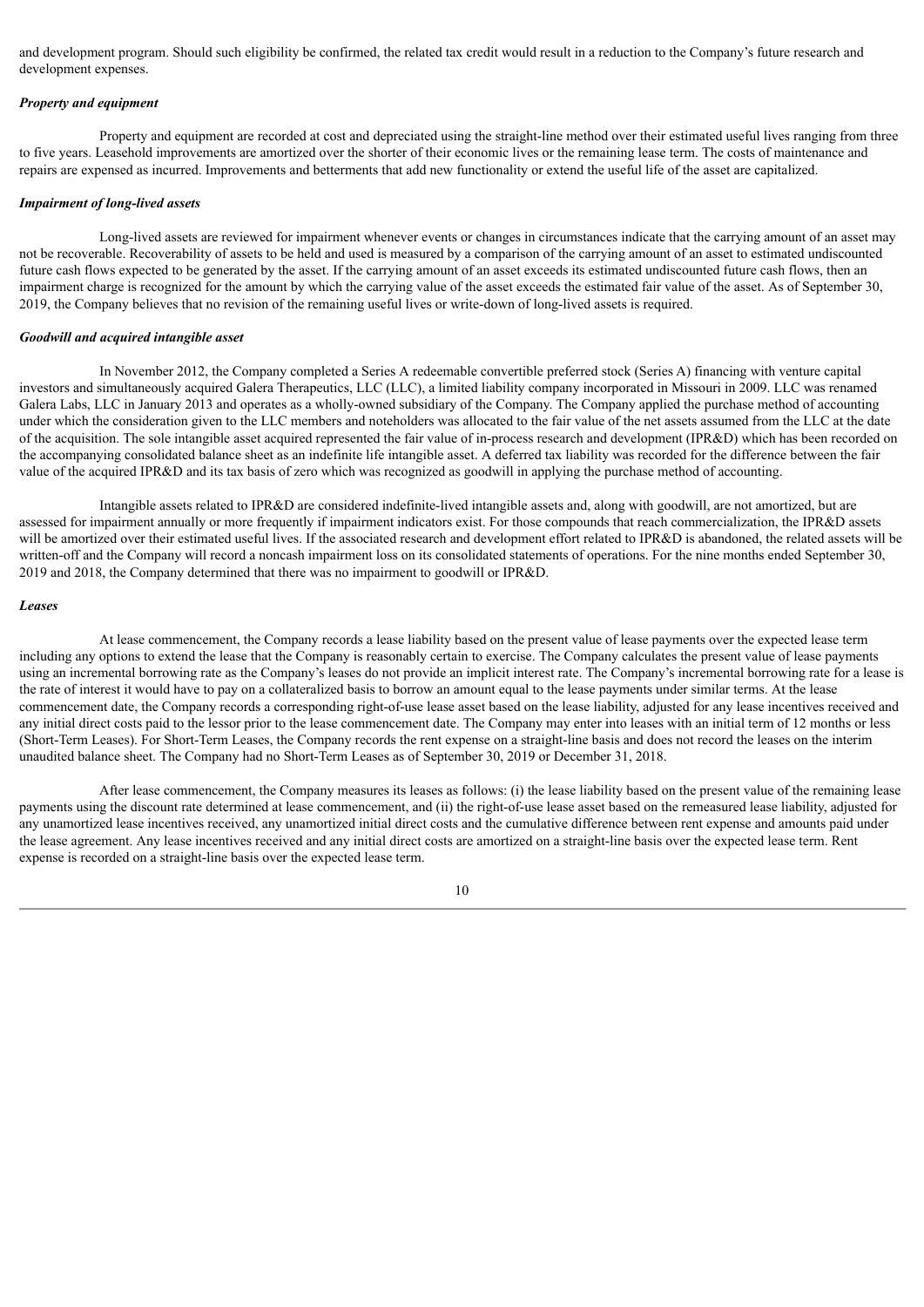#### *Research and development expenses*

Research and development costs are expensed as incurred and consist primarily of funds paid to third parties for the provision of services for product candidate development, clinical and preclinical development and related supply and manufacturing costs, and regulatory compliance costs. The Company accrues and expenses preclinical studies and clinical trial activities performed by third parties based upon estimates of the proportion of work completed over the term of the individual trial and patient enrollment rates in accordance with agreements with clinical research organizations and clinical trial sites. The Company determines the estimates by reviewing contracts, vendor agreements and purchase orders, and through discussions with internal clinical personnel and external service providers as to the progress or stage of completion of trials or services and the agreed-upon fee to be paid for such services. However, actual costs and timing of clinical trials are highly uncertain, subject to risks and may change depending upon a number of factors, including the Company's clinical development plan.

Management makes estimates of the Company's accrued expenses as of each balance sheet date in the Company's consolidated financial statements based on facts and circumstances known to the Company at that time. If the actual timing of the performance of services or the level of effort varies from the estimate, the Company will adjust the accrual accordingly. Nonrefundable advance payments for goods and services, including fees for process development or manufacturing and distribution of clinical supplies that will be used in future research and development activities, are deferred and recognized as expense in the period that the related goods are consumed or services are performed.

#### *Share-based compensation*

The Company measures share-based awards at their grant-date fair value and records compensation expense on a straight-line basis over the vesting period of the awards.

Estimating the fair value of share-based awards requires the input of subjective assumptions, including the estimated fair value of the Company's common stock, and, for stock options, the expected life of the options and stock price volatility. The Company accounts for forfeitures of stock option awards as they occur. The Company uses the Black-Scholes option pricing model to value its stock option awards. The assumptions used in estimating the fair value of share-based awards represent management's estimate and involve inherent uncertainties and the application of management's judgment. As a result, if factors change and management uses different assumptions, share-based compensation expense could be materially different for future awards.

The expected life of the stock options is estimated using the "simplified method," as the Company has no historical information from which to develop reasonable expectations about future exercise patterns and post-vesting employment termination behavior for its stock option grants. The simplified method is the midpoint between the vesting period and the contractual term of the option. For stock price volatility, the Company uses comparable public companies as a basis for its expected volatility to calculate the fair value of option grants. The risk-free rate is based on the U.S. Treasury yield curve commensurate with the expected life of the option.

#### *Income taxes*

The Company uses the asset and liability method of accounting for income taxes. Deferred tax assets and liabilities are recognized for the estimated future tax consequences attributable to differences between the financial statement carrying amounts of existing assets and liabilities and their respective tax bases, and operating loss and credit carryforwards. Deferred tax assets and liabilities are measured using enacted tax rates expected to apply to taxable income in the years in which those temporary differences are expected to be recovered or settled. A valuation allowance is provided when it is more likely than not that some portion or all of a deferred tax asset will not be realized. The Company recognizes the benefit of an uncertain tax position that it has taken or expects to take on its income tax return if such a position is more likely than not to be sustained.

#### *Accretion of redeemable convertible preferred stock*

The Company's redeemable convertible preferred stock is classified as temporary equity in the accompanying consolidated balance sheets. The carrying values of the redeemable convertible preferred stock are being accreted to their respective redemption values by accruing dividends and issuance costs, using the effective interest method, from the date of issuance to the earliest date the holders can demand redemption. The redemption value is accreted through a charge to additional paid-in-capital, if available, or to accumulated deficit.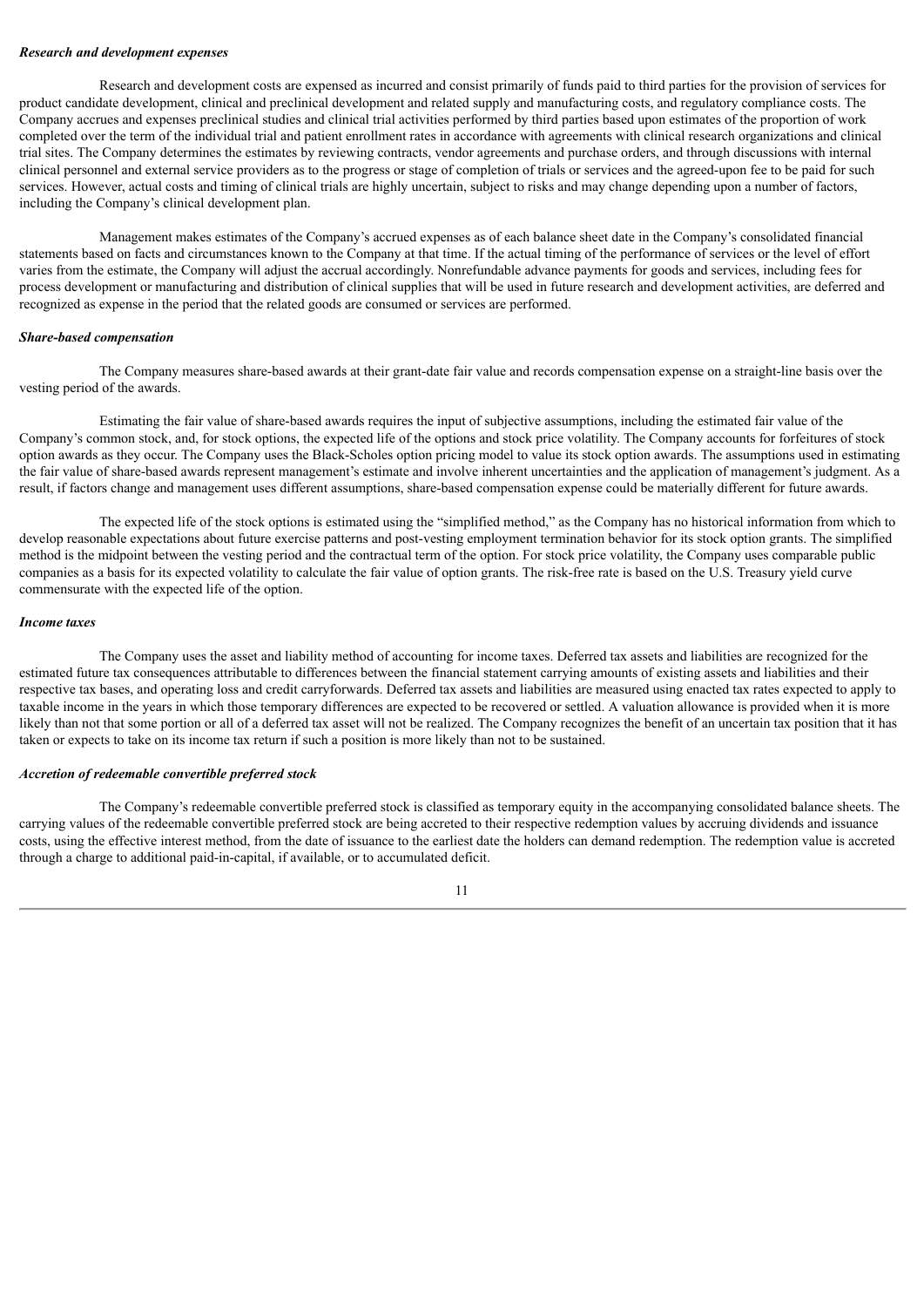#### *Net loss per share*

Basic loss per share of common stock is computed by dividing net loss attributable to common stockholders by the weighted-average number of shares of common stock outstanding during each period. Diluted loss per share of common stock includes the effect, if any, from the potential exercise or conversion of securities, such as redeemable convertible preferred stock and stock options, which would result in the issuance of incremental shares of common stock. For diluted net loss per share, the weighted-average number of shares of common stock is the same for basic net loss per share due to the fact that when a net loss exists, dilutive securities are not included in the calculation as the impact is anti-dilutive.

The following potentially dilutive securities have been excluded from the computation of diluted weighted-average shares of common stock outstanding, as they would be anti-dilutive:

|                                        | September 30. |              |
|----------------------------------------|---------------|--------------|
|                                        | 2019          | 2018         |
| Stock options                          | 3,099,089     | 2,071,616    |
| Redeemable convertible preferred stock | 19.061.502    | 19,061,502   |
|                                        | 22,160,591    | 21, 133, 118 |

Amounts in the above table reflect the common stock equivalents for the redeemable convertible preferred stock.

#### *Recent accounting pronouncements*

In February 2016, the FASB issued ASU 2016-02, *Leases*, which requires that lease arrangements longer than 12 months result in an entity recognizing an asset and liability on the balance sheet. Additionally, certain qualitative and quantitative disclosures will be required in the financial statements. The Company adopted ASU 2016-02 on January 1, 2019 (Note 7) using the modified retrospective transition approach and elected to apply the package of practical expedients.

In August 2016, the FASB issued ASU No. 2016-15, *Classification of Certain Cash Receipts and Cash Payments (Topic 230)*, which provides specific guidance related to eight cash flow classification issues with the objective of reducing the existing diversity in practice for certain cash receipts and cash payments. The Company adopted this ASU on January 1, 2019 and it did not have a material impact on the Company's consolidated financial statements.

In August 2018, the FASB issued ASU No. 2018-13, *Fair Value Measurement (Topic 820): Disclosure Framework—Changes to the Disclosure Requirements for Fair Value Measurement*, which removes and modifies some existing disclosure requirements and adds others. This ASU is effective for all entities for fiscal years beginning after December 15, 2019, including interim periods therein. Early adoption is permitted for any eliminated or modified disclosures upon issuance of this ASU. The adoption of this ASU is not expected to have a material impact on the Company's consolidated financial statements.

#### **3. Fair value measurements**

The Company utilizes valuation techniques that maximize the use of observable inputs and minimize the use of unobservable inputs to the extent possible. The Company determines fair value based on assumptions that market participants would use in pricing an asset or liability in the principal or most advantageous market. When considering market participant assumptions in fair value measurements, the following fair value hierarchy distinguishes between observable and unobservable inputs, which are categorized in one of the following levels:

- Level 1 Inputs: Unadjusted quoted prices in active markets for identical assets or liabilities accessible to the reporting entity at the measurement date.
- Level 2 Inputs: Other than quoted prices included in Level 1 inputs that are observable for the asset or liability, either directly or indirectly, for substantially the full term of the asset or liability.
- Level 3 Inputs: Unobservable inputs for the asset or liability used to measure fair value to the extent that observable inputs are not available, thereby allowing for situations in which there is little, if any, market activity for the asset or liability at measurement date.

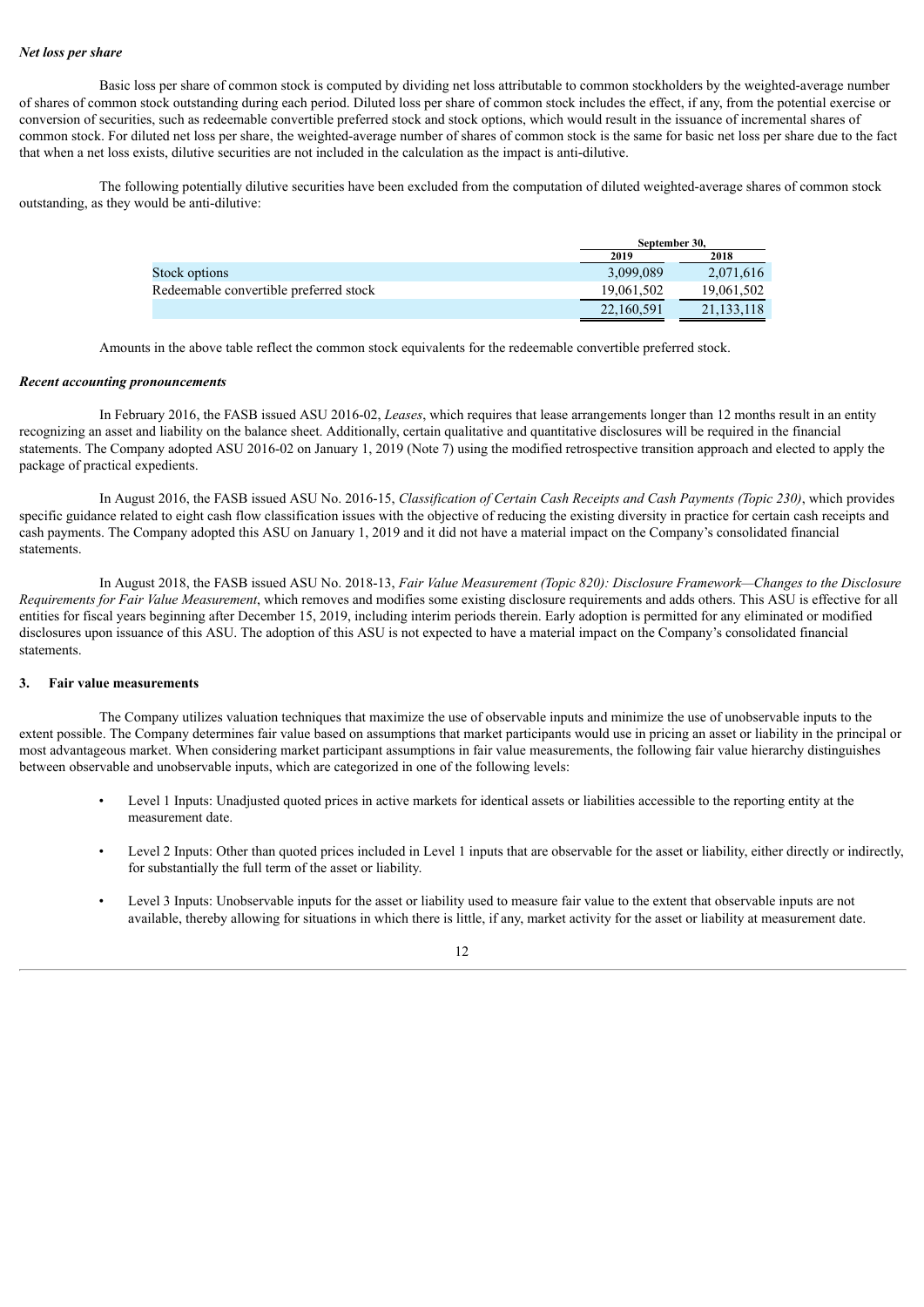The following table presents the Company's assets and liabilities that are measured at fair value on a recurring basis (amounts in thousands):

|                                                                                    |                        | September 30,<br>2019 |           |
|------------------------------------------------------------------------------------|------------------------|-----------------------|-----------|
|                                                                                    | (Level 1)<br>(Level 2) |                       | (Level 3) |
| <b>Assets</b>                                                                      |                        |                       |           |
| Money market funds and U.S. Treasury obligations (included<br>in cash equivalents) | 13,844                 |                       |           |
| Short-term investments                                                             | 52,226                 |                       |           |
|                                                                                    |                        | December 31,<br>2018  |           |
|                                                                                    | (Level 1)              | (Level 2)             | (Level 3) |
| <b>Assets</b>                                                                      |                        |                       |           |
| Money market funds and U.S. Treasury obligations (included<br>in cash equivalents) | \$<br>13,770           |                       |           |
| Short-term investments                                                             | 66,706                 |                       |           |

There were no changes in valuation techniques during the three or nine months ended September 30, 2019. The Company's short-term investment instruments are classified using Level 1 inputs within the fair value hierarchy because they are valued using quoted market prices, broker or dealer quotations, or alternative pricing sources with reasonable levels of price transparency.

#### **4. Property and equipment**

Property and equipment consist of (amounts in thousands):

|                                | September 30,<br>2019 | December 31,<br>2018 |
|--------------------------------|-----------------------|----------------------|
| Laboratory equipment           | 741                   | 507                  |
| Computer hardware and software | 217                   | 109                  |
| Leasehold improvements         | 243                   |                      |
| Furniture and fixtures         | 132                   | 159                  |
| Property and equipment, gross  | 1,333                 | 775                  |
| Less: Accumulated depreciation | (363)                 | (207)                |
| Property and equipment, net    | 970                   | 568                  |

Depreciation expense was \$0.2 million and \$0.1 million for the nine months ended September 30, 2019 and 2018, respectively.

#### **5. Accrued expenses**

Accrued expenses consist of (amounts in thousands):

|                                   | September 30,<br>2019 | December 31,<br>2018 |  |       |  |
|-----------------------------------|-----------------------|----------------------|--|-------|--|
| Compensation and related benefits |                       | 806                  |  | 776   |  |
| Research and development expenses |                       | 2.318                |  | 1,665 |  |
| Professional fees                 |                       | 450                  |  | 136   |  |
|                                   |                       | 3.574                |  |       |  |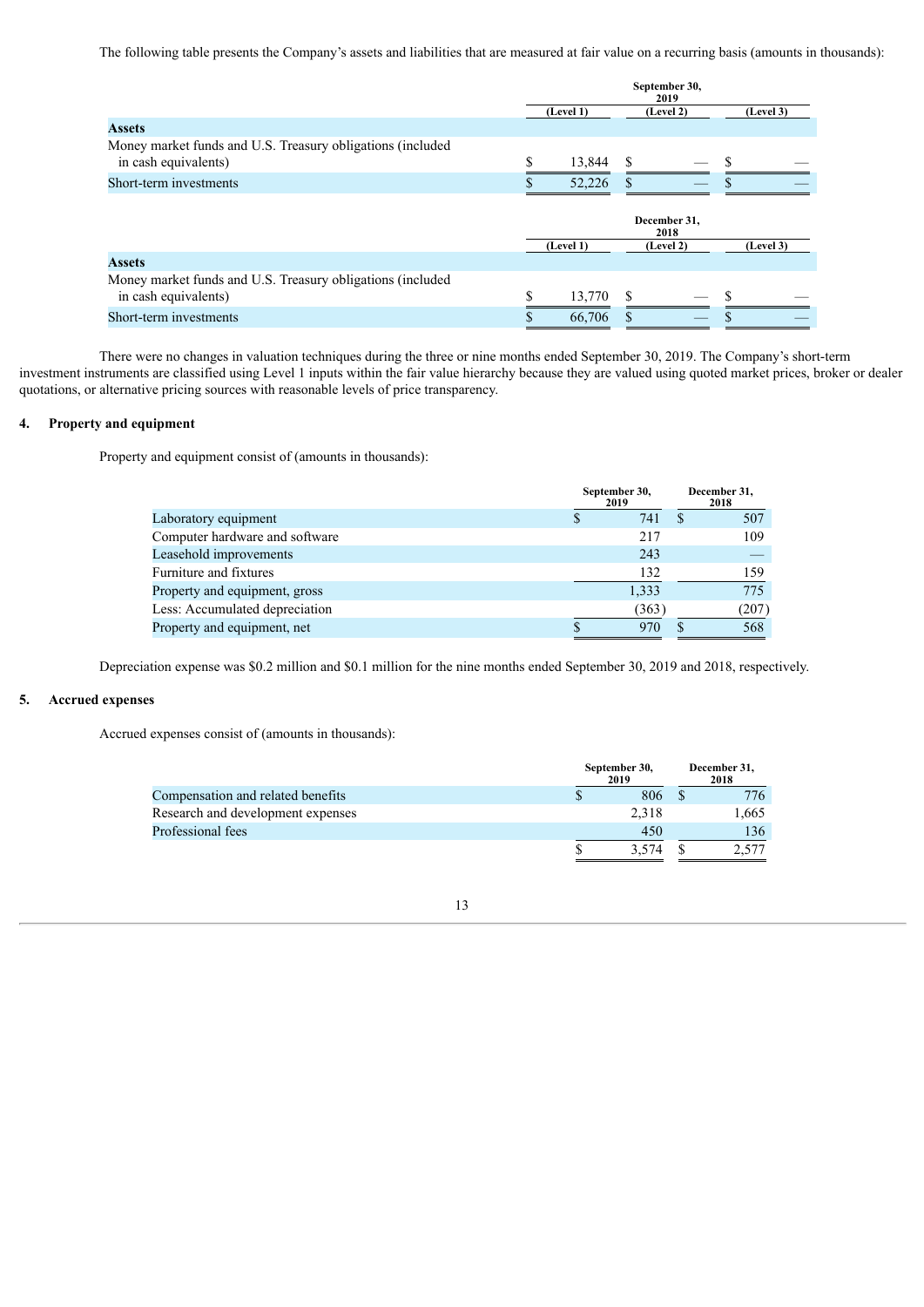#### **6. Royalty purchase liability**

In November 2018, the Company entered into an Amended and Restated Purchase and Sale Agreement (Royalty Agreement), with Clarus IV Galera Royalty AIV, L.P., Clarus IV-A, L.P., Clarus IV-B, L.P., Clarus IV-C, L.P. and Clarus IV-D, L.P. (collectively, Clarus). Pursuant to the Royalty Agreement, Clarus agreed to pay up to \$80.0 million (the Royalty Purchase Price) in four tranches of \$20.0 million each upon the achievement of specific Phase 3 clinical trial patient enrollment milestones. The Company received the first tranche of the Royalty Purchase Price in November 2018. In April 2019, the Company received \$20.0 million in connection with the achievement of the second milestone under the Royalty Agreement.

The Company accounts for the Royalty Agreement as a debt instrument. The \$40.0 million proceeds from the first and second tranche under the Royalty Agreement have been recorded as a liability on the Company's consolidated balance sheets. Interest expense is imputed based on the estimated royalty repayment period described below which results in a corresponding increase in the liability balance. The Company recognized \$2.1 million in noncash interest expense during the nine months ended September 30, 2019. As of September 30, 2019, the effective interest rate was 8.7%.

Clarus is entitled to a mid single-digit percentage royalty based on the worldwide net sales of the GC4419 and GC4711 (the Products). The royalty period will continue until the earlier of (i) the 12th anniversary of commercial launch of the Products. (ii) the expiration of the patents covering such Products, and (iii) the expiration of regulatory data protection or market exclusivity or similar regulatory protection afforded by the health authorities in such country, to the extent such protection or exclusivity effectively prevents generic versions of such Products from entering the market in such country.

If Clarus fails to fund the remaining \$40.0 million Royalty Purchase Price within two days of the conditions to the payment of such tranche having been satisfied, the Company may terminate its obligation to accept such tranche and any additional remaining tranches. In such an event, the Company's royalty obligations to Clarus shall be reduced to a low single-digit percentage.

The Royalty Agreement will remain in effect until the aggregate amount of the royalty payments paid to Clarus exceeds a fixed single-digit multiple of the actual amount of the Royalty Purchase Price received by the Company, unless earlier terminated pursuant to the mutual written agreement of the Company and Clarus.

#### **7. Leases**

The Company has non-cancelable operating leases for office and laboratory space in Malvern, Pennsylvania and St. Louis, Missouri which, as of September 30, 2019, have remaining lease terms of approximately 3.4 and 1.3 years, respectively. The Company adopted ASC 842 on January 1, 2019 resulting in the recognition of a current operating lease liability of \$0.3 million and a noncurrent operating lease liability of \$0.8 million with a corresponding \$1.1 million right-of-use (ROU) asset, which is based on the present value of the minimum rental payments of the lease. The discount rate used to account for the Company's operating lease under ASC 842 is the Company's estimated incremental borrowing rate of 5.3%.

Rent expense related to the Company's operating leases was approximately \$0.3 million during each of the nine months ended September 30, 2019 and 2018. Future minimum rental payments under the Company's non-cancelable operating leases were as follows as of September 30, 2019 (amounts in thousands):

| Remainder of 2019      | Φ | 84         |
|------------------------|---|------------|
| 2020                   |   | 332        |
| 2021                   |   | 264        |
| 2022                   |   | 262        |
| 2023                   |   | 45         |
| Total                  |   | 987        |
| Less: imputed interest |   | $75^\circ$ |
|                        |   |            |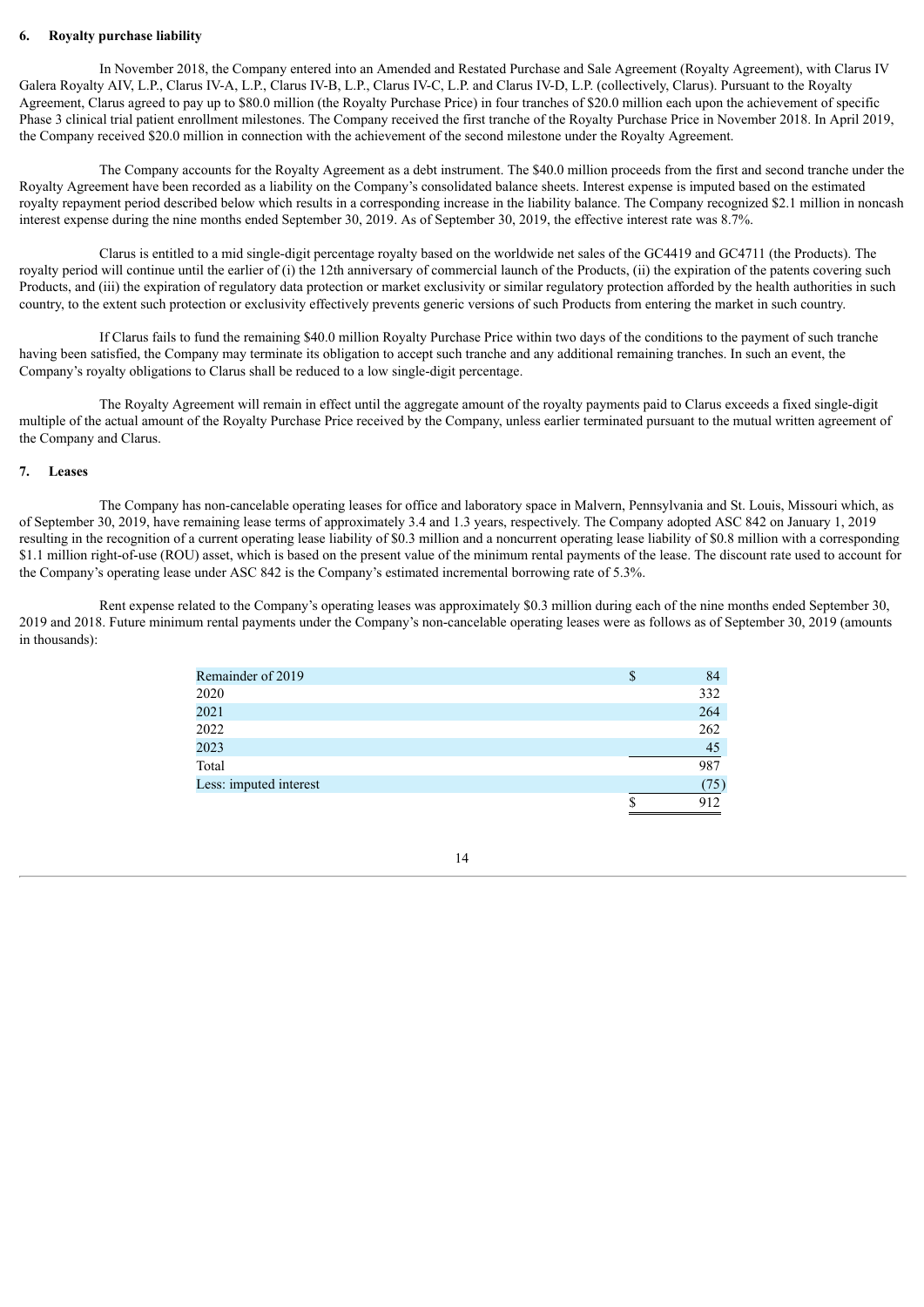Future minimum lease payments under non-cancelable operating leases as of December 31, 2018 were as follows (amounts in thousands):

| 2019     | 440<br>P |
|----------|----------|
| $2020\,$ | 460      |
| 2021     | 392      |
| $2022\,$ | 391      |
| 2023     | 65       |
|          | 748      |

#### **8. Redeemable convertible preferred stock**

As of September 30, 2019, the authorized, issued and outstanding shares of redeemable convertible preferred stock and their principal terms were as disclosed below (in thousands except share amounts). All of the preferred shares were converted in common stock at the time of the IPO.

|            | <b>Shares</b><br>Authorized | <b>Shares</b><br><b>Issued and</b><br>Outstanding | Carrving<br>Value | Liauidation<br>Value |
|------------|-----------------------------|---------------------------------------------------|-------------------|----------------------|
| Series A   | 22,280,087                  | 22,280,087                                        | 29,652            | 30,298               |
| Series B   | 29,682,000                  | 29,682,000                                        | 45.264            | 46,001               |
| Series B-1 | 3,636,363                   | 3,636,363                                         | 5,988             | 6,107                |
| Series B-2 | 9.090.909                   | 9,090,909                                         | 17.274            | 17,586               |
| Series C   | 31.696.436                  | 31.696.436                                        | 73.902            | 74.754               |
|            | 96, 385, 795                | 96, 385, 795                                      | 172,080           | 174.746              |

#### **9. Share-based compensation**

In November 2012, the Company adopted the Equity Incentive Plan (the Prior Plan). The total number of shares authorized under the Prior Plan as of September 30. 2019 was 3,589,163. Of this amount, 490,074 shares were available for future grants as of September 30, 2019. Eligible participants include employees, directors and consultants. The Prior Plan permits the granting of incentive stock options, non-statutory stock options, stock awards and stock purchase rights. The terms of the agreements are determined by the Company's board of directors. The Company's awards vest based on the terms in the agreements and generally vest over 4 years and have a term of 10 years.

Share-based compensation expense was as follows for the three and nine months ended September 30, 2019 and 2018 (amounts in thousands):

|                            | Three months ended<br>September 30, |      |  | Nine months ended<br>September 30, |  |       |  |      |
|----------------------------|-------------------------------------|------|--|------------------------------------|--|-------|--|------|
|                            |                                     | 2019 |  | 2018                               |  | 2019  |  | 2018 |
| Research and development   |                                     | 274  |  |                                    |  | 787   |  | 328  |
| General and administrative |                                     | 246  |  | 109                                |  | 797   |  | 326  |
|                            |                                     | 520  |  | 220                                |  | 1.584 |  | 654  |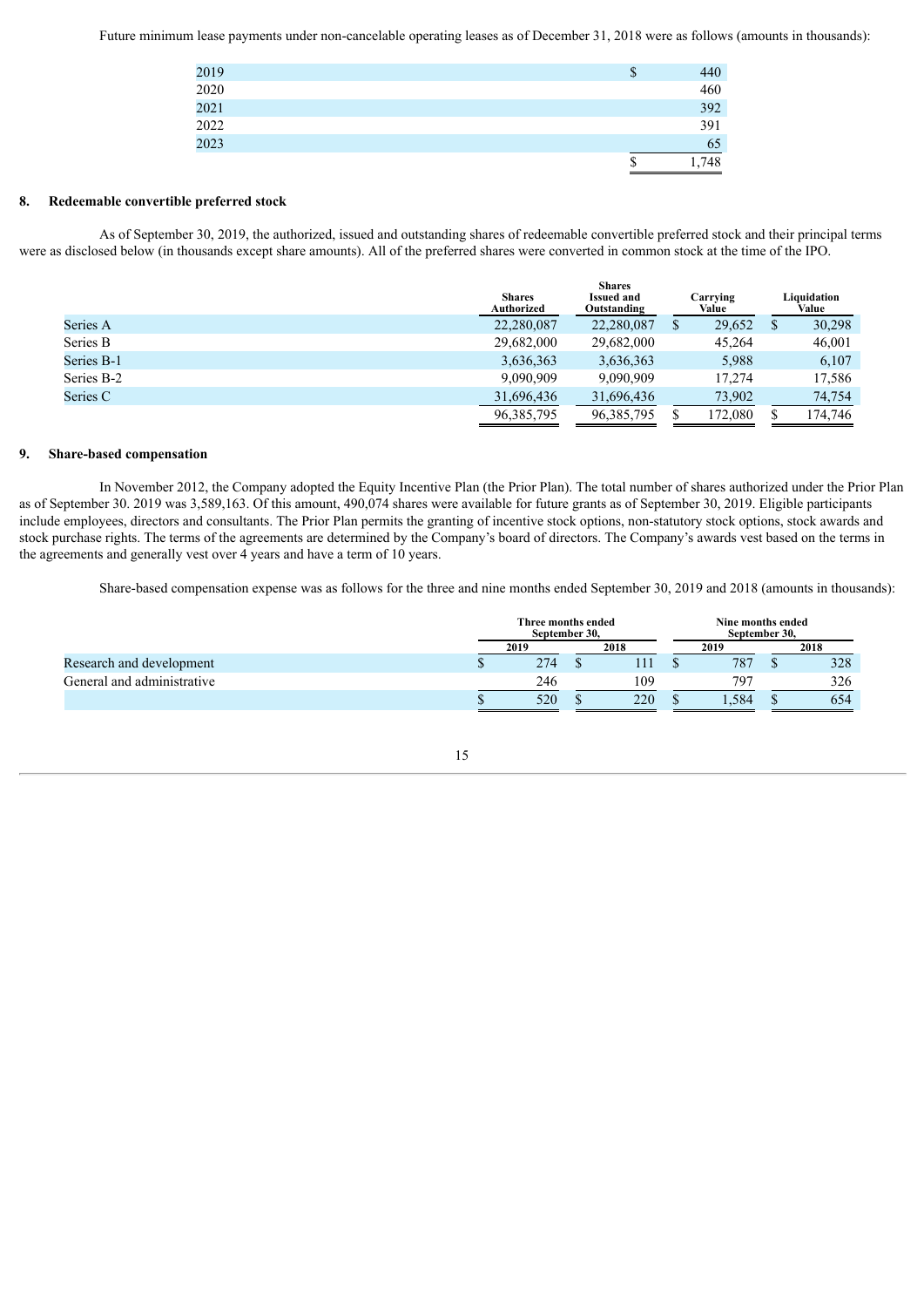The following table summarizes the activity related to stock option grants for the nine months ended September 30, 2019:

|                                                   | <b>Shares</b> |   | Weighted<br>average<br>exercise<br>price per<br>share | Weighted-<br>average<br>remaining<br>contractual<br>life (years) |  |
|---------------------------------------------------|---------------|---|-------------------------------------------------------|------------------------------------------------------------------|--|
| Outstanding at January 1, 2019                    | 2,071,616     | S | 2.17                                                  |                                                                  |  |
| Granted                                           | 1,146,367     |   | 7.45                                                  |                                                                  |  |
| Forfeited                                         | (118, 894)    |   | 5.36                                                  |                                                                  |  |
| Outstanding at September 30, 2019                 | 3,099,089     |   | 4.00                                                  | 7.1                                                              |  |
| Vested and exercisable at September 30, 2019      | 1,906,827     |   | 2.42                                                  | 6.0                                                              |  |
| Vested and expected to vest at September 30, 2019 | 3,099,089     |   | 4.00                                                  | 7.1                                                              |  |

As of September 30, 2019, the unrecognized compensation cost was \$5.6 million and will be recognized over an estimated weighted-average amortization period of 3.1 years. The aggregate intrinsic value of options outstanding and options exercisable as of September 30, 2019 was \$17.4 million and \$13.7 million, respectively. Options granted during the nine months ended September 30, 2019 and 2018 had weighted-average grant-date fair values of \$5.61 and \$3.48 per share, respectively.

The fair value of options is estimated using the Black-Scholes option pricing model, which takes into account inputs such as the exercise price, the estimated fair value of the underlying common stock at the grant date, expected term, expected stock price volatility, risk-free interest rate and dividend yield. The fair value of stock options during the nine months ended September 30, 2019 and 2018 was determined using the methods and assumptions discussed below.

- The expected term of employee stock options with service-based vesting is determined using the "simplified" method, as prescribed in SEC's Staff Accounting Bulletin (SAB) No. 107, whereby the expected life equals the arithmetic average of the vesting term and the original contractual term of the option due to the Company's lack of sufficient historical data. The expected term of nonemployee options is equal to the contractual term.
- The expected stock price volatility is based on historical volatilities of comparable public entities within the Company's industry which were commensurate with the expected term assumption as described in SAB No. 107.
- The risk-free interest rate is based on the interest rate payable on U.S. Treasury securities in effect at the time of grant for a period that is commensurate with the expected term.
- The expected dividend yield is 0% because the Company has not historically paid, and does not expect for the foreseeable future to pay, a dividend on its common stock.
- As the Company's common stock was not publicly traded prior to the IPO, its board of directors has periodically estimated the fair value of the Company's common stock considering, among other things, contemporaneous valuations of its common stock prepared by an unrelated third-party valuation firm in accordance with the guidance provided by the American Institute of Certified Public Accountants 2013 Practice Aid, *Valuation of Privately-Held-Company Equity Securities Issued as Compensation.*

The grant date fair value of each option grant was estimated throughout the year using the Black-Scholes option-pricing model using the following weighted-average assumptions:

|                                 |      | Nine months ended<br>September 30, |          |  |  |  |  |
|---------------------------------|------|------------------------------------|----------|--|--|--|--|
|                                 | 2019 |                                    | 2018     |  |  |  |  |
| Expected term (in years)        |      | 6.2                                | 7.8      |  |  |  |  |
| Expected stock price volatility |      | $90.0\%$                           | 88.0%    |  |  |  |  |
| Risk-free interest rate         |      | $2.51\%$                           | $2.79\%$ |  |  |  |  |
| Expected dividend yield         |      | $0\%$                              | $0\%$    |  |  |  |  |
| Fair value of common stock      |      | 7.45                               | 4.38     |  |  |  |  |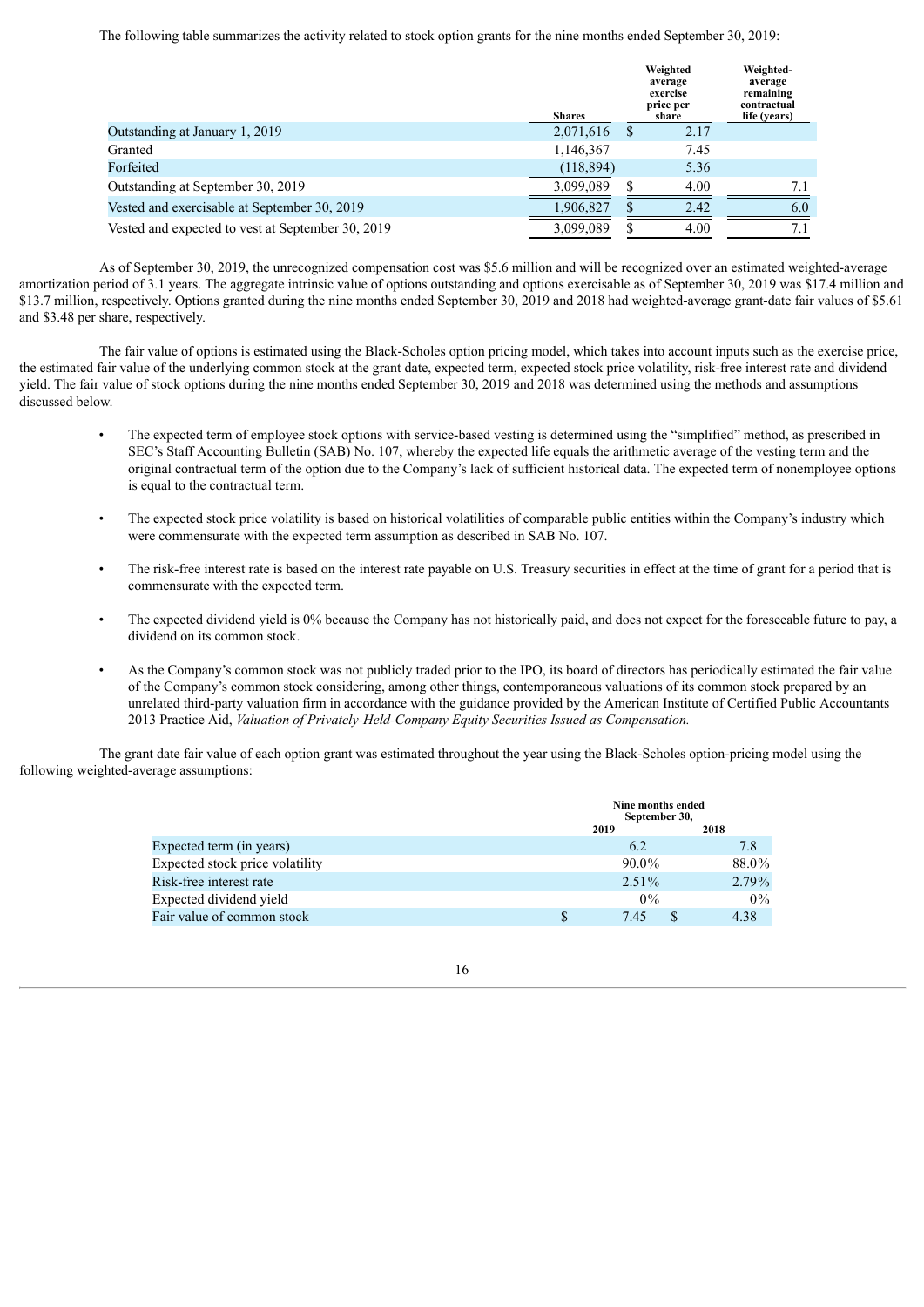#### **10. Related party transactions**

IntellectMap provides advisory services to the Company. The chief executive officer of IntellectMap is the brother of the Company's chief executive officer. Fees incurred by us with respect to IntellectMap during the nine months ended September 30, 2019 and 2018 were \$0.2 million and \$0.2 million, respectively.

#### **11. Subsequent events**

On November 12, 2019, the Company completed the IPO, which resulted in the issuance and sale of 5,000,000 shares of its common stock at a public offering price of \$12.00 per share, generating net proceeds of \$53.1 million after deducting underwriting discounts and other offering costs. On December 9, 2019, in connection with the partial exercise of the over-allotment option granted to the underwriters of the Company's IPO, 445,690 additional shares of common stock were sold at the IPO price of \$12.00 per share, generating net proceeds of approximately \$5.0 million after deducting underwriting discounts and other offering costs. Upon the closing of the IPO, all outstanding shares of the Company's Series A, Series B and Series C convertible preferred stock were automatically converted into 19,061,502 shares of the Company's common stock. In addition, upon the closing of the IPO, the Company's amended and restated certificate of incorporation authorized the Company to issue up to 200,000,000 shares of common stock, \$0.001 par value per share, and 10,000,000 shares of preferred stock, \$0.001 par value per share, all of which shares of preferred stock will be undesignated.

In November 2019, the Company's board of directors adopted and the Company's stockholders approved the Galera Therapeutics, Inc. 2019 Incentive Award Plan (the 2019 Plan), which became effective upon the effectiveness of the registration statement on Form S-1 for the IPO. Upon effectiveness of the 2019 Plan, the Company ceased granting new awards under the Prior Plan.

The 2019 Plan provides for the grant of incentive stock options, nonstatutory stock options, restricted stock awards, restricted stock units, stock appreciation rights and other stock-based awards. The number of shares of common stock initially available for issuance under the 2019 Plan is 1,948,970 shares of common stock plus the number of shares subject to awards outstanding under the Prior Plan that expire, terminate or are otherwise surrendered, cancelled, forfeited or repurchased by the Company on or after the effective date of the 2019 Plan. In addition, the number of shares of common stock available for issuance under the 2019 Plan is subject to an annual increase on the first day of each calendar year beginning on January 1, 2020 and ending on and including January 1, 2029 equal to the lesser of (i) 4% of the Company's outstanding shares of common stock on the final day of the immediately preceding calendar year, and (ii) such smaller number of shares of common stock as determined by the Company's board of directors, provided that not more than 14,130,029 shares of common stock may be issued under the 2019 Plan upon the exercise of incentive stock options.

In November 2019, the Company's board of directors adopted and the Company's stockholders approved the Galera Therapeutics, Inc. 2019 Employee Stock Purchase Plan (the ESPP). The ESPP allows employees to buy Company stock through after-tax payroll deductions at a discount from market value. The number of shares of common stock initially available for issuance under the ESPP is 243,621 shares of common stock plus an annual increase on the first day of each calendar year beginning on January 1, 2020 and ending on and including January 1, 2029 equal to the lesser of (i) 1% of the Company's outstanding shares of common stock on the final day of the immediately preceding calendar year and (ii) such smaller number of shares of common stock as determined by the Company's board of directors, provided that not more than 3,288,886 shares of common stock may be issued under the ESPP.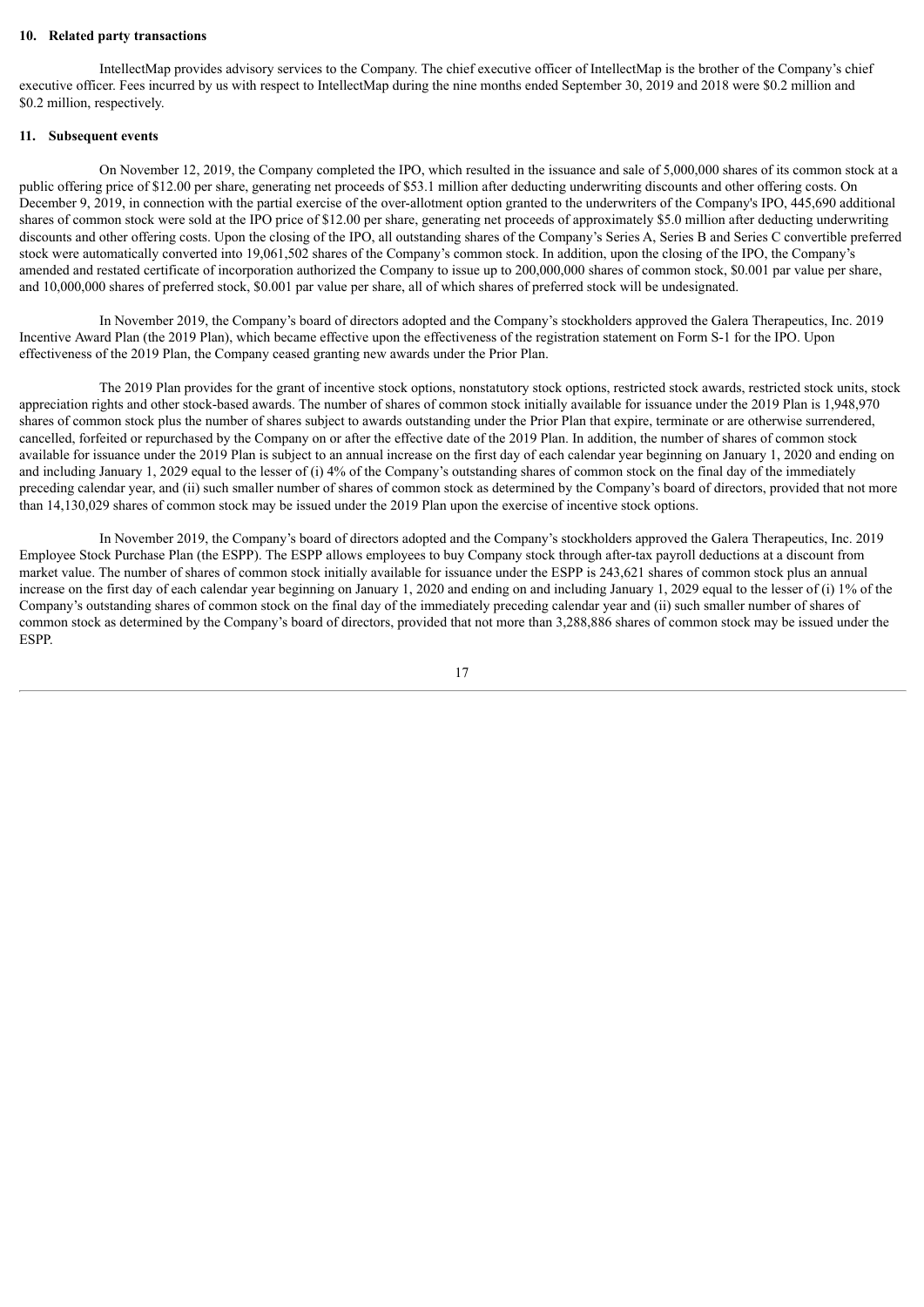#### <span id="page-18-0"></span>**Item 2. Management's Discussion and Analysis of Financial Condition and Results of Operations.**

The following discussion and analysis of our financial condition and results of operations should be read in conjunction with our consolidated financial statements and related notes appearing elsewhere in this Quarterly Report on Form 10-Q. Some of the information contained in this discussion and analysis or set forth elsewhere in this Quarterly Report on Form 10-Q, including information with respect to our plans and strategy for our business, includes forward-looking statements that involve risks and uncertainties. As a result of many important factors including those set forth in the "Risk Factors" section of this Quarterly Report on Form 10-Q, our actual results could differ materially from the results described in, or implied, by these forward-looking *statements.*

#### **Overview**

We are a clinical stage biopharmaceutical company focused on developing and commercializing a pipeline of novel, proprietary therapeutics that have the potential to transform radiotherapy in cancer. We leverage our expertise in superoxide dismutase mimetics to design drugs to reduce normal tissue toxicity from radiotherapy and to increase the anti-cancer efficacy of radiotherapy. Our lead product candidate, GC4419, is a potent and highly selective small molecule dismutase mimetic we are initially developing for the reduction of severe oral mucositis, or SOM. SOM is a common, debilitating complication of radiotherapy in patients with head and neck cancer, or HNC. In February 2018, the U.S. Food and Drug Administration, or FDA, granted Breakthrough Therapy Designation to GC4419 for the reduction of the duration, incidence and severity of SOM induced by radiotherapy with or without systemic therapy. In October 2018, we began evaluating GC4419 in a Phase 3 registrational trial and we expect to report top-line data from this trial in the first half of 2021. We believe GC4419, which to date is not approved for any indication, has the potential to be the first FDA-approved drug and the standard of care for the reduction in the incidence of SOM in patients with HNC receiving radiotherapy, and we plan to further evaluate its use in other radiotherapyinduced toxicities, including esophagitis.

Since our inception, we have devoted substantially all of our resources to organizing and staffing our company, business planning, raising capital, acquiring and developing product and technology rights, and conducting research and development. We have incurred recurring losses and negative cash flows from operations and have funded our operations primarily through the sale and issuance of equity and proceeds received under the Royalty Agreement with Clarus, receiving aggregate gross proceeds of \$187.8 million through September 30, 2019. On November 12, 2019, we completed our initial public offering, or IPO, which resulted in the issuance and sale of 5,000,000 shares of common stock at the IPO price of \$12.00 per share, generating net proceeds of \$53.1 million after deducting underwriting discounts and other offering costs. On December 9, 2019, in connection with the partial exercise of the over-allotment option granted to the underwriters of our IPO, 445,690 additional shares of common stock were sold at the IPO price of \$12.00 per share, generating net proceeds of approximately \$5.0 million after deducting underwriting discounts and other offering costs. Our ability to generate product revenue sufficient to achieve profitability will depend heavily on the successful development and eventual commercialization of one or more of our current or future product candidates. Our net loss was \$23.7 million and \$23.5 million for the years ended December 31, 2018 and 2017, respectively, and \$35.3 million and \$15.1 million for the nine months ended September 30, 2019 and 2018, respectively. As of September 30, 2019, we had \$67.9 million in cash, cash equivalents and short-term investments and an accumulated deficit of \$144.7 million. We expect to continue to incur significant expenses and operating losses for the foreseeable future as we operate as a public company, advance our product candidates through all stages of development and clinical trials and, ultimately, seek regulatory approval. In addition, if we obtain marketing approval for any of our product candidates, we expect to incur significant commercialization expenses related to product manufacturing, marketing, sales and distribution.

As a result, we will need to raise substantial additional capital to support our continuing operations and pursue our growth strategy. Until such time as we can generate significant revenue from product sales, if ever, we plan to finance our operations through the sale of equity, debt financings or other capital sources, which may include collaborations with other companies or other strategic transactions. There are no assurances that we will be successful in obtaining an adequate level of financing as and when needed to finance our operations on terms acceptable to us or at all. If we are unable to secure adequate additional funding as and when needed, we may have to significantly delay, scale back or discontinue the development and commercialization of one or more product candidates or delay our pursuit of potential in-licenses or acquisitions.

Because of the numerous risks and uncertainties associated with product development, we are unable to predict the timing or amount of increased expenses or when or if we will be able to achieve or maintain profitability. Even if we are able to generate product sales, we may not become profitable. If we fail to become profitable or are unable to sustain profitability on a continuing basis, then we may be unable to continue our operations at planned levels and be forced to reduce or terminate our operations.

We expect our existing cash, cash equivalents and short-term investments, together with the net proceeds from our IPO and assumed payments from Clarus to us in the amount of \$40.0 million upon the achievement of the two remaining specified clinical milestones in our *Phase 3 Reduction in Oral Mucositis with Avasopasem Manganese Trial* (ROMAN trial), will enable us to fund our operating expenses and capital expenditure requirements into 2022.

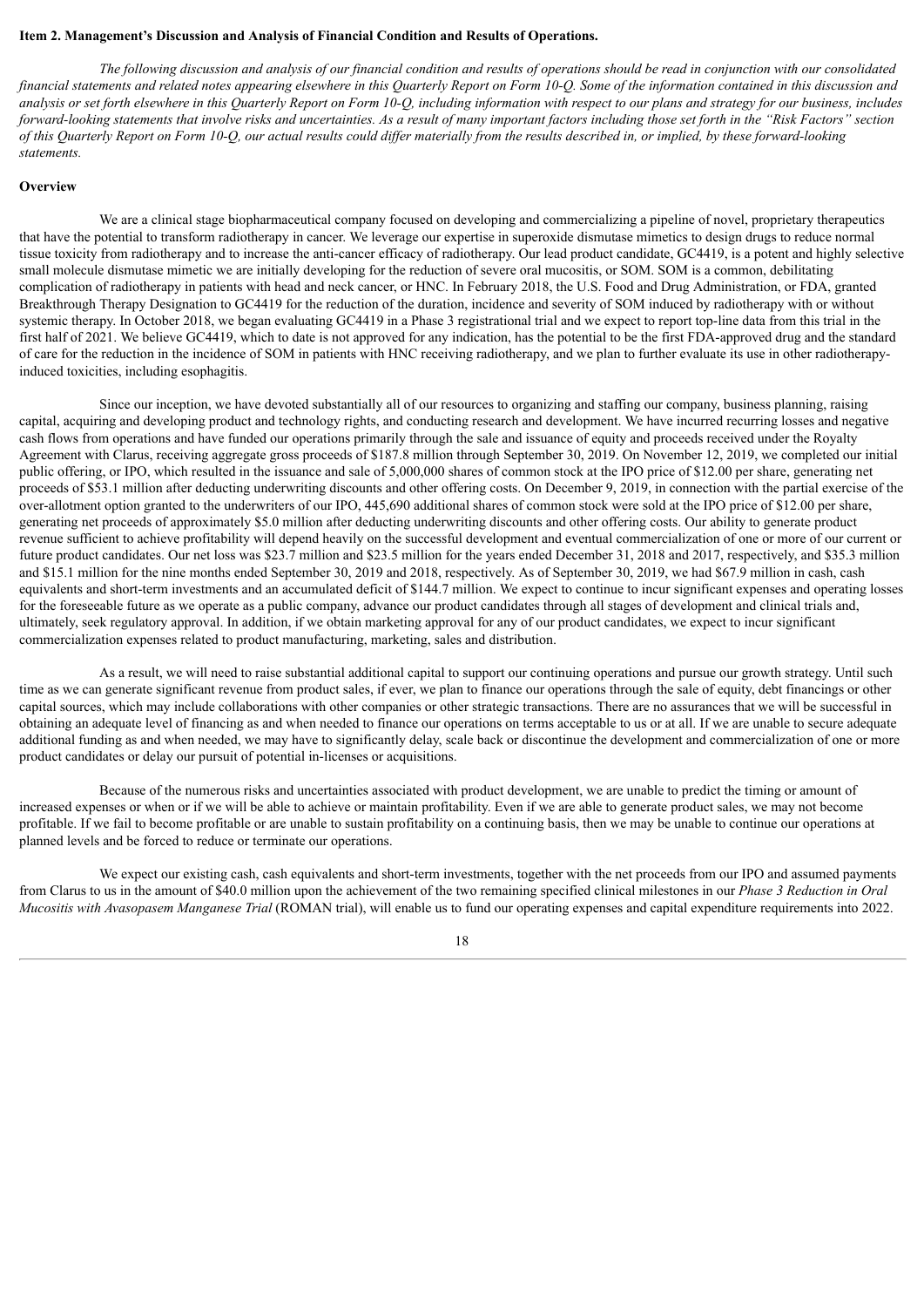#### **Critical Accounting Policies**

Our management's discussion and analysis of our financial condition and results of operations are based on our consolidated financial statements, which have been prepared in accordance with U.S. generally accepted accounting principles. The preparation of these consolidated financial statements requires us to make estimates and judgments that affect the reported amounts of assets, liabilities, and expenses and the disclosure of contingent assets and liabilities in our financial statements. On an ongoing basis, we evaluate our estimates and judgments, including those related to accrued expenses and stock-based compensation. We base our estimates on historical experience, known trends and events, and various other factors that are believed to be reasonable under the circumstances, the results of which form the basis for making judgments about the carrying values of assets and liabilities that are not readily apparent from other sources. Actual results may differ from these estimates under different assumptions or conditions.

Our critical accounting policies are described under the heading "Management's Discussion and Analysis of Financial Condition and Results of Operations—Critical Accounting Policies" in our final prospectus for our IPO dated November 6, 2019 and filed with the SEC on November 8, 2019 pursuant to Rule 424(b)(4) under the Securities Act and the notes to the unaudited interim consolidated financial statements appearing elsewhere in this Quarterly Report on Form 10-Q. During the three months ended September 30, 2019 there were no material changes to our critical accounting policies from those discussed in our final prospectus filed on November 8, 2019.

#### **Components of Results of Operations**

#### *Research and Development Expense*

Research and development expenses consist primarily of costs incurred in connection with the discovery and development of our product candidates. We expense research and development costs as incurred. These expenses include:

- expenses incurred to conduct the necessary pre-clinical studies and clinical trials required to obtain regulatory approval;
- personnel expenses, including salaries, benefits and share-based compensation expense for employees engaged in research and development functions;
- costs of funding research performed by third parties, including pursuant to agreements with contract research organizations, or CROs, as well as investigative sites and consultants that conduct our pre-clinical studies and clinical trials;
- expenses incurred under agreements with contract manufacturing organizations, or CMOs, including manufacturing scale-up expenses and the cost of acquiring and manufacturing pre-clinical study and clinical trial materials;
- fees paid to consultants who assist with research and development activities;
- expenses related to regulatory activities, including filing fees paid to regulatory agencies; and
- allocated expenses for facility costs, including rent, utilities, depreciation and maintenance.

We track our external research and development expenses on a program-by-program basis, such as fees paid to CROs, CMOs and research laboratories in connection with our pre-clinical development, process development, manufacturing and clinical development activities. However, we do not track our internal research and development expenses on a program-by-program basis as they primarily relate to compensation, early research and other costs which are deployed across multiple projects under development.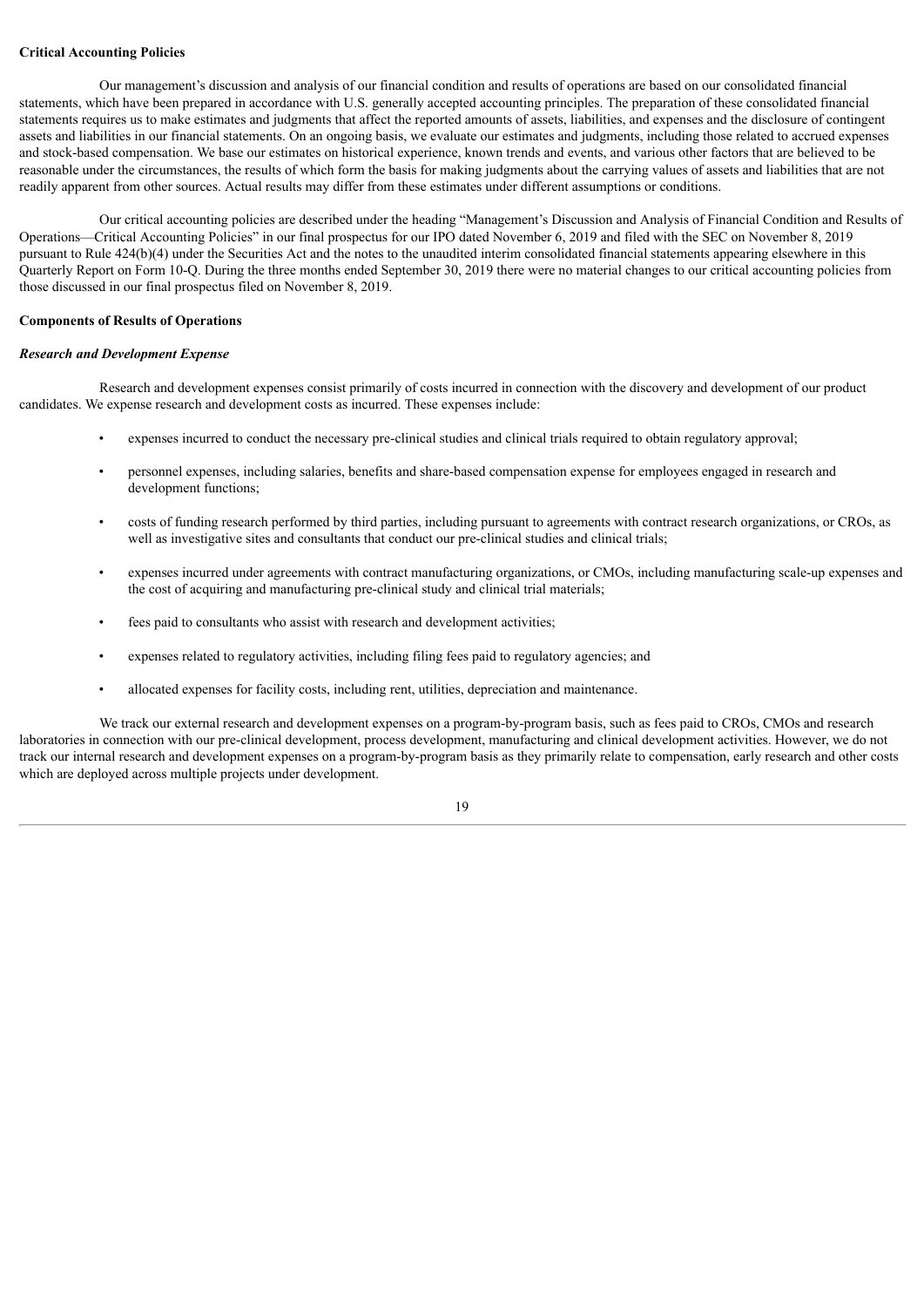The following table summarizes our research and development expenses by program for the three and nine months ended September 30, 2019 and 2018:

|                                                        | Three months ended<br>September 30, |  |       | Nine months ended<br>September 30, |                |  |        |
|--------------------------------------------------------|-------------------------------------|--|-------|------------------------------------|----------------|--|--------|
|                                                        | 2019                                |  | 2018  |                                    | 2019           |  | 2018   |
|                                                        | (in thousands)                      |  |       |                                    | (in thousands) |  |        |
| GC4419                                                 | 7.271                               |  | 1.956 |                                    | 18,471         |  | 5,767  |
| GC4711                                                 | 1,566                               |  | 792   |                                    | 4.367          |  | 1,756  |
| Other research and development expense                 | 436                                 |  | 308   |                                    | 1,425          |  | 668    |
| Personnel related and share-based compensation expense | 1.767                               |  | 1.106 |                                    | 4.794          |  | 3,360  |
|                                                        | 1.040                               |  | 4.162 |                                    | 29,057         |  | 11,551 |

Research and development activities are central to our business model. Product candidates in later stages of clinical development, such as GC4419, generally have higher development costs than those in earlier stages of clinical development, primarily due to the increased size and duration of later-stage clinical trials. We expect our research and development expenses to increase significantly over the next several years as we increase personnel costs, including stock-based compensation, conduct our later-stage clinical trials for GC4419 and GC4711 and conduct other clinical trials for current and future product candidates and prepare regulatory filings for our product candidates.

The successful development of our product candidates is highly uncertain. At this time, we cannot reasonably estimate or know the nature, timing and costs of the efforts that will be necessary to complete the remainder of the development of our product candidates, or when, if ever, material net cash inflows may commence from our product candidates. This uncertainty is due to the numerous risks and uncertainties associated with the duration and cost of clinical trials, which vary significantly over the life of a project as a result of many factors, including:

- delays in regulators or institutional review boards authorizing us or our investigators to commence our clinical trials, or in our ability to negotiate agreements with clinical trial sites or CROs;
- our ability to secure adequate supply of our product candidates for our trials;
- the number of clinical sites included in the trials;
- the ability and the length of time required to enroll suitable patients;
- the number of patients that ultimately participate in the trials;
- the number of doses patients receive;
- any side effects associated with our product candidates;
- the duration of patient follow-up;
- the results of our clinical trials;
- significant and changing government regulations; and
- launching commercial sales of our product candidates, if and when approved, whether alone or in collaboration with others.

Our expenditures are subject to additional uncertainties, including the terms and timing of regulatory approvals. We may never succeed in achieving regulatory approval for our product candidates. We may obtain unexpected results from our clinical trials. We may elect to discontinue, delay or modify clinical trials of our product candidates. A change in the outcome of any of these variables with respect to the development of a product candidate could mean a significant change in the costs and timing associated with the development of that product candidate. For example, if the FDA or other regulatory authorities were to require us to conduct clinical trials beyond those that we currently anticipate, or if we experience significant delays in enrollment in any of our clinical trials, we could be required to expend significant additional financial resources and time on the completion of clinical development. Product commercialization will take several years, and we expect to spend a significant amount in development costs.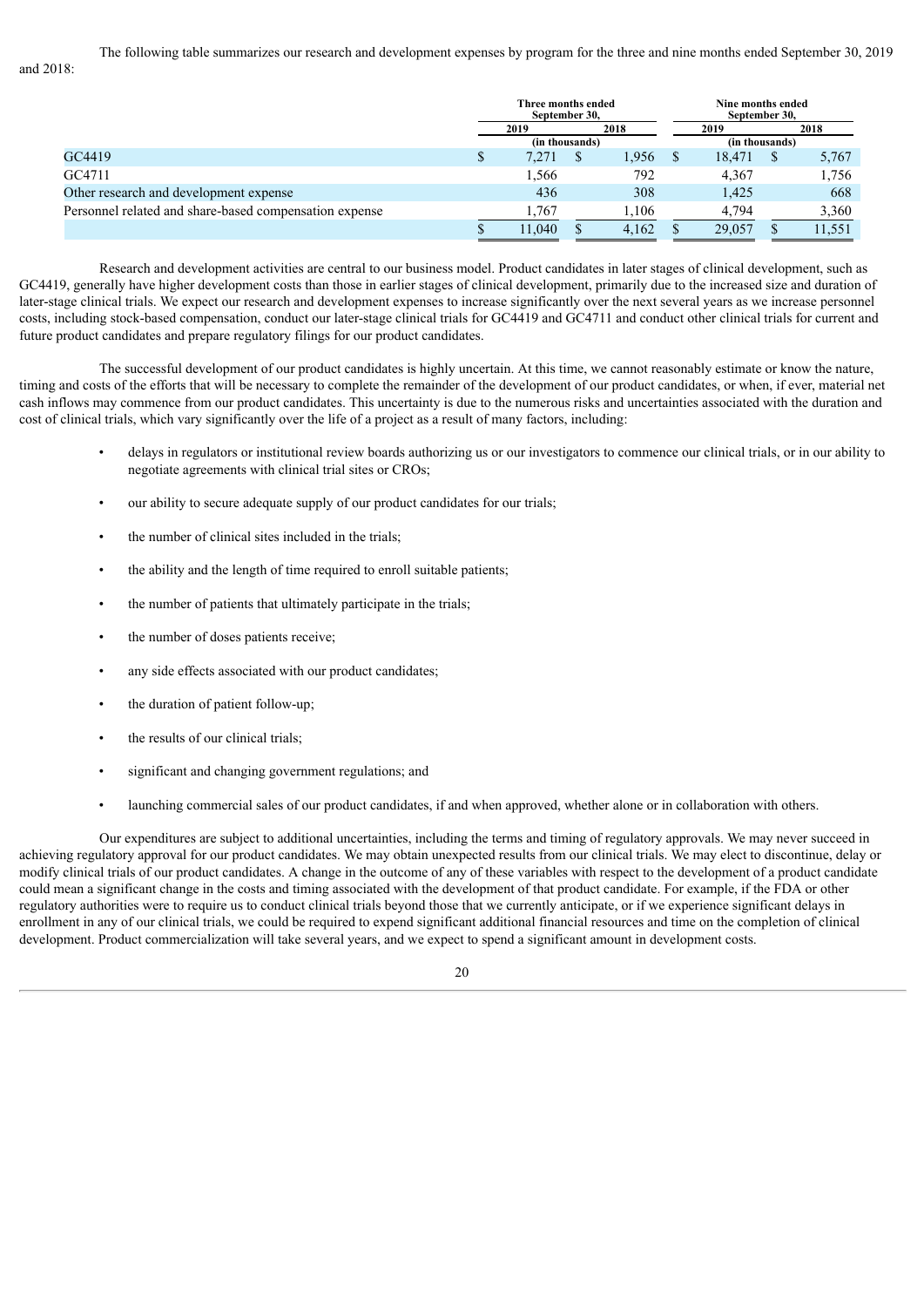#### *General and Administrative Expense*

General and administrative expense consists primarily of personnel expenses, including salaries, benefits and share-based compensation expense for employees in executive, finance, accounting, business development and human resource functions. General and administrative expense also includes corporate facility costs, including rent, utilities, depreciation and maintenance, not otherwise included in research and development expense, as well as legal fees related to intellectual property and corporate matters and fees for accounting and consulting services.

We expect that our general and administrative expense will increase in the future to support our continued research and development activities, potential commercialization efforts and to enable us to operate as a public company. These increases will likely include increased costs related to the hiring of additional personnel, fees to outside consultants, lawyers and accountants and expenses related to services associated with maintaining compliance with the requirements of Nasdaq and the SEC, insurance and investor relations costs. If any of our current or future product candidates obtains U.S. regulatory approval, we expect that we would incur significantly increased expenses associated with building a sales and marketing team.

#### *Interest Income*

Interest income consists of amounts earned on our cash, cash equivalents and short-term investments held with large institutional banks, U.S. Treasury obligations and a money market mutual fund invested in U.S. Treasury obligations, and our short-term investments in U.S. Treasury obligations.

#### *Interest Expense*

Interest expense consists of non-cash interest on proceeds received under the Royalty Agreement with Clarus.

#### *Foreign Currency Losses*

Foreign currency losses consist primarily of exchange rate fluctuations on transactions denominated in a currency other than the U.S. dollar.

#### *Income Tax Benefit*

Since inception, we have incurred significant net losses, and until 2017 we had not recorded any U.S. federal or state income tax benefits for the losses as they had been offset by valuation allowances. We recognized an income tax benefit for the revaluation of our deferred tax liability as a result of the Tax Act, which reduced our corporate tax rate to 21% during the year ended December 31, 2017. As a result of the change in the net operating loss carryforward period associated with the Tax Act, we recognized an income tax benefit to utilize indefinite deferred tax liabilities as a source of income against indefinite lived portions of our deferred tax assets during the year ended December 31, 2018.

#### *Net Operating Loss and Research and Development Tax Credit Carryforwards*

As of December 31, 2018, we had federal and state tax net operating loss carryforwards of \$64.5 million and \$81.8 million, respectively, which each begin to expire in 2032 unless previously utilized. We also had foreign net operating loss carryforwards of \$0.8 million which begin to expire in 2032. As of December 31, 2018, we also had federal and state research and development tax credit carryforwards of \$2.3 million. The federal research and development tax credit carryforwards will begin to expire in 2032 unless previously utilized.

Utilization of the federal and state net operating losses and credits may be subject to a substantial annual limitation. The annual limitation may result in the expiration of our net operating losses and credits before we can use them. We have recorded a valuation allowance on substantially all of our deferred tax assets, including our deferred tax assets related to our net operating loss and research and development tax credit carryforwards.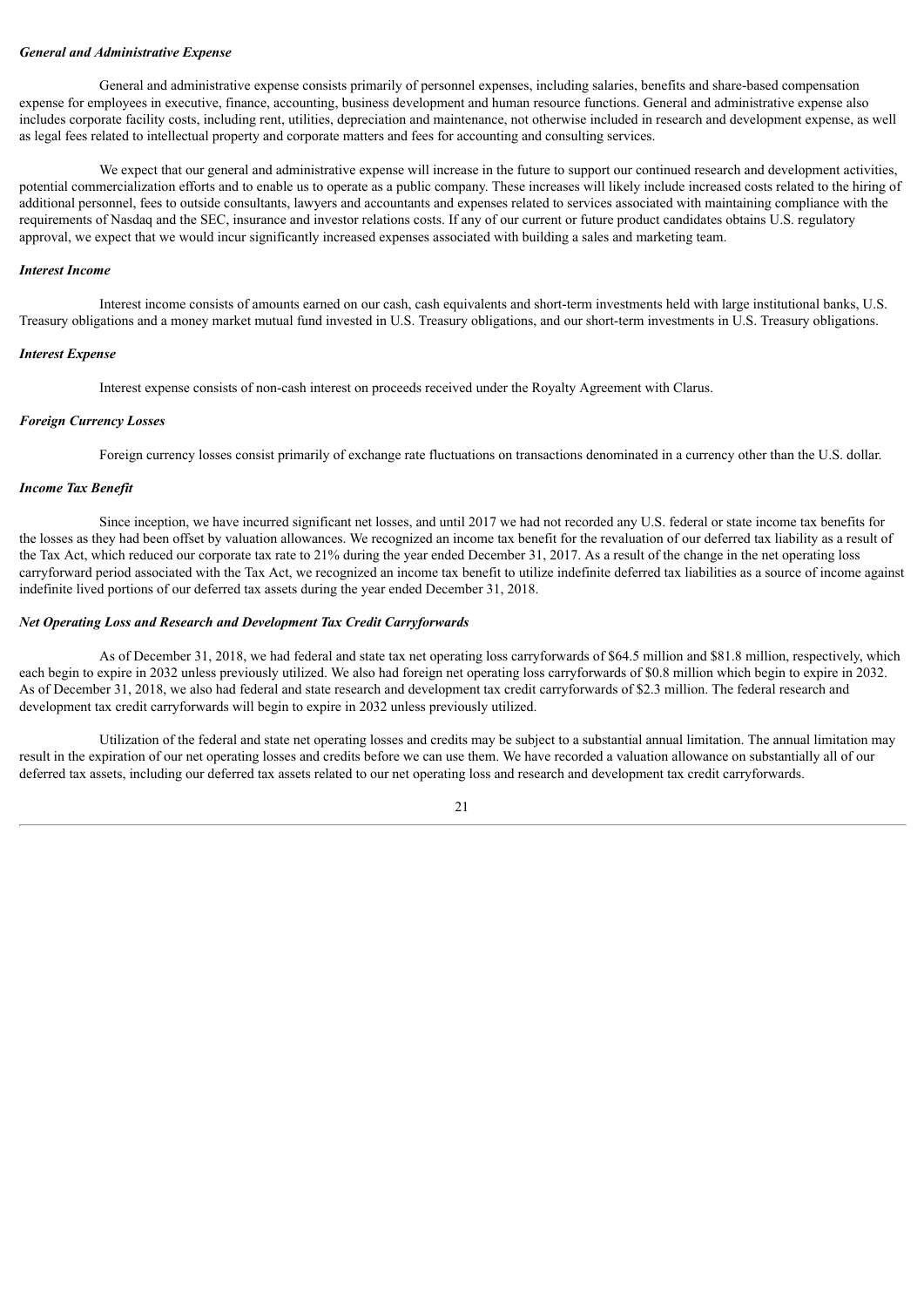#### **Results of Operations**

#### *Comparison of the Three and Nine Months Ended September 30, 2019 and 2018*

The following table sets forth our results of operations for the three and nine months ended September 30, 2019 and 2018.

|                                    | <b>Three Months Ended</b><br>September 30, |             |   |         | <b>Nine Months Ended</b><br>September 30, |             |    |           |
|------------------------------------|--------------------------------------------|-------------|---|---------|-------------------------------------------|-------------|----|-----------|
|                                    |                                            | 2019        |   | 2018    |                                           | 2019        |    | 2018      |
|                                    |                                            | (unaudited) |   |         |                                           | (unaudited) |    |           |
| Operating expenses:                |                                            |             |   |         |                                           |             |    |           |
| Research and development           | \$                                         | 11,040      | S | 4,162   | -S                                        | 29,057      | -S | 11,551    |
| General and administrative         |                                            | 1,816       |   | 1,245   |                                           | 5,466       |    | 3,846     |
| Loss from operations               |                                            | (12, 856)   |   | (5,407) |                                           | (34, 523)   |    | (15, 397) |
| Other income (expense):            |                                            |             |   |         |                                           |             |    |           |
| Interest income                    |                                            | 426         |   | 117     |                                           | 1,397       |    | 170       |
| Interest expense                   |                                            | (918)       |   |         |                                           | (2,094)     |    |           |
| Foreign exchange loss              |                                            | (3)         |   | (11)    |                                           | (38)        |    | (27)      |
| Net loss before income tax benefit |                                            | (13,351)    |   | (5,301) |                                           | (35,258)    |    | (15,254)  |
| Income tax benefit                 |                                            |             |   | 52      |                                           |             |    | 141       |
| Net loss                           |                                            | (13, 351)   |   | (5,249) |                                           | (35,258)    |    | (15, 113) |

#### *Research and Development Expense*

Research and development expense increased by \$6.9 million from \$4.2 million for the three months ended September 30, 2018 to \$11.0 million for the three months ended September 30, 2019. The increase was primarily attributable to increases of \$5.3 million and \$0.8 million for GC4419 and GC4711 development costs, respectively, as we initiated our ROMAN trial in October 2018, began additional toxicology studies of GC4419 and began a new clinical trial and additional toxicology studies of GC4711. Personnel related and share-based compensation expense increased by \$0.7 million primarily due to increases in employee headcount.

Research and development expense increased by \$17.5 million from \$11.6 million for the nine months ended September 30, 2018 to \$29.1 million for the nine months ended September 30, 2019. The increase was primarily attributable to increases of \$12.7 million and \$2.6 million for GC4419 and GC4711 development costs, respectively, as we initiated our ROMAN trial in October 2018, incurred startup costs for additional trials of GC4419, began additional toxicology studies of GC4419 and began a new clinical trial and additional toxicology studies of GC4711. We also had an increase in other research and development expenses of \$0.8 million due primarily to increased regulatory and facility costs and a \$0.2 million reserve against our tax incentive receivable. Personnel related and share-based compensation expense increased by \$1.4 million primarily due to increases in employee headcount.

#### *General and Administrative Expense*

General and administrative expense increased by \$0.6 million from \$1.2 million for the three months ended September 30, 2018 to \$1.8 million for the three months ended September 30, 2019. General and administrative expense increased by \$1.6 million from \$3.8 million for the nine months ended September 30, 2018 to \$5.5 million for the nine months ended September 30, 2019. In both periods, the increase was primarily due to an increase in employee-related costs as we increased our employee headcount to support our growth.

#### *Interest Income*

Interest income increased by \$0.3 million from \$0.1 million for the three months ended September 30, 2018 to \$0.4 million for the three months ended September 30, 2019. Interest income increased by \$1.2 million from \$0.2 million for the nine months ended September 30, 2018 to \$1.4 million for the nine months ended September 30, 2019. In both periods, the increase was primarily due to higher average invested cash balances.

#### *Interest Expense*

We recognized \$0.9 million and \$2.1 million in non-cash interest expense during the three and nine months ended September 30, 2019, respectively, in connection with the Royalty Agreement with Clarus.

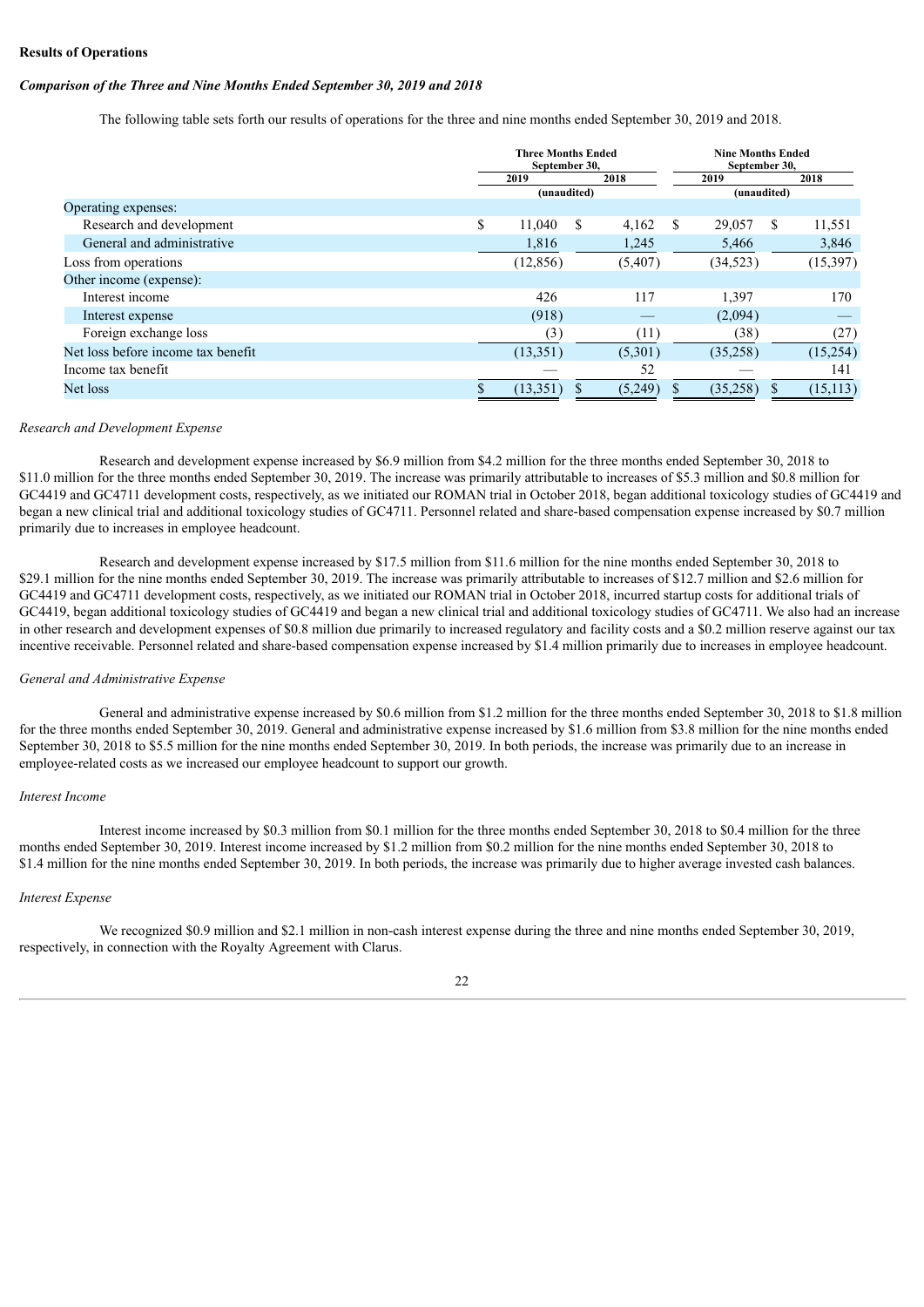#### *Income Tax Benefit*

We recorded an income tax benefit of less than \$0.1 million and \$0.1 million during the three and nine months ended September 30, 2018, respectively, as a result of the change in the net operating loss carryforward period to reflect the adjustment allowed by the Tax Act to utilize indefinite deferred tax liabilities as a source of income against indefinite lived portions of our deferred tax assets.

#### **Liquidity and Capital Resources**

Since inception, we have funded our operations primarily through the sale and issuance of equity and proceeds received under the Royalty Agreement with Clarus, receiving aggregate gross proceeds of \$187.8 million through September 30, 2019. As of September 30, 2019, we had \$67.9 million in cash, cash equivalents and short-term investments and an accumulated deficit of \$144.7 million. On November 12, 2019, we completed our IPO, which resulted in the issuance and sale of 5,000,000 shares of common stock at a public offering price of \$12.00 per share, generating net proceeds of \$53.1 million after deducting underwriting discounts and other offering costs. On December 9, 2019, in connection with the partial exercise of the over-allotment option granted to the underwriters of our IPO, 445,690 additional shares of common stock were sold at the IPO price of \$12.00 per share, generating net proceeds of approximately \$5.0 million after deducting underwriting discounts and other offering costs. We have no ongoing material financing commitments, such as lines of credit or guarantees, that are expected to affect our liquidity over the next five years.

#### *Cash Flows*

The following table shows a summary of our cash flows for the periods indicated:

|                                                     | Nine months ended | September 30. |           |  |  |
|-----------------------------------------------------|-------------------|---------------|-----------|--|--|
|                                                     | 2018<br>2019      |               |           |  |  |
|                                                     | (in thousands)    |               |           |  |  |
| Net cash used in operating activities               | (31,385)          |               | (15, 548) |  |  |
| Net cash provided by (used in) investing activities | 13,965            |               | (7, 454)  |  |  |
| Net cash provided by financing activities           | 18.328            |               | 69,850    |  |  |
| Net increase in cash and cash equivalents           | 908               |               | 46,848    |  |  |

#### *Operating Activities*

During the nine months ended September 30, 2019, we used \$31.4 million of net cash in operating activities. Cash used in operating activities reflected our net loss of \$35.3 million offset by non-cash charges of \$3.9 million principally related to share-based compensation, interest expense on our Royalty Agreement with Clarus and depreciation expense. The primary use of cash was to fund our operations related to the development of our product candidates.

During the nine months ended September 30, 2018, we used \$15.5 million of net cash in operating activities. Cash used in operating activities reflected our net loss of \$15.1 million and a \$1.2 million net increase in our operating assets and liabilities. The primary use of cash was to fund our operations related to the development of our product candidates. These activities were offset by non-cash charges of \$0.7 million principally related to sharebased compensation expense and depreciation expense.

#### *Investing Activities*

During the nine months ended September 30, 2019, investing activities provided \$14.0 million in net cash proceeds, primarily attributable to the \$14.5 million in net cash proceeds received from the purchases and sales of our short-term investments. These activities were offset by \$0.6 million for the purchase of property and equipment.

During the nine months ended September 30, 2018, we used \$7.5 million in net cash proceeds, primarily attributable to \$7.4 million in net purchases of short-term investments and \$0.1 million for the purchase of property and equipment.

#### *Financing Activities*

During the nine months ended September 30, 2019, financing activities provided \$18.3 million, attributable to the \$20.0 million in proceeds received in connection with the Royalty Agreement with Clarus. We also paid \$1.7 million in deferred

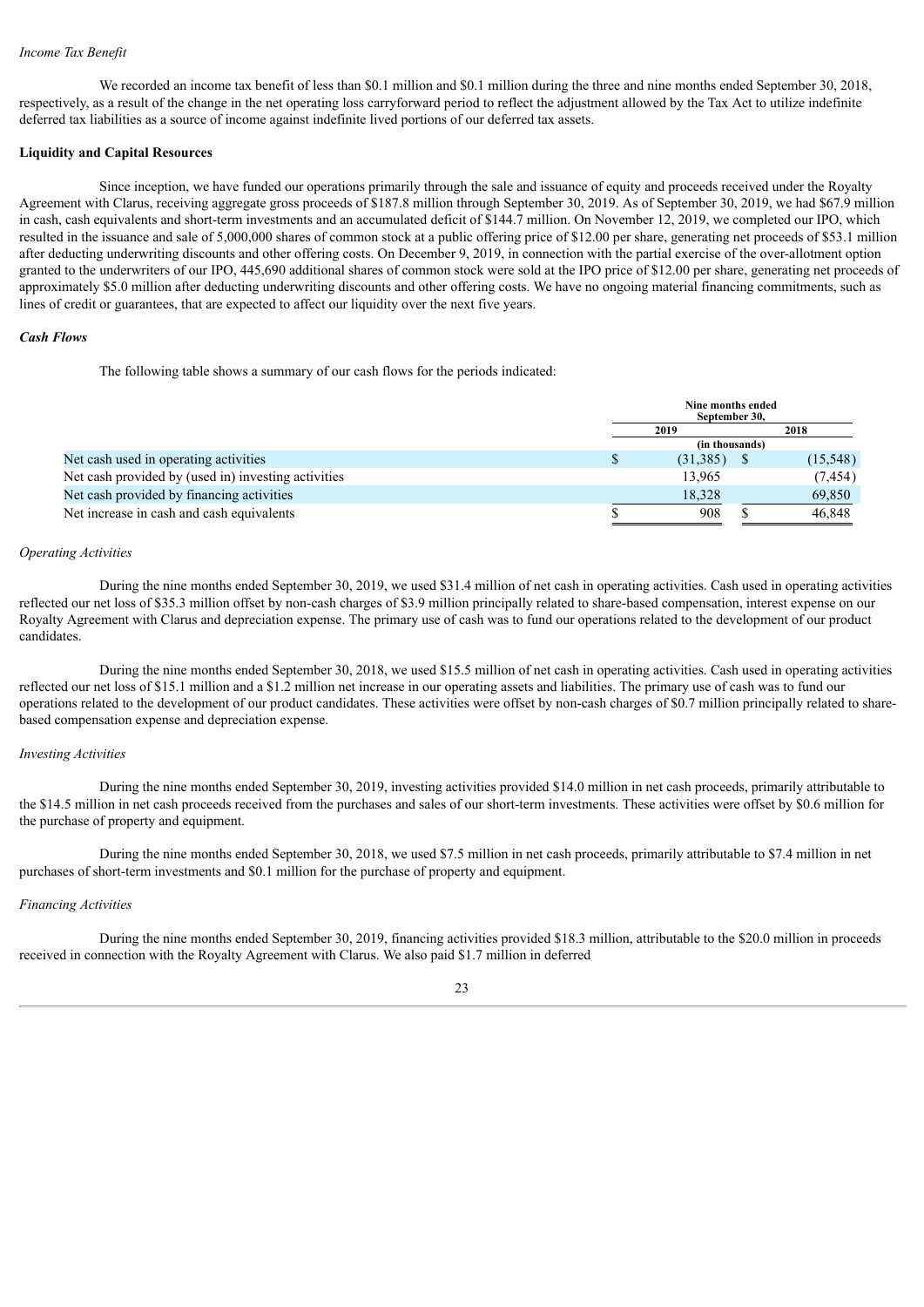offering costs in connection with our IPO. During the nine months ended September 30, 2018, financing activities provided \$69.9 million, attributable to the \$69.9 million in net proceeds from the sale of our Series C redeemable convertible preferred stock.

#### *Funding Requirements*

We expect our expenses to increase in connection with our ongoing activities, particularly as we continue the research and development of, continue or initiate clinical trials of, and seek marketing approval for, our product candidates. In addition, if we obtain marketing approval for any of our product candidates, we expect to incur significant commercialization expenses related to product sales, marketing, manufacturing and distribution. Furthermore, we expect to incur additional costs associated with operating as a public company. Accordingly, we will need to obtain substantial additional funding in connection with our continuing operations. If we are unable to raise capital when needed or on attractive terms, we would be forced to delay, reduce or eliminate our research and development programs or future commercialization efforts.

We anticipate that our expenses will increase substantially as we:

- complete clinical development of GC4419 for the reduction of SOM in patients with locally advanced HNC, including our ongoing Phase 3 clinical trial;
- prepare and file for regulatory approval of GC4419 for the reduction of SOM in patients with HNC;
- initiate and advance our planned Phase 2a clinical trial of GC4419 for the reduction in the incidence of radiotherapy-induced esophagitis;
- initiate and advance our planned Phase 1b/2a clinical trial for GC4711 to increase the anti-cancer efficacy of stereotactic body radiation therapy, or SBRT, in patients with non-small cell lung cancer, or NSCLC;
- seek to discover and develop additional clinical and pre-clinical product candidates;
- scale up our clinical and regulatory capabilities;
- adapt our regulatory compliance efforts to incorporate requirements applicable to marketed products;
- establish a sales, marketing and distribution infrastructure and scale up external manufacturing capabilities to commercialize any product candidates for which we may obtain regulatory approval;
- maintain, expand and protect our intellectual property portfolio;
- hire additional internal or external clinical, manufacturing and scientific personnel or consultants;
- add operational, financial and management information systems and personnel, including personnel to support our product development efforts; and
- incur additional legal, accounting, insurance and other expenses in operating as a public company.

We expect our existing cash, cash equivalents and short-term investments, together with the net proceeds from our IPO and assumed payments from Clarus to us in the amount of \$40.0 million upon the achievement of the two remaining specified clinical milestones in our ROMAN trial, will enable us to fund our operating expenses and capital expenditure requirements into 2022.

Because of the numerous risks and uncertainties associated with research, development and commercialization of product candidates, we are unable to estimate the exact amount of our working capital requirements. Our future funding requirements will depend on, and could increase significantly as a result of, many factors, including:

- the scope, progress, results and costs of pre-clinical studies and clinical trials;
- the scope, prioritization and number of our research and development programs;
- the costs, timing and outcome of regulatory review of our product candidates;

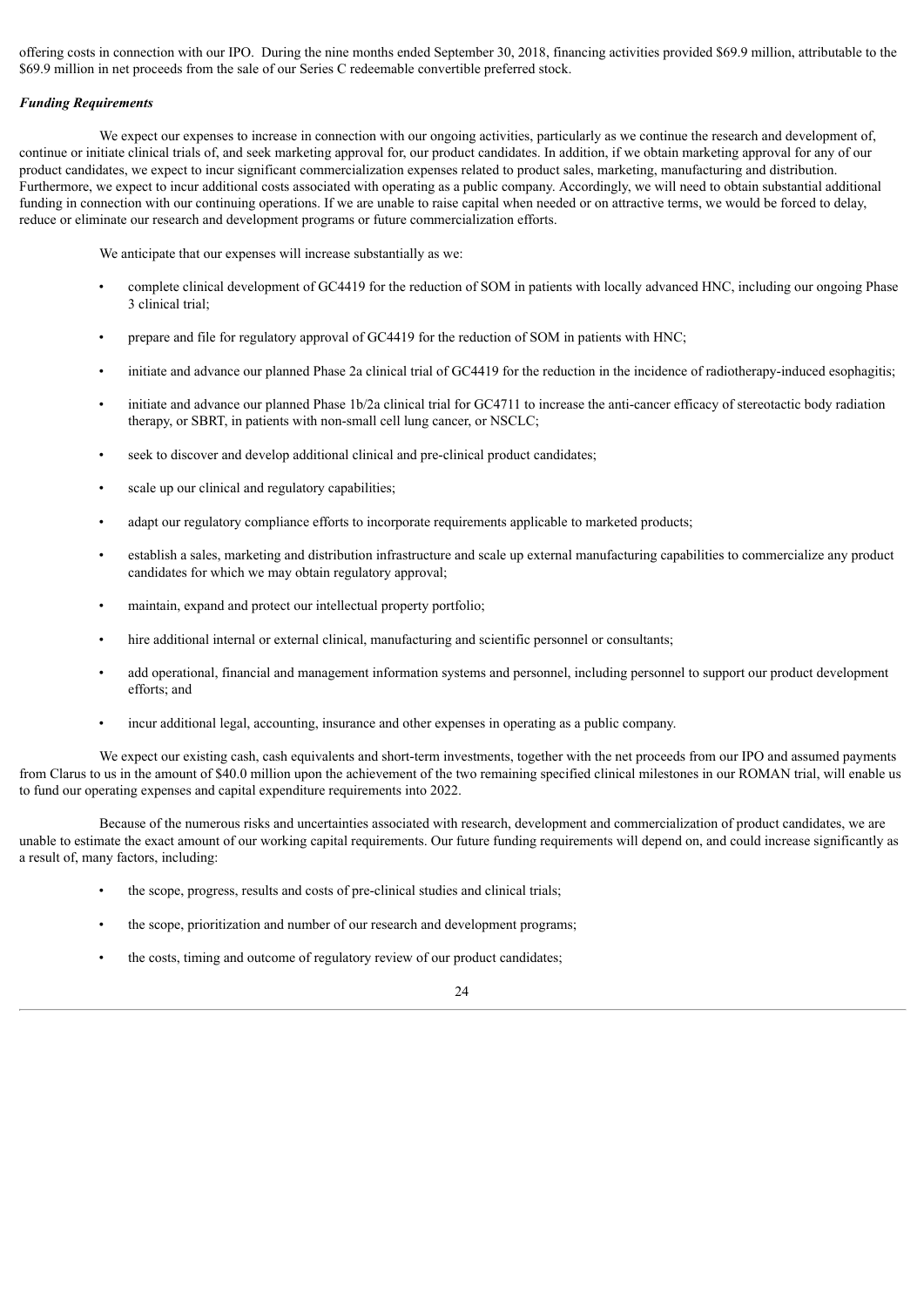- our ability to establish and maintain collaborations on favorable terms, if at all;
- the extent to which we are obligated to reimburse, or entitled to reimbursement of, clinical trial costs under collaboration agreements, if any;
- the costs of preparing, filing and prosecuting patent applications, maintaining and enforcing our intellectual property rights and defending intellectual property-related claims;
- the extent to which we acquire or in-license other product candidates and technologies;
- the costs of securing manufacturing arrangements for commercial production; and
- the costs of establishing or contracting for sales and marketing capabilities if we obtain regulatory approvals to market our product candidates.

Identifying potential product candidates and conducting pre-clinical studies and clinical trials is a time-consuming, expensive and uncertain process that takes many years to complete, and we may never generate the necessary data or results required to obtain marketing approval and achieve product sales. In addition, our product candidates, if approved, may not achieve commercial success. Our commercial revenues, if any, will be derived from sales of product candidates that we do not expect to be commercially available for the next couple of years, if at all. Accordingly, we will need to continue to rely on additional financing to achieve our business objectives. Adequate additional financing may not be available to us on acceptable terms, or at all.

Until such time, if ever, as we can generate substantial product revenues, we expect to finance our cash needs through a combination of equity offerings, debt financings, collaborations, strategic alliances and licensing arrangements. To the extent that we raise additional capital through the sale of equity or convertible debt securities, your ownership interest will be diluted, and the terms of these securities may include liquidation or other preferences that adversely affect our existing stockholders' rights. Debt financing, if available, may involve agreements that include covenants limiting or restricting our ability to take specific actions, such as incurring additional debt, making capital expenditures or declaring dividends.

If we raise funds through additional collaborations, strategic alliances or licensing arrangements with third parties, we may have to relinquish valuable rights to our technologies, future revenue streams, research programs or product candidates or to grant licenses on terms that may not be favorable to us. If we are unable to raise additional funds when needed, we may be required to delay, limit, reduce or terminate our product development or future commercialization efforts or grant rights to develop and market product candidates that we would otherwise prefer to develop and market ourselves.

#### *Royalty Agreement with Clarus*

In November 2018, we entered into an Amended and Restated Purchase and Sale Agreement, or the Royalty Agreement, with Clarus IV Galera Royalty AIV, L.P., Clarus IV-A, L.P., Clarus IV-B, L.P., Clarus IV-C, L.P. and Clarus IV-D, L.P., or, collectively, Clarus. Pursuant to the Royalty Agreement, Clarus agreed to pay us, in the aggregate, up to \$80.0 million, or the Royalty Purchase Price, in four tranches of \$20.0 million each upon the achievement of specified clinical milestones in our ROMAN Trial. We agreed to apply the proceeds from such payments primarily to support clinical development and regulatory activities for GC4419, GC4711 and any pharmaceutical product comprising or containing GC4419 or GC4711, or, collectively, the Products, as well as to satisfy working capital obligations and for general corporate expenses. We achieved the first milestone under the Royalty Agreement and received the first tranche of the Royalty Purchase Price in November 2018 and received the second tranche of the Royalty Purchase Price in April 2019 in connection with the achievement of the second milestone under the Royalty Agreement.

In connection with the payment of each tranche of the Royalty Purchase Price, we have agreed to sell, convey, transfer and assign to Clarus all of our right, title and interest in a mid-single digit percentage of (i) the gross amount from the worldwide net sale of the Products and (ii) all amounts received by us or our affiliates, licensees and sublicensees (collectively, the Product Payments) during the Royalty Period. The Royalty Period means, on a Product-by-Product and country-by-country basis, the period of time commencing on the commercial launch of such Product in such country and ending on the latest to occur of (i) the 12th anniversary of such commercial launch, (ii) the expiration of all valid claims of our patents covering such Product in such country, and (iii) the expiration of regulatory data protection or market exclusivity or similar regulatory protection afforded by the health authorities in such country, to the extent such protection or exclusivity effectively prevents generic versions of such Product from entering the market in such country.

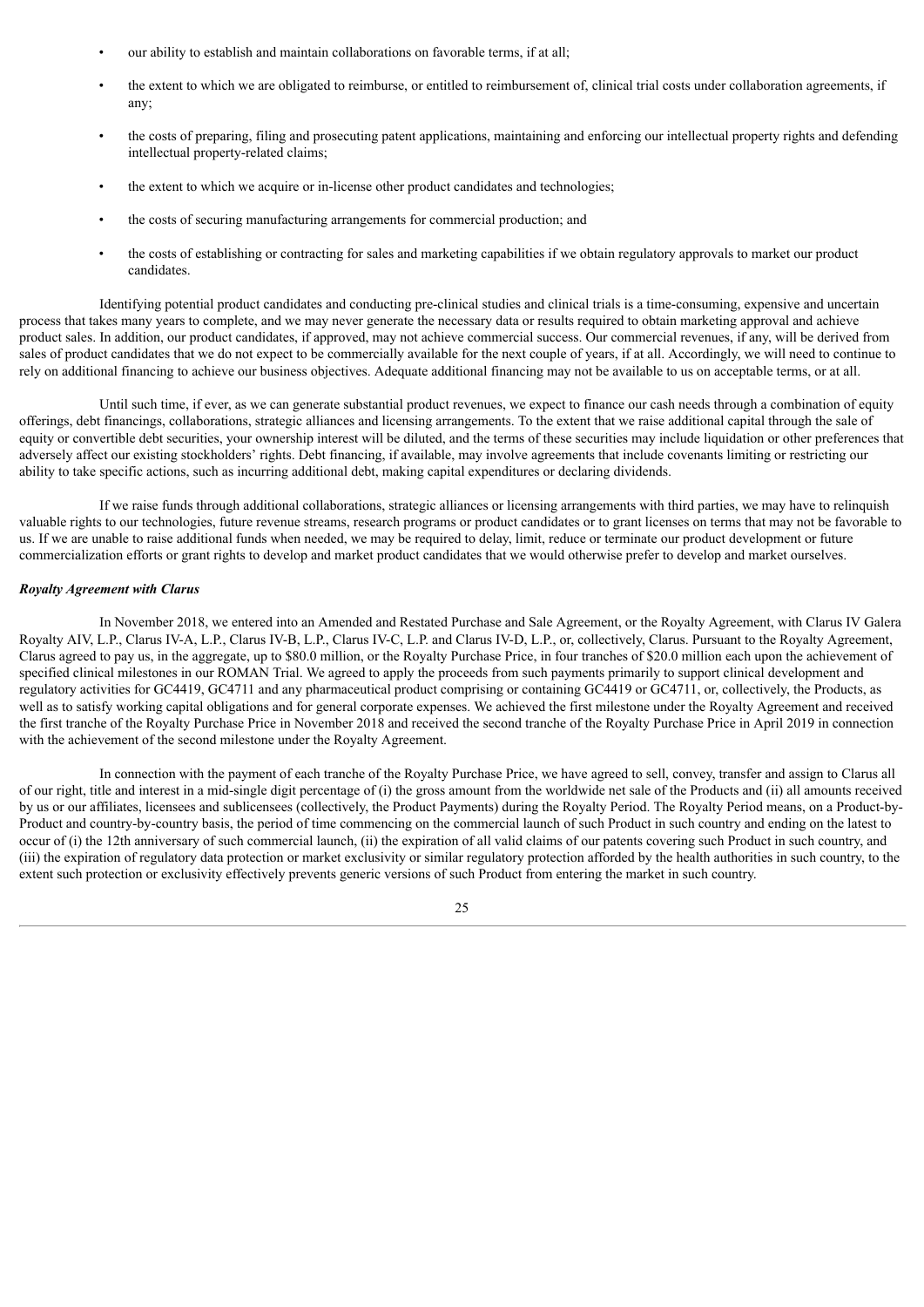The Royalty Agreement will remain in effect until the date on which the aggregate amount of the Product Payments paid to Clarus exceeds a fixed single-digit multiple of the actual amount of the Royalty Purchase Price received by us, unless earlier terminated pursuant to the mutual written agreement of us and Clarus.

#### **Off-Balance Sheet Arrangements**

We do not have any relationships with unconsolidated entities or financial partnerships, including entities sometimes referred to as structured finance or special purpose entities that were established for the purpose of facilitating off-balance sheet arrangements or other contractually narrow or limited purposes. We do not engage in off-balance sheet financing arrangements. In addition, we do not engage in trading activities involving non-exchange traded contracts. We therefore believe that we are not materially exposed to any financing, liquidity, market or credit risk that could arise if we had engaged in these relationships.

#### **Recent Accounting Pronouncements**

See Note 2 to our interim consolidated financial statements included elsewhere in this Quarterly Report on Form 10-Q for a description of recent accounting pronouncements applicable to our consolidated financial statements.

#### **JOBS Act Transition Period**

In April 2012, the JOBS Act was enacted. Section 107 of the JOBS Act provides that an "emerging growth company" can take advantage of the extended transition period provided in Section  $7(a)(2)(B)$  of the Securities Act for complying with new or revised accounting standards. Thus, an emerging growth company can delay the adoption of certain accounting standards until those standards would otherwise apply to private companies. However, we have chosen to opt out of such extended transition period and, as a result, we will comply with new or revised accounting standards on the relevant dates on which adoption of such standards is required for non-emerging growth companies. Our decision to opt out of the extended transition period for complying with new or revised accounting standards is irrevocable. However, we may take advantage of the other exemptions discussed below.

Subject to certain conditions, as an emerging growth company we may rely on certain exemptions and reduced reporting requirements, including, without limitation, (1) not being required to provide an auditor's attestation report on our system of internal controls over financial reporting pursuant to Section 404(b) of the Sarbanes-Oxley Act and (2) not being required to comply with any requirement that may be adopted by the Public Company Accounting Oversight Board regarding mandatory audit firm rotation or a supplement to the auditor's report providing additional information about the audit and the financial statements, known as the auditor discussion and analysis. We will remain an emerging growth company until the earlier to occur of (a) the last day of the fiscal year (i) following the fifth anniversary of the completion of our IPO, (ii) in which we have total annual gross revenues of at least \$1.07 billion, or (iii) in which we are deemed to be a "large accelerated filer" under the rules of the U.S. Securities and Exchange Commission, which means the market value of our common stock that is held by non-affiliates exceeds \$700 million as of the prior June 30th, and (b) the date on which we have issued more than \$1.0 billion in non-convertible debt during the prior three-year period.

#### <span id="page-26-0"></span>**Item 3. Quantitative and Qualitative Disclosures About Market Risk.**

We are exposed to market risk related to changes in interest rates. As of September 30, 2019, we had cash, cash equivalents and short-term investments of \$67.9 million consisting of bank deposits, U.S. Treasury securities, and a money market fund invested in U.S. Treasury securities. Our primary exposure to market risk is interest rate sensitivity, which is affected by changes in the general level of U.S. interest rates, particularly because our investments are in marketable debt securities. Our available-for-sale securities are subject to interest rate risk and will fall in value if market interest rates increase. Due to the short-term duration of our investment portfolio and the low risk profile of our investments, an immediate 10% change in interest rates would not have a material effect on the fair market value of our portfolio. We have the ability to hold our available-for-sale securities until maturity, and therefore, we would not expect our operating results or cash flows to be affected to any significant degree by the effect of a change in market interest rates on our investments. We do not currently have any auction rate securities.

#### <span id="page-26-1"></span>**Item 4. Controls and Procedures.**

#### *Limitations on Ef ectiveness of Controls and Procedures*

In designing and evaluating our disclosure controls and procedures, management recognizes that any controls and procedures, no matter how well designed and operated, can provide only reasonable assurance of achieving the desired control objectives. In addition, the design of disclosure controls and procedures must reflect the fact that there are resource constraints and that management is required to apply judgment in evaluating the benefits of possible controls and procedures relative to their costs.

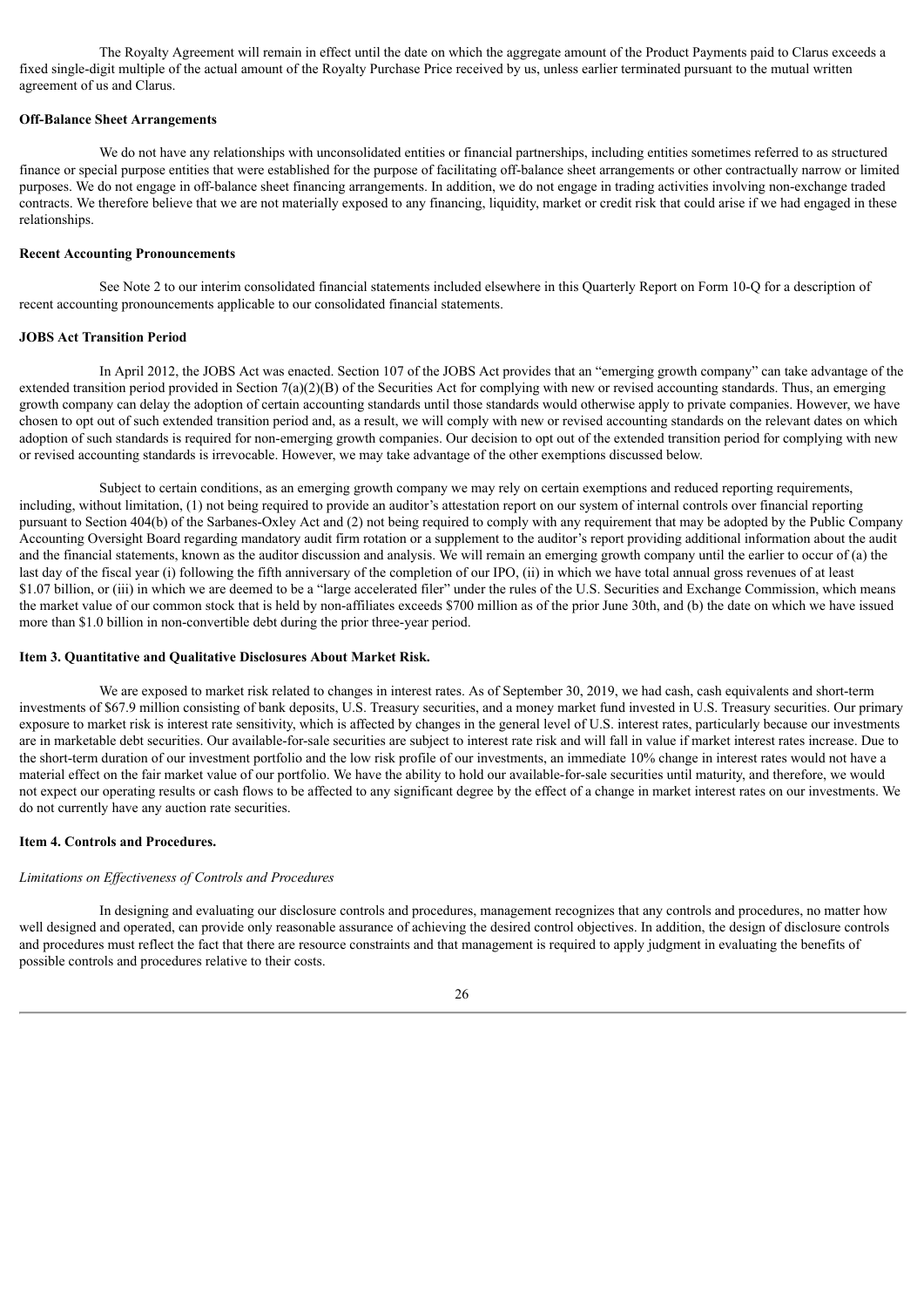#### *Evaluation of Disclosure Controls and Procedures*

Our management, with the participation of our Chief Executive Officer and Chief Financial Officer, evaluated, as of the end of the period covered by this Quarterly Report on Form 10-Q, the effectiveness of our disclosure controls and procedures (as defined in Rules 13a-15(e) and 15d-15(e) under the Exchange Act). Based on that evaluation, our Chief Executive Officer and Chief Financial Officer concluded that our disclosure controls and procedures were effective at the reasonable assurance level as of September 30, 2019.

#### *Changes in Internal Control over Financial Reporting*

There were no changes in our internal control over financial reporting identified in management's evaluation pursuant to Rules 13a-15(d) or 15d-15(d) of the Exchange Act during the quarter ended September 30, 2019 that materially affected, or are reasonably likely to materially affect, our internal control over financial reporting.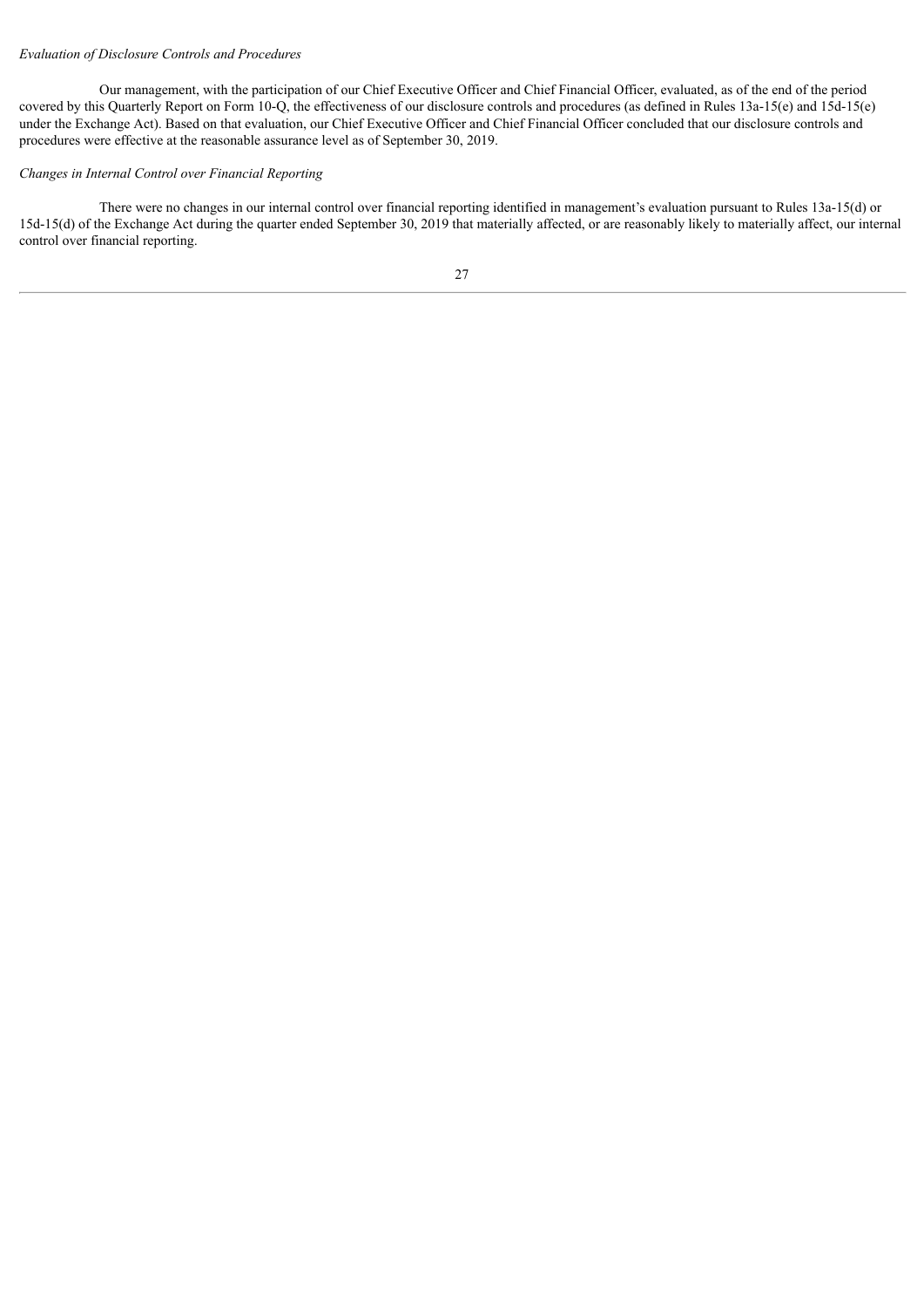#### **PART II—OTHER INFORMATION**

#### <span id="page-28-1"></span><span id="page-28-0"></span>**Item 1. Legal Proceedings.**

We are not subject to any material legal proceedings.

#### <span id="page-28-2"></span>**Item 1A. Risk Factors.**

Investing in our common stock involves a high degree of risk. You should carefully consider the risks described below, as well as the other information in this Quarterly Report on Form 10-Q, including our consolidated financial statements and the related notes and "Management's Discussion and Analysis of Financial Condition and Results of Operations," before deciding whether to invest in our common stock. The occurrence of any of the events or developments described below could adversely affect our business, financial condition, results of operations and growth prospects. In such an event, the market price of our common stock could decline, and you may lose all or part of your investment. Additional risks and uncertainties not presently known to us *or that we currently deem immaterial also may impair our business operations.*

#### **Risks Related to Our Financial Position and Capital Needs**

#### We are a clinical stage biopharmaceutical company with a limited operating history and have not generated any revenue from product sales. We have incurred significant operating losses since our inception and anticipate that we will incur continued losses for the foreseeable future.

We have incurred losses in each year since our inception in 2012 and anticipate incurring losses for the foreseeable future. To date, we have invested substantially all of our efforts and financial resources in identifying, acquiring, in-licensing and developing our product candidates, including commencing and conducting clinical trials and providing general and administrative support for these operations. Our future success is dependent on our ability to develop, obtain regulatory approval for and successfully commercialize one or more of our product candidates. We have not yet demonstrated our ability to successfully complete any Phase 3 or other pivotal clinical trials, obtain regulatory approvals, manufacture a drug at commercial scale, or conduct sales and marketing activities. We currently generate no revenue from sales of any products, and we may never be able to develop or commercialize a marketable product. Biopharmaceutical product development is a highly speculative undertaking and involves a substantial degree of risk. Typically, it takes many years to develop one new drug from the time it is discovered to when it is available for treating patients, and development may cease for a number of reasons.

We have incurred significant losses related to expenses for research and development and our ongoing operations. Our net losses for the years ended December 31, 2018 and 2017 were \$23.7 million and \$23.5 million, respectively, and \$35.2 million for the nine months ended September 30, 2019. As of September 30, 2019, we had an accumulated deficit of \$144.6 million. We expect to continue to incur losses for the foreseeable future, and we anticipate these losses will increase substantially as we:

- continue our research and pre-clinical and clinical development of our product candidates, including our ongoing Phase 3 registrational trial for our lead product candidate, GC4419, a potent and highly selective small molecule dismutase mimetic we are initially developing for the reduction of severe oral mucositis, or SOM, in patients with locally advanced head and neck cancer, or HNC, receiving radiotherapy and our ongoing Phase 1b/2a pilot trial of GC4419 in patients with locally advanced pancreatic cancer, or LAPC, receiving stereotactic body radiation therapy, or SBRT, and commence our planned Phase 2a trial of GC4419 for the reduction in the incidence of esophagitis in patients with lung cancer receiving radiotherapy, and our Phase 1b/2a trial of GC4711, our second dismutase mimetic product candidate, in patients with non-small cell lung cancer, or NSCLC, receiving radiotherapy;
- advance our programs into more expensive clinical trials;
- increase our manufacturing needs or add additional manufacturers or suppliers;
- seek regulatory and marketing approvals for our product candidates that successfully complete clinical trials, if any;
- establish a sales, marketing and distribution infrastructure to commercialize any products for which we may obtain marketing approval;
- seek to identify, assess, acquire or develop additional product candidates;

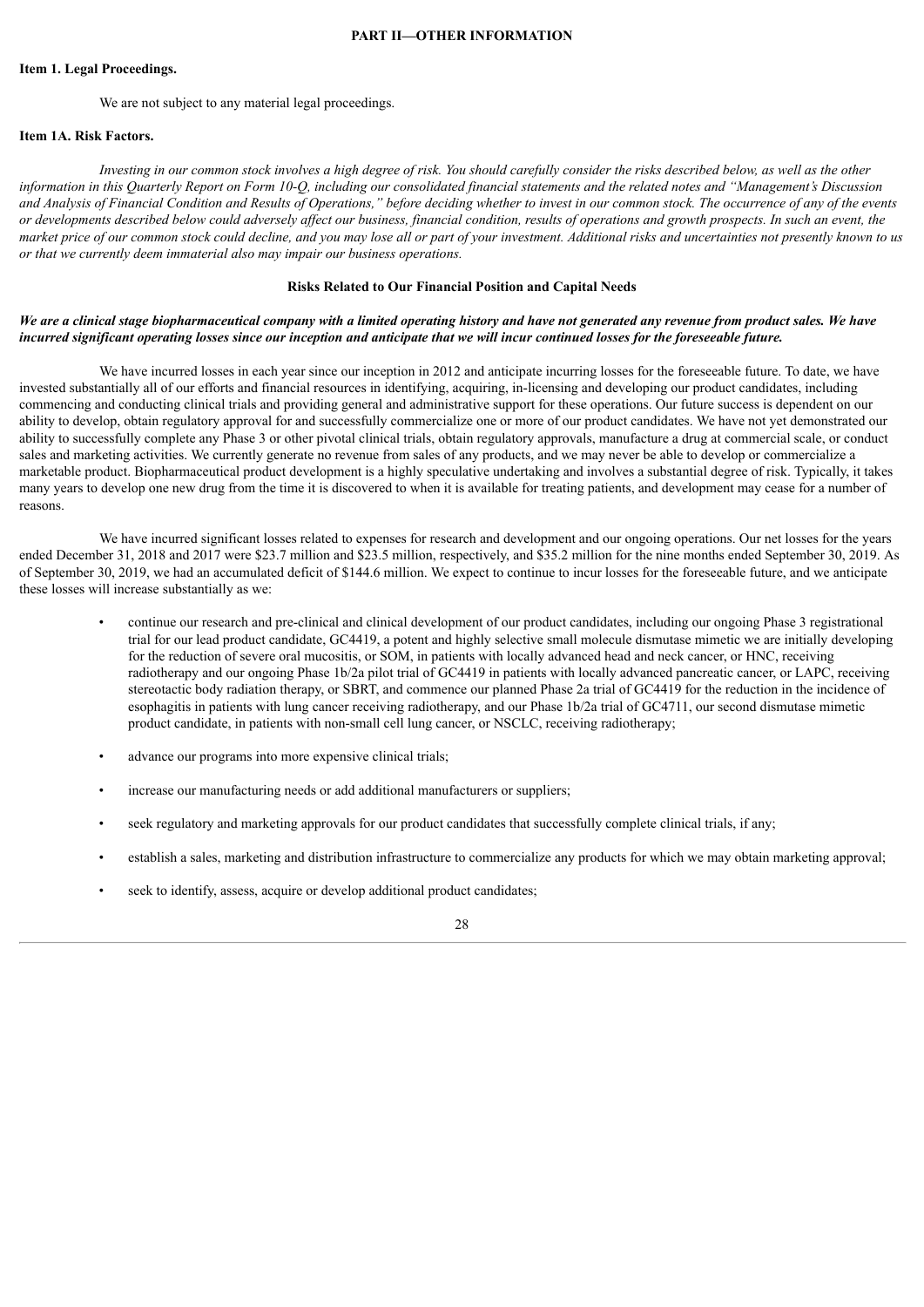- make royalty or other payments under any royalty or purchase agreements, including our Amended and Restated Purchase and Sale Agreement, or the Royalty Agreement, by and among us, Clarus IV Galera Royalty AIV, L.P., Clarus IV-A, L.P., Clarus IV-B, L.P., Clarus IV-C, L.P. and Clarus IV-D, L.P., or, collectively, Clarus;
- seek to maintain, protect and expand our intellectual property portfolio;
- seek to attract and retain skilled personnel:
- create additional infrastructure to support our operations as a public company, our product development and our planned future commercialization efforts; and
- experience any delays or encounter issues with any of the above, including but not limited to failed trials, complex results, safety issues, other regulatory challenges that require longer follow-up of existing trials, additional major trials or additional supportive trials in order to pursue marketing approval.

To become and remain profitable, we must succeed in developing and eventually commercializing product candidates that generate significant revenue. This will require us to be successful in a range of challenging activities, including completing pre-clinical studies and clinical trials of our product candidates, obtaining regulatory approval, and manufacturing, marketing and selling any product candidates for which we may obtain regulatory approval, as well as discovering and developing additional product candidates. We are only in the preliminary stages of most of these activities. We may never succeed in these activities and, even if we do, may never generate revenue that is significant enough to achieve profitability.

In cases where we are successful in obtaining regulatory approval to market one or more of our product candidates, our revenue will be dependent, in part, upon the size of the markets in the territories for which we gain regulatory approval, the accepted price for the product, the ability to obtain coverage and reimbursement, and whether we own the commercial rights for that territory. If the number of our addressable patients is not as significant as we estimate, the indication approved by regulatory authorities is narrower than we expect, or the treatment population is narrowed by competition, physician choice or treatment guidelines, we may not generate significant revenue from sales of such products, even if approved.

Because of the numerous risks and uncertainties associated with product development, we are unable to accurately predict the timing or amount of expenses or when, or if, we will be able to achieve profitability. If we are required by regulatory authorities to perform studies in addition to those expected, or if there are any delays in the initiation and completion of our clinical trials or the development of any of our product candidates, our expenses could increase.

Further, the net losses we incur may fluctuate significantly from quarter-to-quarter and year-to-year, such that a period to period comparison of our results of operations may not be a good indication of our future performance. We expect to incur additional costs associated with operating as a public company. Even if we achieve profitability in the future, we may not be able to sustain profitability in subsequent periods. Our prior losses, combined with expected future losses, have had and will continue to have an adverse effect on our stockholders' equity and working capital.

#### We may need substantial funding to meet our financial obligations and to pursue our business objective. If we are unable to raise capital when needed, *we could be forced to curtail our planned operations and the pursuit of our growth strategy.*

Identifying potential product candidates and conducting pre-clinical studies and clinical trials is a time-consuming, expensive and uncertain process that takes years to complete, and we may never generate the necessary data or results required to obtain regulatory approval and achieve product sales. We expect our expenses to increase in connection with our ongoing activities as we continue enrolling patients in and complete our Phase 3 registrational trial of GC4419 for the reduction in the incidence of severe oral mucositis, or SOM, in patients with locally advanced HNC, seek marketing approval for GC4419, pursue clinical trials and marketing approval of GC4419 in other indications, pursue clinical trials and marketing approval of GC4711 and advance any of our other product candidates we may develop or otherwise acquire. In addition, if we obtain marketing approval for any of our product candidates, we expect to incur significant commercialization expenses related to manufacturing, product sales, marketing and distribution. We may also need to raise additional funds sooner if we choose to pursue additional indications for our product candidates or otherwise expand more rapidly than we presently anticipate. Furthermore, we expect to incur additional costs associated with operating as a public company. Accordingly, we will need to obtain substantial additional funding in connection with our continuing operations. If we are unable to raise capital when needed on attractive terms, if at all, we will be forced to delay, reduce or eliminate certain of our clinical development plans, research and development programs or future commercialization efforts.

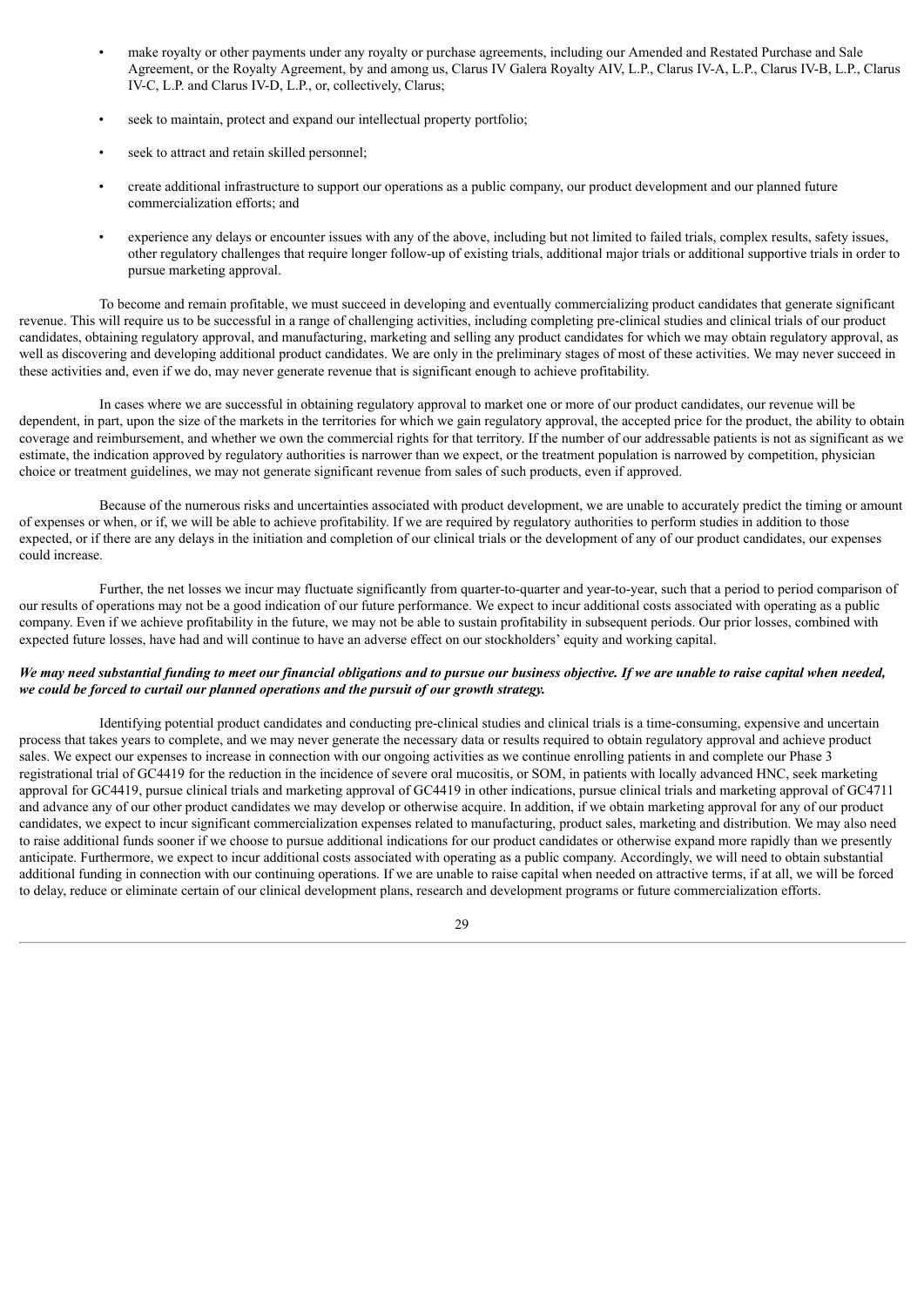The development process for our product candidates is highly uncertain, and we cannot estimate with certainty the actual amounts necessary to successfully complete the development, regulatory approval process and commercialization of our product candidates. Based on our current operating plan and assumptions, we believe that the net proceeds from our IPO, the assumed payments from Clarus to us in the amount of \$40 million upon the achievement of the two remaining specified clinical milestones in our *Phase 3 Reduction in Oral Mucositis with Avasopasem Manganese Trial,* or ROMAN trial, and our current cash, cash equivalents and short-term investments will be sufficient to enable us to fund our operating expenses and capital expenditure requirements into 2022. Our operating plans may change as a result of many factors currently unknown to us, and we may need to seek additional funds sooner than expected, through public or private equity, debt financings or other sources. Our future capital requirements will depend on and could increase significantly as a result of many factors, including:

- the results, time and cost necessary for completing our Phase 3 registrational trial for GC4419 for the reduction in the incidence of SOM in patients with locally advanced HNC receiving radiotherapy and our ongoing Phase 1b/2a pilot trial of GC4419 in patients with LAPC receiving SBRT, and commencing our planned Phase 2a trial of GC4419 for the reduction in the incidence of esophagitis in patients with lung cancer receiving radiotherapy and our planned Phase 1b/2a trial of GC4711 in patients with NSCLC receiving radiotherapy;
- the number, size and type of any additional clinical trials;
- the costs, timing and outcomes of seeking and potentially obtaining approvals from the U.S. Food and Drug Administration, or FDA, or comparable foreign regulatory authorities, such as the European Medicines Agency, or EMA, or the Competent Authorities of the Member States of the European Economic Area, or EEA, including the potential for the FDA or comparable regulatory authorities to require that we conduct more studies and trials than those that we currently expect to conduct and the costs of post-marketing studies or risk evaluation and mitigation strategies, or REMS, that could be required by regulatory authorities;
- the costs and timing of transferring manufacturing technology to third-party manufacturers, producing product candidates to support clinical trials and preparing to manufacture our product candidates;
- our ability to successfully commercialize any of our product candidates, including the cost and timing of forming and expanding our sales organization and marketing capabilities;
- the amount of sales revenues from our product candidates, if approved, including the sales price and the availability of coverage and adequate third-party reimbursement;
- competitive and potentially competitive products and technologies and patients' receptivity to our product candidates and the technology underlying them in light of competitive products and technologies;
- the cash requirements of any future acquisitions, developments or discovery of additional product candidates, including any licensing or collaboration agreements;
- the time and cost necessary to respond to technological and market developments;
- the costs of filing, prosecuting, defending and enforcing any patent claims and other intellectual property rights;
- any product liability or other lawsuits related to our product candidates or any products;
- the costs associated with being a public company;
- our need and ability to hire additional personnel; and
- the receptivity of the capital markets to financings by biotechnology companies generally and companies with product candidates and technologies such as ours specifically.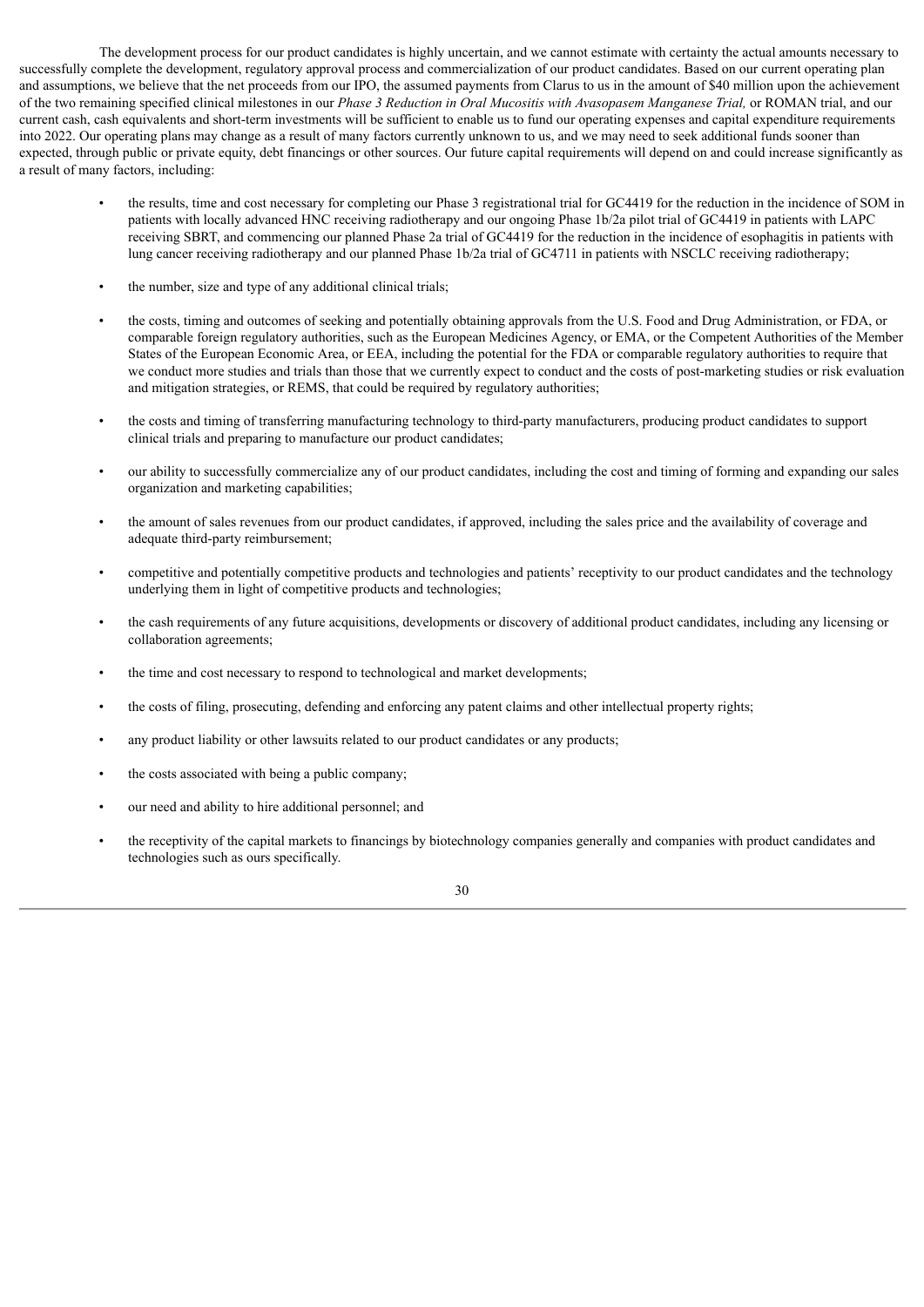Any additional fundraising efforts may divert our management from their day-to-day activities, which may adversely affect our ability to develop and commercialize our product candidates. Dislocations in the financial markets may make equity and debt financing more difficult to obtain, and may have a material adverse effect on our ability to meet our fundraising needs when they arise. Additional funds may not be available when we need them, on terms that are acceptable to us, or at all. If we are unable to obtain funding on a timely basis, we may be required to significantly curtail, delay or discontinue one or more of our pre-clinical studies, clinical trials or other research or development programs, the commercialization of any product candidate. We may also be unable to expand our operations or otherwise capitalize on our business opportunities or may be required to relinquish rights to our product candidates or products. Any of these occurrences could materially affect our business, financial condition and results of operations.

#### Raising additional capital may cause dilution to our stockholders, restrict our operations or require us to relinguish rights to our technologies or product *candidates.*

Until such time as we can generate substantial product revenues, if ever, we expect to finance our cash needs through securities offerings or debt financings, or possibly, license and collaboration agreements or research grants. The terms of any financing may adversely affect the holdings or the rights of our stockholders and our issuance of additional securities, whether equity or debt, or the possibility of such issuance, may cause the market price of our common stock to decline. The sale of additional equity or convertible securities would dilute all of our stockholders, including your ownership interest. The incurrence of indebtedness would result in increased fixed or variable payment obligations and we may be required to agree to certain restrictive covenants, such as limitations on our ability to incur additional debt, limitations on our ability to acquire, sell or license intellectual property rights and other operating restrictions that could adversely impact our ability to conduct our business. We could also be required to seek funds through arrangements with collaborators or otherwise at an earlier stage than otherwise would be desirable and we may be required to relinquish rights to some of our technologies, product candidates or future revenue streams, or otherwise agree to terms unfavorable to us, any of which may have a material adverse effect on our business, operating results and prospects. If we raise funds through research grants, we may be subject to certain requirements, which may limit our ability to use the funds or require us to share information from our research and development. Raising additional capital through any of these or other means could adversely affect our business and the holdings or rights of our stockholders, and may cause the market price of our shares to decline.

#### **Risks Related to the Discovery and Development of Our Product Candidates**

#### We are heavily dependent on the success of our lead product candidate, GC4419, and if GC4419 does not successfully complete clinical development or *receive regulatory approval, our business may be harmed.*

We currently have no products that are approved for commercial sale. We have not completed the development of any product candidates and we may never be able to develop marketable products. We expect that a substantial portion of our efforts and expenditures over the next few years will be devoted to the advancement of GC4419, through clinical trials and the regulatory approval process, as well as the commercialization of GC4419 following regulatory approval, if received. Accordingly, our business currently depends heavily on the successful completion of our ROMAN trial and subsequent regulatory approval and commercialization of GC4419.

We cannot be certain that GC4419 will receive regulatory approval, or be successfully commercialized even if we receive regulatory approval. The research, testing, manufacturing, labeling, approval, sale, marketing and distribution of products are, and will remain, subject to extensive regulation by the FDA and other regulatory authorities in the United States and other countries that each have differing regulations. We are not permitted to market GC4419 in the United States until we receive approval of a New Drug Application, or NDA, or in any foreign country until we receive the requisite approvals from the appropriate authorities in such countries for marketing authorization.

We have not yet demonstrated our ability to complete later-stage or pivotal clinical trials, and there can be no assurance that our Phase 3 ROMAN trial of GC4419 will produce results sufficient for us to submit an NDA or differentiate our product from currently available treatment options for the reduction of SOM in patients with HNC. For example, as a result of the appearance of trace amounts of visible fine particles identified through stability testing of our GC4419 drug product candidate, our two INDs for GC4419 were temporarily placed on clinical hold in May and July 2019, respectively, following our April 2019 decision to voluntarily suspend dosing of GC4419 in all active clinical trials. We have since identified the particles as manganese carbonate, determined that the particles do not present safety or efficacy concerns for patients who may already have been dosed and have designed the manufacturing process to reduce formation of the particles. The FDA lifted the clinical holds in August 2019. Subsequently, in our ongoing stability testing of GC4419, we have observed the appearance of visible manganese carbonate particles in drug product batches stored at room temperature  $(25^{\circ}C)$  at the onemonth time point, also known as accelerated stability testing. In our active clinical trials, we have notified the FDA that we are adding a filtration step to the preparation procedure for both GC4419 and placebo before administration to trial subjects to remove any particles that might form in the future, and we have notified the FDA of the reasons for this change. There can be no assurance that we will be able to eliminate the formation of particles such as manganese carbonate, that a similar or different manufacturing issue will not occur, or that one or more of our programs will not be placed on clinical hold in the future.

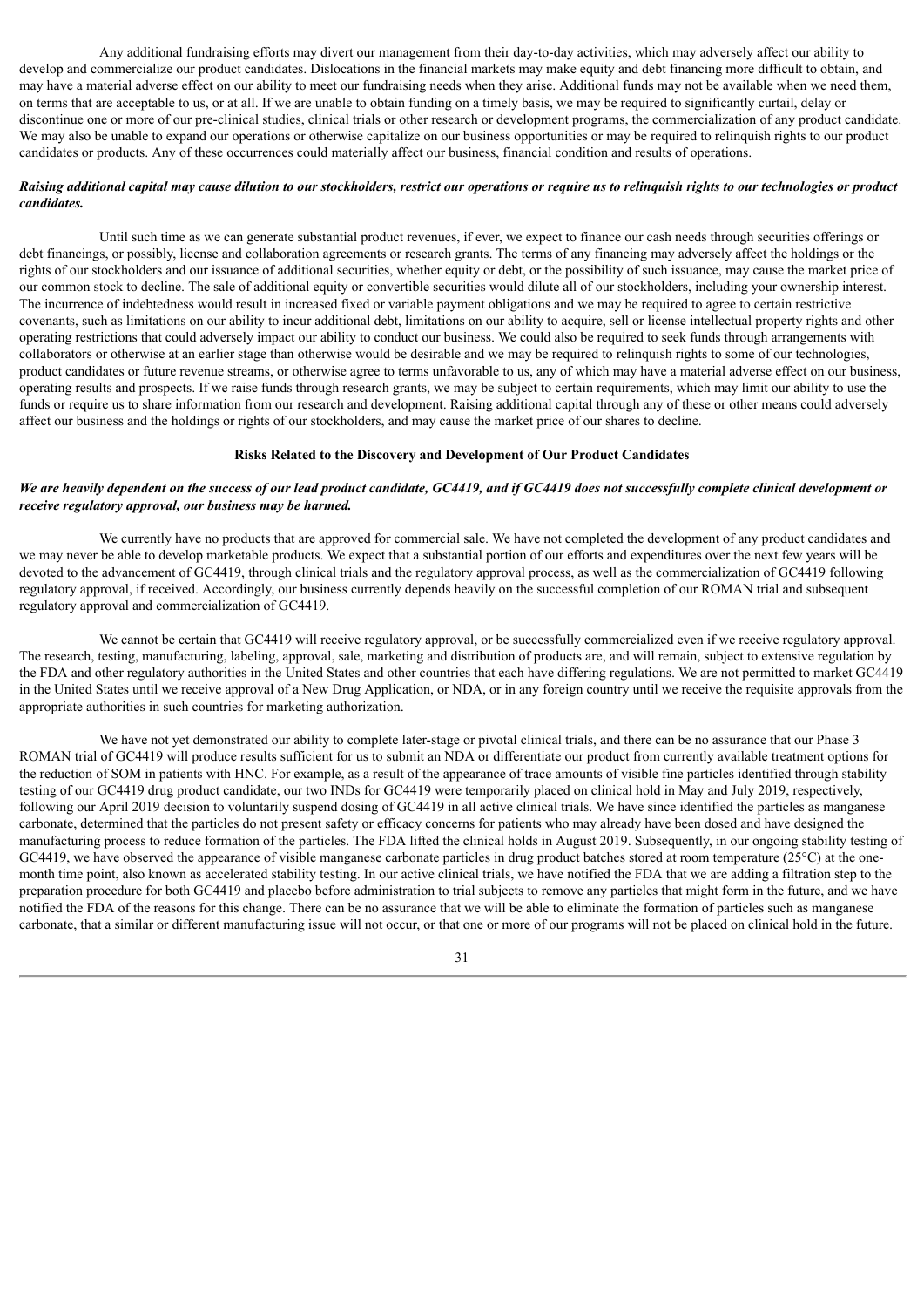As a result of the clinical hold on our ROMAN trial, the data from the approximately 30 patients in the trial that did not complete dosing with GC4419 during the time the trial was on clinical hold will not be considered for purposes of our efficacy analysis in the trial. However, the data from these patients will be considered for purposes of evaluating the safety of GC4419 in our ROMAN trial. Following the lifting of the clinical hold, we increased the size of our ROMAN trial from 335 patients to approximately 365 patients.

In addition, our Phase 3 ROMAN trial may not demonstrate a statistically significant difference for the active 90 mg dose compared to placebo for the primary endpoint. Any failure to demonstrate a statistically significant difference compared to placebo would adversely impact the potential for regulatory approval, if any, of GC4419 in the United States. Furthermore, even if the statistical difference compared to placebo is achieved for the primary endpoint, we may not be able to demonstrate such differences for our secondary endpoints. As such, even if we were able to obtain approval for GC4419, these key secondary endpoints would not be mentioned in the U.S. label, which could potentially adversely affect product differentiation.

We have not submitted an NDA for GC4419 or any other marketing authorizing application for any other product candidates to the FDA or any comparable application to any other regulatory authority. Obtaining approval of an NDA or similar regulatory approval is an extensive, lengthy, expensive and inherently uncertain process, and the FDA or other foreign regulatory authorities may delay, limit or deny approval of any of our current or future product candidates for many reasons, including:

- we may not be able to demonstrate that GC4419 is effective as treatments for any of our targeted indications to the satisfaction of the FDA or other relevant regulatory authorities;
- the relevant regulatory authorities may require additional pre-approval studies or clinical trials, which would increase our costs and prolong our development timelines;
- the results of our clinical trials may not meet the level of statistical or clinical significance required by the FDA or other relevant regulatory authorities for marketing approval;
- the FDA or other relevant regulatory authorities may disagree with the number, design, size, conduct or implementation of our clinical trials;
- the contract research organizations, or CROs, that we retain to conduct clinical trials may take actions outside of our control, or otherwise commit errors or breaches of protocols, that materially adversely impact our clinical trials and ability to obtain market approvals;
- the FDA or other relevant regulatory authorities may not find the data from pre-clinical studies or clinical trials sufficient to demonstrate that the clinical and other benefits of GC4419 outweigh their safety risks;
- the FDA or other relevant regulatory authorities may not be convinced that GC4419 has an acceptable safety profile;
- the FDA or other relevant regulatory authorities may disagree with our interpretation of data or significance of results from the pre-clinical studies and clinical trials of GC4419, or may require that we conduct additional studies;
- the FDA or other relevant regulatory authorities may not accept data generated from our clinical trial sites;
- if our NDA or other foreign application is reviewed by an advisory committee, the FDA or other relevant regulatory authority, as the case may be, may have difficulties scheduling an advisory committee meeting in a timely manner or the advisory committee may recommend against approval of our application or may recommend that the FDA or other relevant regulatory authority, as the case may be, require, as a condition of approval, additional nonclinical studies or clinical trials, limitations on approved labeling or distribution and use restrictions;
- the FDA or other relevant regulatory authorities may require additional post-marketing studies, which would be costly;
- the FDA or other relevant regulatory authorities may identify deficiencies in the manufacturing processes or facilities of our third-party manufacturers; and
- the FDA or other relevant regulatory authorities may change their approval policies or adopt new regulations.

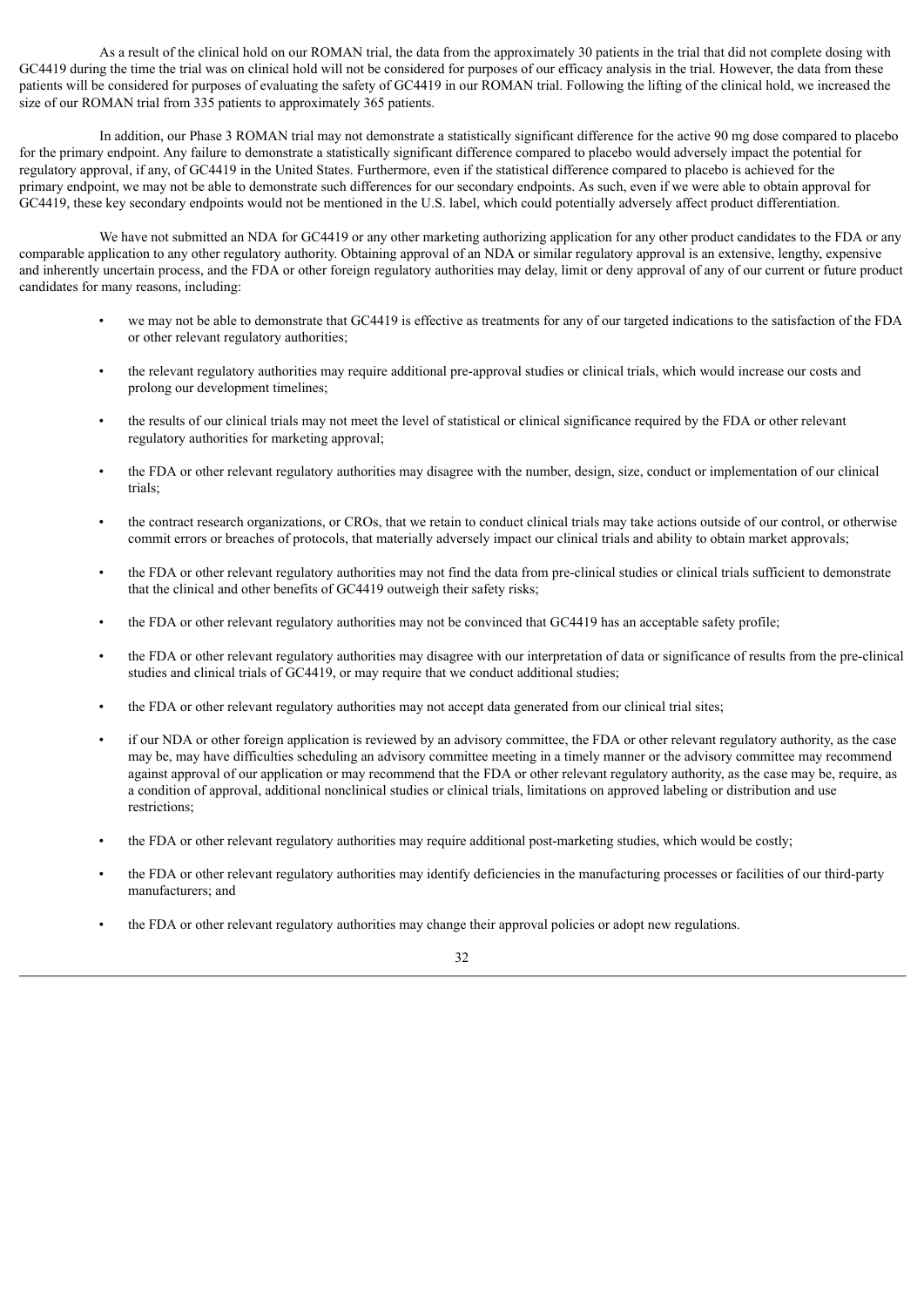#### Clinical drug development involves a lengthy and expensive process with uncertain timelines and outcomes, and results of earlier studies and trials may not be predictive of future trial results. If development of our product candidates is unsuccessful or delayed, we may be unable to obtain required *regulatory approvals and be unable to commercialize our product candidates on a timely basis, if at all.*

Clinical testing is expensive and can take many years to complete, and its outcome is inherently uncertain. Failure or delay can occur at any time during the clinical trial process. Success in pre-clinical studies and early clinical trials does not ensure that later clinical trials will be successful. A number of companies in the pharmaceutical industry, including biotechnology companies, have suffered significant setbacks in clinical trials, even after promising results in earlier pre-clinical studies or clinical trials. These setbacks have been caused by, among other things, pre-clinical findings made while clinical trials were underway and safety or efficacy observations made in clinical trials, including previously unreported adverse events. The results of preclinical studies and clinical trials of our product candidates may not be predictive of the results of later-stage clinical trials. Product candidates in later stages of clinical trials may fail to show the desired safety and efficacy traits despite having progressed through pre-clinical studies and initial clinical trials. Notwithstanding any potential promising results in earlier studies, we cannot be certain that we will not face similar setbacks. Even if our clinical trials are completed, the results may not be sufficient to obtain regulatory approval for our product candidates.

In addition, interim, topline and preliminary data, such as the interim data on our pilot Phase 1b/2a trial of GC4419 in combination with SBRT in patients with LAPC, that we announce or publish from time to time may change as more patient data become available, and are subject to audit and verification procedures that could result in material changes in the final data. We may make assumptions, estimations, calculations and conclusions as part of our analyses of data, and we may not have received or had the opportunity to fully and carefully evaluate all data. As a result, the topline results that we report may differ from future results of the same studies, or different conclusions or considerations may qualify such results, once additional data have been received and fully evaluated. Interim, topline, and preliminary data should be viewed with caution until final data are available. Further, others, including regulatory agencies, may not accept or agree with our assumptions, estimates, calculations, conclusions or analyses or may interpret or weigh the importance of data differently, which could impact the value of the particular program, the approvability or commercialization of the particular product candidate or product and our company in general.

Furthermore, we rely on CROs and clinical trial sites to ensure the proper and timely conduct of our clinical trials. While we have agreements with our CROs governing their committed activities, and the ability to audit their performance, we have limited influence over their actual performance. We rely on third-party vendors, such as CROs, scientists and collaborators to provide us with significant data and other information related to our pre-clinical studies or clinical trials and our business. If such third parties provide inaccurate, misleading or incomplete data, our business, prospects and results of operations could be materially adversely affected.

We may experience delays in initiating our clinical trials and we cannot be certain that the trials or any other future clinical trials for our product candidates will begin on time, need to be redesigned, enroll an adequate number of patients on time or be completed on schedule, if at all. Clinical trials can be delayed or terminated for a variety of reasons, including delay or failure related to:

- the FDA or comparable foreign regulatory authorities, such as the Competent Authorities of the Member States of the EEA, disagreeing as to the design or implementation of our clinical trials;
- the size of the study population for further analysis of the study's primary endpoints;
- obtaining regulatory approval to commence a trial;
- reaching agreement on acceptable terms with prospective CROs and clinical trial sites, the terms of which can be subject to extensive negotiation and may vary significantly among different CROs and trial sites;
- obtaining institutional review board, or IRB, or Ethics Committee approval at each site;
- recruiting suitable patients to participate in a trial;
- having patients complete a trial or return for post-treatment follow-up;
- clinical sites deviating from trial protocol or dropping out of a trial;
- addressing patient safety concerns that arise during the course of a trial;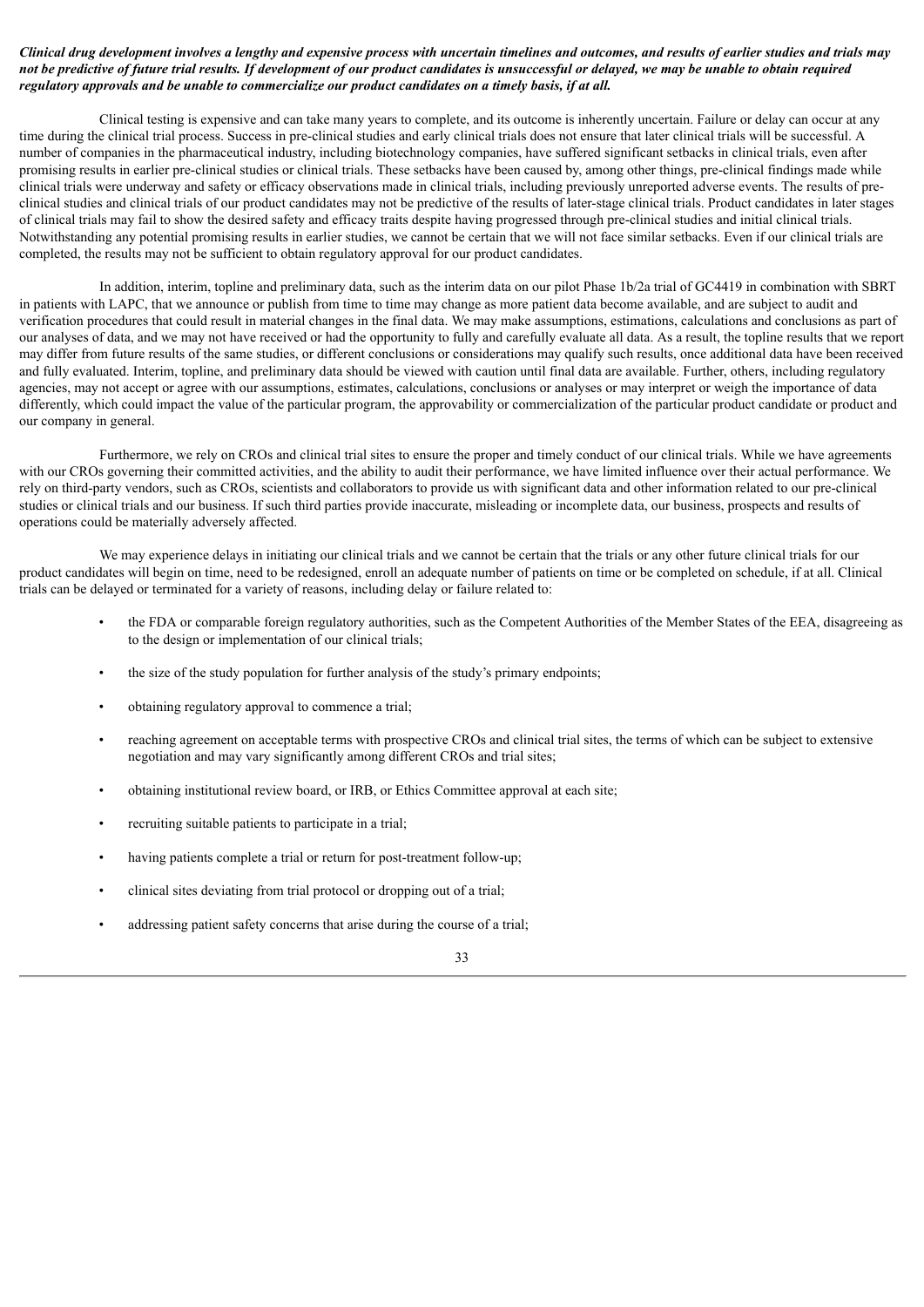- addressing any conflicts with new or existing laws or regulations;
- adding a sufficient number of clinical trial sites; or
- manufacturing sufficient quantities of product candidate for use in clinical trials.

We could also encounter delays if a clinical trial is suspended or terminated by us, by the IRBs or Ethics Committees of the institutions in which such trials are being conducted, by the Data Safety Monitoring Board, or DSMB, for such trial or by the FDA or other regulatory authorities, such as the Competent Authorities of the Member States of the EEA. Such authorities may suspend or terminate a clinical trial due to a number of factors, including failure to conduct the clinical trial in accordance with regulatory requirements or our clinical protocols, inspection of the clinical trial operations or trial site by the FDA or other regulatory authorities, such as the Competent Authorities of the Member States of the EEA, resulting in the imposition of a clinical hold, unforeseen safety issues or adverse side effects, failure to demonstrate a benefit from using a drug, changes in governmental regulations or administrative actions or lack of adequate funding to continue the clinical trial.

Further, conducting clinical trials in foreign countries, as we plan to do for our product candidates, presents additional risks that may delay completion of our clinical trials. These risks include the failure of enrolled patients in foreign countries to adhere to clinical protocol as a result of differences in healthcare services or cultural customs, managing additional administrative burdens associated with foreign regulatory schemes, as well as political and economic risks relevant to such foreign countries.

If we experience delays in the completion, or termination, of any clinical trial of our product candidates, the commercial prospects of our product candidates may be harmed, and our ability to generate product revenues from any of these product candidates will be delayed or not realized at all. In addition, any delays in completing our clinical trials will increase our costs, slow down our product candidate development and approval process and jeopardize our ability to commence product sales and generate revenues. Any of these occurrences may significantly harm our business, financial condition and prospects. In addition, many of the factors that cause, or lead to, a delay in the commencement or completion of clinical trials may also ultimately lead to the denial of regulatory approval of our product candidates.

#### If we encounter difficulties or delays enrolling patients in our clinical trials, our clinical development activities could be delayed or otherwise adversely *af ected.*

The timely completion of clinical trials in accordance with their protocols depends, among other things, on our ability to enroll a sufficient number of patients who remain in the study until its conclusion. We may experience difficulties in patient enrollment in our clinical trials for a variety of reasons. The enrollment of patients depends on many factors, including:

- the patient eligibility criteria defined in the protocol:
- the size of the patient population required for analysis of the trial's primary endpoints;
- the proximity of patients to study sites;
- the design of the trial;
- our ability to recruit clinical trial investigators with the appropriate competencies and experience;
- clinicians' and patients' perceptions as to the potential advantages of the product candidate being studied in relation to other available therapies, including any new drugs that may be approved for the indications we are investigating;
- our ability to obtain and maintain patient consents; and
- the risk that patients enrolled in clinical trials will drop out of the trials before completion.

In addition, our clinical trials will compete with other clinical trials for product candidates that are in the same therapeutic areas as our product candidates, and this competition will reduce the number and types of patients available to us, because some patients who might have opted to enroll in our trials may instead opt to enroll in a trial being conducted by one of our competitors. Since the number of qualified clinical investigators is limited, we expect to conduct some of our clinical trials at the same clinical trial sites that some of our competitors use, which will reduce the number of patients who are available for our clinical trials in such clinical trial site.

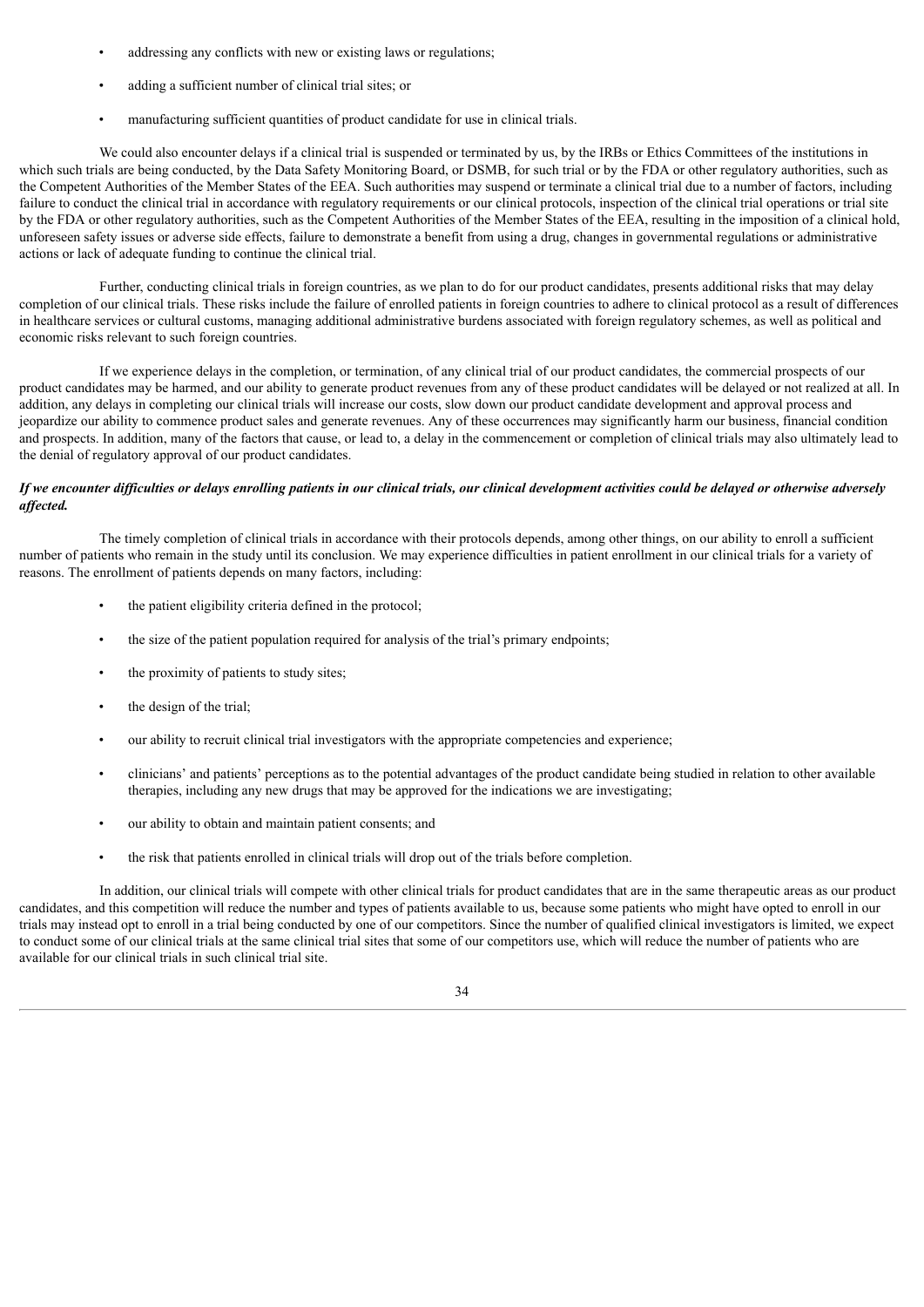Delays in patient enrollment may result in increased costs or may affect the timing or outcome of the planned clinical trials, which could prevent completion of these trials and adversely affect our ability to advance the development of our product candidates.

#### Success in pre-clinical studies or earlier clinical trials may not be indicative of results in future clinical trials.

Success in pre-clinical studies and early clinical trials does not ensure that later clinical trials will generate the same results or otherwise provide adequate data to demonstrate the efficacy and safety of a product candidate. Pre-clinical studies and Phase 1 and Phase 2 clinical trials are primarily designed to test safety, to study pharmacokinetics and pharmacodynamics and to understand the side effects of product candidates at various doses and schedules. Success in pre-clinical studies and early clinical trials does not ensure that later, large-scale efficacy trials will be successful nor does it predict final results. Our product candidates may fail to show the desired safety and efficacy in clinical development despite positive results in pre-clinical studies or having successfully advanced through initial clinical trials.

In addition, the design of a clinical trial can determine whether its results will support approval of a product, and flaws in the design of a clinical trial may not become apparent until the clinical trial is well advanced. As an organization, we have limited experience designing clinical trials and may be unable to design and execute a clinical trial to support regulatory approval. Many companies in the pharmaceutical and biotechnology industries have suffered significant setbacks in late-stage clinical trials even after achieving promising results in pre-clinical studies and earlier-stage clinical trials. Data obtained from pre-clinical and clinical activities are subject to varying interpretations, which may delay, limit or prevent regulatory approval. In addition, we may experience regulatory delays or rejections as a result of many factors, including changes in regulatory policy during the period of our product candidate development. Any such delays could negatively impact our business, financial condition, results of operations and prospects.

#### We plan to conduct clinical trials for our product candidates outside the United States and the FDA may not accept data from such trials.

We have conducted certain of our clinical trials outside the United States, and we plan to conduct additional clinical trials outside the United States. For example, we are currently conducting a Phase 1 dose escalation study of GC4711 in healthy volunteers in Australia. Although the FDA may accept data from clinical trials conducted outside the United States, acceptance of such study data by the FDA is subject to certain conditions. For example, the clinical trial must be conducted in accordance with good clinical practices, or GCP, requirements and the FDA must be able to validate the data from the clinical trial through an onsite inspection if it deems such inspection necessary.

Where data from foreign clinical trials are intended to serve as the sole basis for marketing approval in the United States, the FDA will not approve the application on the basis of foreign data alone unless those data are applicable to the U.S. population and U.S. medical practice, the clinical trials were performed by clinical investigators of recognized competence, and the data are considered valid without the need for an on-site inspection by the FDA or, if the FDA considers such an inspection to be necessary, the FDA is able to validate the data through an on-site inspection or other appropriate means. In addition, such clinical trials would be subject to the applicable local laws of the foreign jurisdictions where the clinical trials are conducted.

There can be no assurance the FDA will accept data from clinical trials conducted outside of the United States. There can also be no assurance that the comparable foreign regulatory authority in any jurisdiction in which we seek marketing approval for our product candidates will accept data from clinical trials conducted outside such jurisdiction. If the FDA or any such foreign regulatory authority does not accept any such data, it would likely result in the need for additional clinical trials, which would be costly and time-consuming and delay aspects of our development plan. In addition, the conduct of clinical trials outside the United States could have a significant impact on us. Risks inherent in conducting international clinical trials include:

- foreign regulatory requirements that could burden or limit our ability to conduct our clinical trials;
- administrative burdens of conducting clinical trials under multiple foreign regulatory schemes;
- foreign exchange fluctuations;
- manufacturing, customs, shipment and storage requirements;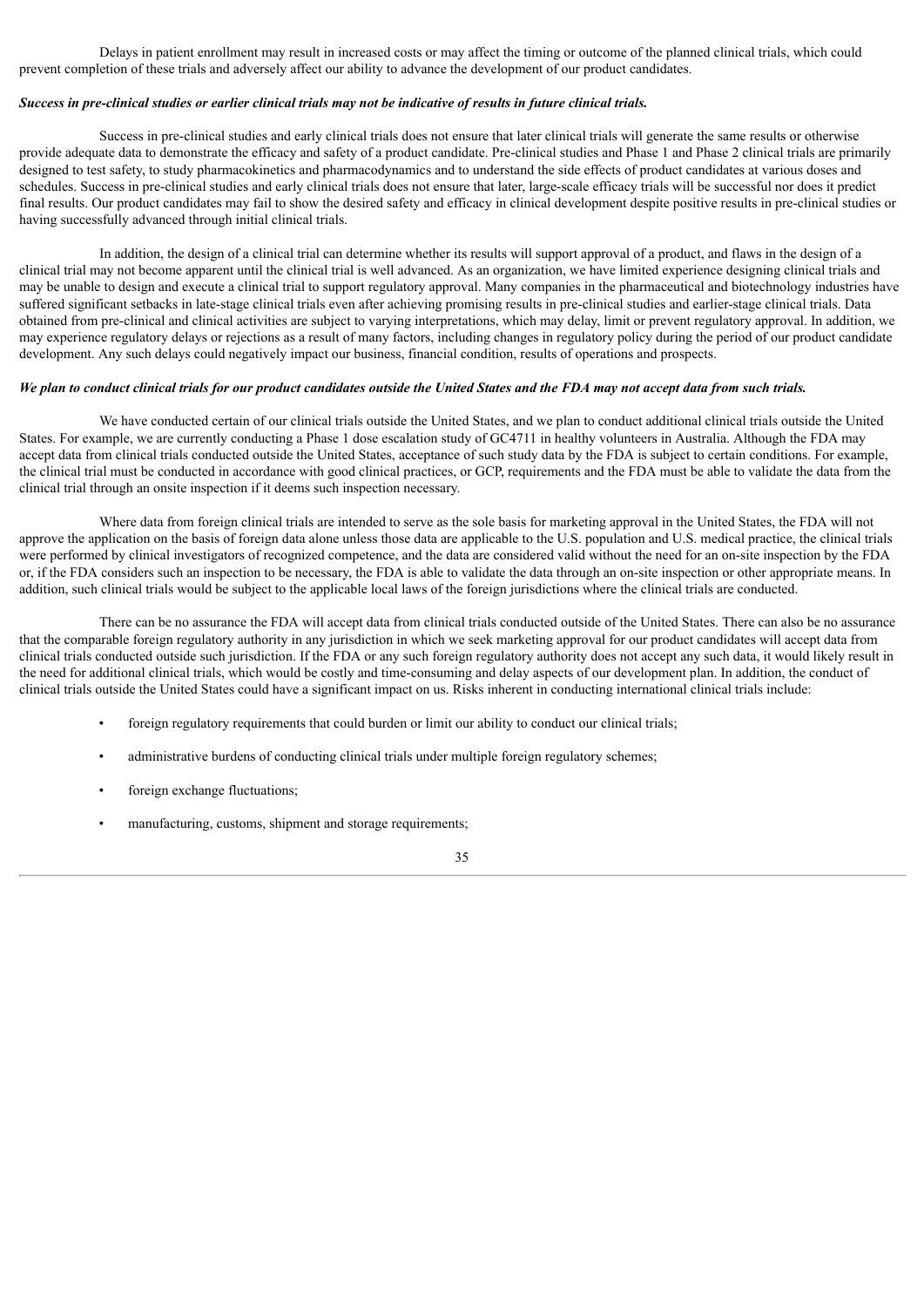- cultural differences in medical practice and clinical research; and
- diminished protection of intellectual property in some countries.

### Our product candidates may cause undesirable side effects or have other properties that could delay or prevent their regulatory approval, cause us to suspend or discontinue clinical trials, limit the commercial profile of an approved label, or result in significant negative consequences following *marketing approval, if any.*

Undesirable side effects caused by our product candidates could cause us or regulatory authorities to interrupt, delay or halt clinical trials and could result in a more restrictive label or the delay or denial of regulatory approval by the FDA or comparable foreign regulatory authorities, such as the EMA or the Competent Authorities of the Member States of the EEA. Results of our clinical trials could reveal a high and unacceptable severity and prevalence of side effects or unexpected characteristics. To date, patients treated with our product candidates have experienced drug-related side effects including lymphopenia, nausea, fatigue, oropharyngeal pain, constipation, radiation skin injury and vomiting.

If unacceptable side effects arise in the development of our product candidates, we, the FDA, the IRBs or Ethics Committees at the institutions in which our studies are conducted, or the DSMB could suspend or terminate our clinical trials or the FDA or comparable foreign regulatory authorities could order us to cease clinical trials or deny approval of our product candidates for any or all targeted indications. Treatment-related side effects could also affect patient recruitment or the ability of enrolled patients to complete the trial or result in potential product liability claims. In addition, these side effects may not be appropriately recognized or managed by the treating medical staff. We expect to have to train medical personnel using our product candidates to understand the side effect profiles for our clinical trials and upon any commercialization of any of our product candidates. Inadequate training in recognizing or managing the potential side effects of our product candidates could result in patient injury or death. Any of these occurrences may harm our business, financial condition and prospects significantly.

Our clinical trials include cancer patients who are very sick and whose health may deteriorate, and we expect that additional clinical trials of our other product candidates will include similar patients with potentially deteriorating health. It is possible that some may die during our clinical trials for various reasons, including because the patient's underlying disease continues to advance despite treatment, or because the patient experiences medical problems that may not be related to our product candidate. For example, during the treatment phase of our Phase 2b trial of GC4419, there was one nontreatment-related death in each of the placebo, 30 mg treatment and 90 mg treatment arms. Even if the deaths are not related to our product candidate, the deaths could affect perceptions regarding the safety of our product candidates.

In addition, if any of our product candidates receives marketing approval, and we or others later identify undesirable side effects caused by such products, a number of potentially significant negative consequences could result, including:

- regulatory authorities may suspend, withdraw or limit their approval of the product, or seek an injunction against its manufacture or distribution;
- we may be required to recall a product or change the way such product is administered to patients;
- additional restrictions may be imposed on the marketing of the particular product or the manufacturing processes for the product or any component thereof;
- regulatory authorities may require the addition of labeling statements, such as a "black box" warning or a contraindication, or issue safety alerts, Dear Healthcare Provider letters, press releases or other communications containing warnings or other safety information about the product;
- we may be required to implement a REMS or create a Medication Guide outlining the risks of such side effects for distribution to patients, or implement other changes to how a product is distributed or administered;
- we may be subject to fines, injunctions or the imposition of civil or criminal penalties;
- we could be sued and held liable for harm caused to patients;
- the product may become less competitive; and
- our reputation may suffer.

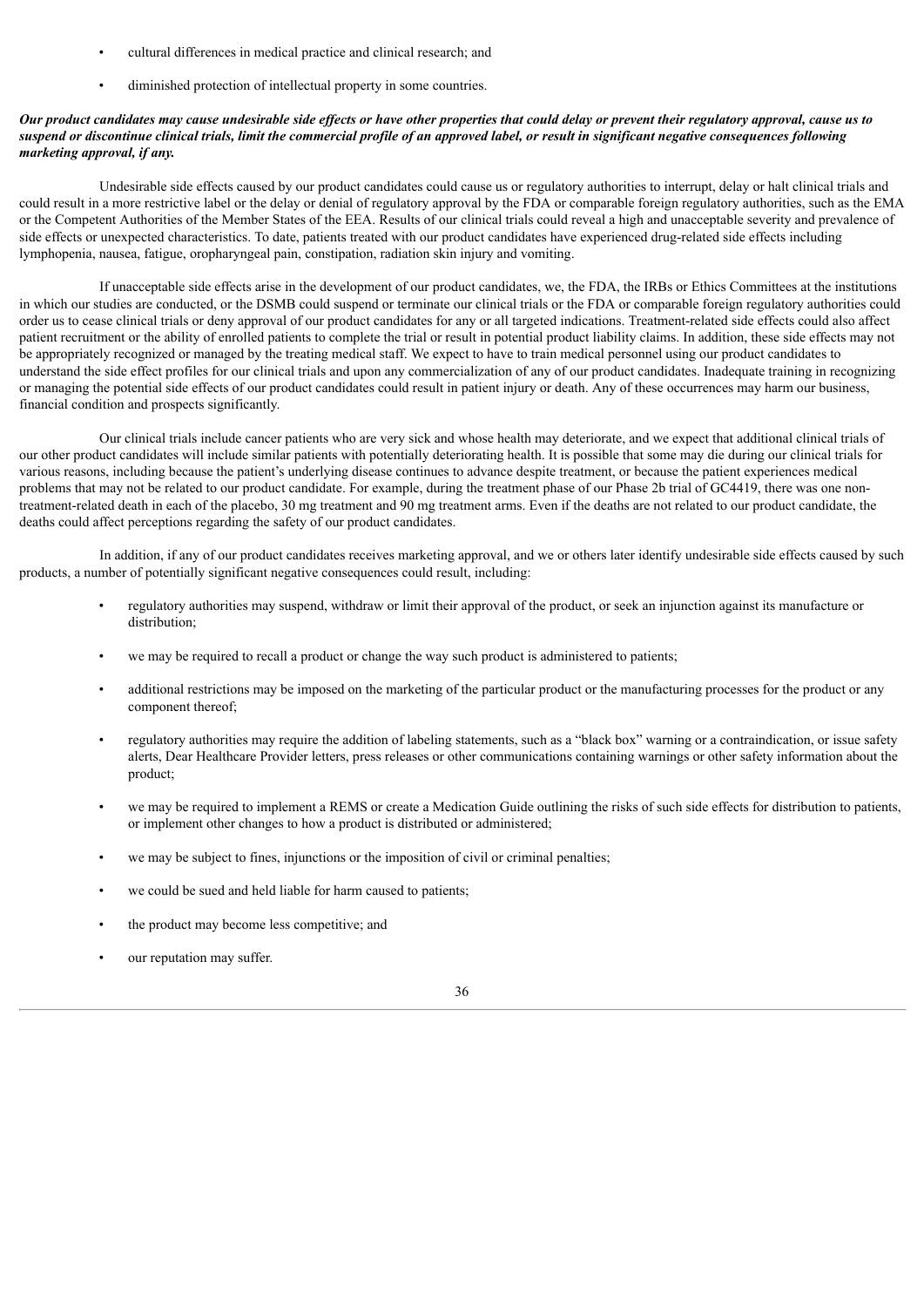Any of the foregoing events could prevent us from achieving or maintaining market acceptance of the particular product candidate, if approved, and result in the loss of significant revenues to us, which would materially and adversely affect our results of operations and business.

# The regulatory approval process is lengthy, expensive and uncertain, and we may be unable to obtain regulatory approval for our product candidates under applicable regulatory requirements. The denial or delay of any such approval would delay commercialization of our product candidates and *adversely impact our ability to generate revenue, our business and our results of operations.*

The development, research, testing, manufacturing, labeling, approval, selling, import, export, marketing, promotion and distribution of drug products are subject to extensive and evolving regulation by federal, state and local governmental authorities in the United States, principally the FDA, and by foreign regulatory authorities, such as the EMA or the Competent Authorities of the Member States of the EEA, which regulations differ from country to country. Neither we nor any future collaborator is permitted to market any of our product candidates in the United States until we receive regulatory approval of an NDA from the FDA.

Obtaining regulatory approval of an NDA can be a lengthy, expensive and uncertain process. Prior to obtaining approval to commercialize a product candidate in the United States or abroad, we or our collaborators must demonstrate with substantial evidence from well-controlled clinical trials, and to the satisfaction of the FDA or other foreign regulatory agencies, that such product candidates are safe and effective for their intended uses. The number of pre-clinical studies and clinical trials that will be required for FDA approval varies depending on the product candidate, the disease or condition that the product candidate is designed to address, and the regulations applicable to any particular product candidate.

Results from pre-clinical studies and clinical trials can be interpreted in different ways. Even if we believe the pre-clinical or clinical data for our product candidates are promising, such data may not be sufficient to support approval by the FDA and other regulatory authorities. Administering product candidates to humans may produce undesirable side effects, which could interrupt, delay or halt clinical trials and result in the FDA or other regulatory authorities denying approval of a drug candidate for any or all indications. The FDA may also require us to conduct additional studies or trials for our product candidates either prior to or post-approval, such as additional drug-drug interaction studies or safety or efficacy studies or trials, or it may object to elements of our clinical development program such as the number of subjects in our current clinical trials from the United States. We may experience difficulty in identifying and enrolling patients in such a trial, if one were to be required, which could interrupt, delay or halt the process of obtaining regulatory approval of GC4419.

The FDA or any foreign regulatory bodies can delay, limit or deny approval of our product candidates or require us to conduct additional preclinical studies or clinical testing or abandon a program for many reasons, including:

- the FDA or the applicable foreign regulatory agency's disagreement with the design or implementation of our clinical trials;
- negative or ambiguous results from our clinical trials or results that may not meet the level of statistical significance required by the FDA or comparable foreign regulatory agencies for approval;
- serious and unexpected drug-related side effects experienced by participants in our clinical trials or by individuals using drugs similar to our product candidates;
- our inability to demonstrate to the satisfaction of the FDA or the applicable foreign regulatory body that our product candidates are safe and effective for the proposed indication;
- the FDA's or the applicable foreign regulatory agency's disagreement with the interpretation of data from pre-clinical studies or clinical trials;
- our inability to demonstrate the clinical and other benefits of our product candidates outweigh any safety or other perceived risks;
- the FDA's or the applicable foreign regulatory agency's requirement for additional pre-clinical studies or clinical trials;
- the FDA's or the applicable foreign regulatory agency's disagreement regarding the formulation, labeling and/or the specifications of our product candidates;

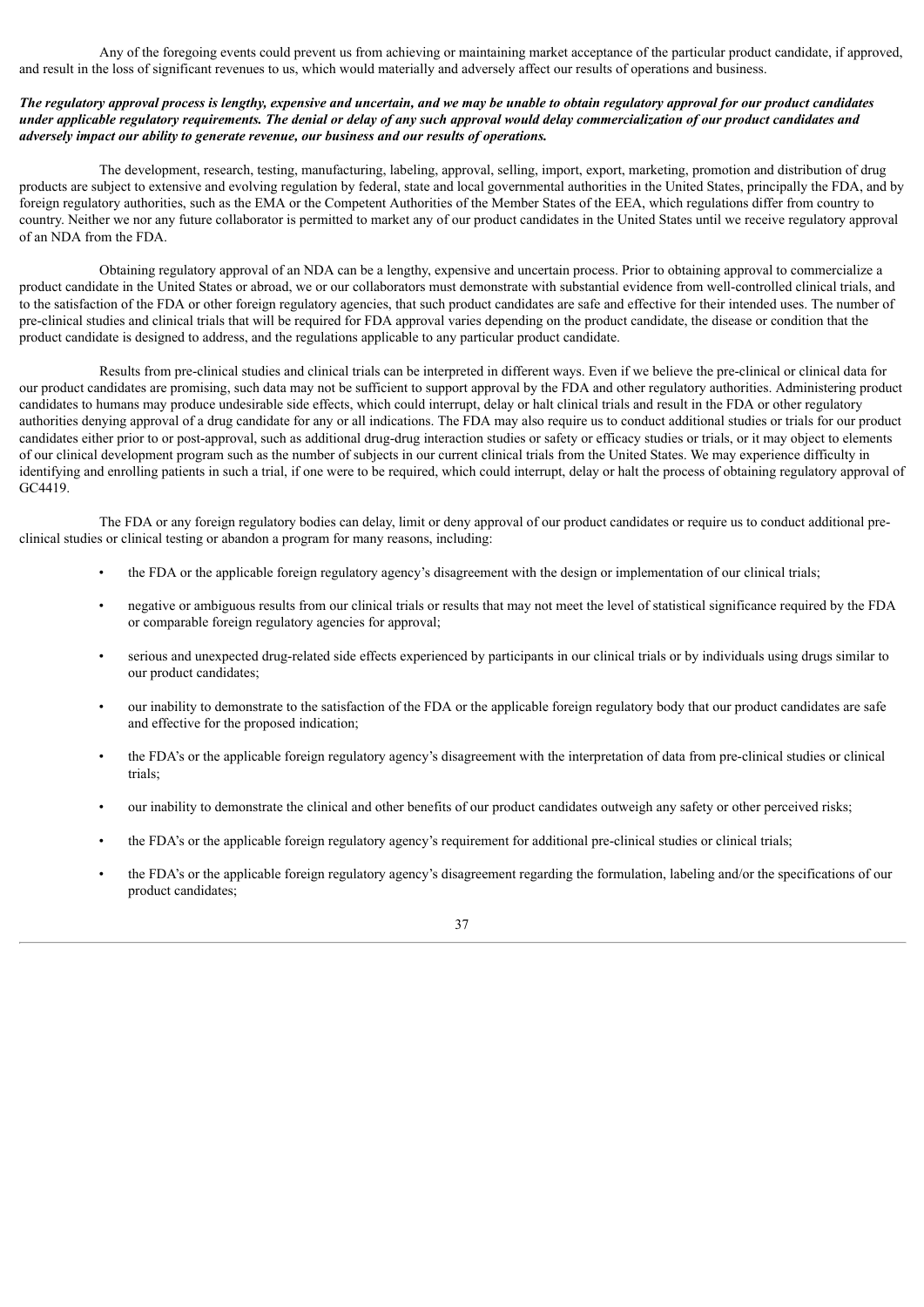- the FDA's or the applicable foreign regulatory agency's failure to approve the manufacturing processes or facilities of third-party manufacturers with which we contract; or
- the potential for approval policies or regulations of the FDA or the applicable foreign regulatory agencies to significantly change in a manner rendering our clinical data insufficient for approval.

Of the large number of drugs in development, only a small percentage successfully complete the FDA or other regulatory approval processes and are commercialized. The lengthy approval process as well as the unpredictability of future clinical trial results may result in our failing to obtain regulatory approval to market our product candidates, which would significantly harm our business, financial condition, results of operations and prospects.

Even if we eventually complete clinical testing and receive approval of an NDA or foreign marketing application for our product candidates, the FDA or the applicable foreign regulatory agency may grant approval contingent on the performance of costly additional clinical trials, including Phase 4 clinical trials, and/or in the case of the FDA, the implementation of a REMS, which may be required to ensure safe use of the drug after approval. The FDA or the applicable foreign regulatory agency also may approve a product candidate for a more limited indication or a narrower patient population than we originally requested, and the FDA or applicable foreign regulatory agency may not approve the labeling that we believe is necessary or desirable for the successful commercialization of a product candidate. Any delay in obtaining, or inability to obtain, applicable regulatory approval would delay or prevent commercialization of that product candidate and would materially adversely impact our business and prospects.

# *Changes in methods of product candidate manufacturing or formulation may result in additional costs or delay.*

As product candidates proceed through pre-clinical studies to late-stage clinical trials towards potential approval and commercialization, it is common that various aspects of the development program, such as manufacturing methods and formulation, are altered along the way in an effort to optimize processes and results. Such changes carry the risk that they will not achieve these intended objectives. Any of these changes could cause our product candidates to perform differently and affect the results of planned clinical trials or other future clinical trials conducted with the altered materials. Such changes may also require additional testing, FDA notification or FDA approval. This could delay completion of clinical trials, require the conduct of bridging clinical trials or the repetition of one or more clinical trials, increase clinical trial costs, delay approval of our product candidates and jeopardize our ability to commence sales and generate revenue.

For example, in an effort to optimize scale-up efficiencies for GC4419, we implemented certain changes to the manufacturing process related to the order of addition of ingredients. However, this manufacturing change inadvertently led to the appearance of trace amounts of visible fine particles in the drug product. Following notification to the FDA in April 2019 that we had voluntarily suspended dosing of GC4419 in all active clinical trials until we were able to resolve the issue, our INDs for GC4419 were temporarily placed on clinical hold. While we have now resolved the issue by modifying the manufacturing process and the FDA lifted the clinical holds in August 2019, there can be no assurance that a similar or different manufacturing issue will not occur and one or more of our programs will not be placed on clinical hold in the future.

# We may expend our limited resources to pursue a particular product candidate or indication and fail to capitalize on product candidates or indications *that may be more profitable or for which there is a greater likelihood of success.*

Because we have limited financial and management resources, we focus on development programs and product candidates that we identify for specific indications. As such, we are currently primarily focused on the development of GC4419 and GC4711. As a result, we may forego or delay pursuit of opportunities with other product candidates or for other indications for GC4419 or GC4711 that later prove to have greater commercial potential. Our resource allocation decisions may cause us to fail to capitalize on viable commercial products or profitable market opportunities. Our spending on current and future development programs and product candidates for specific indications may not yield any commercially viable products. If we do not accurately evaluate the commercial potential or target market for a particular product candidate, we may relinquish valuable rights to that product candidate through collaboration, licensing or other royalty arrangements in cases in which it would have been more advantageous for us to retain sole development and commercialization rights to such product candidate.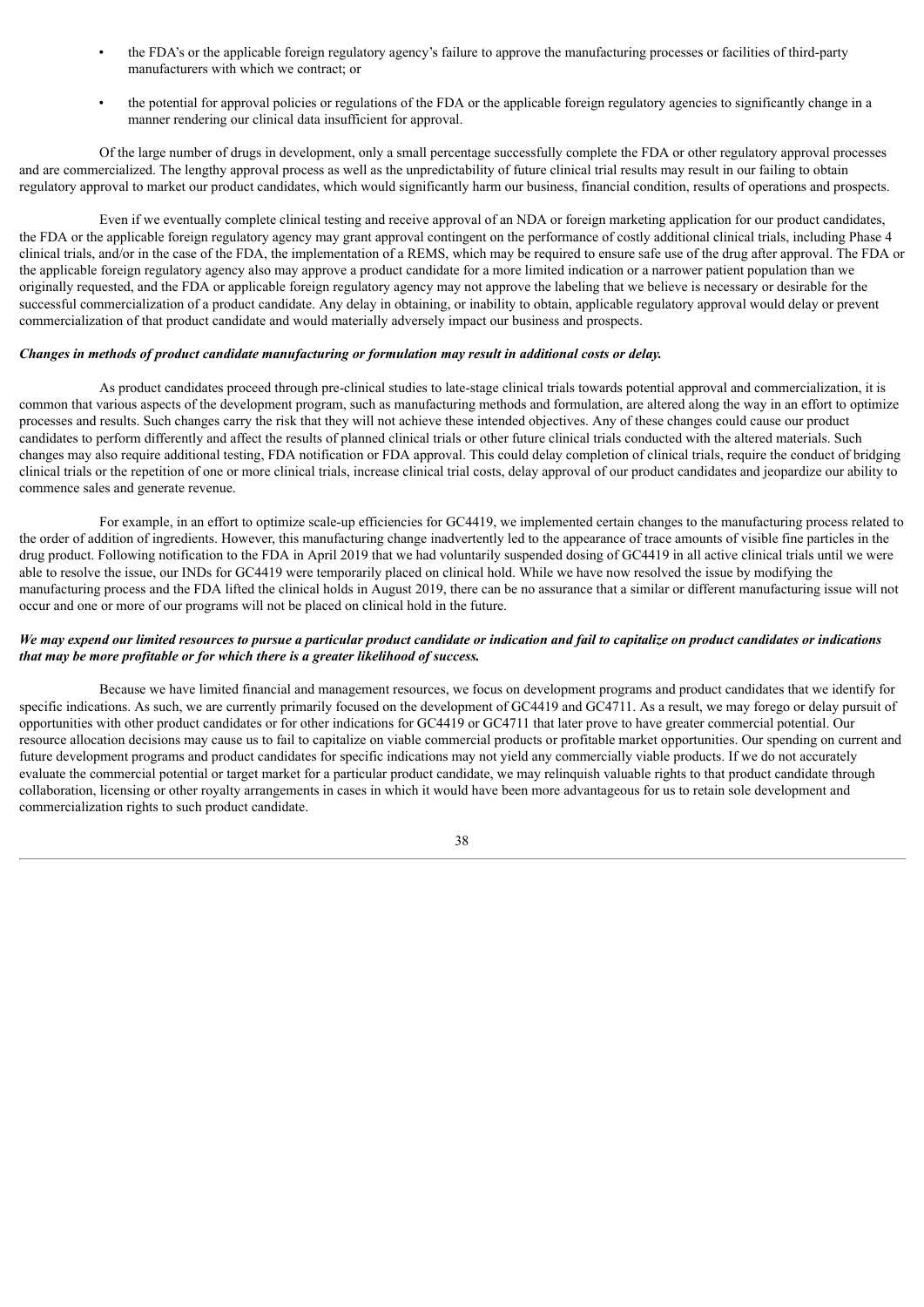# While we have received Breakthrough Therapy Designation for GC4419, we may not receive such designation for our other product candidates, and such designation for GC4419 or any other product candidate may not lead to a faster development or regulatory review or approval process and will not *increase the likelihood that our product candidates will receive marketing approval.*

We have received Breakthrough Therapy Designation from the FDA for GC4419 for the reduction of the duration, incidence and severity of SOM induced by radiotherapy, with or without systemic therapy. We may also seek Breakthrough Therapy Designation for any other product candidates that we may develop. A breakthrough therapy is defined as a product that is intended, alone or in combination with one or more other drugs, to treat a serious or life-threatening disease or condition, and preliminary clinical evidence indicates that the product may demonstrate substantial improvement over existing therapies on one or more clinically significant endpoints. For product candidates that have been designated as breakthrough therapies, interaction and communication between the FDA and the sponsor of the trial can help to identify the most efficient path for clinical development while minimizing the number of patients placed in ineffective control regimens. Designation as a breakthrough therapy is within the discretion of the FDA. Accordingly, even if we believe that a product candidate meets the criteria for designation as a breakthrough therapy, the FDA may disagree and instead determine not to make such designation. In any event, the receipt of Breakthrough Therapy Designation for a product candidate may not result in a faster development process, review or approval compared to products considered for approval under conventional FDA procedures and does not assure ultimate approval by the FDA. In addition, even if one or more product candidates qualify as breakthrough therapies, the FDA may later decide that the products no longer meet the conditions for qualification.

# We have received Fast Track Designation for GC4419, and we may seek such designation for some or all of our other product candidates. We may not receive such designation, and even for those product candidates for which we do, it may not lead to a faster development or regulatory review or approval *process, and will not increase the likelihood that product candidates will receive marketing approval.*

We have received Fast Track Designation from the FDA for GC4419 for the reduction of the severity and incidence of radiation and chemotherapy-induced OM, and we may seek Fast Track Designation and review for some or all of our other product candidates. If a drug is intended for the treatment of a serious or life-threatening condition or disease, and pre-clinical or clinical data demonstrate the potential to address an unmet medical need, the product may qualify for Fast Track Designation, for which sponsors must apply. The FDA has broad discretion whether or not to grant this designation. Thus, even if we believe a particular product candidate is eligible for this designation, the FDA may decide not to grant it. Moreover, even if we do receive Fast Track Designation, we or our collaborators may not experience a faster development process, review or approval compared to conventional FDA procedures. In addition, the FDA may withdraw Fast Track Designation if it believes that the designation is no longer supported by data from our clinical development program.

# Obtaining and maintaining regulatory approval of our product candidates in one jurisdiction does not mean that we will be successful in obtaining *regulatory approval of our product candidates in other jurisdictions.*

Obtaining and maintaining regulatory approval of our product candidates in one jurisdiction does not guarantee that we will be able to obtain or maintain regulatory approval in any other jurisdiction, while a failure or delay in obtaining regulatory approval in one jurisdiction may have a negative effect on the regulatory approval process in others. For example, even if the FDA grants marketing approval of a product candidate, comparable regulatory authorities in foreign jurisdictions, such as the EMA or the Competent Authorities of the Member States of the EEA, must also approve the manufacturing, marketing and promotion of the product candidate in those countries. Approval procedures vary among jurisdictions and can involve requirements and administrative review periods different from, and greater than, those in the United States, including additional pre-clinical studies or clinical trials, as studies conducted in one jurisdiction may not be accepted by regulatory authorities in other jurisdictions. In many jurisdictions outside the United States, a product candidate must be approved for reimbursement before it can be approved for sale in that jurisdiction. In some cases, the price that we intend to charge for our products is also subject to approval.

Obtaining foreign regulatory approvals and compliance with foreign regulatory requirements could result in significant delays, difficulties and costs for us and could delay or prevent the introduction of our products in certain countries. If we fail to comply with the regulatory requirements in international markets and/or receive applicable marketing approvals, our target market size will be reduced and our ability to realize the full market potential of our product candidates will be harmed.

Additionally, on June 23, 2016, the electorate in the United Kingdom voted in favor of leaving the European Union, commonly referred to as Brexit. On March 29, 2017, the country formally notified the European Union of its intention to withdraw pursuant to Article 50 of the Lisbon Treaty. Since a significant proportion of the regulatory framework in the United Kingdom is derived from European Union directives and regulations, the referendum could materially impact the regulatory regime with respect to the approval of our product candidates in the United Kingdom or the European Union. Any delay in obtaining, or an inability to obtain, any marketing approvals, as a result of Brexit or otherwise, would prevent us from commercializing our product candidates in the United Kingdom and/or the European Union and restrict our ability to generate revenue and achieve and sustain profitability. If any of these outcomes occur, we may be forced to restrict or delay efforts to seek regulatory approval in the United Kingdom and/or European Union for our product candidates, which could significantly and materially harm our business.

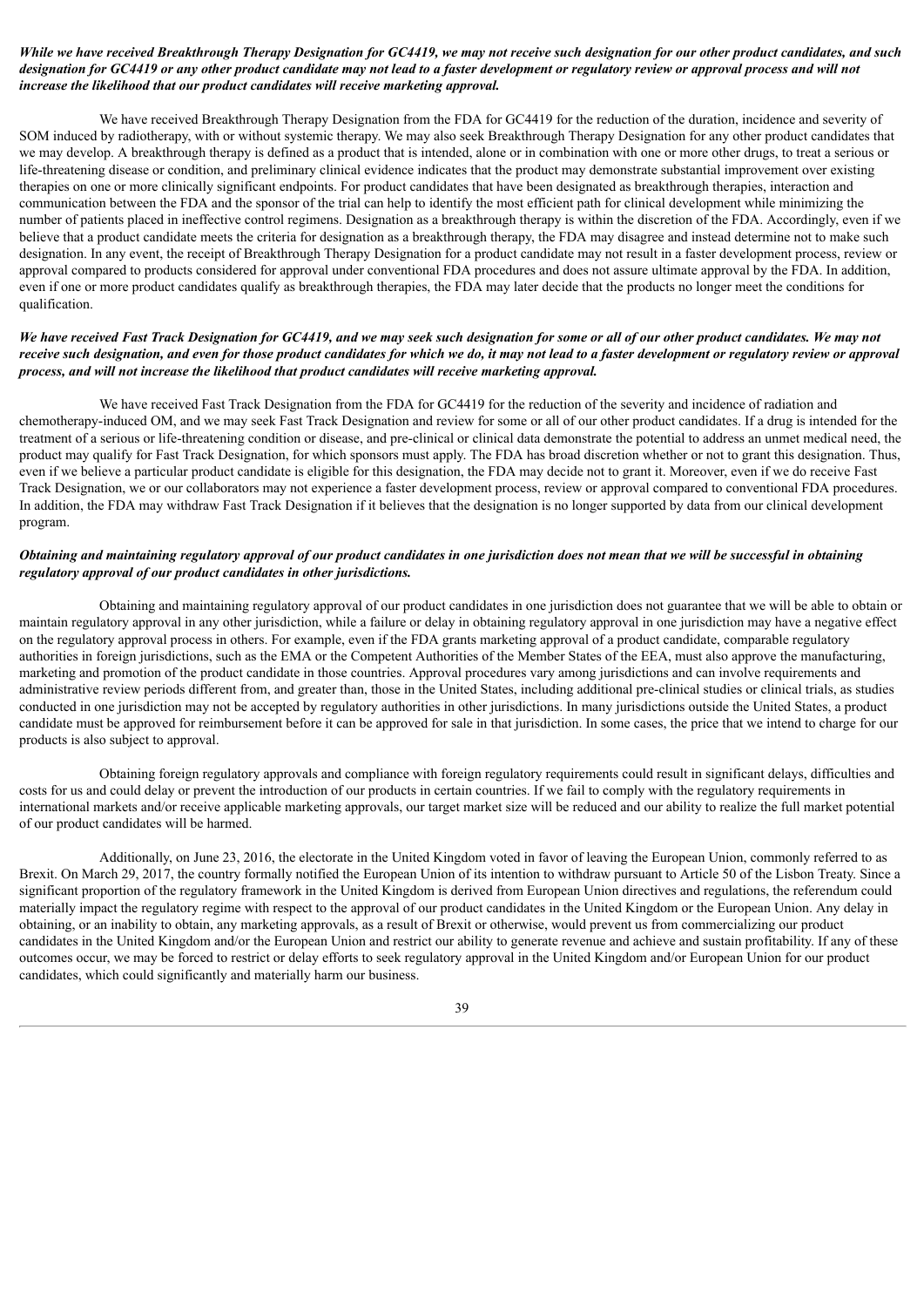# Even if we receive regulatory approval of our product candidates, we will be subject to ongoing regulatory obligations and continued regulatory review, which may result in significant additional expense, and we may be subject to penalties if we fail to comply with regulatory requirements or experience *unanticipated problems with our product candidates.*

Any regulatory approvals that we receive for our product candidates may be subject to limitations on the approved indicated uses for which the product may be marketed or the conditions of approval, or contain requirements for potentially costly post-market testing and surveillance to monitor the safety and efficacy of the product candidate. The FDA may also require a REMS as a condition of approval of our product candidates, which could include requirements for a medication guide, physician communication plans or additional elements to ensure safe use, such as restricted distribution methods, patient registries and other risk minimization tools. In addition, if the FDA or a comparable foreign regulatory authority approves our product candidates, the manufacturing processes, labeling, packaging, distribution, adverse event reporting, storage, advertising, promotion, import, export and recordkeeping for our product candidates will be subject to extensive and ongoing regulatory requirements. These requirements include submissions of safety and other postmarketing information and reports, registration, as well as continued compliance with current good manufacturing practice-grade, or cGMP, requirements and GCP requirements for any clinical trials that we conduct post-approval. Later discovery of previously unknown problems with our product candidates, including adverse events of unanticipated severity or frequency, or with our third-party manufacturers or manufacturing processes, or failure to comply with regulatory requirements, may result in, among other things:

- restrictions on the marketing or manufacturing of our product candidates, withdrawal of the product from the market, or voluntary or mandatory product recalls;
- fines, warning or untitled letters or holds on clinical trials;
- refusal by the FDA to approve pending applications or supplements to approved applications filed by us or suspension or revocation of approvals;
- product seizure or detention, or refusal to permit the import or export of our product candidates; and
- injunctions or the imposition of civil or criminal penalties.

Any government investigation of alleged violations of law could require us to expend significant time and resources in response, and could generate negative publicity. Any failure to comply with ongoing regulatory requirements may significantly and adversely affect our ability to commercialize and generate revenue from our products. If regulatory sanctions are applied or if regulatory approval is withdrawn, the value of our company and our operating results will be adversely affected.

The FDA's and other regulatory authorities' policies may change and additional government regulations may be enacted that could prevent, limit or delay regulatory approval of our product candidates. We cannot predict the likelihood, nature or extent of government regulation that may arise from future legislation or administrative action, either in the United States or abroad. For example, certain policies of the Trump administration may impact our business and industry. Namely, the Trump administration has taken several executive actions, including the issuance of a number of Executive Orders, that could impose significant burdens on, or otherwise materially delay, FDA's ability to engage in routine oversight activities such as implementing statutes through rulemaking, issuance of guidance, and review and approval of marketing applications. It is difficult to predict how these executive actions will be implemented, and the extent to which they will impact the FDA's ability to exercise its regulatory authority. If these executive actions impose restrictions on FDA's ability to engage in oversight and implementation activities in the normal course, our business may be negatively impacted. If we are slow or unable to adapt to changes in existing requirements or the adoption of new requirements or policies, or if we are not able to maintain regulatory compliance, we may lose any marketing approval that we may have obtained and we may not achieve or sustain profitability.

### Changes in funding for the FDA and other government agencies could hinder their ability to hire and retain key leadership and other personnel, or otherwise prevent new products and services from being developed or commercialized in a timely manner, which could negatively impact our business.

The ability of the FDA to review and approve new products can be affected by a variety of factors, including government budget and funding levels, ability to hire and retain key personnel and accept the payment of user fees, and statutory, regulatory, and policy changes. Average review times at the agency have fluctuated in recent years as a result. In addition, government funding of other government agencies that fund research and development activities is subject to the political process, which is inherently fluid and unpredictable.

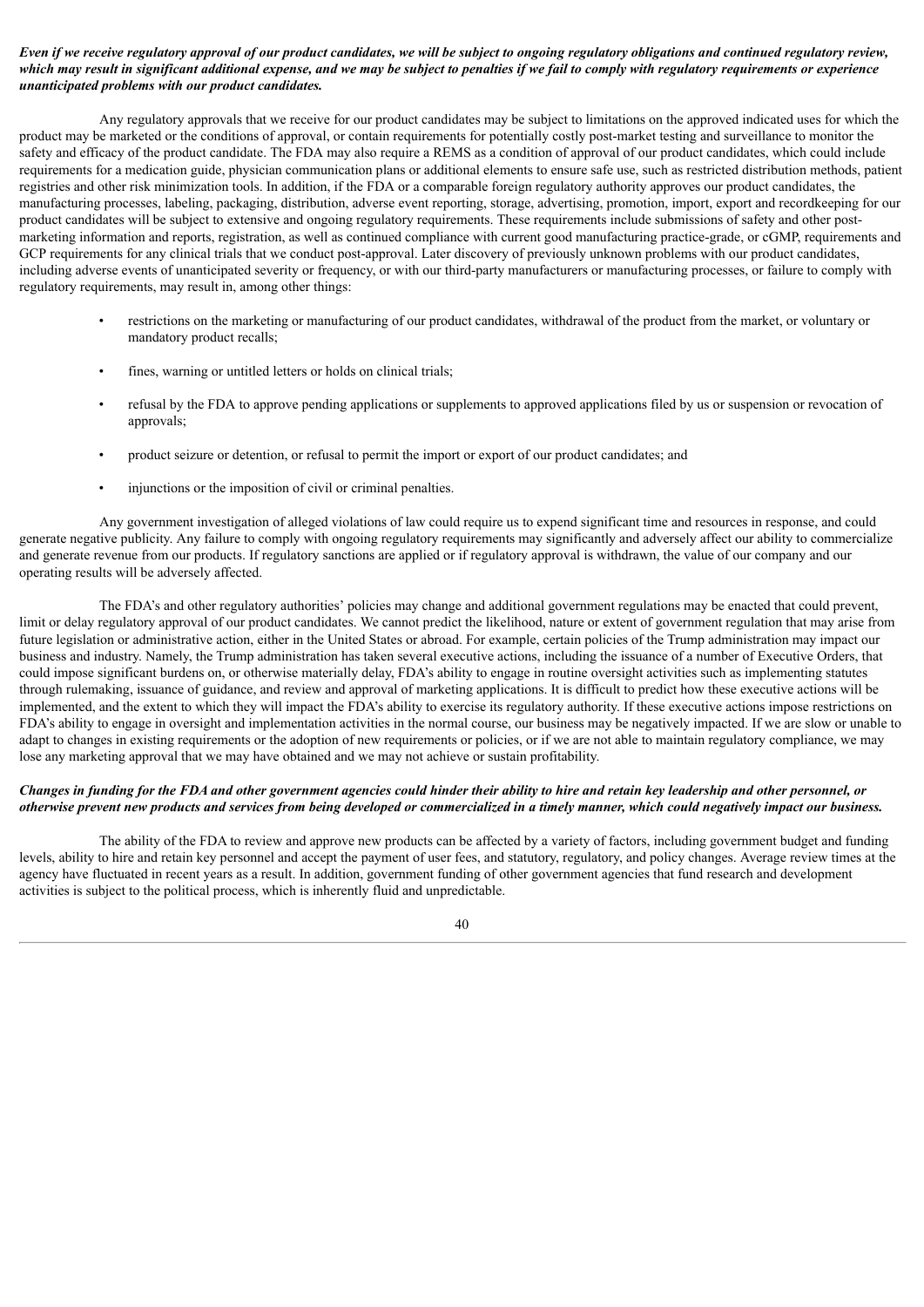Disruptions at the FDA and other agencies may also slow the time necessary for new drugs to be reviewed and/or approved by necessary government agencies, which would adversely affect our business. For example, over the last several years, including for 35 days beginning on December 22, 2018, the U.S. government has shut down several times and certain regulatory agencies, such as the FDA, have had to furlough critical FDA employees and stop critical activities. If a prolonged government shutdown occurs, it could significantly impact the ability of the FDA to timely review and process our regulatory submissions, which could have a material adverse effect on our business.

# The FDA and other regulatory agencies actively enforce the laws and regulations prohibiting the promotion of off-label uses. If we are found or alleged *to have improperly promoted of -label uses, we may become subject to significant liability.*

The FDA and other regulatory agencies strictly regulate the promotional claims that may be made about prescription products, as our product candidates would be, if approved. In particular, a product may not be promoted for uses that are not approved by the FDA or such other regulatory agencies as reflected in the product's approved labeling. Physicians may nevertheless prescribe such drugs to their patients in a manner that is inconsistent with the approved label. For example, if we obtain approval for GC4419 for the reduction in the incidence of SOM in patients with locally advanced HNC receiving radiotherapy, we may pursue a strategy for GC4419 for the reduction of radiotherapy-induced esophagitis by presenting clinical data to entities like the National Comprehensive Cancer Network, or NCCN, to support use of GC4419 under these circumstances as a medically accepted indication in published drug compendia, notwithstanding the fact that we may not seek approval for GC4419 for radiotherapy-induced esophagitis by the FDA. Even if we are successful in obtaining Category 1 or Category 2A status from NCCN for GC4419 for the reduction of esophagitis, we will nevertheless be restricted from marketing and promoting the product for the reduction of esophagitis unless and until it is approved by the FDA for such indication.

If we are found to have promoted off-label uses, or if the government takes the position that our presenting clinical data related to off-label uses of GC4419 to NCCN or other drug compendia publishers to establish compendia-listed indications constitutes off-label promotion, we may become subject to significant liability. The federal government has levied large civil and criminal fines against companies for alleged improper promotion and has enjoined several companies from engaging in off-label promotion. The FDA has also requested that companies enter into consent decrees or permanent injunctions under which specified promotional conduct is changed or curtailed. If we cannot successfully manage the promotion of our product candidates, if approved, we could become subject to significant liability, which would materially adversely affect our business and financial condition.

### **Risks Related to Our Dependence on Third Parties**

### We rely, and will continue to rely, on third parties to conduct our clinical trials for our product candidates, and those third parties may not perform *satisfactorily, including failing to meet deadlines for the completion of such trials.*

We have engaged a CRO to conduct our ongoing Phase 3 registrational trial for GC4419 for the reduction in the incidence of SOM in patients with locally advanced HNC receiving radiotherapy, our ongoing Phase 1b/2a pilot trial of GC4419 in patients with LAPC, and expect to engage a CRO for future clinical trials of GC4419, GC4711 and any other product candidates that we may progress to clinical development. We expect to continue to rely on third parties, such as clinical data management organizations, medical institutions and clinical investigators, to conduct those clinical trials. If any of our relationships with these third parties terminate, we may not be able to timely enter into arrangements with alternative third parties or to do so on commercially reasonable terms, if at all. In addition, any third parties conducting our clinical trials will not be our employees, and except for remedies available to us under our agreements with such third parties, we cannot control whether or not they devote sufficient time and resources to our clinical programs. If these third parties do not successfully carry out their contractual duties or obligations or meet expected deadlines, if they need to be replaced or if the quality or accuracy of the clinical data they obtain is compromised due to the failure to adhere to our clinical protocols, regulatory requirements or for other reasons, our clinical trials may be extended, delayed or terminated and we may not be able to obtain regulatory approval for or successfully commercialize our product candidates. Consequently, our results of operations and the commercial prospects for our product candidates would be harmed, our costs could increase substantially and our ability to generate revenue could be delayed significantly.

Switching or adding CROs involves substantial cost and requires management time and focus. In addition, there is a natural transition period when a new CRO commences work. As a result, delays occur, which can materially impact our ability to meet our desired clinical development timelines. Though we intend to carefully manage our relationships with our CROs, there can be no assurance that we will not encounter challenges or delays in the future or that these delays or challenges will not have a material adverse impact on our business, financial condition and prospects.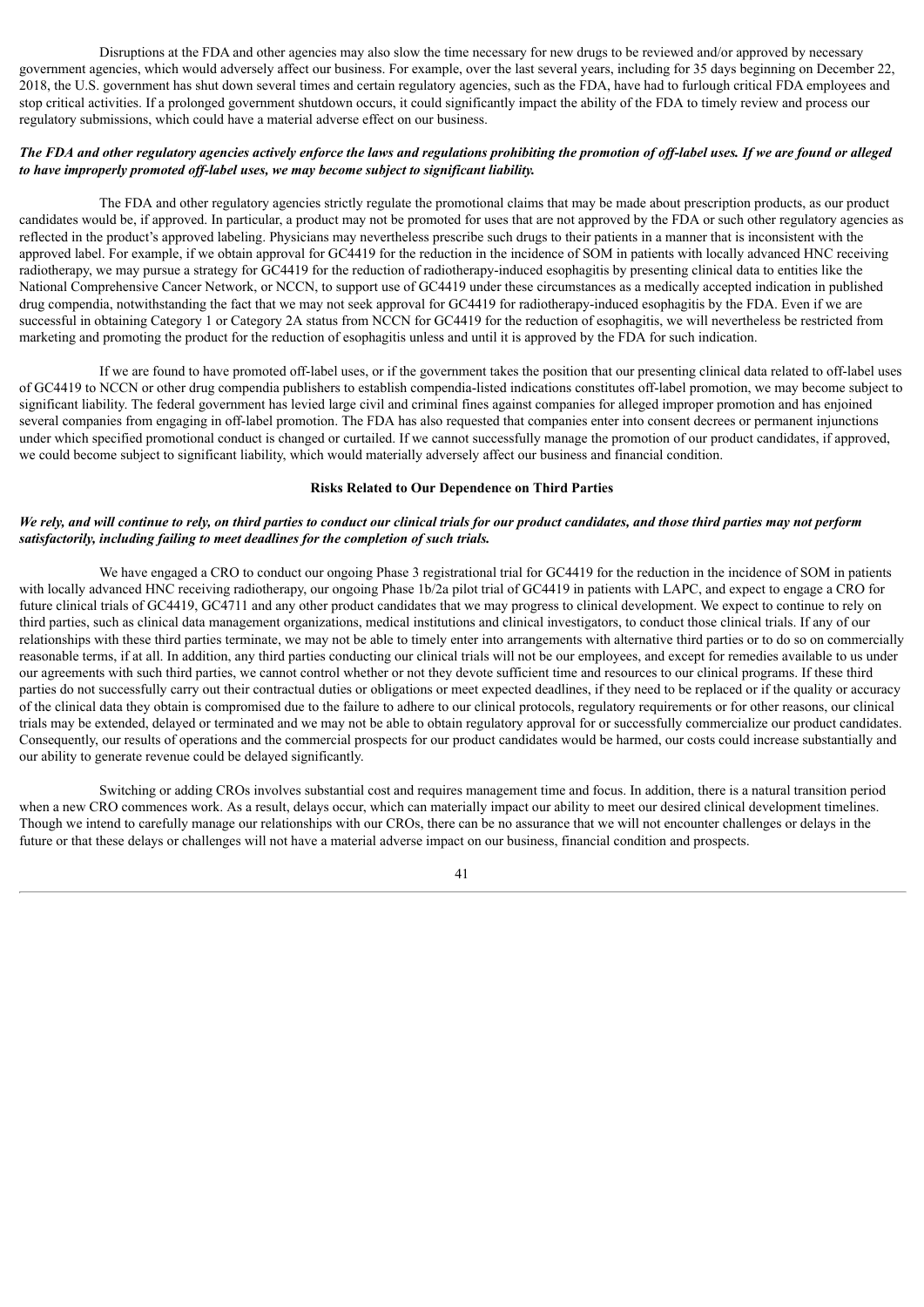We rely on these parties for execution of our pre-clinical studies and clinical trials, and generally do not control their activities. Our reliance on these third parties for research and development activities will reduce our control over these activities but will not relieve us of our responsibilities. For example, we will remain responsible for ensuring that each of our clinical trials is conducted in accordance with the general investigational plan and protocols for the trial. Moreover, the FDA requires us to comply with GCPs for conducting, recording and reporting the results of clinical trials to assure that data and reported results are credible and accurate and that the rights, integrity and confidentiality of trial participants are protected. We are also required to register ongoing clinical trials and post the results of completed clinical trials on a government-sponsored database, ClinicalTrials.gov, within specified timeframes. Failure to do so can result in fines, adverse publicity and civil and criminal sanctions. If we or any of our CROs or other third parties, including trial sites, fails to comply with applicable GCPs, the clinical data generated in our clinical trials may be deemed unreliable and the FDA, EMA or comparable foreign regulatory authorities may require us to perform additional clinical trials before approving our marketing applications. We cannot assure you that upon inspection by a given regulatory authority, such regulatory authority will determine that any of our clinical trials complies with GCP regulations. In addition, our clinical trials must be conducted with product produced under cGMP conditions. Our failure to comply with these regulations may require us to repeat clinical trials, which would delay the regulatory approval process.

In addition, principal investigators for our clinical trials may serve as scientific advisors or consultants to us from time to time and receive compensation in connection with such services. Under certain circumstances, we may be required to report some of these relationships to the FDA. The FDA may conclude that a financial relationship between us and a principal investigator has created a conflict of interest or otherwise affected interpretation of the trial. The FDA may therefore question the integrity of the data generated at the applicable clinical trial site and the utility of the clinical trial itself may be jeopardized. This could result in a delay in approval, or rejection, of our marketing applications by the FDA and may ultimately lead to the denial of marketing approval of GC4419, GC4711 and any other product candidates.

We also expect to rely on other third parties to store and distribute product supplies for our clinical trials. Any performance failure on the part of our distributors could delay clinical development or marketing approval of our product candidates or commercialization of our products, producing additional losses and depriving us of potential revenue.

# We contract with third parties for the manufacture and supply of our product candidates for pre-clinical and clinical testing and expect to continue to do so for commercialization. This reliance on third parties increases the risk that we will not have sufficient auantities of our product candidates or such quantities at an acceptable cost, which could delay, prevent or impair our development or commercialization efforts.

We do not have any manufacturing facilities or personnel. We do not have any long-term contractual arrangements with manufacturers and instead rely on third parties to manufacture our product candidates on a purchase-order or work-order basis. We currently have limited manufacturing arrangements, and we cannot be certain that we will be able to establish redundancy in manufacturers for our product candidates, which could lead to reliance on a limited number of manufacturers for one or more of our product candidates. This reliance increases the risk that we will not have sufficient quantities of our drug candidates or products, if approved, or such quantities at an acceptable cost or quality, which could delay, prevent or impair our development or commercialization efforts.

We also expect to rely on third-party manufacturers or third-party collaborators for the manufacture of commercial supply of GC4419 and any other product candidates for which we obtain marketing approval. The facilities used by our contract manufacturing organizations, or CMOs, to manufacture our product candidates must be approved by the FDA or other regulatory authorities pursuant to inspections that will be conducted after we submit our NDA or comparable marketing application to the FDA or other regulatory authority. We do not have control over a supplier's or manufacturer's compliance with laws, regulations and applicable cGMP standards and other laws and regulations, such as those related to environmental health and safety matters. If our CMOs cannot successfully manufacture material that conforms to our specifications and the strict regulatory requirements of the FDA or others, they will not be able to secure and maintain regulatory approval for their manufacturing facilities. In addition, we have no control over the ability of our CMOs to maintain adequate quality control, quality assurance and qualified personnel. If the FDA or a comparable foreign regulatory authority does not approve these facilities for the manufacture of our product candidates or if it withdraws any such approval in the future, we may need to find alternative manufacturing facilities, which would significantly impact our ability to develop, obtain regulatory approval for or market our product candidates, if approved. If our current or future suppliers are unable to supply us with sufficient raw materials for our pre-clinical studies and clinical trials, we may experience delays in our development efforts as we locate and qualify new raw material manufacturers.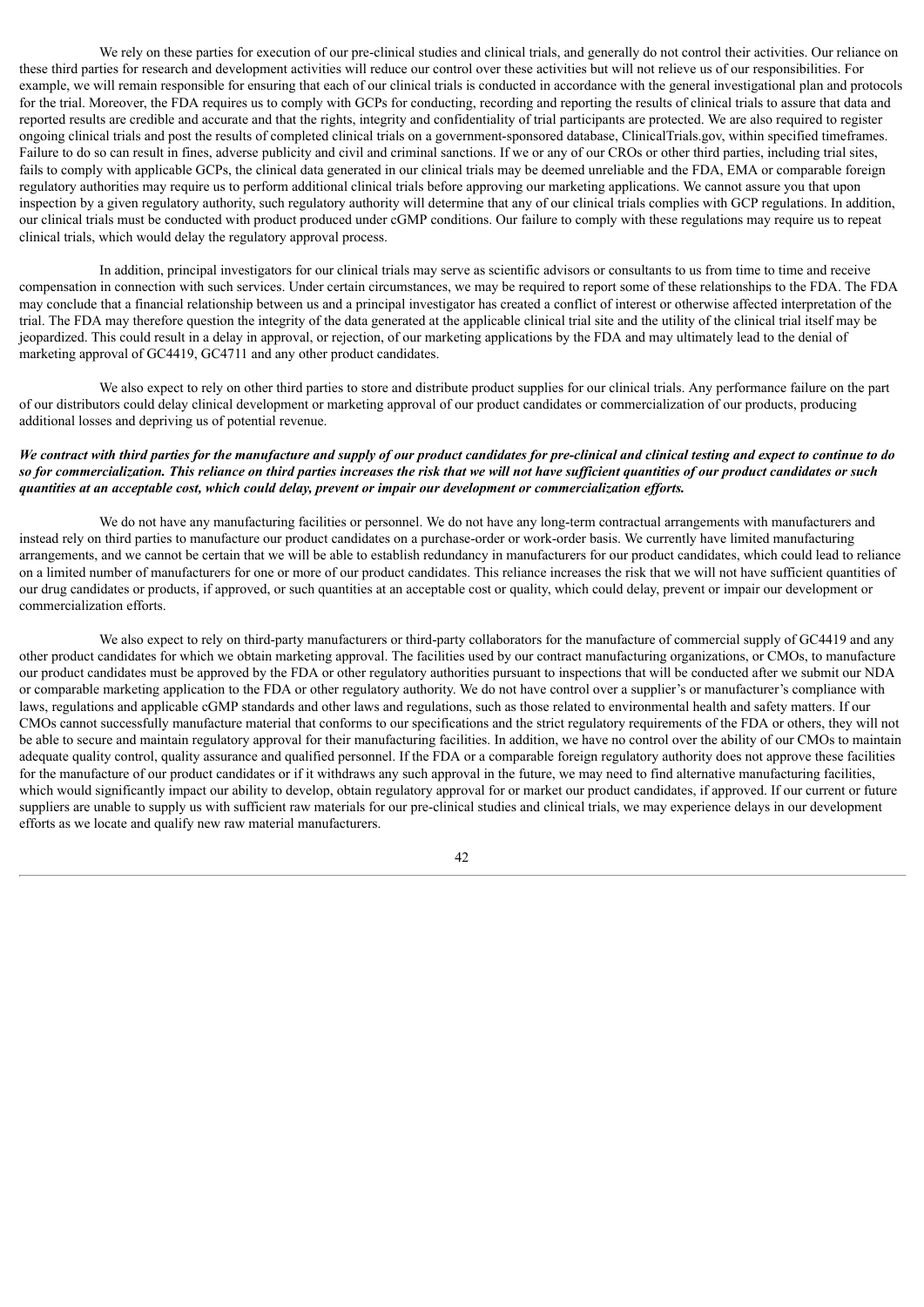We may be unable to establish any agreements with future third-party manufacturers or to do so on acceptable terms. Even if we are able to establish agreements with third-party manufacturers, qualifying and validating such manufacturers may take a significant period of time and reliance on thirdparty manufacturers entails additional risks, including:

- reliance on the third party for regulatory compliance and quality assurance;
- the possible breach of the manufacturing agreement by the third party;
- the possible misappropriation of our proprietary information, including our trade secrets and know-how;
- the possible increase in costs for the raw materials or drug substance in GC4419 or any of our other product candidates; and
- the possible termination or nonrenewal of any agreement by any third party at a time that is costly or inconvenient for us.

Third-party manufacturers may not be able to comply with cGMP regulations or other regulatory requirements outside the United States. Our failure, or the failure of our third-party manufacturers, to comply with applicable regulations could result in sanctions being imposed on us, including clinical holds, fines, injunctions, civil penalties, delays, suspension or withdrawal of approvals, license revocation, seizures or recalls of product candidates or drugs, operating restrictions and criminal prosecutions, any of which could significantly and adversely affect supplies of our products.

Our product candidates and any drugs that we may develop may compete with other product candidates and drugs for access to manufacturing facilities. There are no assurances we would be able to enter into similar commercial arrangements with other manufacturers that operate under cGMP regulations and that might be capable of manufacturing for us. Any performance failure on the part of our existing or future manufacturers could delay clinical development or marketing approval.

### We may seek collaborations with third parties for the development or commercialization of our product candidates. If those collaborations are not *successful, we may not be able to capitalize on the market potential of these product candidates.*

We may seek third-party collaborators for the development and commercialization of our product candidates, including for the commercialization of any of our product candidates that are approved for marketing outside the United States. Our likely collaborators for any collaboration arrangements include large and mid-size pharmaceutical companies, regional and national pharmaceutical companies and biotechnology companies. If we do enter into any such arrangements with any third parties, we will likely have limited control over the amount and timing of resources that our collaborators dedicate to the development or commercialization of our product candidates. Our ability to generate revenue from these arrangements will depend on our collaborators' abilities to successfully perform the functions assigned to them in these arrangements.

Collaborations involving our product candidates would pose the following risks to us:

- collaborators have significant discretion in determining the efforts and resources that they will apply to these collaborations;
- collaborators may not perform their obligations as expected, including compliance with all applicable regulatory requirements;
- collaborators may not pursue development and commercialization of any product candidates that achieve regulatory approval or may elect not to continue or renew development or commercialization programs based on clinical trial results, changes in the collaborators' strategic focus or available funding, or external factors, such as an acquisition, that divert resources or create competing priorities;
- collaborators may delay clinical trials, provide insufficient funding for a clinical trial program, stop a clinical trial or abandon a product candidate, repeat or conduct new clinical trials or require a new formulation of a product candidate for clinical testing;
- collaborators could independently develop, or develop with third parties, products that compete directly or indirectly with our product candidates if the collaborators believe that competitive products are more likely to be successfully developed or can be commercialized under terms that are more economically attractive than ours;

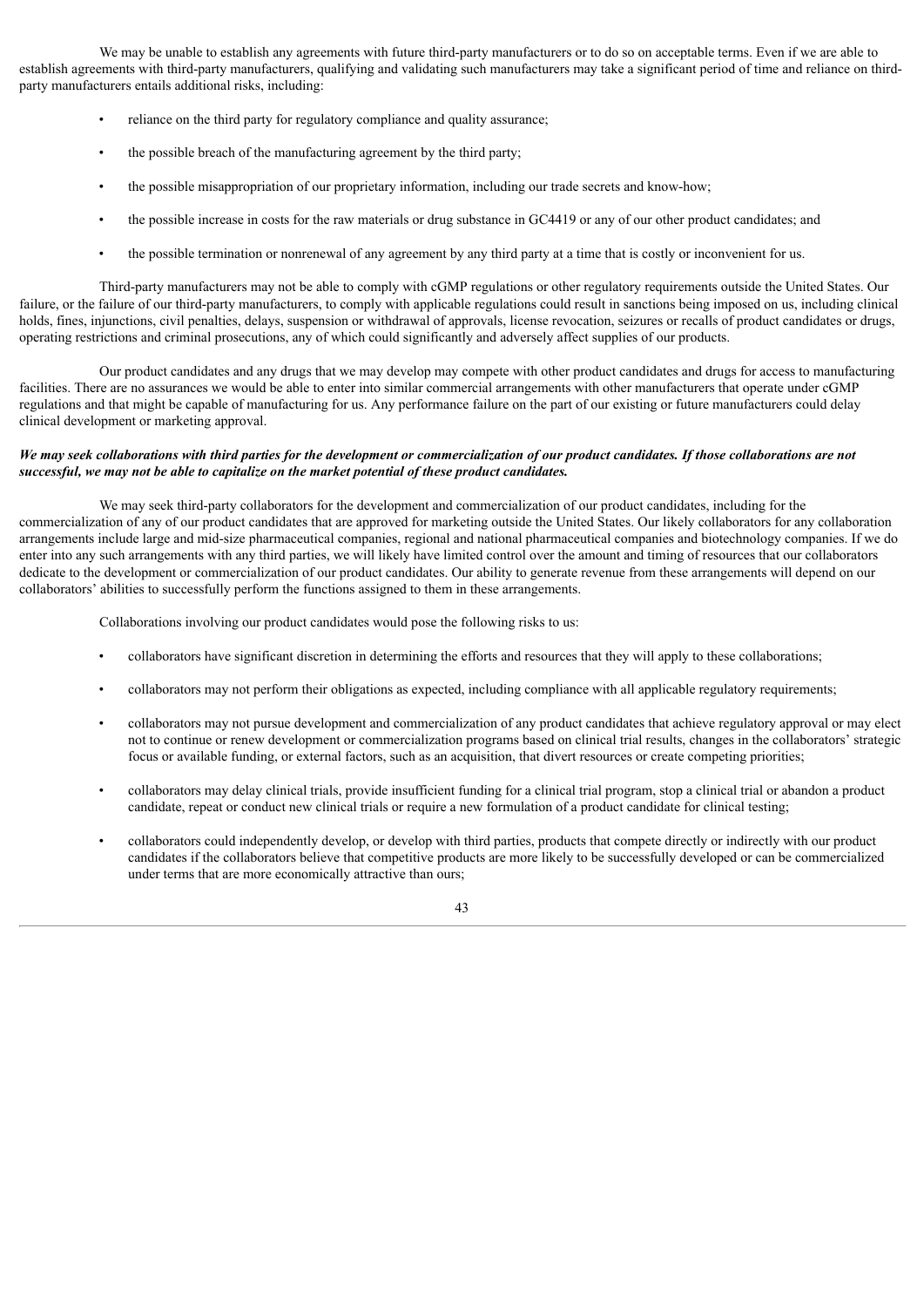- product candidates discovered in collaboration with us may be viewed by our collaborators as competitive with their own product candidates or drugs, which may cause collaborators to cease to devote resources to the commercialization of our product candidates;
- a collaborator with marketing and distribution rights to one or more of our product candidates that achieve regulatory approval may not commit sufficient resources to the marketing and distribution of such products;
- disagreements with collaborators, including disagreements over proprietary rights, contract interpretation or the preferred course of development, might cause delays or termination of the research, development or commercialization of product candidates, might lead to additional responsibilities for us with respect to product candidates, or might result in litigation or arbitration, any of which would be timeconsuming and expensive;
- collaborators may not properly maintain or defend our or their intellectual property rights or may use our or their proprietary information in such a way as to invite litigation that could jeopardize or invalidate such intellectual property or proprietary information or expose us to potential litigation;
- collaborators may infringe the intellectual property rights of third parties, which may expose us to litigation and potential liability; and
- collaborations may be terminated for the convenience of the collaborator and, if terminated, we could be required to raise additional capital to pursue further development or commercialization of the applicable product candidates.

Collaboration agreements may not lead to development or commercialization of product candidates in the most efficient manner or at all. If a present or future collaborator of ours were to be involved in a business combination, the continued pursuit and emphasis on our product development or commercialization program could be delayed, diminished or terminated.

### If we seek, but are not able to establish, collaborations, we may have to alter our development and commercialization plans.

Our product development programs and the potential commercialization of our product candidates will require substantial additional capital. For some of our product candidates, we may decide to collaborate with pharmaceutical and biotechnology companies for the development and potential commercialization of those product candidates.

We face significant competition in seeking appropriate collaborators. Whether we reach a definitive agreement for a collaboration will depend, among other things, upon our assessment of the collaborator's resources and expertise, the terms and conditions of the proposed collaboration and the proposed collaborator's evaluation of a number of factors. Those factors may include the design or results of clinical trials, the likelihood of approval by the FDA or comparable regulatory authorities outside the United States, the potential market for the subject product candidate, the costs and complexities of manufacturing and delivering such product candidate to patients, the potential of competing products, the existence of uncertainty with respect to our ownership of technology, which can exist if there is a challenge to such ownership without regard to the merits of the challenge and industry and market conditions generally. The collaborator may also consider alternative product candidates or technologies for similar indications that may be available to collaborate on and whether such a collaboration could be more attractive than the one with us for our product candidate. Collaborations are complex and timeconsuming to negotiate and document. In addition, there have been a significant number of recent business combinations among large pharmaceutical companies that have resulted in a reduced number of potential future collaborators.

We may not be able to negotiate collaborations on a timely basis, on acceptable terms, or at all. If we are unable to do so, we may have to curtail the development of such product candidate, reduce or delay its development program or one or more of our other development programs, delay its potential commercialization or reduce the scope of any sales or marketing activities, or increase our expenditures and undertake development or commercialization activities at our own expense. If we elect to increase our expenditures to fund development or commercialization activities on our own, we may need to obtain additional capital, which may not be available to us on acceptable terms or at all. If we do not have sufficient funds, we may not be able to further develop our product candidates or bring them to market and generate revenue.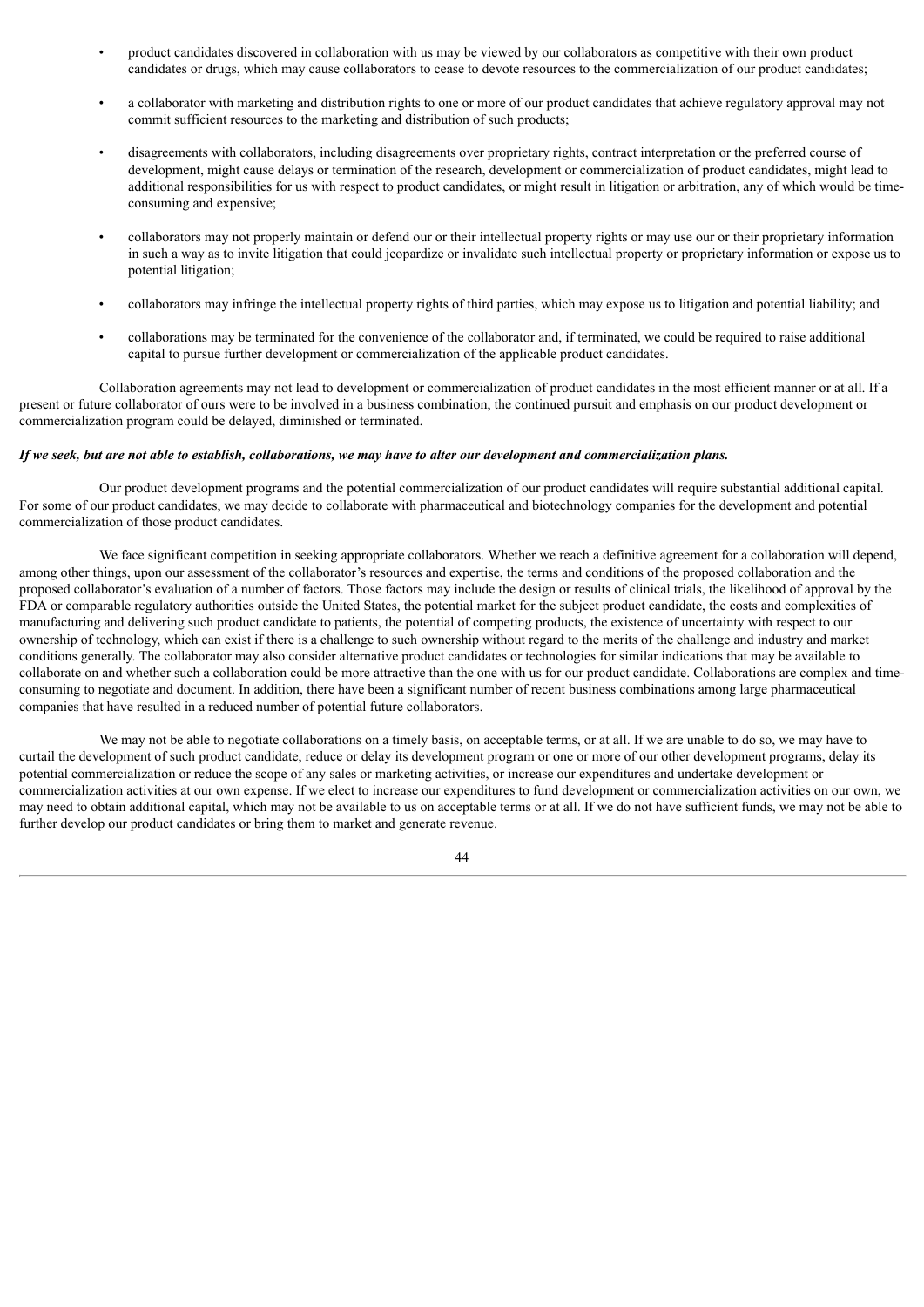### **Risks Related to Commercialization**

### Even if any of our product candidates receives marketing approval, it may fail to achieve the degree of market acceptance by physicians, patients, third*party payors and others in the medical community necessary for commercial success.*

If any of our product candidates receives marketing approval, it may nonetheless fail to gain sufficient market acceptance by physicians, patients, third-party payors and others in the medical community. If our product candidates do not achieve an adequate level of acceptance, we may not generate significant revenue and we may not become profitable. The degree of market acceptance of our product candidates, if approved for commercial sale, will depend on a number of factors, including:

- the timing of market introduction;
- the efficacy, safety and potential advantages compared to alternative treatments, including for GC4419;
- our ability to offer our products for sale at competitive prices;
- the willingness of the target patient population to try new treatments and of physicians to prescribe these treatments;
- the perception by members of the healthcare community, including physicians or patients, that the process of administering our product candidates, including our intravenous infusion procedure, is not unduly cumbersome;
- the clinical indications for which our product candidates are approved;
- product labeling or product insert requirements of the FDA or other regulatory authorities;
- limitations or warnings contained in the labeling approved by the FDA or other regulatory authorities;
- the limited number of infusion sites where our product candidates can be administered;
- our ability to successfully develop, or make arrangements with third-party manufacturers for, commercial manufacturing processes for any of our product candidates that receive regulatory approval;
- our ability to hire and retain a sales force in the United States;
- the strength of marketing and distribution support;
- the recognition of uses for our products as medically accepted indications in recognized drug compendia;
- the availability of third-party coverage and adequate reimbursement for GC4419 and any other potential product candidates;
- the prevalence and severity of any side effects; and
- any restrictions on the use of our products together with other medications.

# If we are unable to establish our own sales, marketing and distribution capabilities, or enter into agreements with third parties to sell and market GC4419 or any other product candidates, we may not be successful in commercializing our product candidates if and when they are approved, and we may not be *able to generate any revenue.*

We do not currently have a sales, marketing or distribution infrastructure. We have never sold, marketed or distributed any therapeutic products. To achieve commercial success for any approved product candidate, we will need to establish a sales and marketing organization. Under the Royalty Agreement with Clarus, we are required to establish a trained sales force sufficiently in advance of any anticipated commercial launch in a country where we seek to commercialize GC4419 or related product candidates. We expect to build a specialized sales and marketing organization of approximately 40 sales representatives to market our product candidates to the approximately 4,000 radiation oncologists in the United States. There are risks involved with establishing our own sales and marketing capabilities. For example, recruiting and training a sales force is expensive and time consuming and could delay any drug launch. If the commercial launch of a product candidate for which we recruit a sales force and establish marketing capabilities is delayed or does not occur for any reason, we would have prematurely or unnecessarily incurred these commercialization expenses. This may be costly, and our investment would be lost if we cannot retain or reposition our sales and marketing personnel.

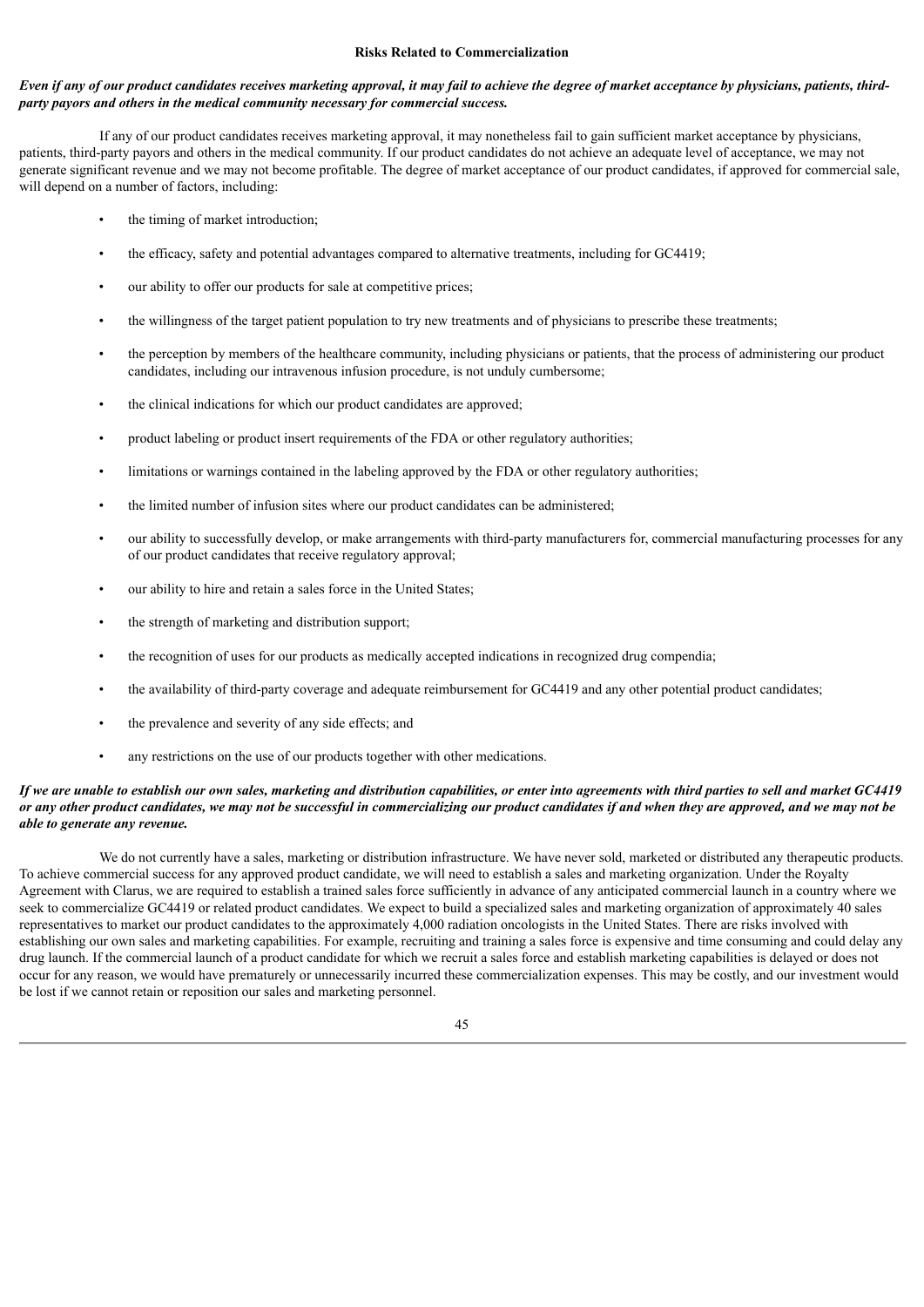Factors that may inhibit our efforts to commercialize our product candidates on our own include:

- our inability to recruit and retain adequate numbers of effective sales and marketing personnel;
- the inability of sales personnel to obtain access to physicians or persuade adequate numbers of physicians to prescribe any future products;
- our inability to equip medical and sales personnel with effective materials, including medical and sales literature to help them educate physicians and other healthcare providers regarding applicable diseases and our future products;
- the lack of complementary products to be offered by sales personnel, which may put us at a competitive disadvantage relative to companies with more extensive product lines;
- our inability to develop or obtain sufficient operational functions to support our commercial activities; and
- unforeseen costs and expenses associated with creating an independent sales and marketing organization.

If we are unable to establish our own sales, marketing and distribution capabilities and are forced to enter into arrangements with, and rely on, third parties to perform these services, our revenue and our profitability, if any, are likely to be lower than if we had developed such capabilities ourselves. In addition, we may not be successful in entering into arrangements with third parties to sell, market and distribute our product candidates or may be unable to do so on terms that are favorable to us. We likely will have little control over such third parties, and any of them may fail to devote the necessary resources and attention to sell and market our products effectively. If we do not establish sales, marketing and distribution capabilities successfully, either on our own or in collaboration with third parties, we will not be successful in commercializing our product candidates.

# The incidence and prevalence for target patient populations of our product candidates have not been established with precision. If the market opportunities for our product candidates are smaller than we estimate, or if any approval that we obtain is based on a narrower definition of the patient *population, our revenue and ability to achieve profitability may be materially adversely af ected.*

The precise incidence and prevalence for all the conditions we aim to address with our programs are unknown and cannot be precisely determined. Our projections of both the number of people who have these diseases, as well as the subset of people with these diseases who have the potential to benefit from treatment with our product candidates, are based on beliefs and estimates. These estimates have been derived from a variety of sources, including the scientific literature, surveys of clinics, patient foundations or market research, and may prove to be incorrect. Further, new trials may change the estimated incidence or prevalence of these diseases.

The total addressable market across all of our product candidates will ultimately depend upon, among other things, the diagnosis criteria included in the final label for each of our product candidates approved for sale for these indications, acceptance by the medical community and patient access, drug pricing and reimbursement. The number of patients in the United States and other major markets and elsewhere may turn out to be lower than expected, patients may not be otherwise amenable to treatment with our products or new patients may become increasingly difficult to identify or gain access to, all of which would adversely affect our results of operations and our business. Further, even if we obtain significant market share for our product candidates, because the potential target populations are very small, we may never achieve profitability despite obtaining such significant market share.

# The successful commercialization of GC4419 or any other product candidates will depend in part on the extent to which governmental authorities and health insurers establish coverage, adequate reimbursement levels and pricing policies. Failure to obtain or maintain coverage and adequate reimbursement for our product candidates, if approved, could limit our ability to market those products and decrease our ability to generate revenue.

The availability of coverage and adequacy of reimbursement by governmental healthcare programs such as Medicare and Medicaid, private health insurers and other third-party payors are essential for most patients to be able to afford medical services and pharmaceutical products such as our product candidates, assuming FDA approval. Our ability to achieve acceptable levels of coverage and reimbursement for our products or procedures using our products by governmental authorities, private health insurers and other organizations will have an effect on our ability to successfully commercialize our product candidates. Obtaining coverage and adequate reimbursement for our products may be particularly difficult because of the higher prices often associated with drugs administered under the supervision of a physician. Separate reimbursement for the product itself or the treatment or procedure in which our product is used may not be available. A decision by a third-party payor not to cover or separately reimburse for our products or procedures using our products, could reduce physician utilization of our products once approved. Assuming there is coverage for our product candidates or procedures using our product candidates by a third-party payor, the resulting reimbursement payment rates may not be adequate or may require co-payments that patients find unacceptably high. We cannot be sure that coverage and reimbursement in the United States, the European Union or elsewhere will be available for our product candidates or any product that we may develop, and any reimbursement that may become available may not be adequate or may be decreased or eliminated in the future.

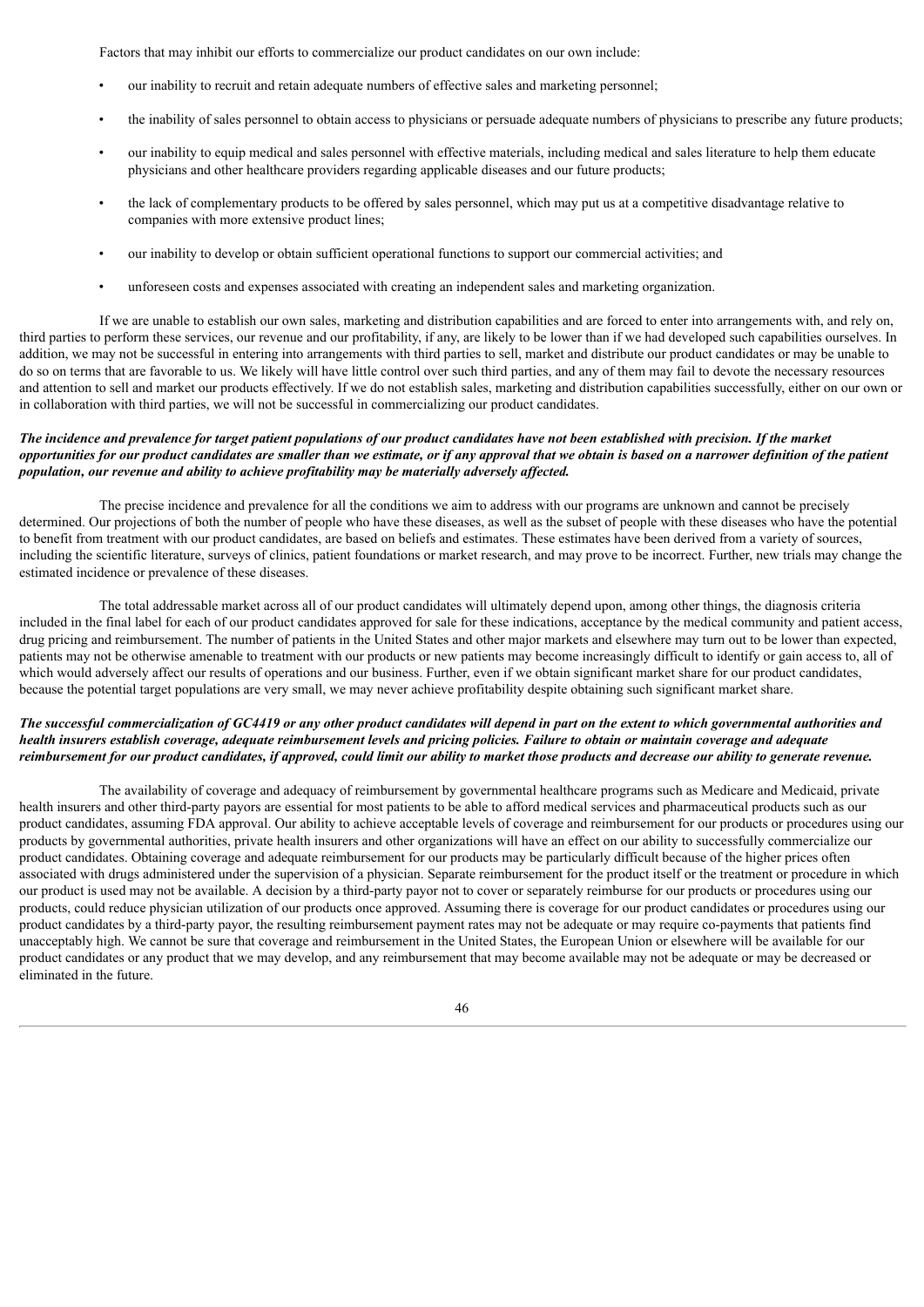Third-party payors increasingly are challenging prices charged for pharmaceutical products and services, and many third-party payors may refuse to provide coverage and reimbursement for particular drugs when an equivalent generic drug, biosimilar or a less expensive therapy is available. It is possible that a third-party payor may consider our product candidates as substitutable and only offer to reimburse patients for the less expensive product. Even if we show improved efficacy or improved convenience of administration with our product candidates, pricing of existing third-party therapeutics may limit the amount we will be able to charge for our product candidates. These payors may deny or revoke the reimbursement status of a given product or establish prices for new or existing marketed products at levels that are too low to enable us to realize an appropriate return on our investment in our product candidates. If reimbursement is not available or is available only at limited levels, we may not be able to successfully commercialize our product candidates, and may not be able to obtain a satisfactory financial return on our product candidates.

There is significant uncertainty related to the insurance coverage and reimbursement of newly-approved products. In the United States, thirdparty payors, including private and governmental payors, such as the Medicare and Medicaid programs, play an important role in determining the extent to which new drugs will be covered. The Medicare and Medicaid programs increasingly are used as models in the United States for how private payors and other governmental payors develop their coverage and reimbursement policies for drugs. Some third-party payors may require pre-approval of coverage for new or innovative devices or drug therapies before they will reimburse healthcare providers who use such therapies. We cannot predict at this time what thirdparty payors will decide with respect to the coverage and reimbursement for our product candidates.

No uniform policy for coverage and reimbursement for products exists among third-party payors in the United States. Therefore, coverage and reimbursement for products can differ significantly from payor to payor. As a result, the coverage determination process is often a time-consuming and costly process that will require us to provide scientific and clinical support for the use of our product candidates to each payor separately, with no assurance that coverage and adequate reimbursement will be applied consistently or obtained in the first instance. Furthermore, rules and regulations regarding reimbursement change frequently, in some cases on short notice, and we believe that changes in these rules and regulations are likely.

Outside the United States, international operations are generally subject to extensive governmental price controls and other market regulations, and we believe the increasing emphasis on cost-containment initiatives in Europe and other countries have and will continue to put pressure on the pricing and usage of our product candidates. In many countries, the prices of medical products are subject to varying price control mechanisms as part of national health systems. Other countries allow companies to fix their own prices for medical products, but monitor and control company profits. Additional foreign price controls or other changes in pricing regulation could restrict the amount that we are able to charge for our product candidates. Accordingly, in markets outside the United States, the reimbursement for our product candidates may be reduced compared with the United States and may be insufficient to generate commercially-reasonable revenue and profits.

Moreover, increasing efforts by governmental and third-party payors in the United States and abroad to cap or reduce healthcare costs may cause such organizations to limit both coverage and the level of reimbursement for newly approved products and, as a result, they may not cover or provide adequate payment for our product candidates. We expect to experience pricing pressures in connection with the sale of our product candidates due to the trend toward managed health care, the increasing influence of health maintenance organizations and additional legislative changes. The downward pressure on healthcare costs in general, particularly prescription drugs and surgical procedures and other treatments, has become intense. As a result, increasingly high barriers are being erected to the entry of new products.

# Enacted and future healthcare legislation may increase the difficulty and cost for us to obtain marketing approval of and commercialize our product *candidates and may af ect the prices we may set.*

In the United States, the European Union and other jurisdictions, there have been, and we expect there will continue to be, a number of legislative and regulatory changes and proposed changes to the healthcare system that could affect our future results of operations. In particular, there have been and continue to be a number of initiatives at the U.S. federal and state levels that seek to reduce healthcare costs and improve the quality of healthcare. For example, in March 2010, the Patient Protection and Affordable Care Act, as amended by the Health Care and Education Reconciliation Act, or collectively the Affordable Care Act, was enacted, which substantially changed the way healthcare is financed by both governmental and private insurers. Among the provisions of the Affordable Care Act, those of greatest importance to the pharmaceutical and biotechnology industries include the following:

- an annual, non-deductible fee payable by any entity that manufactures or imports certain branded prescription drugs (other than those designated as orphan drugs), which is apportioned among these entities according to their market share in certain government healthcare programs;
- new requirements to report certain financial arrangements with physicians and teaching hospitals, including reporting "transfers of value" made or distributed to prescribers and other healthcare providers and reporting investment interests held by physicians and their immediate family members;

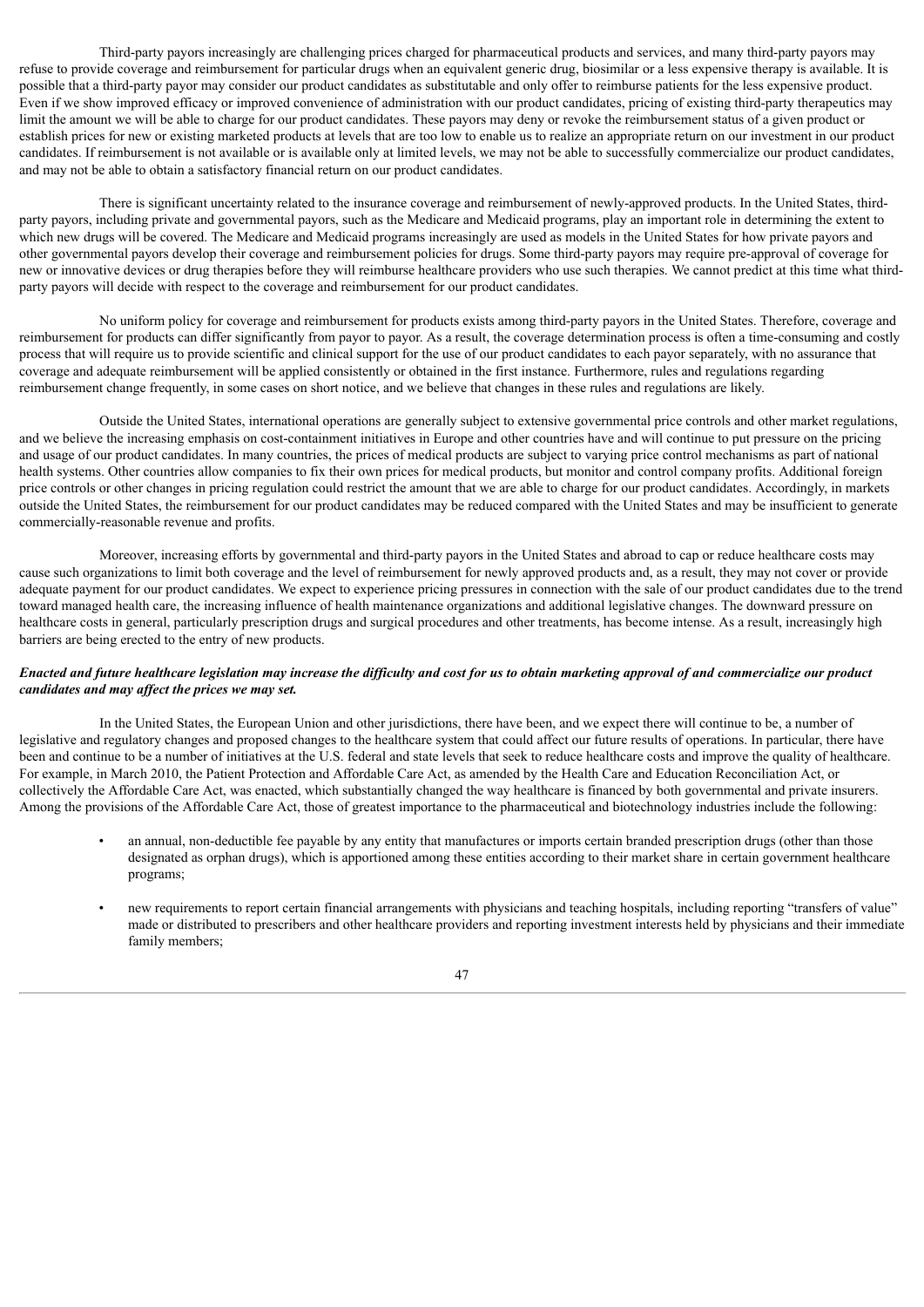- a new methodology by which rebates owed by manufacturers under the Medicaid Drug Rebate Program are calculated for drugs that are inhaled, infused, instilled, implanted or injected;
- expansion of eligibility criteria for Medicaid programs by, among other things, allowing states to offer Medicaid coverage to certain individuals with income at or below 133% of the federal poverty level, thereby potentially increasing a manufacturer's Medicaid rebate liability;
- a new Patient-Centered Outcomes Research Institute to oversee, identify priorities in, and conduct comparative clinical effectiveness research, along with funding for such research; and
- establishment of a Center for Medicare Innovation at the Centers for Medicare & Medicaid Services, or CMS, to test innovative payment and service delivery models to lower Medicare and Medicaid spending, potentially including prescription drug spending.

Since its enactment, there have been judicial and Congressional challenges to certain aspects of the Affordable Care Act, and we expect there will be additional challenges and amendments to the Affordable Care Act in the future. For example, the Tax Cuts and Jobs Act of 2017, or the Tax Act, was enacted, which includes a provision repealing, effective January 1, 2019, the tax-based shared responsibility payment imposed by the Affordable Care Act on certain individuals who fail to maintain qualifying health coverage for all or part of a year that is commonly referred to as the "individual mandate". On December 14, 2018, a U.S. District Court Judge in the Northern District of Texas, ruled that the individual mandate is a critical and inseverable feature of the Affordable Care Act, and therefore, because it was repealed as part of the Tax Act, the remaining provisions of the Affordable Care Act are invalid as well. While the Trump administration and CMS have both stated that the ruling will have no immediate effect, it is unclear how this decision, and subsequent appeals, if any, and will impact the Affordable Care Act. Additionally, the current Trump administration and Congress will likely continue to seek to modify, repeal, or otherwise invalidate all, or certain provisions of, the Affordable Care Act. It is uncertain the extent to which any such changes may impact our business or financial condition.

In addition, other legislative changes have been proposed and adopted in the United States since the Affordable Care Act was enacted. For example, the Budget Control Act of 2011, among other things, led to aggregate reductions of Medicare payments to providers of 2% per fiscal year, which went into effect in April 2013 and, due to subsequent legislative amendments to the statute will remain in effect through 2027 unless additional action is taken by Congress; and the American Taxpayer Relief Act of 2012, which, among other things, further reduced Medicare payments to several types of providers, including hospitals, imaging centers and cancer treatment centers, and increased the statute of limitations period for the government to recover overpayments to providers from three to five years. These new laws or any other similar laws introduced in the future may result in additional reductions in Medicare and other health care funding, which could negatively affect our customers and accordingly, our financial operations.

Moreover, payment methodologies may be subject to changes in healthcare legislation and regulatory initiatives. For example, CMS may develop new payment and delivery models, such as bundled payment models. In addition, recently there has been heightened governmental scrutiny over the manner in which manufacturers set prices for their marketed products, which has resulted in several U.S. Congressional inquiries and proposed and enacted federal legislation designed to, among other things, bring more transparency to drug pricing, reduce the cost of prescription drugs under Medicare, and review the relationship between pricing and manufacturer patient programs. Individual states in the United States have also increasingly passed legislation and implemented regulations designed to control pharmaceutical product pricing, including price or patient reimbursement constraints, discounts, restrictions on certain product access and marketing cost disclosure and transparency measures, and, in some cases, designed to encourage importation from other countries and bulk purchasing. In addition, regional healthcare authorities and individual hospitals are increasingly using bidding procedures to determine what pharmaceutical products and which suppliers will be included in their prescription drug and other healthcare programs. This could reduce the ultimate demand for our product candidates or put pressure on our product pricing. We expect that additional U.S. healthcare reform measures will be adopted in the future, any of which could limit the amounts paid for healthcare products and services, which could result in reduced demand for our product candidates or additional pricing pressures.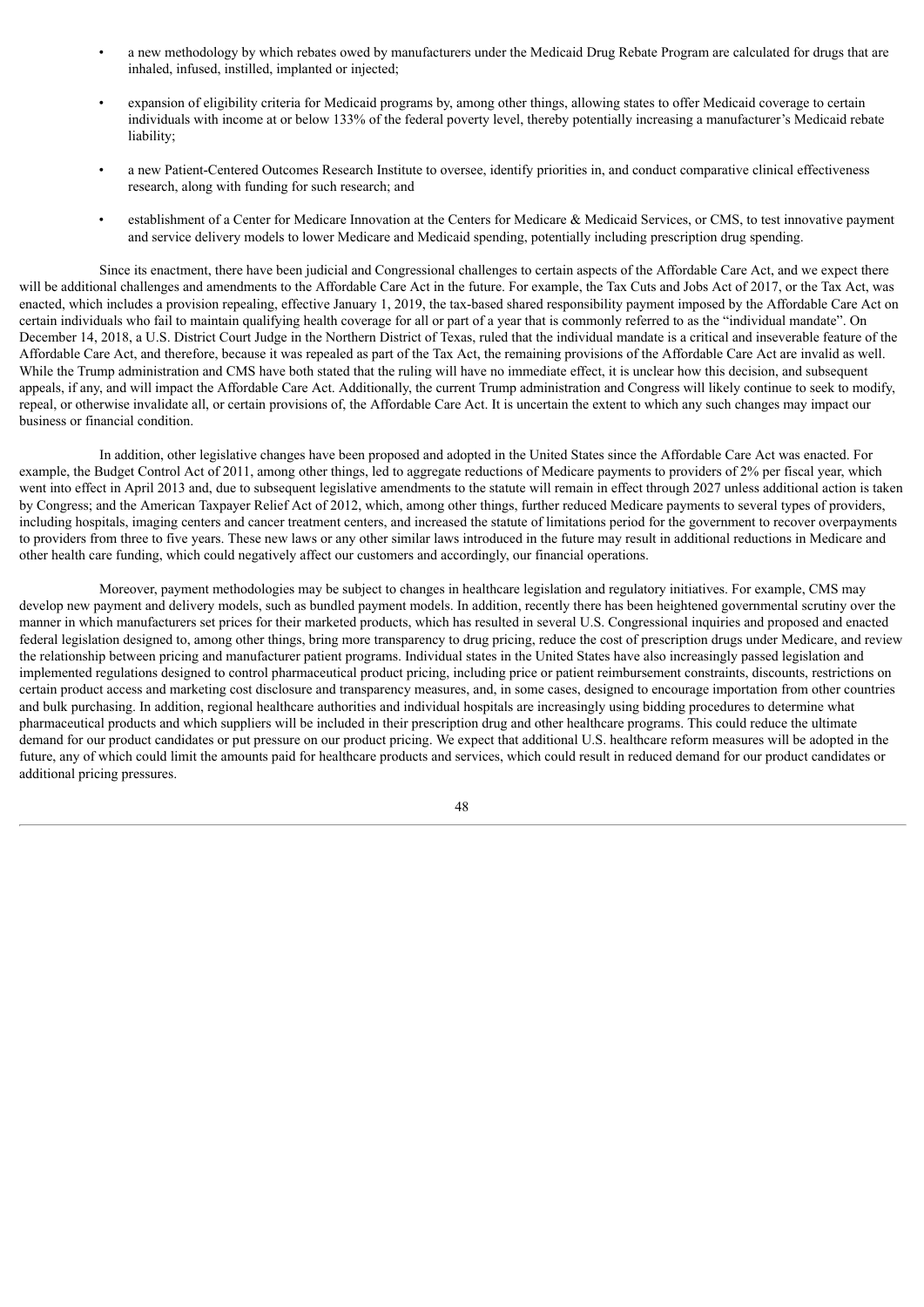In the European Union, similar political, economic and regulatory developments may affect our ability to profitably commercialize our product candidates, if approved. In addition to continuing pressure on prices and cost containment measures, legislative developments at the EU or member state level may result in significant additional requirements or obstacles that may increase our operating costs. The delivery of healthcare in the European Union, including the establishment and operation of health services and the pricing and reimbursement of medicines, is almost exclusively a matter for national, rather than European Union, law and policy. National governments and health service providers have different priorities and approaches to the delivery of health care and the pricing and reimbursement of products in that context. In general, however, the healthcare budgetary constraints in most EU member states have resulted in restrictions on the pricing and reimbursement of medicines by relevant health service providers. Coupled with ever-increasing European Union and national regulatory burdens on those wishing to develop and market products, this could prevent or delay marketing approval of our product candidates, restrict or regulate post-approval activities and affect our ability to commercialize our product candidates, if approved.

In markets outside of the United States and the European Union, reimbursement and healthcare payment systems vary significantly by country, and many countries have instituted price ceilings on specific products and therapies.

We cannot predict the likelihood, nature or extent of government regulation that may arise from future legislation or administrative action in the United States, the European Union or any other jurisdiction. If we or any third parties we may engage are slow or unable to adapt to changes in existing requirements or the adoption of new requirements or policies, or if we or such third parties are not able to maintain regulatory compliance, our product candidates may lose any regulatory approval that may have been obtained and we may not achieve or sustain profitability.

# Our future growth may depend, in part, on our ability to penetrate foreign markets, where we would be subject to additional regulatory burdens and other *risks and uncertainties.*

Our future profitability may depend, in part, on our ability to commercialize our product candidates in foreign markets for which we may rely on collaboration with third parties. We are evaluating the opportunities for the development and commercialization of our product candidates in foreign markets. We are not permitted to market or promote any of our product candidates before we receive regulatory approval from the applicable regulatory authority in that foreign market, and we may never receive such regulatory approval for any of our product candidates. To obtain separate regulatory approval in many other countries we must comply with numerous and varying regulatory requirements of such countries regarding safety and efficacy and governing, among other things, clinical trials and commercial sales, pricing and distribution of our product candidates, and we cannot predict success in these jurisdictions. If we obtain approval of our product candidates and ultimately commercialize our product candidates in foreign markets, we would be subject to additional risks and uncertainties, including:

- our customers' ability to obtain reimbursement for our product candidates in foreign markets;
- our inability to directly control commercial activities because we are relying on third parties;
- the burden of complying with complex and changing foreign regulatory, tax, accounting and legal requirements;
- different medical practices and customs in foreign countries affecting acceptance in the marketplace;
- import or export licensing requirements;
- longer accounts receivable collection times;
- longer lead times for shipping;
- language barriers for technical training and the need for language translations;
- reduced protection of intellectual property rights in some foreign countries;
- the existence of additional potentially relevant third-party intellectual property rights;
- foreign currency exchange rate fluctuations; and
- the interpretation of contractual provisions governed by foreign laws in the event of a contract dispute.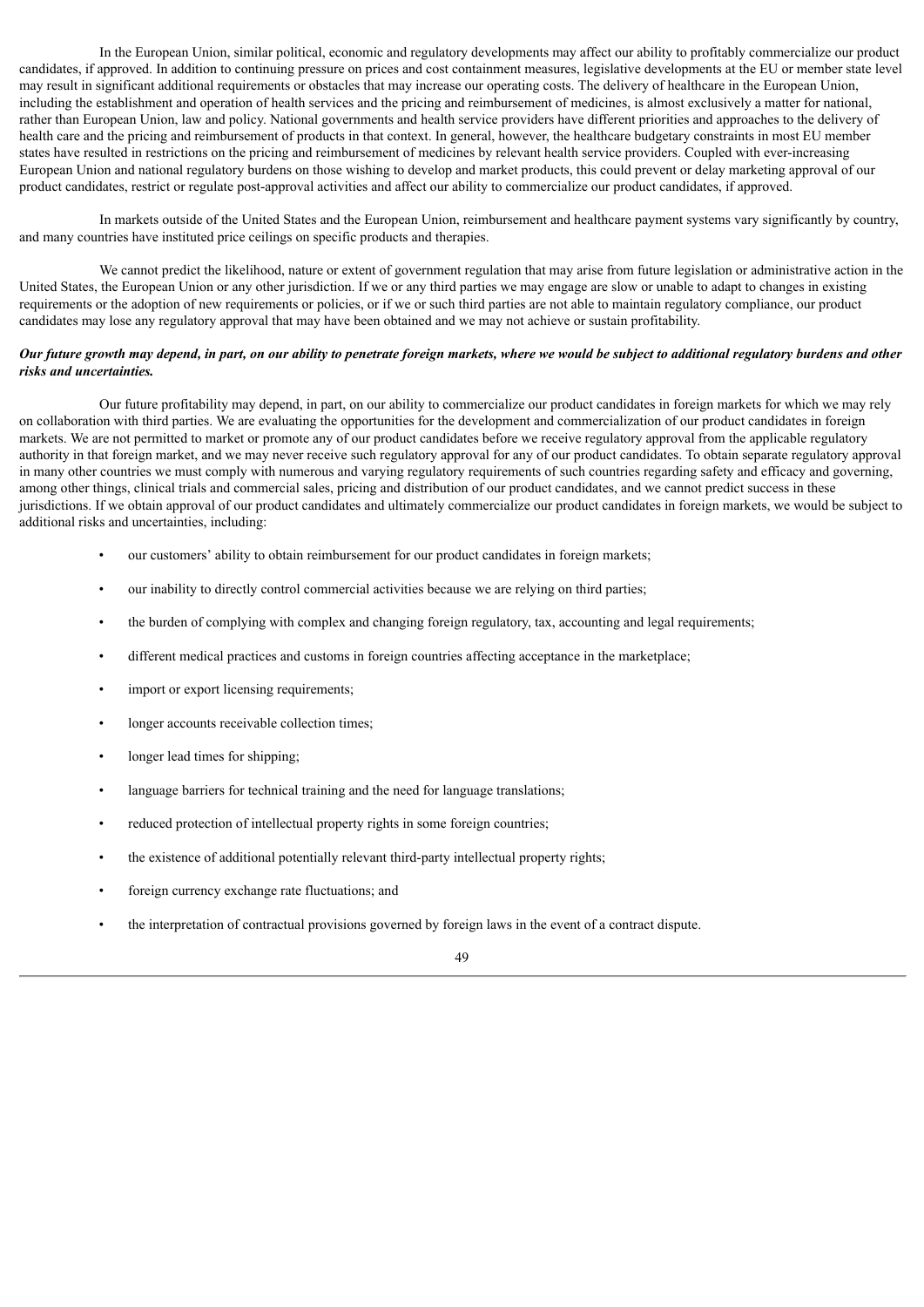Foreign sales of our product candidates could also be adversely affected by the imposition of governmental controls, political and economic instability, trade restrictions and changes in tariffs.

In some countries, particularly the countries in Europe, the pricing of prescription pharmaceuticals is subject to governmental control. In these countries, pricing negotiations with governmental authorities can take considerable time after the receipt of marketing approval for a drug. To obtain reimbursement or pricing approval in some countries, we may be required to conduct a clinical trial that compares the cost-effectiveness of our product candidate to other available therapies. If reimbursement of our products is unavailable or limited in scope or amount, or if pricing is set at unsatisfactory levels, our business could be harmed, possibly materially.

### Product liability lawsuits against us could cause us to incur substantial liabilities and could limit commercialization of any product candidates that we *may develop.*

We will face an inherent risk of product liability exposure related to the testing of our product candidates in human clinical trials and will face an even greater risk if we commercially sell any product candidates that we may develop. If we cannot successfully defend ourselves against claims that our product candidates caused injuries, we could incur substantial liabilities. Regardless of merit or eventual outcome, liability claims may result in:

- decreased demand for any product candidates that we may develop;
- injury to our reputation and significant negative media attention;
- regulatory investigations that could require costly recalls or product modifications;
- withdrawal of clinical trial participants;
- significant costs to defend the related litigation;
- substantial monetary awards to trial participants or patients;
- loss of potential revenue;
- the diversion of management's attention away from managing our business: and
- the inability to commercialize any product candidates that we may develop.

Although we maintain product liability insurance coverage, it may not be adequate to cover all liabilities that we may incur and is subject to deductibles and coverage limitations. We anticipate that we will need to increase our insurance coverage when and if we successfully commercialize any product candidate. Insurance coverage is increasingly expensive. We may not be able to maintain insurance coverage at a reasonable cost or in an amount adequate to satisfy any liability that may arise. If we are unable to obtain insurance at acceptable cost or otherwise protect against potential product liability claims, we will be exposed to significant liabilities, which may materially and adversely affect our business and financial position. These liabilities could prevent or interfere with our commercialization efforts.

# **Risks Related to Competition, Retaining Key Employees and Managing Growth**

#### We face substantial competition, which may result in others discovering, developing or commercializing drugs before or more successfully than we do.

The development and commercialization of new drugs and biologics is highly competitive. We face competition with respect to our current product candidates, and will face competition with respect to any product candidates that we may seek to develop or commercialize in the future, from major pharmaceutical companies, specialty pharmaceutical companies and biotechnology companies worldwide. There are a number of large pharmaceutical and biotechnology companies that currently market and sell drugs or biologics are pursuing the development of therapies in the fields in which we are interested. Some of these competitive products and therapies are based on entirely different scientific approaches to our approach. Potential competitors also include academic institutions, government agencies and other public and private research organizations that conduct research, seek patent protection and establish collaborative arrangements for research, development, manufacturing and commercialization.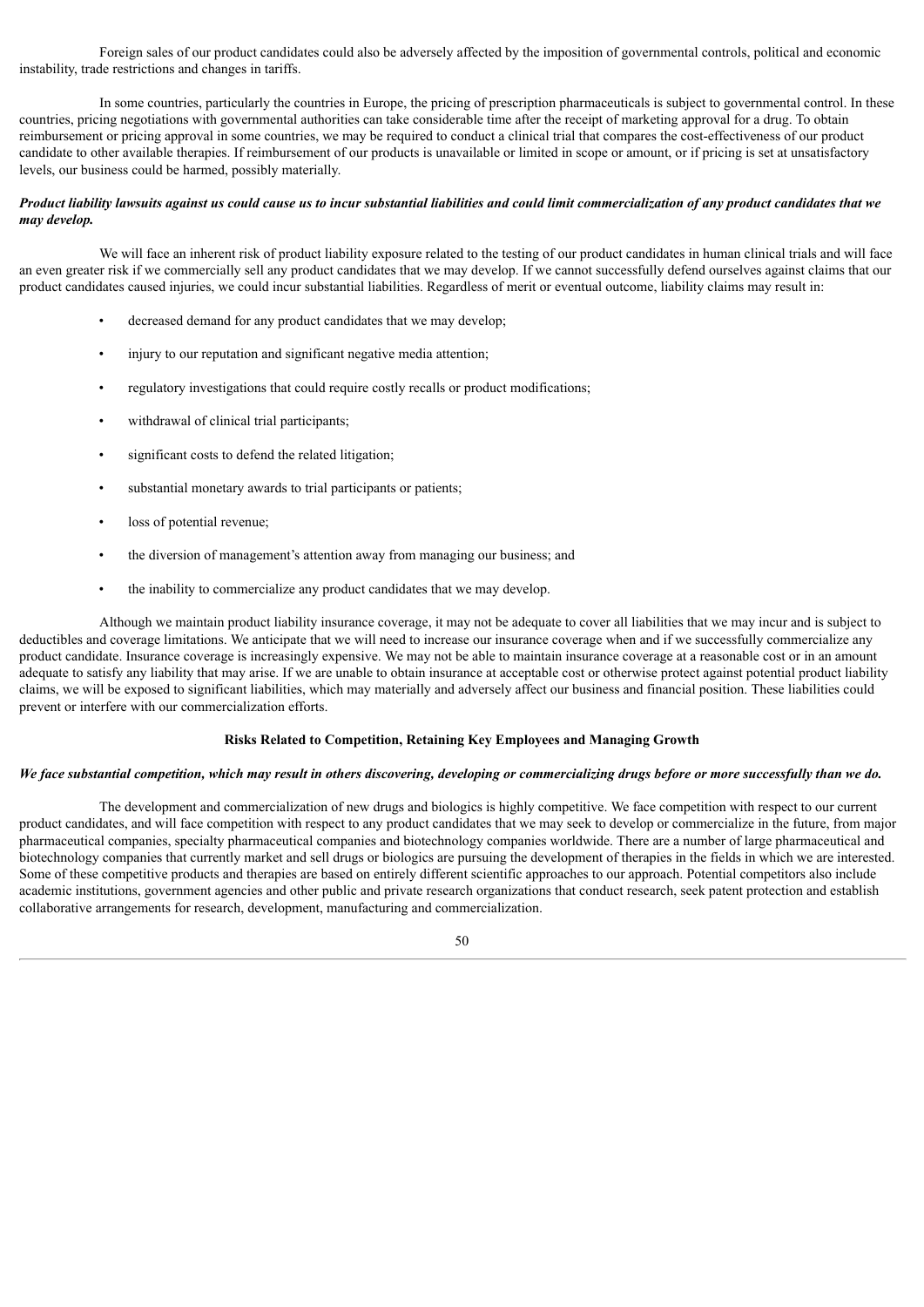Many of the companies against which we are competing or against which we may compete in the future have significantly greater financial resources, a more established presence in the market, and more expertise in research and development, manufacturing, pre-clinical studies and clinical trials, obtaining regulatory approvals and reimbursement and marketing approved products than we do. Mergers and acquisitions in the pharmaceutical, biotechnology and diagnostic industries may result in even more resources being concentrated among a smaller number of our competitors. Smaller or early stage companies may also prove to be significant competitors, particularly through collaborative arrangements with large and established companies. These competitors also compete with us in recruiting and retaining highly qualified scientific, sales, marketing and management personnel and establishing clinical trial sites and patient registration for clinical trials, as well as in acquiring technologies complementary to, or necessary for, our programs.

Our commercial opportunity could be reduced or eliminated if our competitors develop and commercialize products that are safer, more effective, have fewer or less severe side effects, are more convenient or are less expensive than any drugs that we or our collaborators may develop. Because our product candidates are designed to reduce normal tissue toxicity from radiotherapy, our commercial opportunity could also be reduced or eliminated if radiotherapy methods are improved in a way that reduces normal tissue toxicity, or if new therapies are developed which effectively treat cancer with less or without normal tissue toxicity. Our competitors also may obtain FDA or other regulatory approval for their products more rapidly than we may obtain approval for ours, which could result in our competitors establishing a strong market position before we or our collaborators are able to enter the market. The key competitive factors affecting the success of all of our product candidates, if approved, are likely to be their efficacy, safety, convenience, price, the effectiveness of companion diagnostics in guiding the use of related products, market acceptance by physicians and patients, the level of generic competition and the availability of reimbursement from government and other third-party payors.

Many of our employees have become or will soon become vested in a substantial amount of our common stock or a number of common stock options. Our employees may be more likely to leave us if the shares they own have significantly appreciated in value relative to the original purchase prices of the shares, or if the exercise prices of the options that they hold are significantly below the market price of our common stock, particularly after the expiration of the lock-up agreements entered into in connection with our IPO.

#### Our future success depends on our ability to retain key executives and to attract, retain and motivate aualified personnel.

We have a limited operating history and are highly dependent on the research and development, clinical, commercial and business development expertise of the principal members of our management, scientific and clinical team. Although we have entered into employment agreements with our executive officers, each of them may terminate their employment with us at any time. We do not maintain "key person" insurance for any of our executives or other employees. In addition, we rely on consultants and advisors, including scientific and clinical advisors, to assist us in formulating our research and development and commercialization strategy. Our consultants and advisors may be employed by employers other than us and may have commitments under consulting or advisory contracts with other entities that may limit their availability to us. If we are unable to continue to attract and retain high quality personnel, our ability to pursue our growth strategy will be limited.

Recruiting and retaining qualified scientific, clinical, manufacturing and sales and marketing personnel will also be critical to our success. The failure to recruit, or the loss of the services of our executive officers or other key employees could impede the achievement of our research, development and commercialization objectives and seriously harm our ability to successfully implement our business strategy. Furthermore, replacing executive officers and key employees may be difficult and may take an extended period of time because of the limited number of individuals in our industry with the breadth of skills and experience required to successfully develop, gain regulatory approval of and commercialize products. Competition to hire from this limited pool is intense, and we may be unable to hire, train, retain or motivate these key personnel on acceptable terms given the competition among numerous pharmaceutical and biotechnology companies for similar personnel. We also experience competition for the hiring of scientific and clinical personnel from universities and research institutions. Failure to succeed in clinical trials may make it more challenging to recruit and retain qualified scientific personnel. If we are not able to continue to attract and retain, on acceptable terms, the qualified personnel necessary for the continued development of our business, we may not be able to sustain our operations or growth.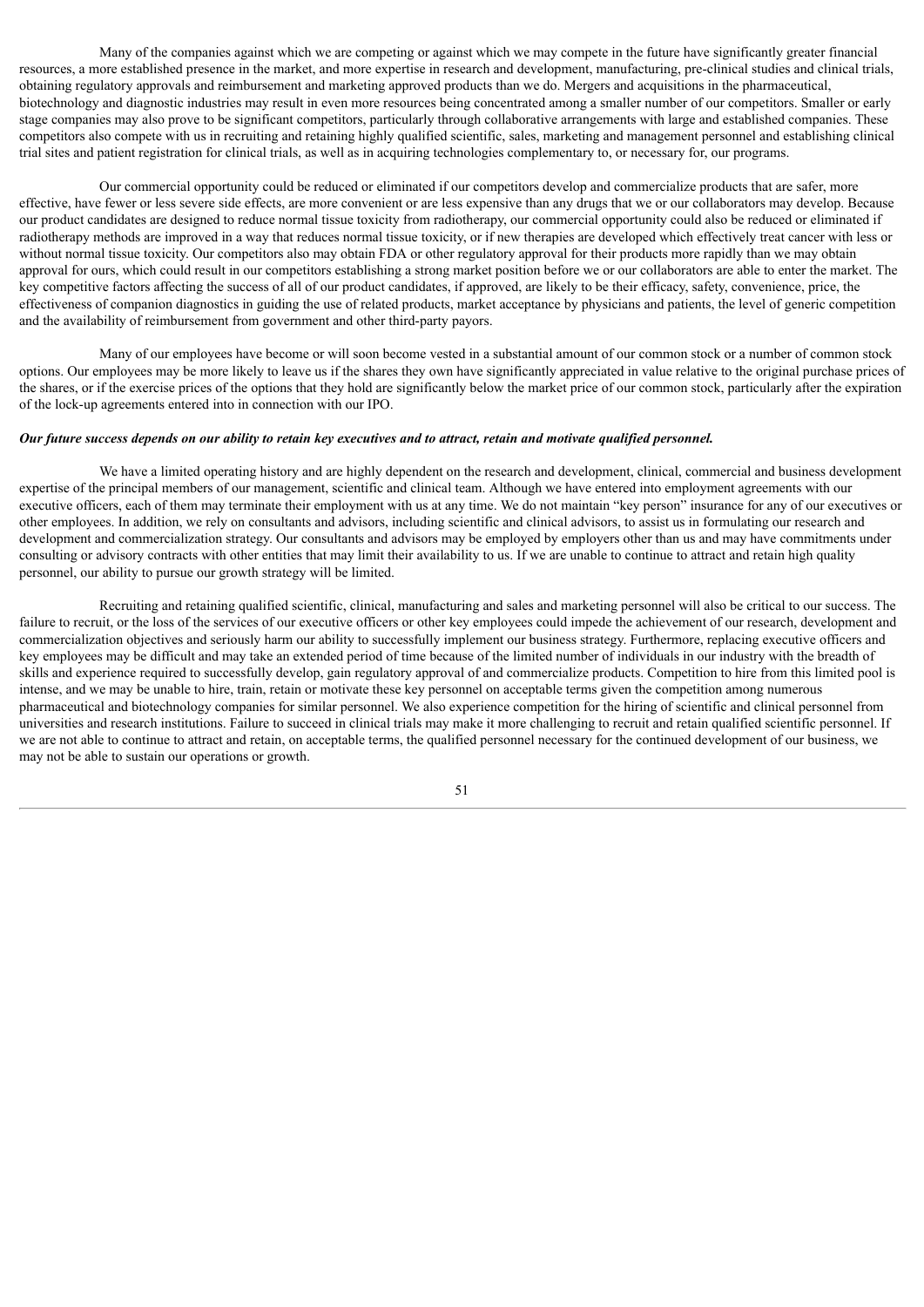# We will need to develop and expand our company, and we may encounter difficulties in managing this development and expansion, which could disrupt *our operations.*

We expect to increase our number of employees and the scope of our operations. To manage our anticipated development and expansion, we must continue to implement and improve our managerial, operational and financial systems, expand our facilities and continue to recruit and train additional qualified personnel. Also, our management may need to divert a disproportionate amount of its attention away from its day-to-day activities and devote a substantial amount of time to managing these development activities. Due to our limited resources, certain employees may need to perform activities that are beyond their regular scope of work, and we may not be able to effectively manage the expansion of our operations or recruit and train additional qualified personnel. This may result in weaknesses in our infrastructure, give rise to operational mistakes, loss of business opportunities, loss of employees and reduced productivity among remaining employees. The physical expansion of our operations may lead to significant costs and may divert financial resources from other projects, such as the development of our product candidates. If our management is unable to effectively manage our expected development and expansion, our expenses may increase more than expected, our ability to generate revenue could be reduced and we may not be able to implement our business strategy. Our future financial performance and our ability to commercialize our product candidates, if approved, and compete effectively will depend, in part, on our ability to effectively manage the future development and expansion of our company.

# We may not be successful in executing our growth strategy to identify, discover, develop, in-license or acquire additional product candidates or our growth *strategy may not deliver the anticipated results.*

We plan to source new product candidates that are complementary to our existing product candidates through our internal discovery program, or in-licensing or acquiring them from other companies or academic institutions. If we are unable to identify, discover, develop, in-license or acquire and integrate product candidates in accordance with this strategy, our ability to pursue this part of our growth strategy would be limited.

Research programs and business development efforts to identify new product candidates require substantial technical, financial and human resources. We may focus our efforts and resources on potential programs or product candidates that ultimately prove to be unsuccessful. In-licensing and acquisitions of technology often require significant payments, expenses and will consume additional resources. We will need to devote a substantial amount of time and personnel to research, develop and commercialize any acquired technology, in addition to our existing portfolio of programs. Our research programs, business development efforts or licensing attempts may fail to yield additional complementary or successful product candidates for clinical development and commercialization for a number of reasons, including, but not limited to, the following:

- our research or business development methodology or search criteria and process may be unsuccessful in identifying potential product candidates with a high probability of success for development progression;
- we may not be able or willing to assemble sufficient resources or expertise to in-license, acquire or discover additional product candidates;
- for product candidates we seek to in-license or acquire, we may not be able to agree to acceptable terms with the licensor or owner of those product candidates;
- our product candidates may not succeed in pre-clinical studies or clinical trials;
- we may not succeed in formulation or process development;
- our product candidates may be shown to have harmful side effects or may have other characteristics that may make the products unmarketable or unlikely to receive regulatory approval;
- competitors may develop alternatives that render our product candidates obsolete or less attractive;
- product candidates that we develop may be covered by third parties' patents or other exclusive rights;
- product candidates that we develop may not allow us to leverage our expertise and our development and commercial infrastructure as currently expected;
- the market for a product candidate may change during our program so that such a product may become unreasonable to continue to develop;

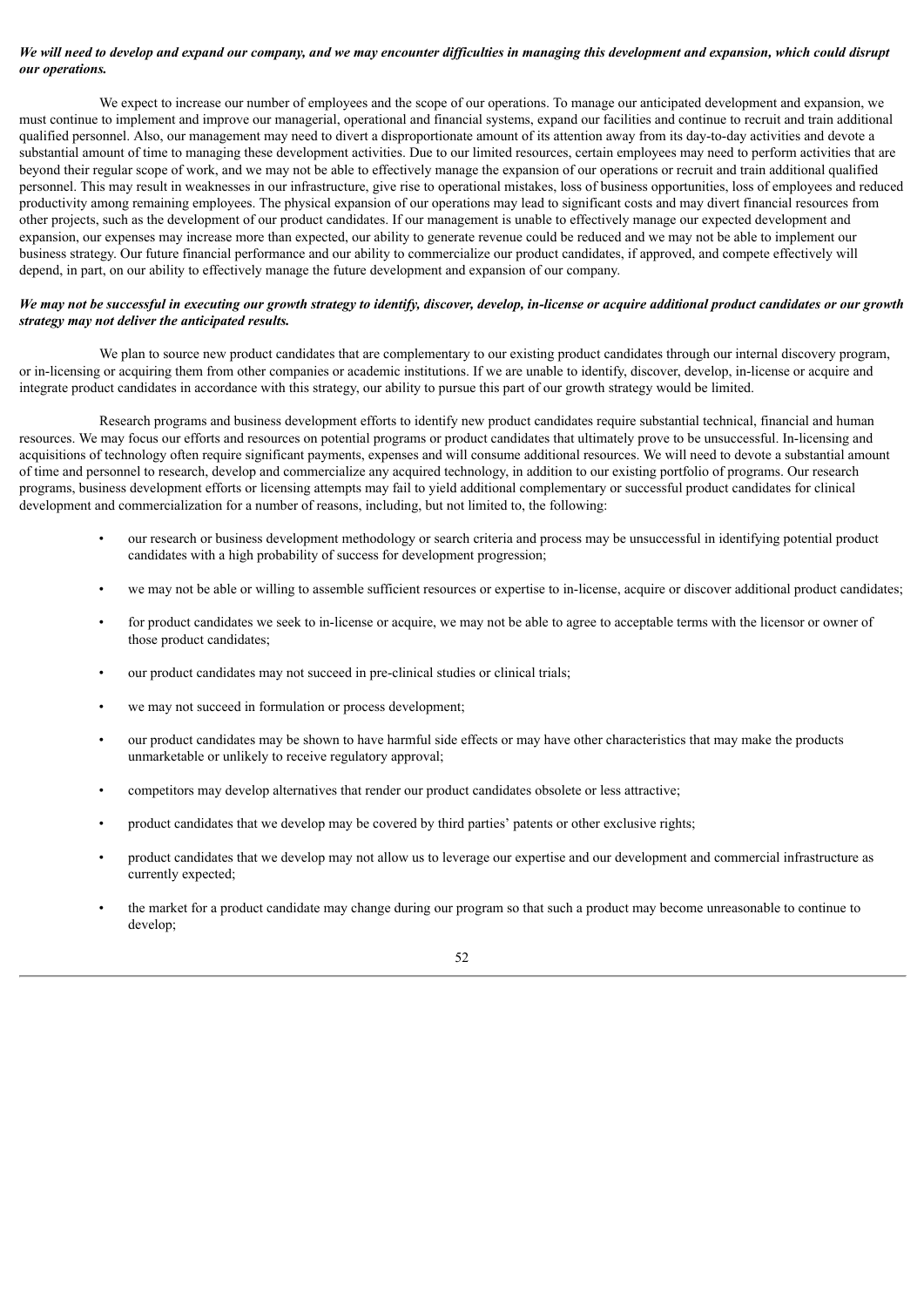- a product candidate may not be capable of being produced in commercial quantities at an acceptable cost, or at all; and
- a product candidate may not be accepted as safe and effective by patients, the medical community or third-party payors.

If any of these events occurs, we may not be successful in executing our growth strategy or our growth strategy may not deliver the anticipated results.

### **Risks Related to Intellectual Property**

### If we are unable to adequately protect our proprietary technology and product candidates, if the scope of the patent protection obtained is not sufficiently broad, or if the terms of our patents are insufficient to protect our product candidates for an adequate amount of time, our competitors could develop and commercialize technology and products similar or identical to ours, and our ability to successfully commercialize our product candidates may be *materially impaired.*

We rely primarily upon a combination of patents, trademarks, trade secret protection, and other intellectual property rights as well as nondisclosure, confidentiality and other contractual agreements to protect the intellectual property related to our brands, product candidates, including GC4419 and GC4711, and other proprietary technologies. Our success depends on our ability to develop, manufacture, market and sell our product candidates, if approved, and use our proprietary technologies without alleged or actual infringement, misappropriation or other violation of the patents and other intellectual property rights of third parties. There have been many lawsuits and other proceedings asserting patents and other intellectual property rights in the pharmaceutical and biotechnology industries. We cannot assure you that our product candidates, including GC4419 and GC4711 will not infringe existing or future third-party patents. Because patent applications can take many years to issue and may be confidential for 18 months or more after filing, there may be applications now pending of which we are unaware and which may later result in issued patents that we may infringe by commercializing our product candidates, including GC4419 and GC4711. There may also be issued patents or pending patent applications that we are aware of, but that we think are irrelevant to our product candidates, including GC4419 and GC4711, which may ultimately be found to be infringed by the manufacture, sale, or use of our product candidates, including GC4419 and GC4711. Moreover, we may face claims from non-practicing entities that have no relevant product revenue and against whom our own patent portfolio may thus have no deterrent effect. In addition, many of our product candidates, including GC4419 and GC4711 have a complex structure that makes it difficult to conduct a thorough search and review of all potentially relevant third-party patents. Because we have not yet conducted a formal freedom to operate analysis for patents related to our product candidates, we may not be aware of issued patents that a third party might assert are infringed by one of our current or future product candidates, which could materially impair our ability to commercialize our product candidates. Even if we diligently search third-party patents for potential infringement by our products or product candidates, including GC4419 or GC4711, we may not successfully find patents that our products or product candidates, including GC4419 or GC4711, may infringe. If we are unable to secure and maintain freedom to operate, others could preclude us from commercializing our product candidates.

The process of obtaining patent protection is expensive and time-consuming, and we may not be able to prosecute all necessary or desirable patent applications at a reasonable cost or in a timely manner. We may choose not to seek patent protection for certain innovations or products and may choose not to pursue patent protection in certain jurisdictions, and under the laws of certain jurisdictions, patents or other intellectual property rights may be unavailable or limited in scope and, in any event, any patent protection we obtain may be limited. As a result, in some jurisdictions some of our products currently or in the future may not be, protected by patents. We generally apply for patents in those countries where we intend to make, have made, use, offer for sale, or sell products and where we assess the risk of infringement to justify the cost of seeking patent protection. However, we may not accurately predict all the countries where patent protection would ultimately be desirable. If we fail to timely file a patent application in any such country or major market, we may be precluded from doing so at a later date. Competitors may use our technologies in jurisdictions where we have not obtained patent protection to develop their own products and, further, may export otherwise infringing products to territories in which we have patent protection that may not be sufficient to terminate infringing activities. In addition, the actual protection afforded by a patent varies on a product-by-product basis, from country to country, and depends upon many factors, including the type of patent, the scope of its coverage, the availability of regulatory-related extensions, the availability of legal remedies in a particular country and the validity and enforceability of the patent.

Furthermore, we cannot guarantee that any patents will be issued from any pending or future owned or licensed patent applications, or that any current or future patents will provide us with any meaningful protection or competitive advantage. Even if issued, existing or future patents may be challenged, including with respect to ownership, narrowed, invalidated, held unenforceable or circumvented, any of which could limit our ability to prevent competitors and other third parties from developing and marketing similar products or limit the length of terms of patent protection we may have for our product candidates, including GC4419 and GC4711 and technologies. Moreover, should we be unable to obtain meaningful patent coverage for clinically relevant infusion rates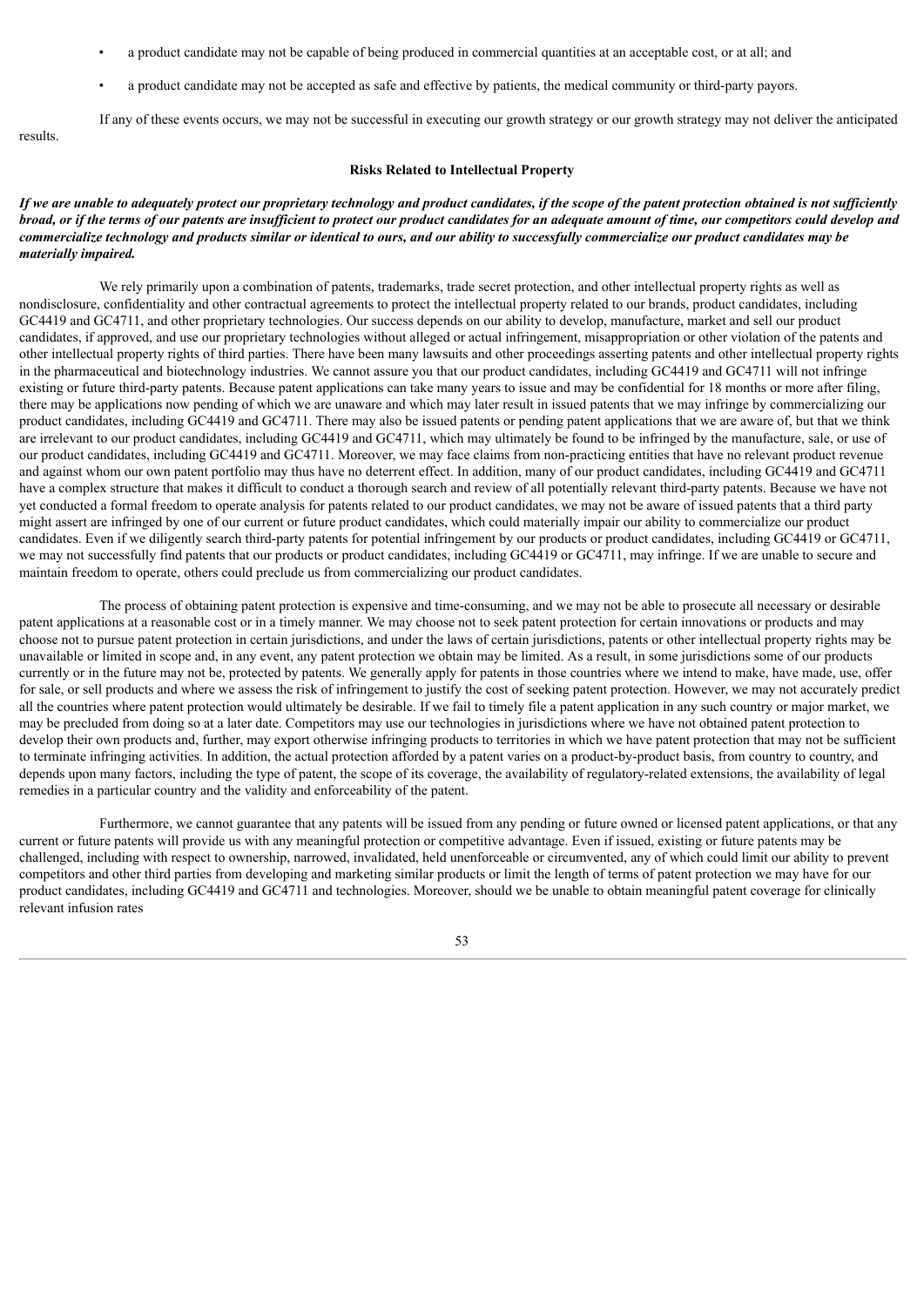for GC4419 and GC4711 in jurisdictions with commercially significant markets, our ability to extend and reinforce patent protection for these product candidates in those jurisdictions may be adversely impacted, which could limit our ability to prevent competitors and other third parties from developing and marketing similar products or limit the length of terms of patent protection we may have for those product candidates. Other companies may also design around technologies we have patented, licensed or developed. In addition, the issuance of a patent does not give us the right to practice the patented invention. Third parties may have blocking patents that could prevent us from marketing our products or practicing our own patented technology.

The patent positions of biotechnology and pharmaceutical companies can be highly uncertain and involve complex legal, scientific and factual questions for which important legal principles remain unresolved. As a result, the issuance, scope, validity, enforceability and commercial value of our patent rights may be uncertain. The standards that the United States Patent and Trademark Office, or the USPTO, and its foreign counterparts use to grant patents are not always applied predictably or uniformly. Changes in either the patent laws, implementing regulations or the interpretation of patent laws may diminish the value of our rights. The legal systems of certain countries do not protect intellectual property rights to the same extent as the laws of the United States, and many companies have encountered significant problems in protecting and defending such rights in foreign jurisdictions. For example, patent laws in various jurisdictions, including significant commercial markets such as Europe, restrict the patentability of methods of treatment of the human body more than United States law does. In addition, many countries, including certain countries in Europe, have compulsory licensing laws under which a patent owner may be compelled to grant licenses to third parties (for example, the patent owner has failed to "work" the invention in that country, or the third party has patented improvements). In addition, many countries limit the enforceability of patents against government agencies or government contractors. In these countries, the patent owner may have limited remedies, which could materially diminish the value of the patent. Moreover, the legal systems of certain countries, particularly certain developing countries, do not favor the aggressive enforcement of patent and other intellectual property protection, which makes it difficult to stop infringement.

Because patent applications in the United States, Europe and many other jurisdictions are typically not published until 18 months after filing, or in some cases not at all, and because publications of discoveries in scientific literature lag behind actual discoveries, we cannot be certain that we were the first to conceive or reduce to practice the inventions claimed in our issued patents or pending patent applications, or that we were the first to file for protection of the inventions set forth in our patents or pending patent applications. We can give no assurance that all of the potentially relevant art relating to our patents and patent applications has been found; overlooked prior art could be used by a third party to challenge the validity, enforceability and scope of our patents or prevent a patent from issuing from a pending patent application. As a result, we may not be able to obtain or maintain protection for certain inventions. Therefore, the validity, enforceability and scope of our patents in the United States, Europe and in other countries cannot be predicted with certainty and, as a result, any patents that we own or license may not provide sufficient protection against our competitors.

Third parties may challenge any existing patent or future patent we own or license through adversarial proceedings in the issuing offices or in court proceedings, including as a response to any assertion of our patents against them. In any of these proceedings, a court or agency with jurisdiction may find our patents invalid and/or unenforceable, or even if valid and enforceable, insufficient to provide protection against competing products and services sufficient to achieve our business objectives. We may be subject to a third-party pre-issuance submission of prior art to the USPTO, or reexamination by the USPTO if a third party asserts a substantial question of patentability against any claim of a U.S. patent we own or license. The adoption of the Leahy-Smith America Invents Act, or the Leahy-Smith Act, in September 2011 established additional opportunities for third parties to invalidate U.S. patent claims, including inter partes review and post-grant review proceedings. Outside of the United States, patents we own or license may become subject to patent opposition or similar proceedings, which may result in loss of scope of some claims or the entire patent. In addition, such proceedings are very complex and expensive, and may divert our management's attention from our core business. If any of our patents are challenged, invalidated, circumvented by third parties or otherwise limited or expire prior to the commercialization of our products, and if we do not own or have exclusive rights to other enforceable patents protecting our products or other technologies, competitors and other third parties could market products and use processes that are substantially similar to, or superior to, ours and our business would suffer.

The degree of future protection for our proprietary rights is uncertain because legal means afford only limited protection and may not adequately protect our rights or permit us to gain or keep a competitive advantage. For example:

- others may be able to develop products that are similar to, or better than, ours in a way that is not covered by the claims of our patents;
- we might not have been the first to conceive or reduce to practice the inventions covered by our patents or pending patent applications;
- we might not have been the first to file patent applications for our inventions;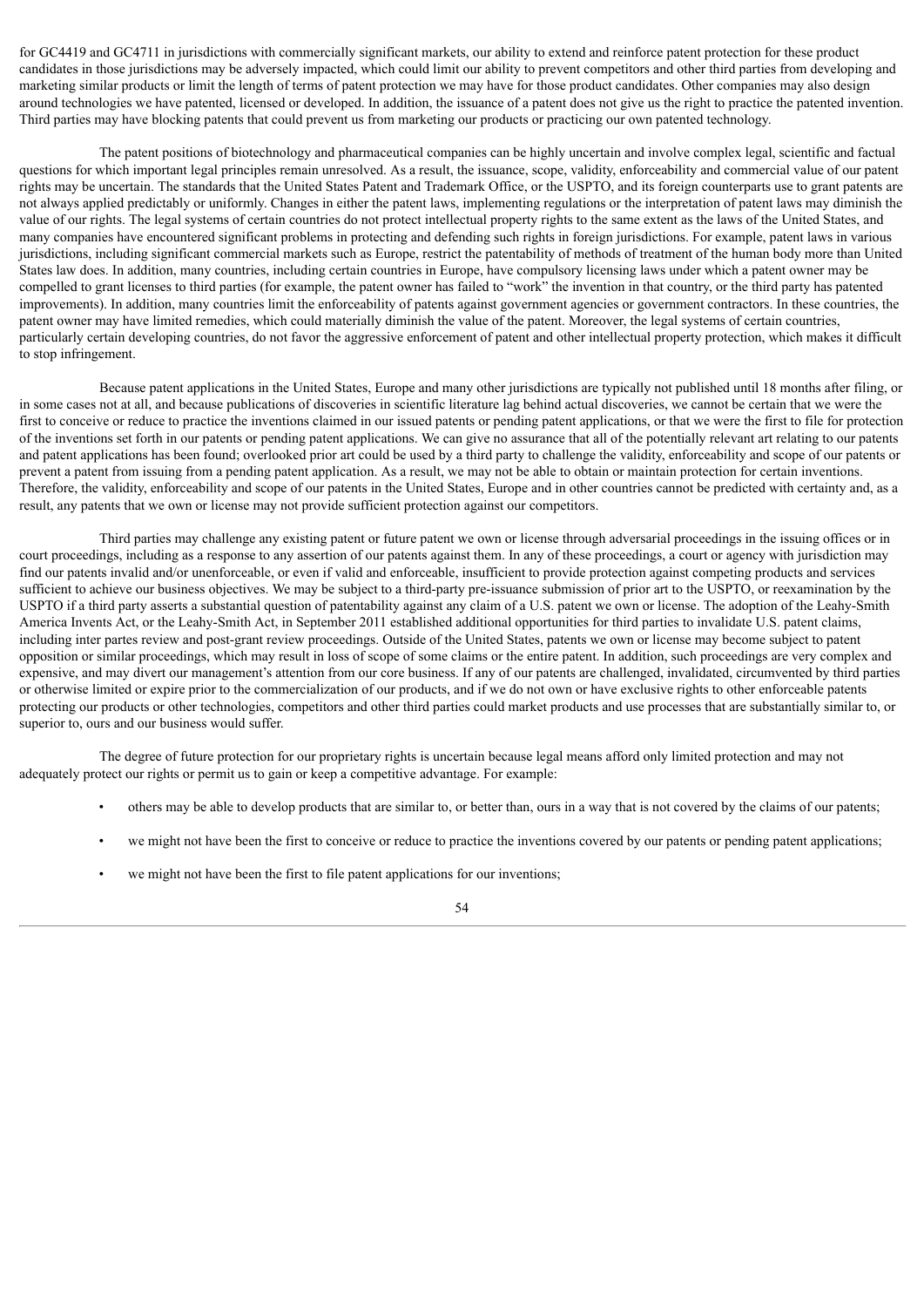- any patents that we obtain may not provide us with any competitive advantages or may ultimately be found invalid or unenforceable; or
- we may not develop additional proprietary technologies that are patentable.

We are generally also subject to all of the same risks with respect to protection of intellectual property that we license as we are for intellectual property that we own. We currently in-license certain intellectual property from third parties to be able to use such intellectual property in our products and product candidates and to aid in our research activities. In the future, we may in-license intellectual property from additional licensors. We may rely on certain of these licensors to file and prosecute patent applications and maintain, or assist us in the maintenance of, patents and otherwise protect the intellectual property we license from them. We may have limited control over these activities or any other intellectual property that may be related to our in-licensed intellectual property. For example, we cannot be certain that such activities by these licensors have been or will be conducted diligently or in compliance with applicable laws and regulations or will result in valid and enforceable patents and other intellectual property rights. We may have limited control over the manner in which our licensors initiate, or support our efforts to initiate, an infringement proceeding against a third-party infringer of the intellectual property rights, or defend certain of the intellectual property that is licensed to us. If we or our licensors fail to adequately protect this intellectual property, our ability to commercialize products could suffer.

# We may become involved in lawsuits to protect or enforce our patents or other intellectual property, which could be expensive, time-consuming and *unsuccessful.*

Competitors may infringe, misappropriate or otherwise violate our patents, trademarks, copyrights, trade secrets or other intellectual property, or those of our licensors. To counter infringement, misappropriation, unauthorized use or other violations, we may be required to file legal claims, which can be expensive and time consuming and divert the time and attention of our management and scientific personnel. In some cases, it may be difficult or impossible to detect third-party infringement or misappropriation of our intellectual property rights, even in relation to issued patent claims, and proving any such infringement may be even more difficult.

We may not be able to prevent, alone or with our licensees or any future licensors, infringement, misappropriation or other violations of our intellectual property rights, particularly in countries where the laws may not protect those rights as fully as in the United States. Any claims we assert against perceived infringers could provoke these parties to assert counterclaims against us alleging that we infringe their patents. In patent litigation in the United States, defendant counterclaims alleging invalidity or unenforceability are commonplace. The outcome following legal assertions of invalidity and unenforceability is unpredictable. We cannot be certain that there is no invalidating prior art, of which we and the patent examiner were unaware during prosecution. If a third party or a defendant were to prevail on a legal assertion of invalidity or unenforceability, we would lose at least part, and perhaps all, of any future patent protection on our current or future product candidates, including GC4419 and GC4711. Such a loss of patent protection could harm our business. In addition, in a patent infringement proceeding, there is a risk that a court will decide that a patent of ours is invalid or unenforceable, in whole or in part, and that we do not have the right to stop the other party from exploiting the claimed subject matter at issue. There is also a risk that, even if the validity of such patents is upheld, the court will construe the patent's claims narrowly or decide that we do not have the right to stop the other party from exploiting its technology on the grounds that our patents do not cover such technology. An adverse outcome in a litigation or proceeding involving our patents could limit our ability to assert our patents against those parties or other competitors, and may curtail or preclude our ability to exclude third parties from making, using, importing and selling similar or competitive products. Any of these occurrences could adversely affect our competitive business position, business prospects and financial condition. Similarly, if we assert trademark infringement claims, a court may determine that the marks we have asserted are invalid or unenforceable, or that the party against whom we have asserted trademark infringement has superior rights to the marks in question. In this case, we could ultimately be forced to cease use of such trademarks.

In any infringement, misappropriation or other intellectual property litigation, any award of monetary damages we receive may not be commercially valuable. Furthermore, because of the substantial amount of discovery required in connection with intellectual property litigation, there is a risk that some of our confidential information could be compromised by disclosure during litigation. Moreover, there can be no assurance that we will have sufficient financial or other resources to file and pursue such infringement claims, which typically last for years before they are concluded. Even if we ultimately prevail in such claims, the monetary cost of such litigation and the diversion of the attention of our management and scientific personnel could outweigh any benefit we receive as a result of the proceedings. We may not be able to detect or prevent misappropriation of our intellectual property rights, particularly in countries where the laws may not protect those rights as fully as in the United States. Our business could be harmed if in litigation the prevailing party does not offer us a license on commercially reasonable terms. Any litigation or other proceedings to enforce our intellectual property rights may fail, and even if successful, may result in substantial costs and distract our management and other employees.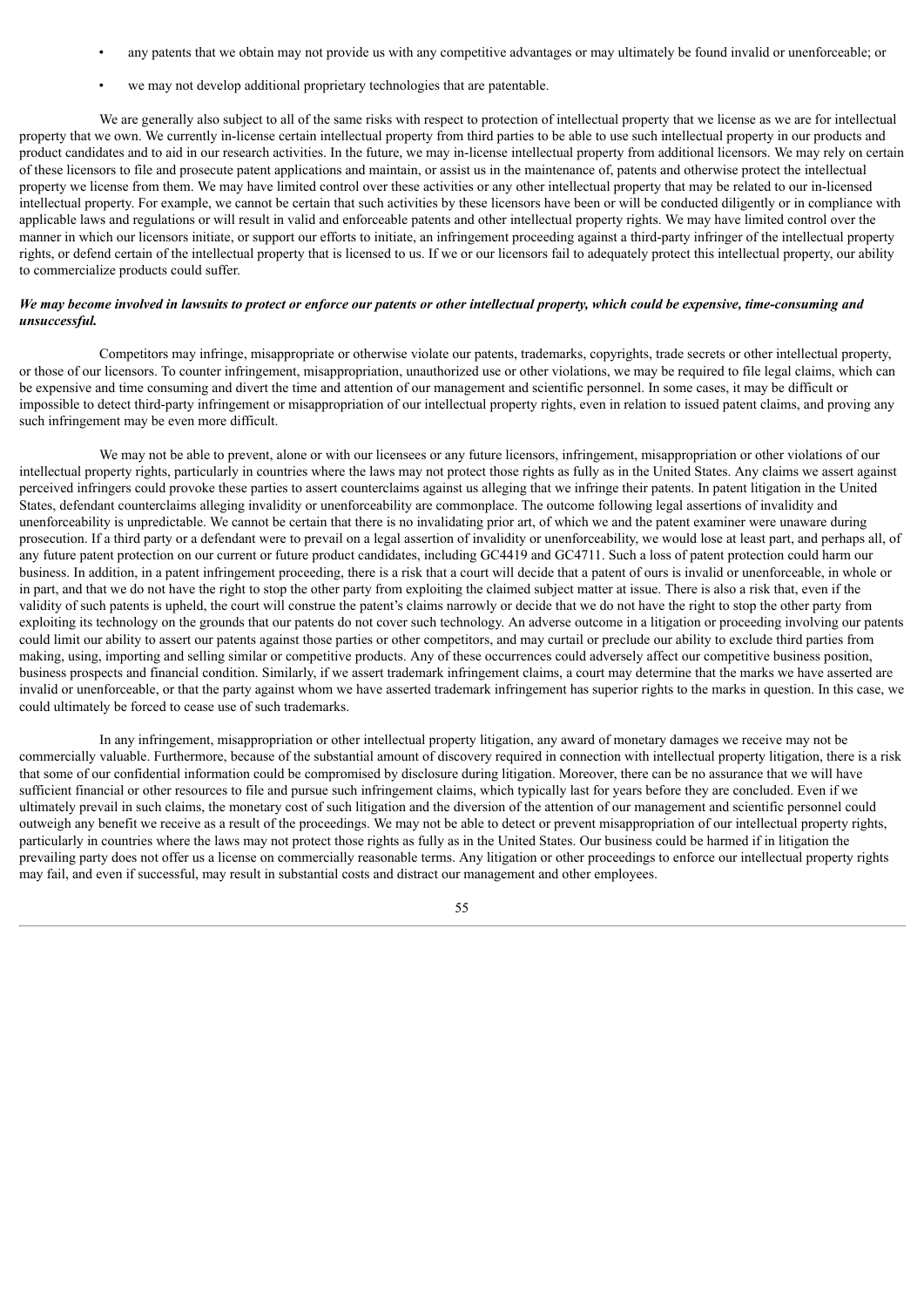# Our commercial success depends significantly on our ability to operate without infringing upon the intellectual property rights of third parties.

The biotechnology and pharmaceutical industries are subject to rapid technological change and substantial litigation regarding patent and other intellectual property rights. Our competitors in both the United States and abroad, many of which have substantially greater resources and have made substantial investments in patent portfolios and competing technologies, may have applied for or obtained or may in the future apply for or obtain, patents that will prevent, limit or otherwise interfere with our ability to make, use and sell our product candidates, including GC4419 and GC4711 and services. Numerous third-party patents exist in the fields relating to our products and services, and it is difficult for industry participants, including us, to identify all third-party patent rights relevant to our product candidates, including GC4419 and GC4711, services and technologies. As the biotechnology and pharmaceutical industries expand and more patents are issued, the risk increases that our product candidates may give rise to claims of infringement of the patent rights of others. Moreover, because some patent applications are maintained as confidential for a certain period of time, we cannot be certain that third parties have not filed patent applications that cover our product candidates, including GC4419 and GC4711, services and technologies. Therefore, it is uncertain whether the issuance of any third-party patent would require us to alter our development or commercial strategies for our product candidates, including GC4419 and GC4711 or processes, or to obtain licenses or cease certain activities.

Patents could be issued to third parties that we may ultimately be found to infringe. Third parties may have or obtain valid and enforceable patents or proprietary rights that could block us from developing products using our technology. If any third-party patents were held by a court of competent jurisdiction to cover the manufacturing process of our product candidates, constructs or molecules used in or formed during the manufacturing process, or any final product itself, the holders of any such patents may be able to block our ability to commercialize the product candidate unless we obtain a license under the applicable patents, or until such patents expire or they are determined to be held invalid or unenforceable. Our failure to obtain or maintain a license to any technology that we require to develop or commercialize our current and future product candidates, including GC4419 and GC4711 may materially harm our business, financial condition and results of operations. Furthermore, we would be exposed to a threat of litigation.

From time to time, we may be party to, or threatened with, litigation or other proceedings with third parties, including non-practicing entities, who allege that our product candidates, including GC4419 and GC4711, components of our product candidates, including GC4419 and GC4711, services, and/or proprietary technologies infringe, misappropriate or otherwise violate their intellectual property rights. The types of situations in which we may become a party to such litigation or proceedings include:

- we or our collaborators may initiate litigation or other proceedings against third parties seeking to invalidate the patents held by those third parties or to obtain a judgment that our product candidates, including GC4419 and GC4711 or processes do not infringe those third parties' patents;
- we or our collaborators may participate at substantial cost in International Trade Commission proceedings to abate importation of third party products that would compete unfairly with our products;
- if our competitors file patent applications that claim technology also claimed by us or our licensors, we or our licensors may be required to participate in interference, derivation or opposition proceedings to determine the priority of invention, which could jeopardize our patent rights and potentially provide a third party with a dominant patent position;
- if third parties initiate litigation claiming that our processes or product candidates, including GC4419 and GC4711 infringe their patent or other intellectual property rights, we and our collaborators will need to defend against such proceedings;
- if third parties initiate litigation or other proceedings, including inter partes reviews, oppositions or other similar agency proceedings, seeking to invalidate patents owned by or licensed to us or to obtain a declaratory judgment that their products, services, or technologies do not infringe our patents or patents licensed to us, we will need to defend against such proceedings;
- we may be subject to ownership disputes relating to intellectual property, including disputes arising from conflicting obligations of consultants or others who are involved in developing our product candidates, including GC4419 and GC4711; and
- if a license to necessary technology is terminated, the licensor may initiate litigation claiming that our processes or product candidates, including GC4419 and GC4711 infringe or misappropriate its patent or other intellectual property rights and/or that we breached our obligations under the license agreement, and we and our collaborators would need to defend against such proceedings.

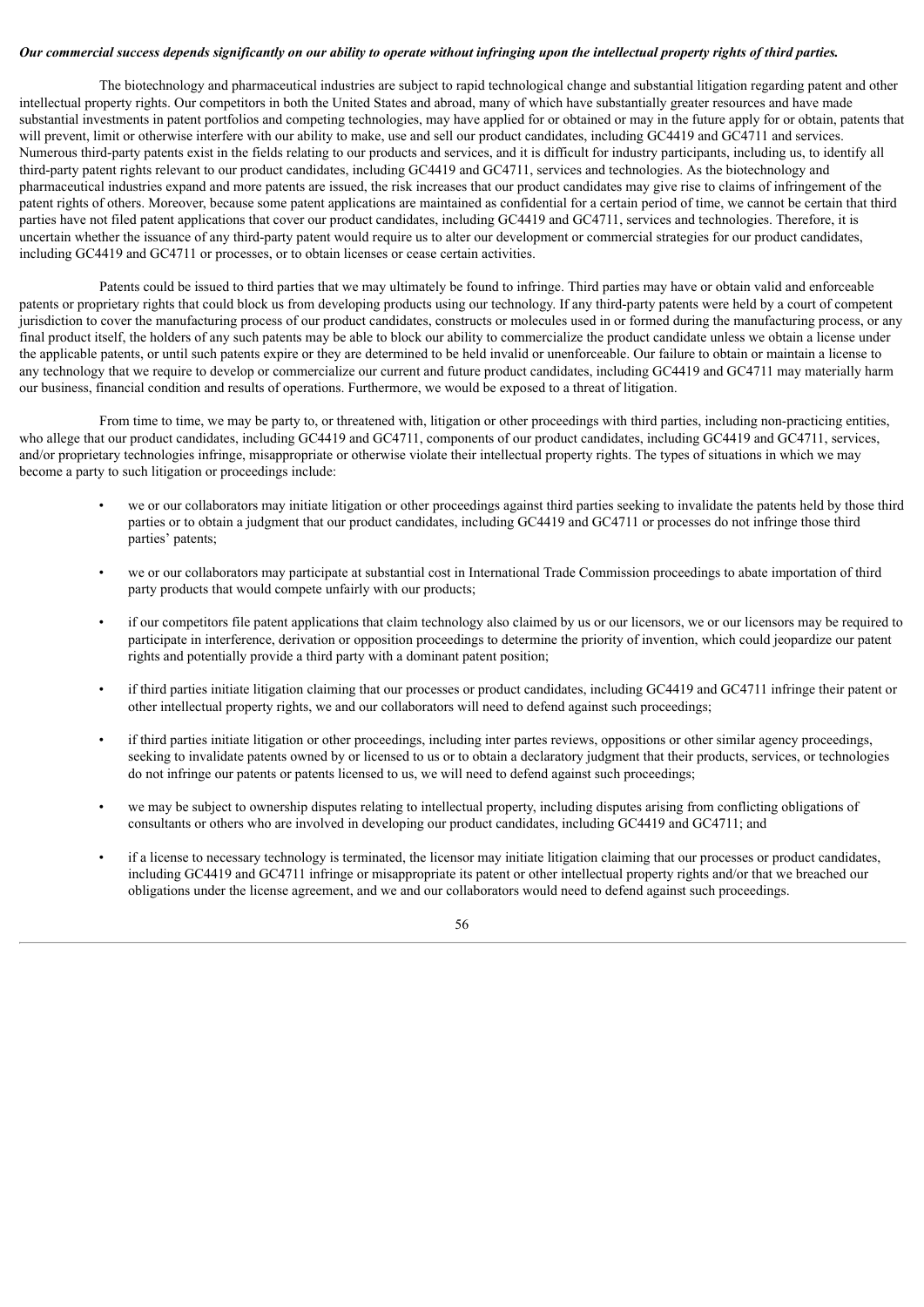These lawsuits and proceedings, regardless of merit, are time-consuming and expensive to initiate, maintain, defend or settle, and could divert the time and attention of managerial and technical personnel, which could materially adversely affect our business. Any such claim could also force use to do one or more of the following:

- incur substantial monetary liability for infringement or other violations of intellectual property rights, which we may have to pay if a court decides that the product candidate, service, or technology at issue infringes or violates the third party's rights, and if the court finds that the infringement was wilful, we could be ordered to pay up to treble damages and the third party's attorneys' fees;
- pay substantial damages to our customers or end users to discontinue use or replace infringing technology with non-infringing technology;
- stop manufacturing, offering for sale, selling, using, importing, exporting or licensing the product or technology incorporating the allegedly infringing technology or stop incorporating the allegedly infringing technology into such product, service, or technology;
- obtain from the owner of the infringed intellectual property right a license, which may require us to pay substantial upfront fees or royalties to sell or use the relevant technology and which may not be available on commercially reasonable terms, or at all;
- redesign our product candidates, including GC4419 and GC4711, services, and technology so they do not infringe or violate the third party's intellectual property rights, which may not be possible or may require substantial monetary expenditures and time;
- enter into cross-licenses with our competitors, which could weaken our overall intellectual property position;
- lose the opportunity to license our technology to others or to collect royalty payments based upon successful protection and assertion of our intellectual property against others;
- find alternative suppliers for non-infringing products and technologies, which could be costly and create significant delay; or
- relinquish rights associated with one or more of our patent claims, if our claims are held invalid or otherwise unenforceable.

Some of our competitors may be able to sustain the costs of complex intellectual property litigation more effectively than we can because they have substantially greater resources. In addition, intellectual property litigation, regardless of its outcome, may cause negative publicity, adversely impact prospective customers, cause product shipment delays, or prohibit us from manufacturing, marketing or otherwise commercializing our products, services and technology. Any uncertainties resulting from the initiation and continuation of any litigation could have a material adverse effect on our ability to raise additional funds or otherwise have a material adverse effect on our business, results of operation, financial condition or cash flows.

In addition, we may indemnify our customers and distributors against claims relating to the infringement of intellectual property rights of third parties related to our product candidates, including GC4419 and GC4711. Third parties may assert infringement claims against our customers or distributors. These claims may require us to initiate or defend protracted and costly litigation on behalf of our customers or distributors, regardless of the merits of these claims. If any of these claims succeed, we may be forced to pay damages on behalf of our customers, suppliers or distributors, or may be required to obtain licenses for the product candidates, including GC4419 and GC4711 or services they use. If we cannot obtain all necessary licenses on commercially reasonable terms, our customers may be forced to stop using our products or services.

Furthermore, because of the substantial amount of discovery required in connection with intellectual property litigation, there is a risk that some of our confidential information could be compromised by disclosure during this type of litigation. There could also be public announcements of the results of hearings, motions or other interim proceedings or developments, which could have a material adverse effect on the price of our common stock. If securities analysts or investors perceive these results to be negative, it could have a material adverse effect on the price of our common stock. The occurrence of any of these events may have a material adverse effect on our business, results of operation, financial condition or cash flows.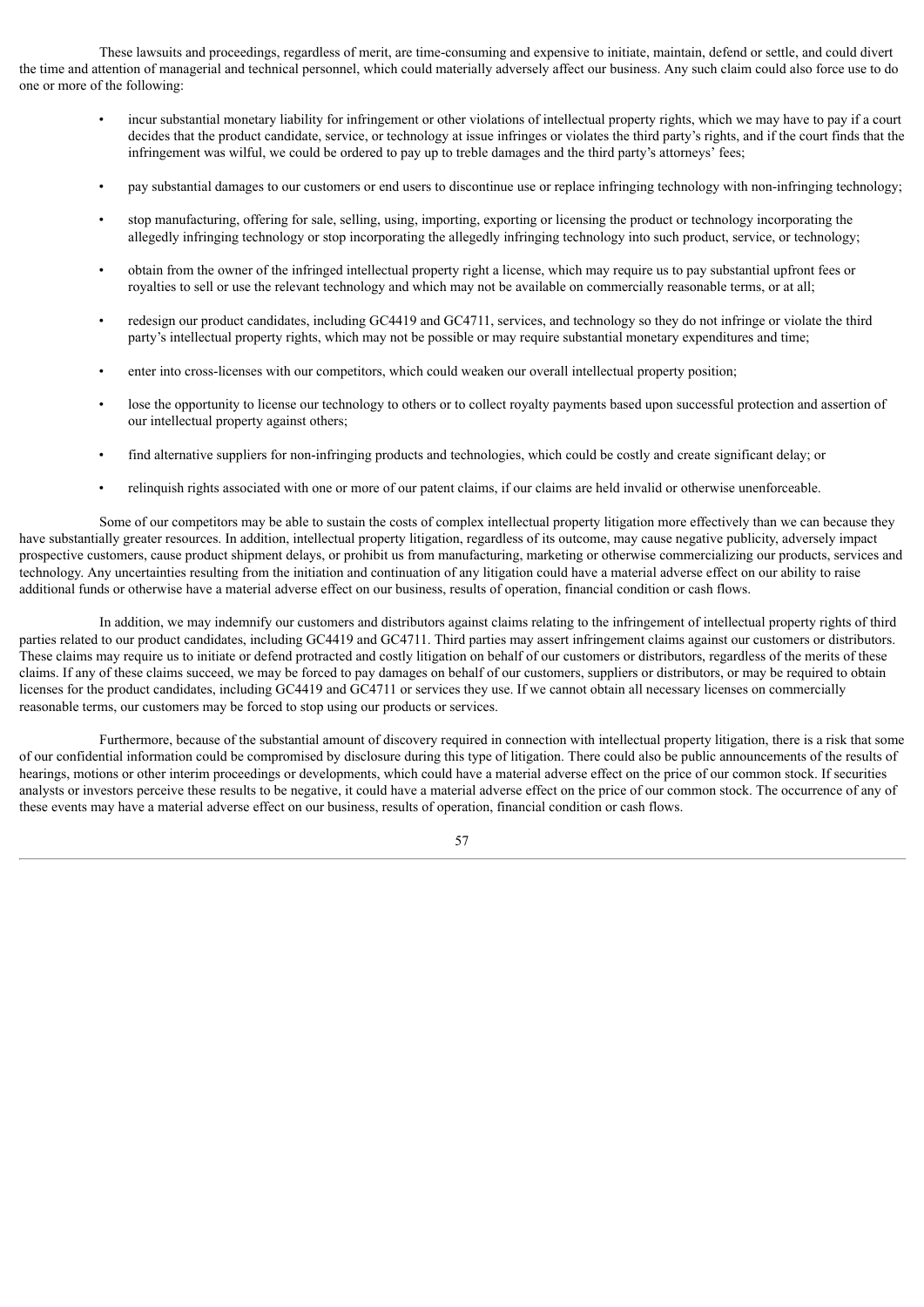#### If we are unable to protect the confidentiality of our trade secrets, our business and competitive position may be harmed.

In addition to patent and trademark protection, we also rely on trade secrets, including unpatented know-how, technology and other proprietary information, to maintain our competitive position. Because we expect to rely on third parties to manufacture our product candidates, including GC4419 and GC4711, and we expect to continue to collaborate with third parties on the development of our product candidates, including GC4419 and GC4711, we must, at times, share trade secrets with them. We seek to protect our trade secrets, in part, by entering into non-disclosure and confidentiality agreements with parties who have access to them prior to disclosing our proprietary information, such as our consultants and vendors, or our former or current employees. These agreements typically limit the rights of third parties to use or disclose our confidential information, including our trade secrets. We also enter into confidentiality and invention assignment agreements with our employees and consultants. Despite these efforts, however, any of these parties may breach the agreements and disclose our trade secrets and other unpatented or unregistered proprietary information, and once disclosed, we are likely to lose trade secret protection. Monitoring unauthorized uses and disclosures of our intellectual property is difficult, and we do not know whether the steps we have taken to protect our intellectual property will be effective. In addition, we may not be able to obtain adequate remedies for any such breaches. Enforcing a claim that a party illegally disclosed or misappropriated a trade secret is difficult, expensive and time-consuming, and the outcome is unpredictable. In addition, some courts inside and outside the United States are less willing or unwilling to enforce trade secret protection. A competitor's discovery of our trade secrets would impair our competitive position and have an adverse impact on our business, operating results and financial condition. Additionally, we cannot be certain that competitors will not gain access to our trade secrets and other proprietary confidential information or independently develop substantially equivalent information and techniques.

# Changes in patent law could diminish the value of patents in general, thereby impairing our ability to protect our existing and future product candidates, *including GC4419 and GC4711 and processes.*

As is the case with other biotechnology and pharmaceutical companies, our success is heavily dependent on intellectual property, particularly patents. Obtaining and enforcing patents in the biotechnology and pharmaceutical industries involves both technological and legal complexity, and is therefore costly, time consuming, and inherently uncertain. In addition, the United States has recently enacted and is currently implementing wide-ranging patent reform legislation. Recent patent reform legislation could increase the uncertainties and costs surrounding the prosecution of our patent applications and the enforcement or defense of our issued patents. On September 16, 2011, the Leahy-Smith Act was signed into law. The Leahy-Smith Act includes a number of significant changes to U.S. patent law. These include provisions that affect the way patent applications are prosecuted, redefine prior art, may affect patent litigation, and switched the United States patent system from a "first-to-invent" system to a "first-to-file" system. Under a "first-to-file" system, assuming the other requirements for patentability are met, the first inventor to file a patent application generally will be entitled to the patent on an invention regardless of whether another inventor had conceived or reduced to practice the invention earlier. The USPTO recently developed new regulations and procedures to govern administration of the Leahy-Smith Act, and many of the substantive changes to patent law associated with the Leahy-Smith Act, in particular, the first-to-file provisions, only became effective on March 16, 2013. Accordingly, it is not clear what, if any, impact the Leahy-Smith Act will have on the operation of our business. The Leahy-Smith Act and its implementation could increase the uncertainties and costs surrounding the prosecution of our patent applications and the enforcement or defense of our issued patents, all of which could have a material adverse effect on our business and financial condition.

In addition, patent reform legislation may pass in the future that could lead to additional uncertainties and increased costs surrounding the prosecution, enforcement and defense of our patents and pending patent applications. Recent U.S. Supreme Court rulings have narrowed the scope of patent protection available in certain circumstances and weakened the rights of patent owners in certain situations. Furthermore, the U.S. Supreme Court and the U.S. Court of Appeals for the Federal Circuit have made, and will likely continue to make, changes in how the patent laws of the United States are interpreted. Similarly, foreign courts have made, and will likely continue to make, changes in how the patent laws in their respective jurisdictions are interpreted. We cannot predict future changes in the interpretation of patent laws or changes to patent laws that might be enacted into law by United States and foreign legislative bodies. Those changes may materially affect our patents or patent applications and our ability to obtain additional patent protection in the future.

The United States federal government retains certain rights in inventions produced with its financial assistance under the Patent and Trademark Law Amendments Act, or the Bayh-Dole Act. The federal government retains a "nonexclusive, nontransferable, irrevocable, paid-up license" for its own benefit. The Bayh-Dole Act also provides federal agencies with "march-in rights." March-in rights allow the government, in specified circumstances, to require the contractor or successors in title to the patent to grant a "nonexclusive, partially exclusive, or exclusive license" to a "responsible applicant or applicants." If the patent owner refuses to do so, the government may grant the license itself. We partner with a number of universities, including the University of Iowa and the University of Texas Southwestern Medical Center, with respect to certain of our research, development and manufacturing. While it is our policy to avoid engaging our university partners in projects in which there is a risk that federal funds may be commingled, we cannot be sure that any co-developed intellectual property will be free from government rights pursuant to the Bayh-Dole Act. If, in the future, we co-own or license in technology which is critical to our business that is developed in whole or in part with federal funds subject to the Bayh-Dole Act, our ability to enforce or otherwise exploit patents covering such technology may be adversely affected.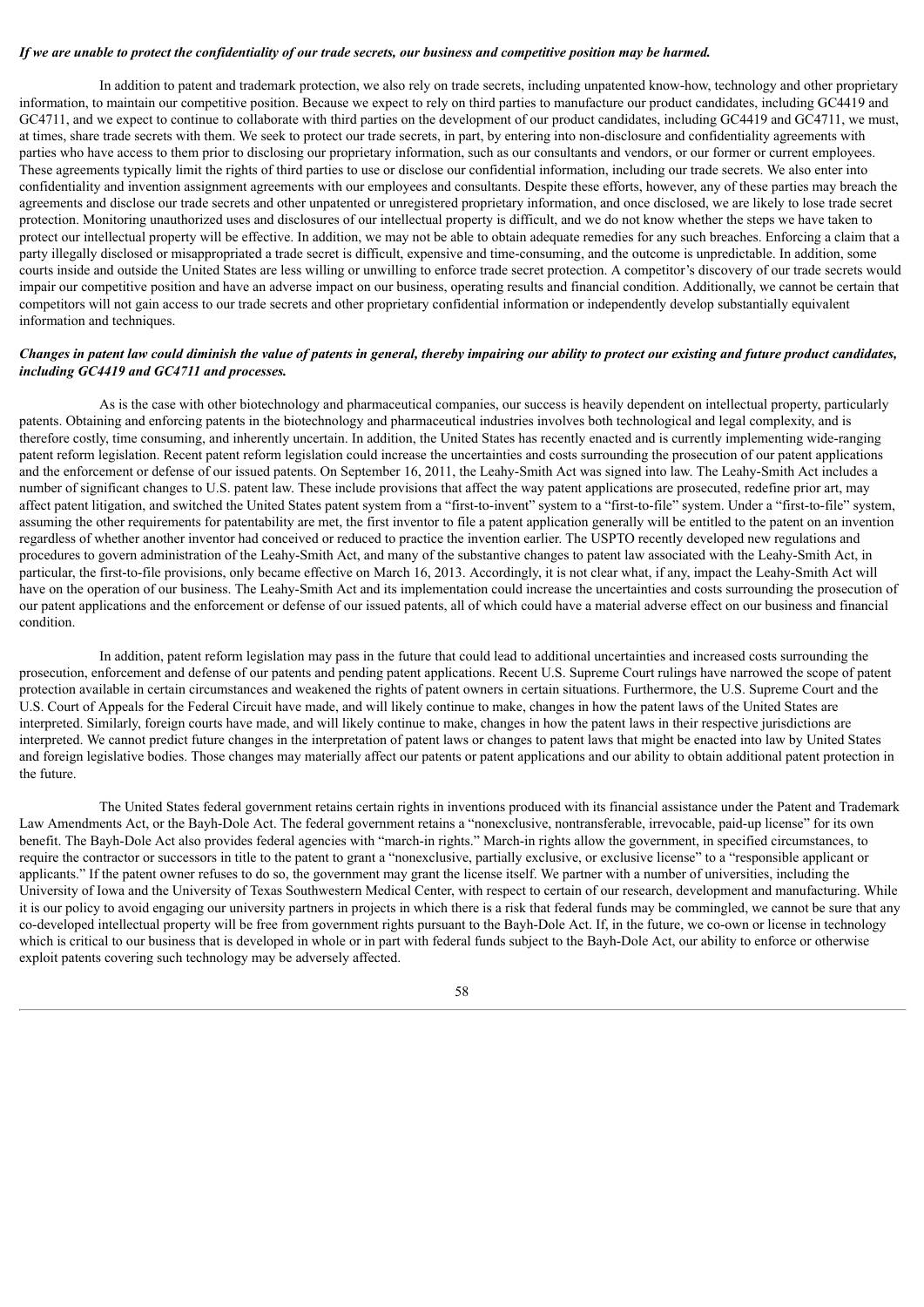# If we do not obtain patent term extensions in the United States under the Hatch-Waxman Act and in foreign countries under similar legislation with respect to our product candidates, including GC4419 and GC4711, thereby potentially extending the term of marketing exclusivity for such product *candidates, including GC4419 and GC4711, our business may be harmed.*

In the United States, a patent that covers an FDA-approved drug or biologic may be eligible for a term extension designed to restore the period of the patent term that is lost during the premarket regulatory review process conducted by the FDA. Depending upon the timing, duration and conditions of FDA marketing approval of our product candidates, including GC4419 and GC4711, one or more of our U.S. patents may be eligible for limited patent term extension under the Drug Price Competition and Patent Term Restoration Act of 1984, or the Hatch-Waxman Act, which permits a patent term extension of up to a maximum of five years beyond the normal expiration of the patent if the patent is eligible for such an extension under the Hatch-Waxman Act as compensation for patent term lost during development and the FDA regulatory review process, which is limited to the approved indication (and potentially additional indications approved during the period of extension) covered by the patent. This extension is limited to only one patent that covers the approved product, the approved use of the product, or a method of manufacturing the product. However, the applicable authorities, including the FDA and the USPTO in the United States, and any equivalent regulatory authority in other countries, may not agree with our assessment of whether such extensions are available, and may refuse to grant extensions to our patents, or may grant more limited extensions than we request.

We may not receive an extension if we fail to apply within applicable deadlines, fail to apply prior to expiration of relevant patents or otherwise fail to satisfy applicable requirements. Even if we are granted such extension, the duration of such extension may be less than our request and the patent term may still expire before or shortly after we receive FDA marketing approval. If we are unable to extend the expiration date of our existing patents or obtain new patents with longer expiry dates, our competitors may be able to take advantage of our investment in development and clinical trials by referencing our clinical and pre-clinical data to obtain approval of competing products following our patent expiration and launch their product earlier than might otherwise be the case.

### Obtaining and maintaining patent protection depends on compliance with various procedural, document submission, fee payment and other requirements imposed by governmental patent agencies, and our patent protection could be reduced or eliminated for non-compliance with these requirements.

The USPTO and various foreign governmental patent agencies require compliance with a number of procedural, documentary, fee payment, and other similar provisions during the patent application process. In addition, periodic maintenance fees on issued patents often must be paid to the USPTO and foreign patent agencies over the lifetime of the patent. While an unintentional lapse can in many cases be cured by payment of a late fee or by other means in accordance with the applicable rules, there are situations in which noncompliance can result in abandonment or lapse of the patent or patent application, resulting in partial or complete loss of patent rights in the relevant jurisdiction. Non-compliance events that could result in abandonment or lapse of a patent or patent application include, but are not limited to, failure to respond to official actions within prescribed time limits, non-payment of fees and failure to properly legalize and submit formal documents. If we fail to maintain the patents and patent applications covering our product candidates, including GC4419 and GC4711 or procedures, we may not be able to stop a competitor from marketing products that are the same as or similar to our own, which would have a material adverse effect on our business.

# If our trademarks and trade names are not adequately protected, then we may not be able to build name recognition in our markets of interest and our *business may be adversely af ected.*

We have not yet registered trademarks for a commercial trade name for our product candidate(s), including GC4419 and GC4711 in the United States or elsewhere. During trademark registration proceedings, our trademark application(s) may be rejected. Although we are given an opportunity to respond to those rejections, we may be unable to overcome such rejections. In addition, in the USPTO and in comparable agencies in many foreign jurisdictions, third parties can oppose pending trademark applications and seek to cancel registered trademarks. Opposition or cancellation proceedings may be filed against our trademarks, and our trademarks may not survive such proceedings. Moreover, any name we propose to use with our product candidate(s), including GC4419 and GC4711 in the United States must be approved by the FDA, regardless of whether we have registered it, or applied to register it, as a trademark. The FDA typically conducts a review of proposed product names, including an evaluation of potential for confusion with other product names. If the FDA objects to any of our proposed proprietary product names, we may be required to expend significant additional resources in an effort to identify a suitable substitute name that would qualify under applicable trademark laws, not infringe the existing rights of third parties and be acceptable to the FDA.

Our registered or unregistered trademarks or trade names may be challenged, infringed, circumvented, declared generic or determined to be infringing on other marks. We may not be able to protect our rights in these trademarks and trade names, which we need in order to build name recognition with potential partners or customers in our markets of interest. In addition, third parties have used trademarks similar and identical to our trademarks in foreign jurisdictions, and have filed or may in the future file for registration of such trademarks. If they succeed in registering or developing common law rights in such trademarks, and if we are not successful in challenging such third-party rights, we may not be able to use these trademarks to market our products in those countries. In any case, if we are unable to establish name recognition based on our trademarks and trade names, then we may not be able to compete effectively and our business may be adversely affected.

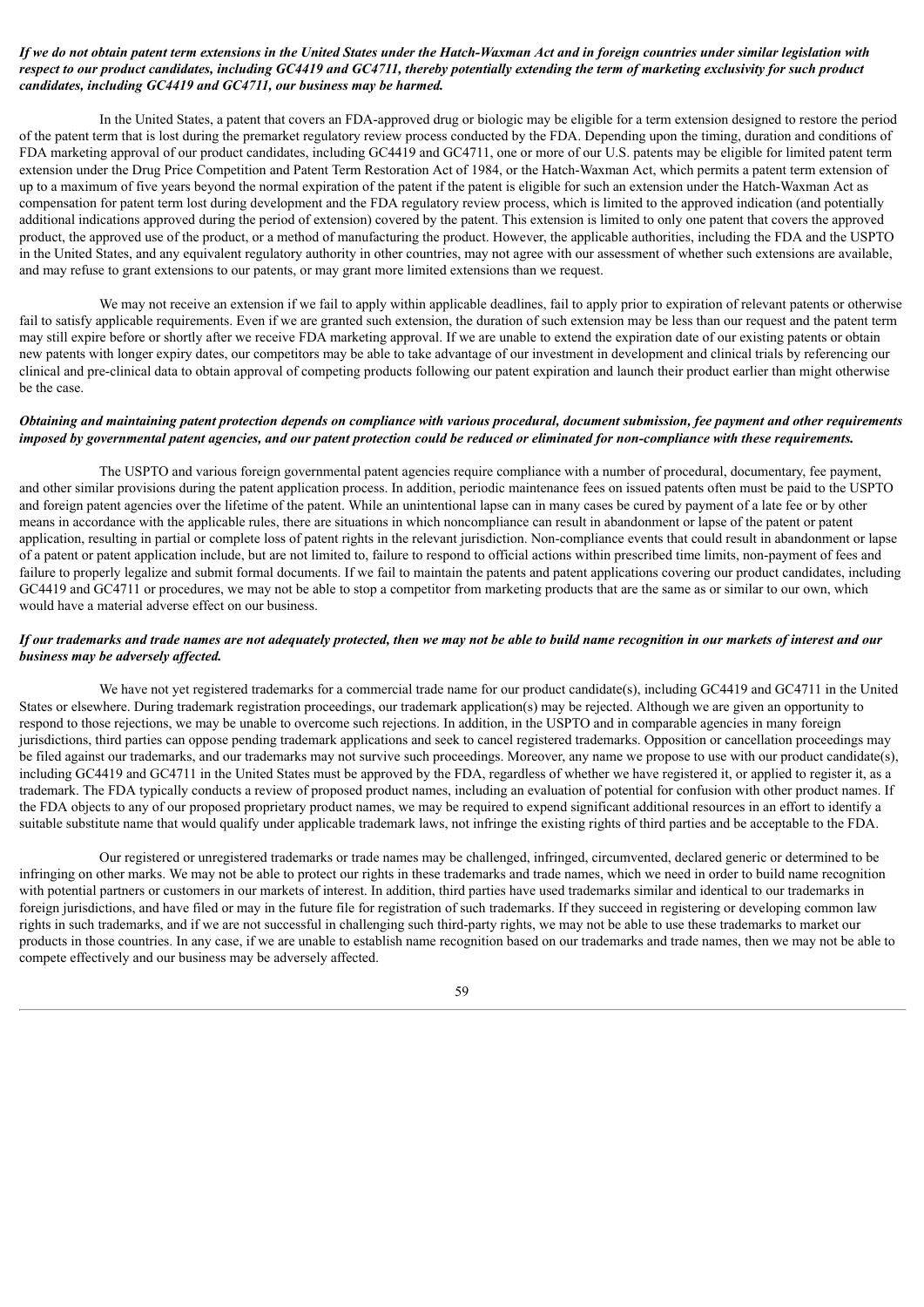#### *We may not be able to adequately protect our intellectual property rights throughout the world.*

Certain of our key patent families have been filed in the United States, as well as in numerous jurisdictions outside the United States. However, our intellectual property rights in certain jurisdictions outside the United States may be less robust. The laws of some foreign countries do not protect intellectual property rights to the same extent as the laws of the United States. For example, the requirements for patentability may differ in certain countries, particularly developing countries, and we may be unable to obtain issued patents that contain claims that adequately cover or protect our current or future product candidates, including GC4419 and GC4711. Many companies have encountered significant problems in protecting and defending intellectual property rights in certain foreign jurisdictions. The legal systems of some countries, particularly developing countries, do not favor the enforcement of patents and other intellectual property protection, especially those relating to life sciences. This could make it difficult for us to stop the infringement of our patents or the misappropriation of our other intellectual property rights. For example, many foreign countries have compulsory licensing laws under which a patent owner must grant licenses to third parties. In addition, many countries limit the enforceability of patents against third parties, including government agencies or government contractors. In these countries, patents may provide limited or no benefit.

Proceedings to enforce our patent rights in foreign jurisdictions, whether or not successful, could result in substantial costs and divert our efforts and attention from other aspects of our business. Furthermore, while we intend to protect our intellectual property rights in our expected significant markets, we cannot ensure that we will be able to initiate or maintain similar efforts in all jurisdictions in which we may wish to market current or future product candidates, including GC4419 and GC4711. Consequently, we may not be able to prevent third parties from practicing our technology in all countries outside the United States, or from selling or importing products made using our technology in and into those other jurisdictions where we do not have intellectual property rights. Competitors may use our technologies in jurisdictions where we have not obtained patent protection to develop their own products and may also export infringing products to territories where we have patent protection, but where enforcement is not as strong as that in the United States. These products may compete with our product candidates, including GC4419 and GC4711, and our patents or other intellectual property rights may not be effective or sufficient to prevent them from competing. Accordingly, our efforts to protect our intellectual property rights in such countries may be inadequate. In addition, changes in the law and legal decisions by courts in the United States and foreign countries may affect our ability to obtain and enforce adequate intellectual property protection for our technology.

# We may not identify relevant third-party patents or may incorrectly interpret the relevance, scope or expiration of a third-party patent which might *adversely af ect our ability to develop and market our product candidates, including GC4419 and GC4711.*

We cannot guarantee that any of our or our licensors' patent searches or analyses, including the identification of relevant patents, the scope of patent claims or the expiration of relevant patents, are complete or thorough, nor can we be certain that we have identified each and every third-party patent and pending application in the United States and abroad that is relevant to or necessary for the commercialization of our product candidates, including GC4419 and GC4711 in any jurisdiction. For example, U.S. patent applications filed before November 29, 2000 and certain U.S. patent applications filed after that date that will not be filed outside the United States remain confidential until patents issue. Patent applications in the United States and elsewhere are published approximately 18 months after the earliest filing for which priority is claimed, with such earliest filing date being commonly referred to as the priority date. Therefore, patent applications covering our product candidates, including GC4419 and GC4711 could have been filed by others without our knowledge. Additionally, pending patent applications that have been published can, subject to certain limitations, be later amended in a manner that could cover our product candidates, including GC4419 and GC4711 or the use of our products. The scope of a patent claim is determined by an interpretation of the law, the written disclosure in a patent and the patent's prosecution history. Our interpretation of the relevance or the scope of a patent or a pending application may be incorrect, which may negatively impact our ability to market our product candidates, including GC4419 and GC4711. We may incorrectly determine that our product candidates, including GC4419 and GC4711 are not covered by a third-party patent or may incorrectly predict whether a third party's pending patent application will issue with claims of relevant scope. Our determination of the expiration date of any patent in the United States or abroad that we consider relevant may be incorrect, which may negatively impact our ability to develop and market our product candidates, including GC4419 and GC4711 and services. Our failure to identify and correctly interpret relevant patents may negatively impact our ability to develop and market our product candidates, including GC4419 and GC4711 and services.

If we fail to identify and correctly interpret relevant patents, we may be subject to infringement claims. We cannot guarantee that we will be able to successfully settle or otherwise resolve such infringement claims. If we fail in any such dispute, in addition to being forced to pay damages, we may be temporarily or permanently prohibited from commercializing any of our product candidates, including GC4419 and GC4711 that are held to be infringing. We might, if possible, also be forced to redesign products, product candidates, including GC4419 and GC4711 or services so that we no longer infringe the third-party intellectual property rights. Any of these events, even if we were ultimately to prevail, could require us to divert substantial financial and management resources that we would otherwise be able to devote to our business.

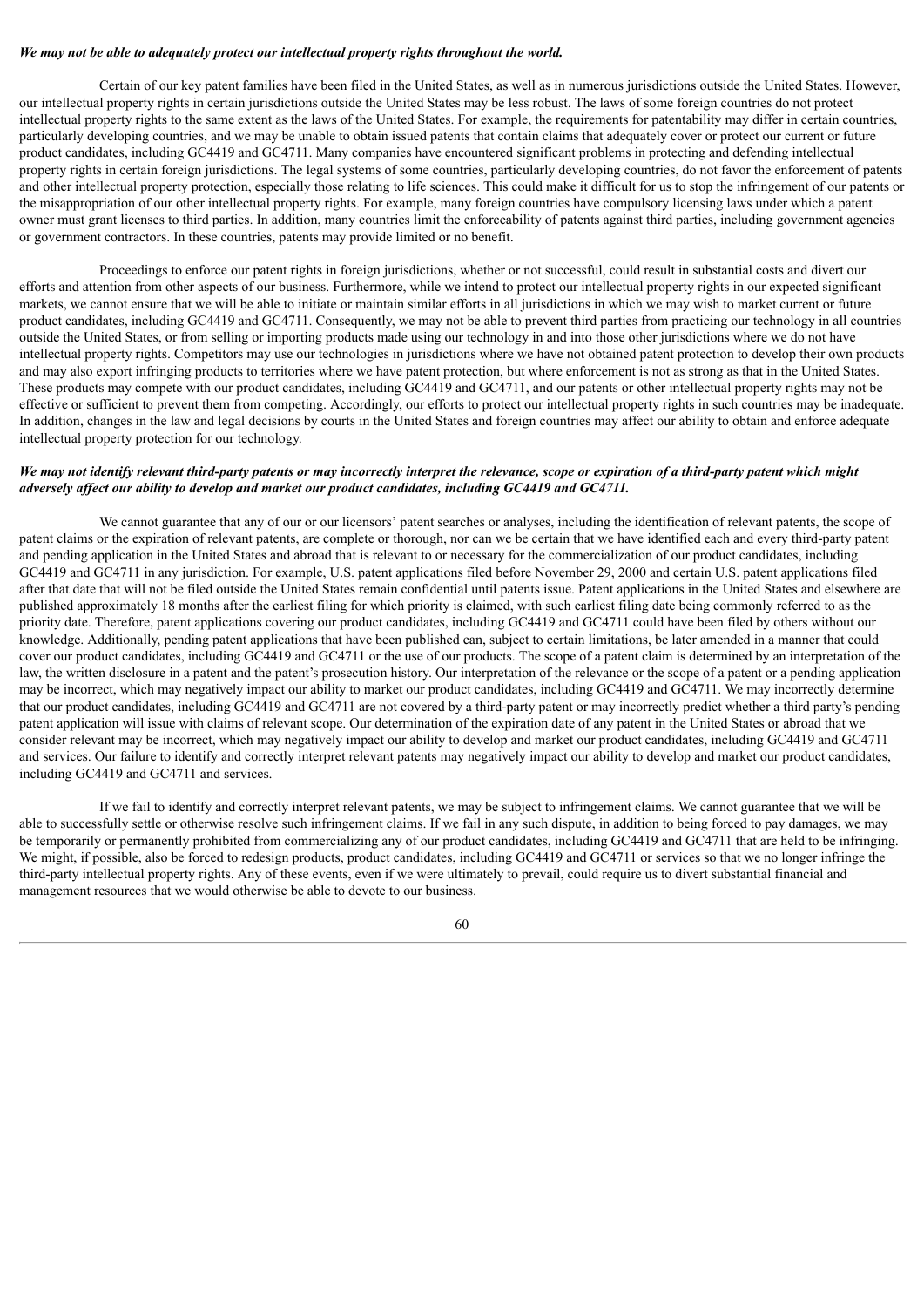### Patent terms may be inadequate to protect our competitive position on our product candidates, including GC4419 and GC4711 for an adequate amount of *time.*

Patents have a limited lifespan, and the protection patents afford is limited. In the United States, if all maintenance fees are timely paid, the natural expiration of a patent is generally 20 years from its earliest U.S. non-provisional filing date. Even if patents covering our product candidates, including GC4419 and GC4711 are obtained, once the patent life has expired for patents covering a product or product candidate, we may be open to competition from competitive products and services. As a result, our patent portfolio may not provide us with sufficient rights to exclude others from commercializing products similar or identical to ours.

### *Intellectual property rights do not necessarily address all potential threats to our business.*

While we seek broad coverage under our existing patent applications, there is always a risk that an alteration to products or processes may provide sufficient basis for a competitor to avoid infringing our patent claims. In addition, patents, if granted, expire and we cannot provide any assurance that any potentially issued patents will adequately protect our product candidates, including GC4419 and GC4711. Once granted, patents may remain open to invalidity challenges including opposition, interference, re-examination, post-grant review, inter partes review, nullification or derivation action in court or before patent offices or similar proceedings for a given period after allowance or grant, during which time third parties can raise objections against such grant. In the course of such proceedings, which may continue for a protracted period of time, the patent owner may be compelled to limit the scope of the allowed or granted claims thus attacked, or may lose the allowed or granted claims altogether.

In addition, the degree of future protection afforded by our intellectual property rights is uncertain because even granted intellectual property rights have limitations, and may not adequately protect our business, provide a barrier to entry against our competitors or potential competitors or permit us to maintain our competitive advantage. Moreover, if a third party has intellectual property rights that cover the practice of our technology, we may not be able to fully exercise or extract value from our intellectual property rights. The following examples are illustrative:

- others may be able to develop and/or practice technology that is similar to our technology or aspects of our technology, but that are not covered by the claims of the patents that we own or control, assuming such patents have issued or do issue;
- we or our licensors or any future strategic partners might not have been the first to conceive or reduce to practice the inventions covered by the issued patents or pending patent applications that we own or have exclusively licensed;
- we or our licensors or any future strategic partners might not have been the first to file patent applications covering certain of our inventions;
- others may independently develop similar or alternative technologies or duplicate any of our technologies without infringing our intellectual property rights;
- it is possible that our pending patent applications will not lead to issued patents;
- issued patents that we own or have exclusively licensed may not provide us with any competitive advantage, or may be held invalid or unenforceable, as a result of legal challenges by our competitors;
- our competitors might conduct research and development activities in countries where we do not have patent rights and then use the information learned from such activities to develop competitive products for sale in our major commercial markets;
- third parties performing manufacturing or testing for us using our product candidates, including GC4419 and GC4711 or technologies could use the intellectual property of others without obtaining a proper license;
- parties may assert an ownership interest in our intellectual property and, if successful, such disputes may preclude us from exercising exclusive rights over that intellectual property;
- we may not develop or in-license additional proprietary technologies that are patentable;
- we may not be able to obtain and maintain necessary licenses on commercially reasonable terms, or at all; and
- the patents of others may have an adverse effect on our business.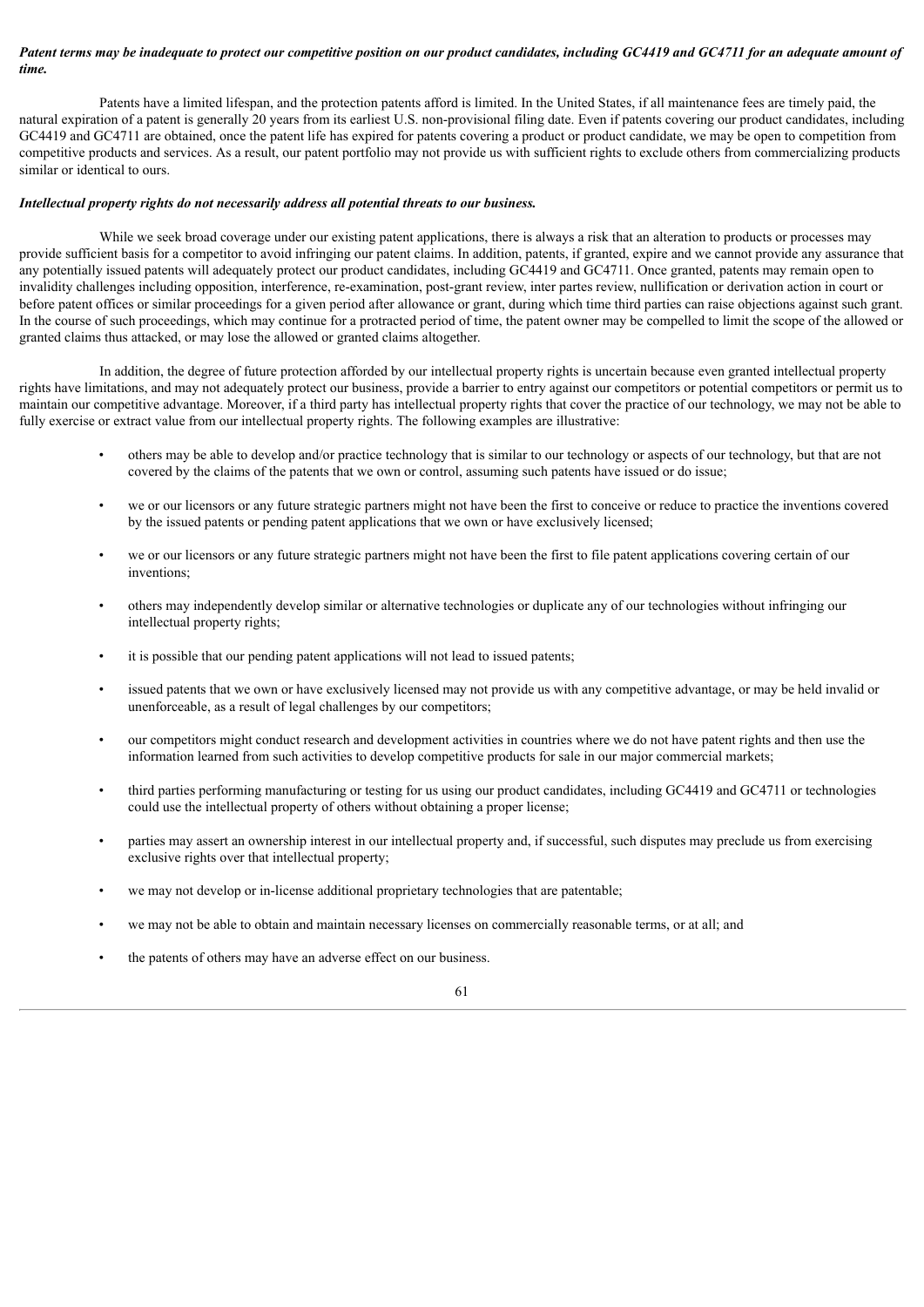#### prospects.

### We may be subject to claims that our employees, consultants or independent contractors have wrongfully used or disclosed confidential information of *their former employers or other third parties.*

We do and may employ individuals who were previously employed at universities or other biotechnology or pharmaceutical companies. including our licensors, competitors or potential competitors. Although we try to ensure that our employees, consultants and independent contractors do not use the proprietary information or know-how of others in their work for us, and we are not currently subject to any claims that our employees, consultants or independent contractors have wrongfully used or disclosed confidential information of third parties, we may in the future be subject to such claims.

Litigation may be necessary to defend against these claims. If we fail in defending any such claims, in addition to paying monetary damages, we may lose valuable intellectual property rights or personnel. Such intellectual property rights could be awarded to a third party, and we could be required to obtain a license from such third party to commercialize our technology or product candidates, including GC4419 and GC4711. Such a license may not be available on commercially reasonable terms or at all. Even if we are successful in defending against such claims, litigation could result in substantial costs and be a distraction to management and other employees, and could result in customers seeking other sources for the technology, or in ceasing from doing business with us.

# Our intellectual property agreements with third parties may be subject to disagreements over contract interpretation, which could narrow the scope of our *rights to the relevant intellectual property or technology.*

Certain provisions in our intellectual property agreements may be susceptible to multiple interpretations. The resolution of any contract interpretation disagreement that may arise could affect the scope of our rights to the relevant intellectual property or technology, or affect financial or other obligations under the relevant agreement, either of which could have a material adverse effect on our business, financial condition, results of operations and prospects.

In addition, while we typically require our employees, consultants and contractors who may be involved in the conception or development of intellectual property to execute agreements assigning such intellectual property to us, we may be unsuccessful in executing such an agreement with each party who in fact conceives or develops intellectual property that we regard as our own. To the extent that we fail to obtain such assignments, such assignments do not contain a self-executing assignment of intellectual property rights or such assignment agreements are breached, we may be forced to bring claims against third parties, or defend claims they may bring against us, to determine the ownership of what we regard as our intellectual property and this may interfere with our ability to capture the commercial value of such intellectual property. If we fail in prosecuting or defending any such claims, in addition to paying monetary damages, we may lose valuable intellectual property rights or personnel. Such intellectual property rights could be awarded to a third party, and we could be required to obtain a license from such third party to commercialize our technology or products. Such a license may not be available on commercially reasonable terms or at all. Even if we are successful in prosecuting or defending against such claims, litigation could result in substantial costs and be a distraction to our management and scientific personnel. Disputes regarding ownership or inventorship of intellectual property can also arise in other contexts, such as collaborations and sponsored research. We may be subject to claims that former collaborators or other third parties have an ownership interest in our patents or other intellectual property. If we are subject to a dispute challenging our rights in or to patents or other intellectual property, such a dispute could be expensive and time-consuming. If we are unsuccessful, we could lose valuable rights in intellectual property that we regard as our own.

### We may not be successful in obtaining necessary intellectual property rights to future products through acquisitions and in-licenses.

Although we intend to develop products and technology through our own internal research, we may also seek to acquire or in-license technologies to grow our product offerings and technology portfolio. However, we may be unable to acquire or in-license intellectual property rights relating to, or necessary for, any such products or technology from third parties on commercially reasonable terms or at all. In that event, we may be unable to develop or commercialize such products or technology. We may also be unable to identify products or technology that we believe are an appropriate strategic fit for our Company and protect intellectual property relating to, or necessary for, such products and technology.

The in-licensing and acquisition of third-party intellectual property rights for product candidates, including GC4419 and GC4711 is a competitive area, and a number of more established companies are also pursuing strategies to in-license or acquire third-party intellectual property rights for products that we may consider attractive or necessary. These established companies may have a competitive advantage over us due to their size, cash resources and greater clinical development and commercialization capabilities. Furthermore, companies that perceive us to be a competitor may be unwilling to assign or license rights to us. If we are unable to successfully obtain rights to additional technologies or products, our business, financial condition, results of operations and prospects for growth could suffer.

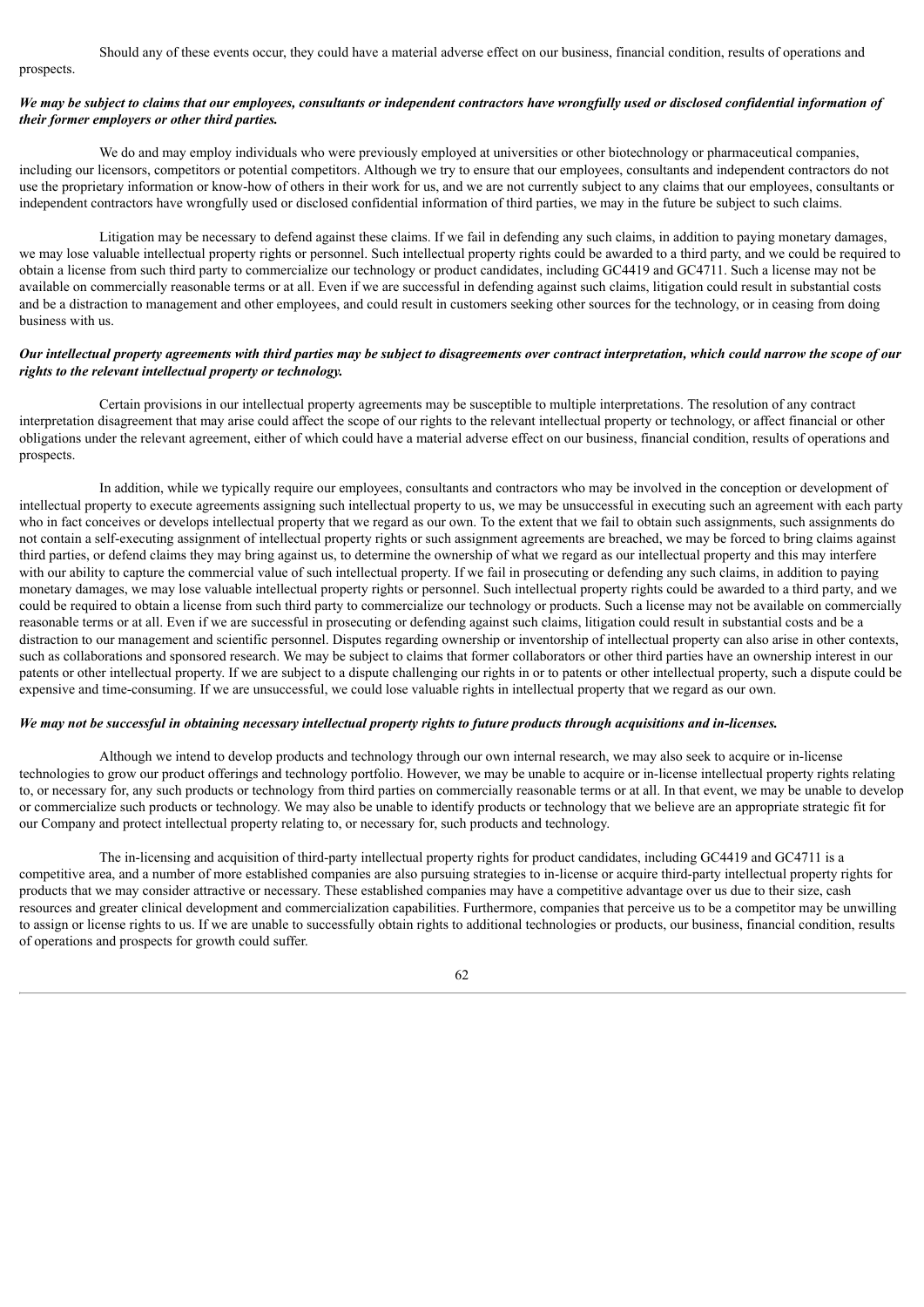In addition, we expect that competition for the in-licensing or acquisition of third-party intellectual property rights for products and technologies that are attractive to us may increase in the future, which may mean fewer suitable opportunities for us as well as higher acquisition or licensing costs. We may be unable to in-license or acquire the third-party intellectual property rights for products or technology on terms that would allow us to make an appropriate return on our investment.

# **Other Risks Related to Our Business**

### Our business operations and current and future relationships with investigators, healthcare professionals, consultants, third-party payors, patient organizations and customers will be subject to applicable healthcare regulatory laws, which could expose us to penalties.

Our business operations and current and future arrangements with investigators, healthcare professionals, consultants, third-party payors, patient organizations and customers, may expose us to broadly applicable fraud and abuse and other healthcare laws and regulations. These laws may constrain the business or financial arrangements and relationships through which we conduct our operations, including how we research, market, sell and distribute our product candidates, if approved. Such laws include:

- the U.S. federal Anti-Kickback Statute, which prohibits, among other things, persons or entities from knowingly and willfully soliciting, offering, receiving or providing any remuneration (including any kickback, bribe, or certain rebate), directly or indirectly, overtly or covertly, in cash or in kind, to induce or reward, or in return for, either the referral of an individual for, or the purchase, lease, order or recommendation of, any good, facility, item or service, for which payment may be made, in whole or in part, under U.S. federal and state healthcare programs such as Medicare and Medicaid. A person or entity does not need to have actual knowledge of the statute or specific intent to violate it in order to have committed a violation;
- the U.S. federal civil and criminal false claims and civil monetary penalties laws, including the civil False Claims Act, which prohibit, among other things, including through civil whistleblower or qui tam actions, individuals or entities from knowingly presenting, or causing to be presented, to the U.S. federal government, claims for payment or approval that are false or fraudulent, knowingly making, using or causing to be made or used, a false record or statement material to a false or fraudulent claim, or from knowingly making a false statement to avoid, decrease or conceal an obligation to pay money to the U.S. federal government. In addition, the government may assert that a claim including items and services resulting from a violation of the U.S. federal Anti-Kickback Statute constitutes a false or fraudulent claim for purposes of the False Claims Act;
- the U.S. federal Health Insurance Portability and Accountability Act of 1996, or HIPAA, which created additional federal criminal statutes which prohibit, among other things, knowingly and willfully executing, or attempting to execute, a scheme to defraud any healthcare benefit program, or knowingly and willfully falsifying, concealing or covering up a material fact or making any materially false statement, in connection with the delivery of, or payment for, healthcare benefits, items or services. Similar to the U.S. federal Anti-Kickback Statute, a person or entity does not need to have actual knowledge of the statute or specific intent to violate it in order to have committed a violation;
- HIPAA, as amended by the Health Information Technology for Economic and Clinical Health Act of 2009 and its implementing regulations, which imposes certain obligations, including mandatory contractual terms, with respect to safeguarding the privacy, security and transmission of individually identifiable health information without appropriate authorization by covered entities subject to the rule, such as certain health plans, healthcare clearinghouses and healthcare providers as well as their business associates, independent contractors of a covered entity that perform certain services involving the use or disclosure of individually identifiable health information;
- the U.S. Physician Payments Sunshine Act and its implementing regulations, which requires certain manufacturers of drugs, devices, biologics and medical supplies that are reimbursable under Medicare, Medicaid, or the Children's Health Insurance Program, with specific exceptions, to report annually to the government information related to certain payments and other transfers of value to physicians and teaching hospitals, as well as ownership and investment interests held by physicians and their immediate family members;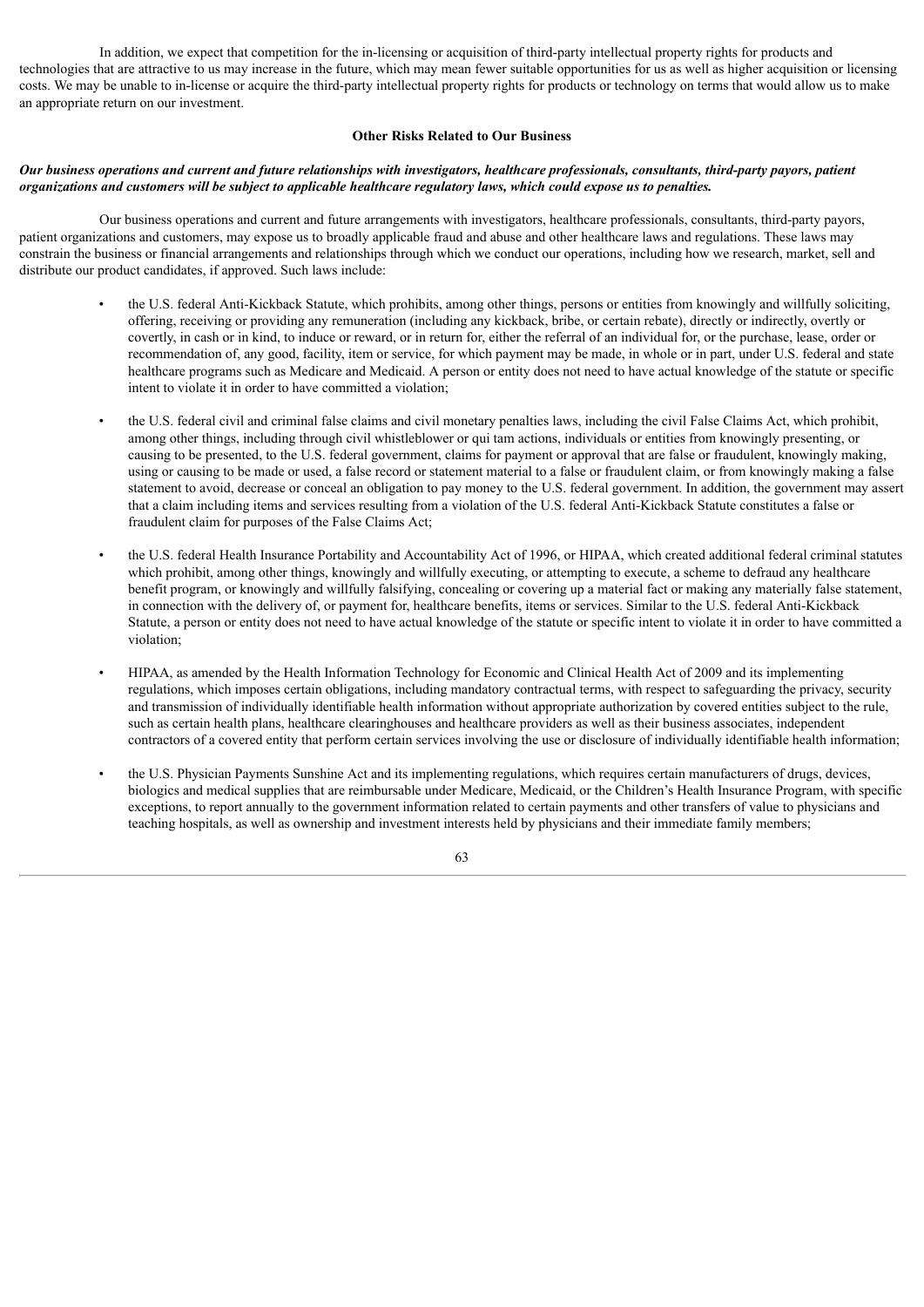- analogous U.S. state laws and regulations, including: state anti-kickback and false claims laws, which may apply to our business practices, including but not limited to, research, distribution, sales and marketing arrangements and claims involving healthcare items or services reimbursed by any third-party payor, including private insurers; state laws that require pharmaceutical companies to comply with the pharmaceutical industry's voluntary compliance guidelines and the relevant compliance guidance promulgated by the U.S. federal government, or otherwise restrict payments that may be made to healthcare providers and other potential referral sources; state laws and regulations that require drug manufacturers to file reports relating to pricing and marketing information, which requires tracking gifts and other remuneration and items of value provided to healthcare professionals and entities; state and local laws that require the registration of pharmaceutical sales representatives; and state laws governing the privacy and security of health information in certain circumstances, many of which differ from each other in significant ways and often are not preempted by HIPAA, thus complicating compliance efforts; and
- similar healthcare laws and regulations in the European Union and other jurisdictions, including reporting requirements detailing interactions with and payments to healthcare providers and requirements regarding the collection, distribution, use, security, and storage of personally identifiable information and other data relating to individuals (including the EU General Data Protection Regulation 2016/679, or GDPR).

As of May 25, 2018, the GDPR replaced the Data Protection Directive with respect to the processing of personal data in the European Union. The GDPR imposes many requirements for controllers and processors of personal data, including, for example, higher standards for obtaining consent from individuals to process their personal data, more robust disclosures to individuals and a strengthened individual data rights regime, shortened timelines for data breach notifications, limitations on retention and secondary use of information, increased requirements pertaining to health data and pseudonymised (i.e., keycoded) data and additional obligations when we contract third-party processors in connection with the processing of the personal data. The GDPR allows EU member states to make additional laws and regulations further limiting the processing of genetic, biometric or health data. Failure to comply with the requirements of GDPR and the applicable national data protection laws of the EU member states may result in fines of up to  $\epsilon$ 20,000,000 or up to 4% of the total worldwide annual turnover of the preceding financial year, whichever is higher, and other administrative penalties.

Ensuring that our internal operations and future business arrangements with third parties comply with applicable healthcare laws and regulations will involve substantial costs. It is possible that governmental authorities will conclude that our business practices do not comply with current or future statutes, regulations, agency guidance or case law involving applicable fraud and abuse or other healthcare laws and regulations. If our operations are found to be in violation of any of the laws described above or any other governmental laws and regulations that may apply to us, we may be subject to significant penalties, including civil, criminal and administrative penalties, damages, fines, exclusion from government-funded healthcare programs, such as Medicare and Medicaid or similar programs in other countries or jurisdictions, integrity oversight and reporting obligations to resolve allegations of noncompliance, disgorgement, individual imprisonment, contractual damages, reputational harm, diminished profits and the curtailment or restructuring of our operations. If any of the physicians or other providers or entities with whom we expect to do business are found to not be in compliance with applicable laws, they may be subject to criminal, civil or administrative sanctions, including exclusions from government funded healthcare programs and imprisonment, which could affect our ability to operate our business. Further, defending against any such actions can be costly, time-consuming and may require significant personnel resources. Therefore, even if we are successful in defending against any such actions that may be brought against us, our business may be impaired.

### Unfavorable global economic conditions could adversely affect our business, financial condition or results of operations.

Our results of operations could be adversely affected by general conditions in the global economy and in the global financial markets. For example, the global financial crisis caused extreme volatility and disruptions in the capital and credit markets. A severe or prolonged economic downturn, such as the global financial crisis, could result in a variety of risks to our business, including, weakened demand for our product candidates and our ability to raise additional capital when needed on acceptable terms, if at all. A weak or declining economy could also strain our suppliers, possibly resulting in supply disruption, or cause our customers to delay making payments for our services. Doing business internationally involves a number of risks, including but not limited to:

- multiple, conflicting and changing laws and regulations such as privacy regulations, tax laws and export and import restrictions;
- employment laws, regulatory requirements and other governmental approvals, permits and licenses;
- failure by us to obtain and maintain regulatory approvals for the use of our products in various countries;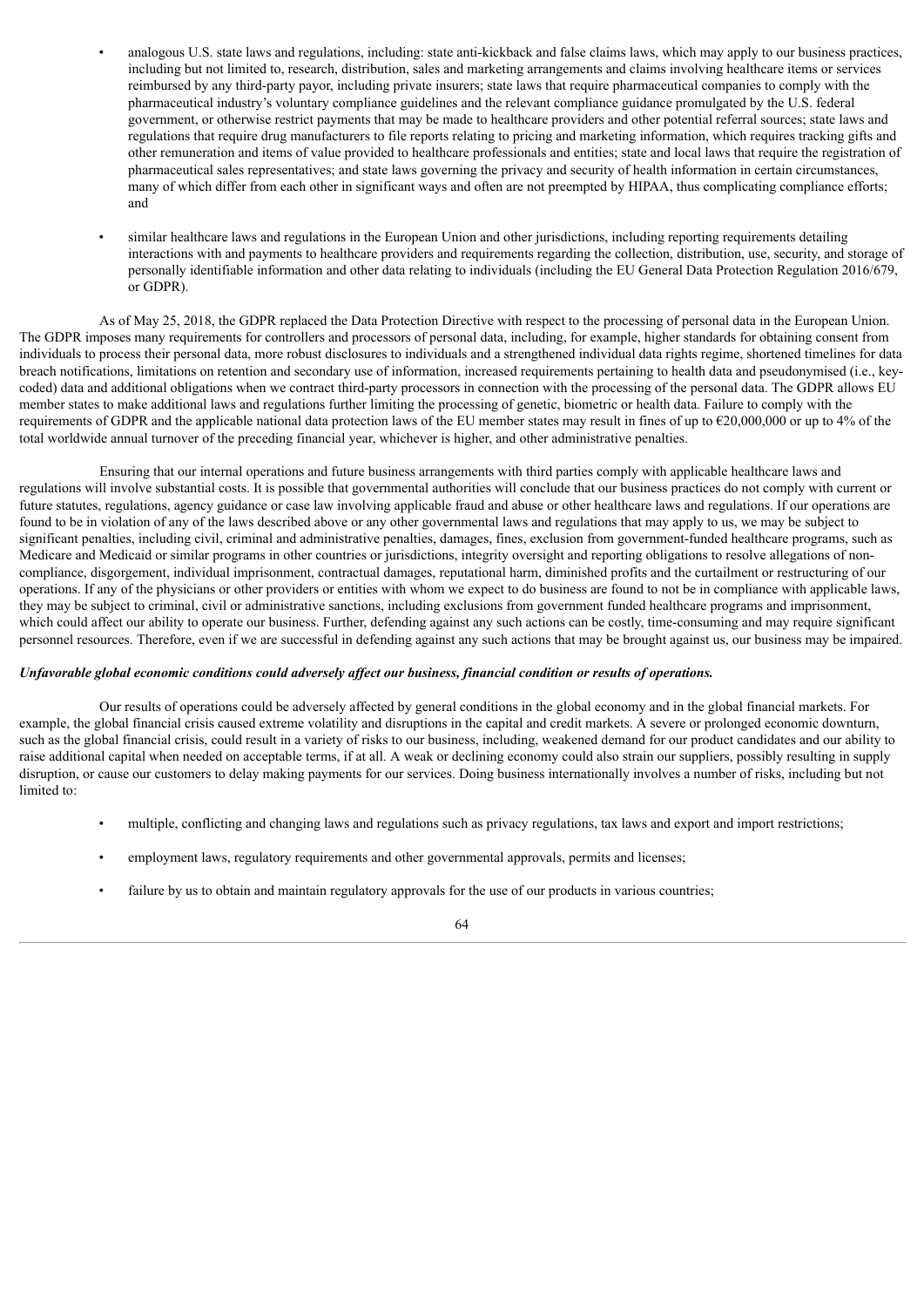- additional potentially relevant third-party patent rights;
- complexities and difficulties in obtaining protection and enforcing our intellectual property;
- difficulties in staffing and managing foreign operations;
- complexities associated with managing multiple payor reimbursement regimes, government payors or patient self-pay systems;
- limits in our ability to penetrate international markets;
- financial risks, such as longer payment cycles, difficulty collecting accounts receivable, the impact of local and regional financial crises on demand and payment for our products and exposure to foreign currency exchange rate fluctuations;
- natural disasters, political and economic instability, including wars, terrorism, political unrest, outbreak of disease and boycotts;
- curtailment of trade, and other business restrictions;
- certain expenses including, among others, expenses for travel, translation and insurance; and
- regulatory and compliance risks that relate to maintaining accurate information and control over sales and activities that may fall within the purview of the U.S. Foreign Corrupt Practices Act, its books and records provisions or its anti-bribery provisions.

Any of the foregoing could harm our business and we cannot anticipate all of the ways in which the current economic climate and financial market conditions could adversely impact our business.

# Our internal computer systems, or those of our third-party CMOs, CROs or other contractors or consultants, may fail or suffer security breaches, which *could result in a material disruption of our product candidates' development programs.*

Despite the implementation of security measures, our internal computer systems and those of our third-party CMOs, CROs and other contractors and consultants are vulnerable to damage from computer viruses, unauthorized access, theft, natural disasters, terrorism, war and telecommunication and electrical failures. While we have not experienced any such system failure or accident, from time to time, we have been the target of cybersecurity breach attempts and expect them to continue as cybersecurity threats have been rapidly evolving in sophistication and becoming more prevalent. While these cybersecurity breaches have not had a material impact on our operations, future breaches may do so. If such an event were to occur and cause interruptions in our operations, it could result in a material disruption of our programs. For example, the loss of clinical trial data for our product candidates could result in delays in our regulatory approval efforts and significantly increase our costs to recover or reproduce the data. To the extent that any disruption or security breach results in a loss of or damage to our data or applications or other data or applications relating to our technology or product candidates, or inappropriate disclosure or theft of confidential or proprietary information, we could incur liabilities and the further development of our product candidates could be delayed.

# We face potential liability related to the privacy of health information we obtain from clinical trials sponsored by us.

Most healthcare providers, including research institutions from which we obtain patient health information, are subject to privacy and security regulations promulgated under HIPAA, as amended by the Health Information Technology for Economic and Clinical Health Act, or the HITECH Act. We are not currently classified as a covered entity or business associate under HIPAA and thus are not subject to its requirements or penalties. However, any person may be prosecuted under HIPAA's criminal provisions either directly or under aiding-and-abetting or conspiracy principles. Consequently, depending on the facts and circumstances, we could face substantial criminal penalties if we knowingly receive individually identifiable health information from a HIPAA-covered healthcare provider or research institution that has not satisfied HIPAA's requirements for disclosure of individually identifiable health information. In addition, we may maintain sensitive personally identifiable information, including health information, that we receive throughout the clinical trial process, in the course of our research collaborations, and directly from individuals (or their healthcare providers) who enroll in our patient assistance programs. As such, we may be subject to state laws requiring notification of affected individuals and state regulators in the event of a breach of personal information, which is a broader class of information than the health information protected by HIPAA. Our clinical trial programs outside the United States may implicate international data protection laws, including the EU Data Protection Directive and legislation of the EU member states implementing it.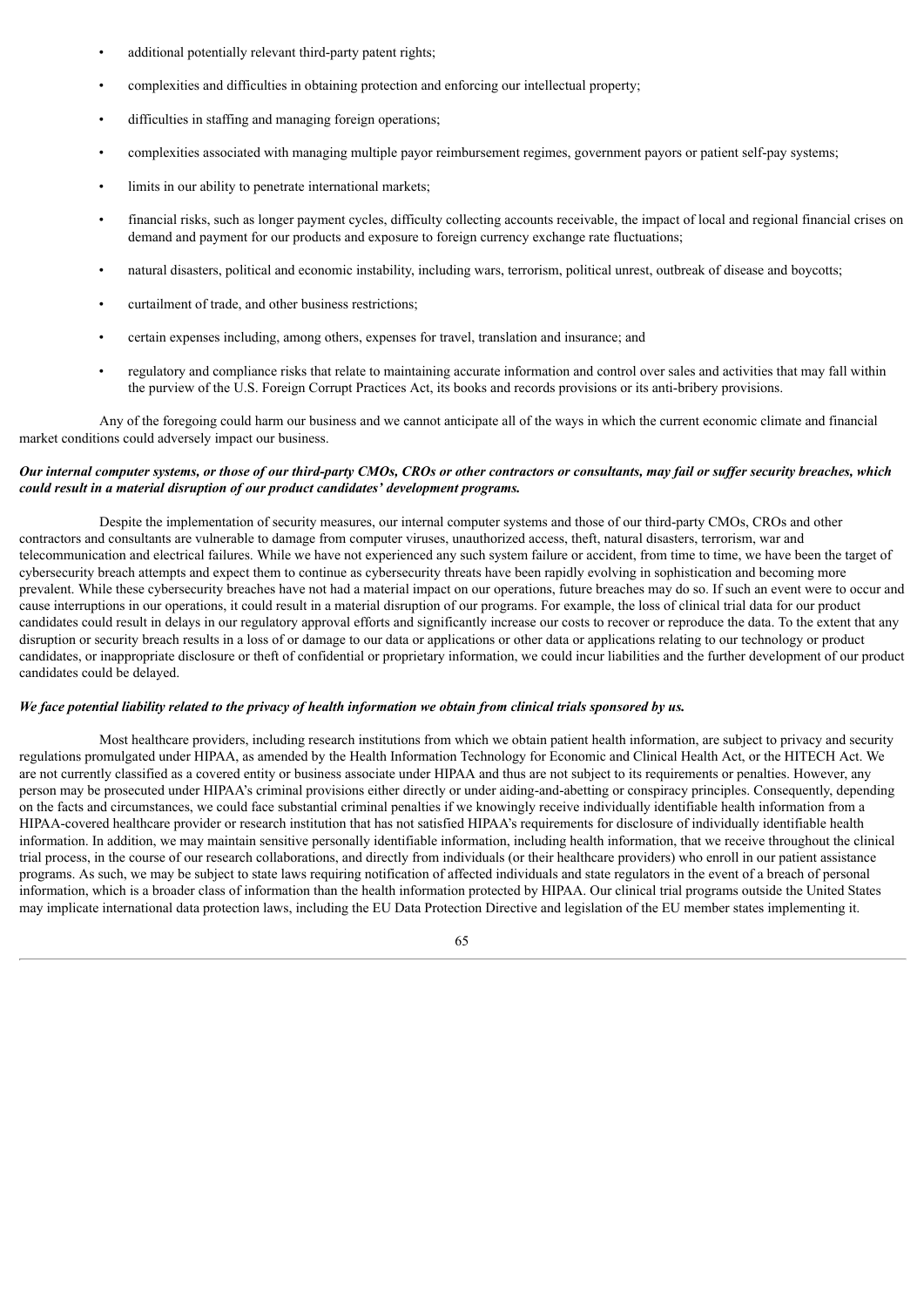Our activities outside the United States impose additional compliance requirements and generate additional risks of enforcement for noncompliance. Failure by our CROs and other third-party contractors to comply with the strict rules on the transfer of personal data outside of the European Union into the United States may result in the imposition of criminal and administrative sanctions on such collaborators, which could adversely affect our business. Furthermore, certain health privacy laws, data breach notification laws, consumer protection laws and genetic testing laws may apply directly to our operations and/or those of our collaborators and may impose restrictions on our collection, use and dissemination of individuals' health information. Moreover, patients about whom we or our collaborators obtain health information, as well as the providers who share this information with us, may have statutory or contractual rights that limit our ability to use and disclose the information. We may be required to expend significant capital and other resources to ensure ongoing compliance with applicable privacy and data security laws. Claims that we have violated individuals' privacy rights or breached our contractual obligations, even if we are not found liable, could be expensive and time-consuming to defend and could result in adverse publicity that could harm our business.

If we or third-party CMOs, CROs or other contractors or consultants fail to comply with applicable federal, state or local regulatory requirements, we could be subject to a range of regulatory actions that could affect our or our contractors' ability to develop and commercialize our product candidates and could harm or prevent sales of any affected products that we are able to commercialize, or could substantially increase the costs and expenses of developing, commercializing and marketing our products. Any threatened or actual government enforcement action could also generate adverse publicity and require that we devote substantial resources that could otherwise be used in other aspects of our business. Increasing use of social media could give rise to liability, breaches of data security or reputational damage.

# Violations of or liabilities under environmental, health and safety laws and regulations could subject us to fines, penalties or other costs that could have a *material adverse ef ect on the success of our business.*

We are subject to numerous environmental, health and safety laws and regulations, including those governing laboratory procedures, the handling, use, storage, treatment and disposal of hazardous materials and wastes and the cleanup of contaminated sites. Our operations involve the use of potentially hazardous and flammable materials, including chemicals and biological materials. Our operations also produce hazardous waste products. We could incur substantial costs as a result of violations of or liabilities under environmental requirements in connection with our operations or property, including fines, penalties and other sanctions, investigation and cleanup costs and third-party claims. Although we generally contract with third parties for the disposal of hazardous materials and wastes from our operations, we cannot eliminate the risk of contamination or injury from these materials. In the event of contamination or injury resulting from our use of hazardous materials, we could be held liable for any resulting damages, and any liability could exceed our resources.

Furthermore, environmental laws and regulations are complex, change frequently and have tended to become more stringent. We cannot predict the impact of changes to applicable laws and regulations and cannot be certain of our future compliance. In addition, we may incur substantial costs in order to comply with current or future environmental, health and safety laws and regulations. These current or future laws and regulations may impair our research, development or production efforts.

Although we maintain workers' compensation insurance to cover us for costs and expenses we may incur due to injuries to our employees resulting from the use of hazardous materials, this insurance may not provide adequate coverage against potential liabilities. We do not maintain insurance for environmental liability or toxic tort claims that may be asserted against us in connection with our storage or disposal of biological, hazardous or radioactive materials.

### *Insurance policies are expensive and leave the Company exposed to uninsured liabilities.*

Some of the insurance policies we currently maintain include general liability, employment practices liability, property, workers' compensation, umbrella, and directors' and officers' insurance. These policies may not adequately cover all categories of risk that our business may encounter.

Any additional product liability insurance coverage we acquire in the future may not be sufficient to reimburse us for any expenses or losses we may suffer. Moreover, insurance coverage is becoming increasingly expensive and in the future we may not be able to maintain insurance coverage at a reasonable cost or in sufficient amounts to protect us against losses due to liability. If we obtain marketing approval for GC4419, we intend to acquire insurance coverage to include the sale of commercial products; however, we may be unable to obtain product liability insurance on commercially reasonable terms or in adequate amounts. A successful product liability claim or series of claims brought against us could cause our share price to decline and, if judgments exceed our insurance coverage, could adversely affect our results of operations and business, including preventing or limiting the development and commercialization of any product candidates we develop. We do not carry specific biological or hazardous waste insurance coverage, and our property, casualty and general liability insurance policies specifically exclude coverage for damages and fines arising from biological or hazardous waste exposure or contamination. Accordingly, in the event of contamination or injury, we could be held liable for damages or be penalized with fines in an amount exceeding our resources, and our clinical trials or regulatory approvals could be suspended.

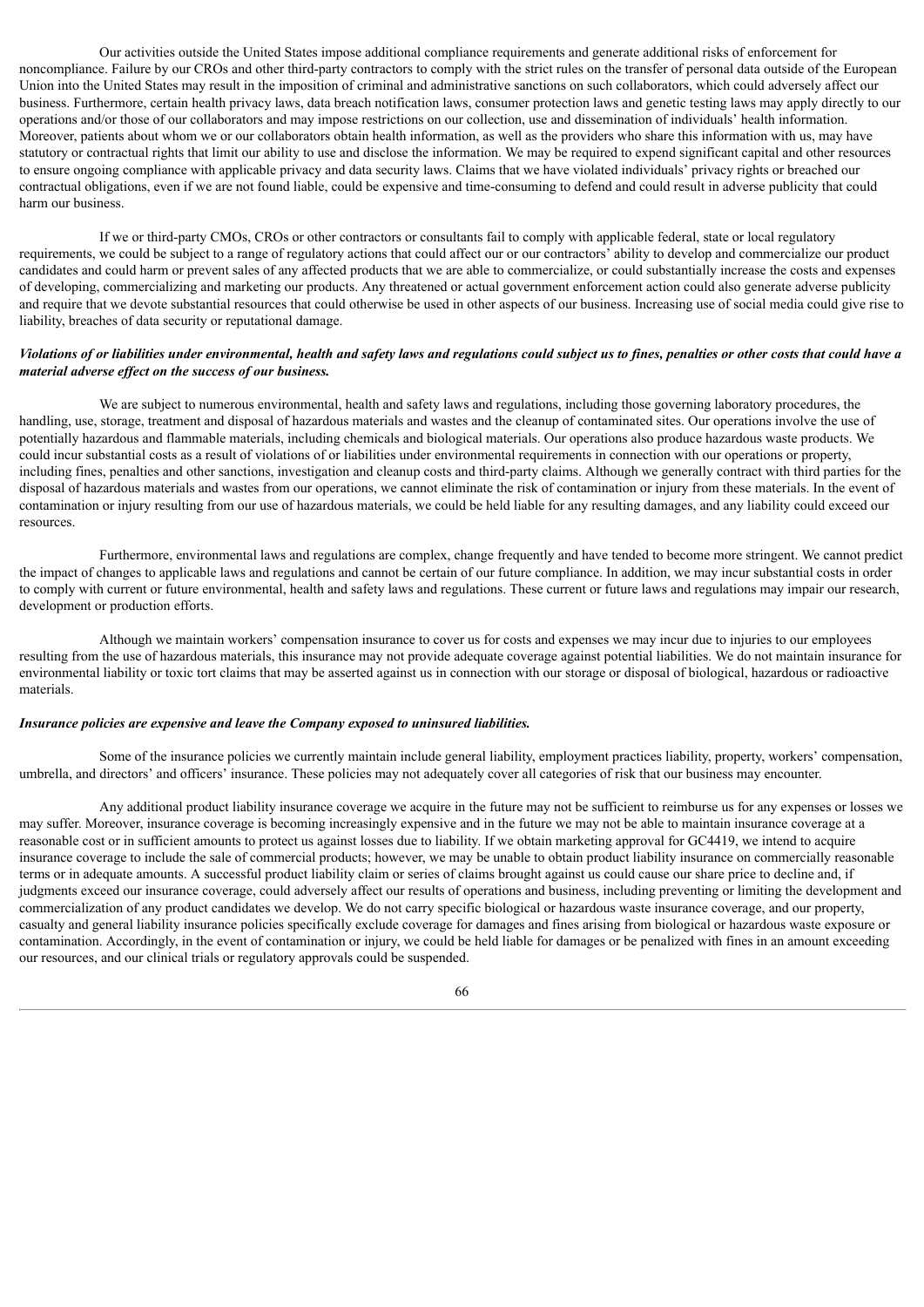We also expect that operating as a public company will make it more difficult and more expensive for us to obtain director and officer liability insurance, and we may be required to accept reduced policy limits and coverage or incur substantially higher costs to obtain the same or similar coverage. As a result, it may be more difficult for us to attract and retain qualified people to serve on our board of directors, our board committees or as executive officers. We do not know, however, if we will be able to maintain existing insurance with adequate levels of coverage. Any significant uninsured liability may require us to pay substantial amounts, which would adversely affect our cash position and results of operations.

### We and our employees are increasingly utilizing social media tools as a means of communication both internally and externally.

Despite our efforts to monitor evolving social media communication guidelines and comply with applicable rules, there is risk that the use of social media by us or our employees to communicate about our product candidates or business may cause us to be found in violation of applicable requirements. In addition, our employees may knowingly or inadvertently make use of social media in ways that may not comply with our social media policy or other legal or contractual requirements, which may give rise to liability, lead to the loss of trade secrets or other intellectual property or result in public exposure of personal information of our employees, clinical trial patients, customers and others. Furthermore, negative posts or comments about us or our product candidates in social media could seriously damage our reputation, brand image and goodwill. Any of these events could have a material adverse effect on our business, prospects, operating results and financial condition and could adversely affect the price of our common stock.

### Our employees and independent contractors, including consultants, vendors, and any third parties we may engage in connection with development and commercialization may engage in misconduct or other improper activities, including noncompliance with regulatory standards and requirements, which *could harm our business.*

Misconduct by our employees and independent contractors, including consultants, vendors, and any third parties we may engage in connection with development and commercialization, could include intentional, reckless or negligent conduct or unauthorized activities that violate: (i) the laws and regulations of the FDA, the EMA and other comparable regulatory authorities, including those laws that require the reporting of true, complete and accurate information to such authorities; (ii) manufacturing standards; (iii) data privacy, security, fraud and abuse and other healthcare laws and regulations; or (iv) laws that require the reporting of true, complete and accurate financial information and data. Specifically, sales, marketing and business arrangements in the healthcare industry are subject to extensive laws and regulations intended to prevent fraud, misconduct, kickbacks, self-dealing and other abusive practices. These laws and regulations may restrict or prohibit a wide range of pricing, discounting, marketing and promotion, sales commission, customer incentive programs and other business arrangements. Activities subject to these laws could also involve the improper use or misrepresentation of information obtained in the course of clinical trials, creation of fraudulent data in pre-clinical studies or clinical trials or illegal misappropriation of drug product, which could result in regulatory sanctions and cause serious harm to our reputation. It is not always possible to identify and deter misconduct by employees and other third parties, and the precautions we take to detect and prevent this activity may not be effective in controlling unknown or unmanaged risks or losses or in protecting us from governmental investigations or other actions or lawsuits stemming from a failure to comply with such laws or regulations. Additionally, we are subject to the risk that a person or government could allege such fraud or other misconduct, even if none occurred. If any such actions are instituted against us, and we are not successful in defending ourselves or asserting our rights, those actions could have a significant impact on our business and results of operations, including the imposition of significant civil, criminal and administrative penalties, damages, monetary fines, disgorgements, possible exclusion from participation in Medicare, Medicaid, other U.S. federal healthcare programs or healthcare programs in other jurisdictions, integrity oversight and reporting obligations to resolve allegations of non-compliance, individual imprisonment, other sanctions, contractual damages, reputational harm, diminished profits and future earnings, and curtailment of our operations.

# We or the third parties upon whom we depend may be adversely affected by natural disasters and our business continuity and disaster recovery plans may *not adequately protect us from a serious disaster.*

Natural disasters could severely disrupt our operations and have a material adverse effect on our business, results of operations, financial condition and prospects. If a natural disaster, power outage or other event occurred that prevented us from using all or a significant portion of our headquarters, that damaged critical infrastructure, such as the manufacturing facilities on which we rely, or that otherwise disrupted operations, it may be difficult or, in certain cases, impossible for us to continue our business for a substantial period of time. The disaster recovery and business continuity plans we have in place may prove inadequate in the event of a serious disaster or similar event. We may incur substantial expenses as a result of the limited nature of our disaster recovery and business continuity plans, which could have a material adverse effect on our business.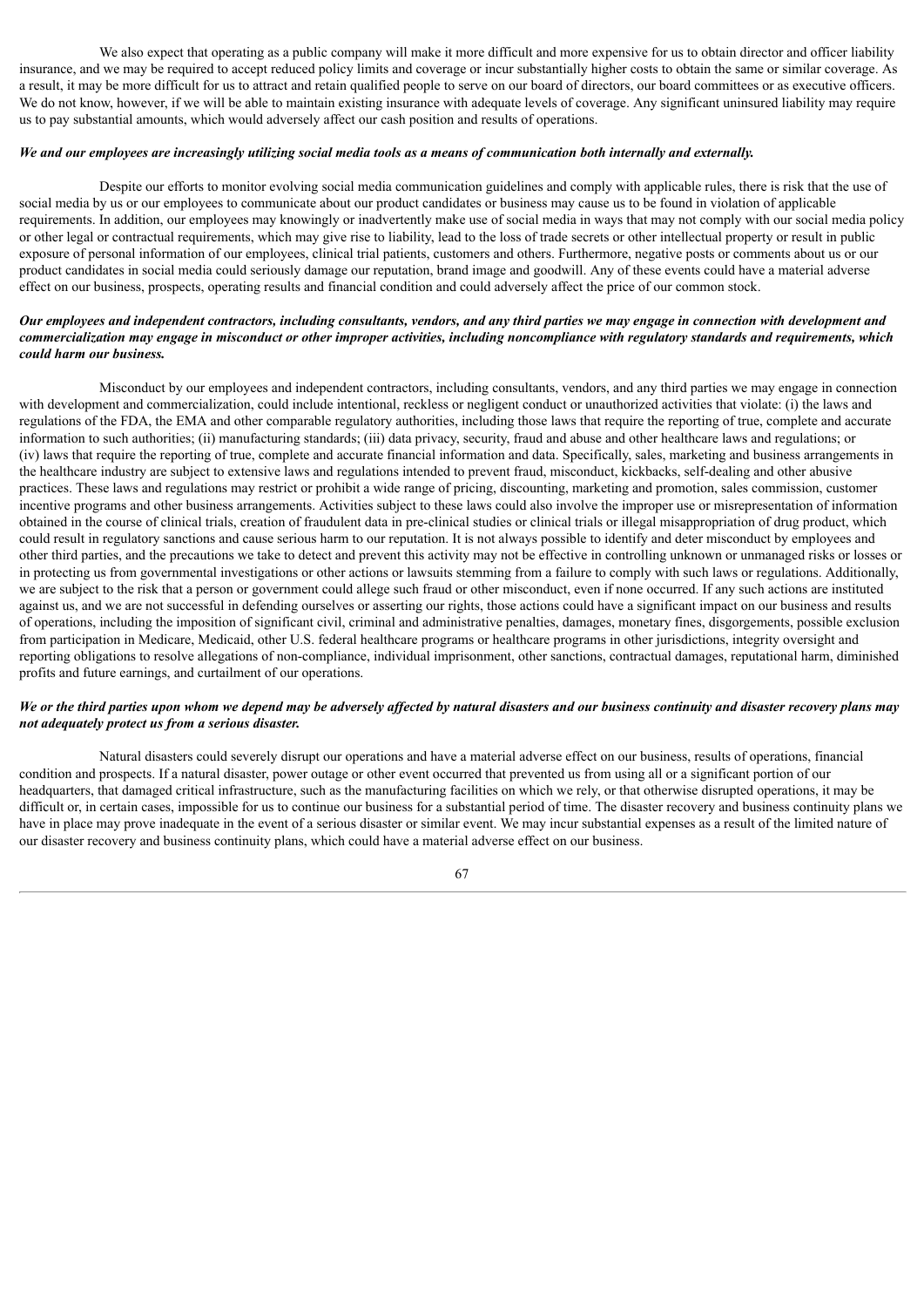# We may acquire businesses, or products or product candidates, or form strategic alliances, in the future, and we may not realize the benefits of such *acquisitions.*

We have acquired and in-licensed, and may acquire or in-license additional businesses or products, from other companies or create joint ventures with third parties that we believe will complement or augment our existing business. If we acquire businesses with promising markets or technologies, we may not be able to realize the benefit of acquiring such businesses if we are unable to successfully integrate them with our existing operations and company culture. We may encounter numerous difficulties in developing, manufacturing and marketing any new products resulting from a strategic alliance or acquisition that delay or prevent us from realizing their expected benefits or enhancing our business. We cannot assure you that, following any such acquisition or license, we will achieve the expected synergies to justify the transaction.

### The impact of the Tax Act on our financial results is not entirely clear and could differ materially from the financial statements provided herein.

On December 22, 2017, the United States enacted the Tax Act, which significantly reformed the U.S. Internal Revenue Code of 1986, as amended, or the Code. Among a number of significant changes to the current U.S. federal income tax rules, the Tax Act reduced the marginal U.S. corporate income tax rate from 35% to 21%, limited the deduction for net interest expense, shifted the United States toward a more territorial tax system, and imposed new taxes to combat erosion of the U.S. federal income tax base. The financial statements contained herein reflect the effects of the Tax Act based on current guidance. However, there remain uncertainties and ambiguities in the application of certain provisions of the Tax Act, and, as a result, we made certain judgments and assumptions in the interpretation thereof. The U.S. Treasury Department and the Internal Revenue Service may issue further guidance on how the provisions of the Tax Act will be applied or otherwise administered that differs from our current interpretation. In addition, the Tax Act could be subject to potential amendments and technical corrections, any of which could materially lessen or increase certain adverse impacts of the legislation on us. As we further analyze the impact of the Tax Act and collect relevant information to complete our computations of the related accounting impact, we may make adjustments to the provisional amounts that could materially affect our provision.

### Our ability to use our net operating losses to offset future taxable income may be subject to certain limitations.

In general, under Section 382 of the Code, a corporation that undergoes an "ownership change," generally defined as a greater than 50% change by value in its equity ownership over a three year period, is subject to limitations on its ability to utilize its pre change net operating losses, or NOLs, to offset future taxable income. Our existing NOLs may be subject to limitations arising from previous ownership changes, and if we undergo an ownership change, our ability to utilize NOLs could be further limited by Section 382 of the Code. Future changes in our stock ownership, some of which might be beyond our control, could result in an ownership change under Section 382 of the Code. For these reasons, in the event we experience a change of control, we may not be able to utilize a material portion of the NOLs even if we attain profitability.

# We are a multinational company that faces complex taxation regimes in various jurisdictions. Audits, investigations, and tax proceedings could have a *material adverse ef ect on our business, results of operations, and financial condition.*

We are subject to income and non-income taxes in multiple jurisdictions. Income tax accounting often involves complex issues, and judgment is required in determining our worldwide provision for income taxes and other tax liabilities. In particular, the jurisdictions in which we operate have detailed transfer pricing rules, which require that all transactions with non-resident related parties be priced using arm's length pricing principles within the meaning of such rules. We could be subject to tax audits involving transfer pricing issues. We believe that our tax positions are reasonable and our tax reserves are adequate to cover any potential liability. However, tax authorities in certain jurisdictions may disagree with our position, including the propriety of our related party arm's length transfer pricing policies and the tax treatment of corresponding expenses and income. If any of these tax authorities were successful in challenging our positions, we may be liable for additional income tax and penalties and interest related thereto in excess of any reserves established therefor, which may have a significant impact on our results and operations and future cash flow.

### **Risks Related to Our Common Stock**

# *An active trading market for our common stock may not be sustained.*

An active public trading market for our common stock may not be sustained. The lack of an active market may impair your ability to sell your shares at the time you wish to sell them or at a price that you consider reasonable. The lack of an active market may also reduce the fair value of your shares. An inactive market may also impair our ability to raise capital to continue to fund operations by selling shares and may impair our ability to acquire other companies or technologies by using our shares as consideration.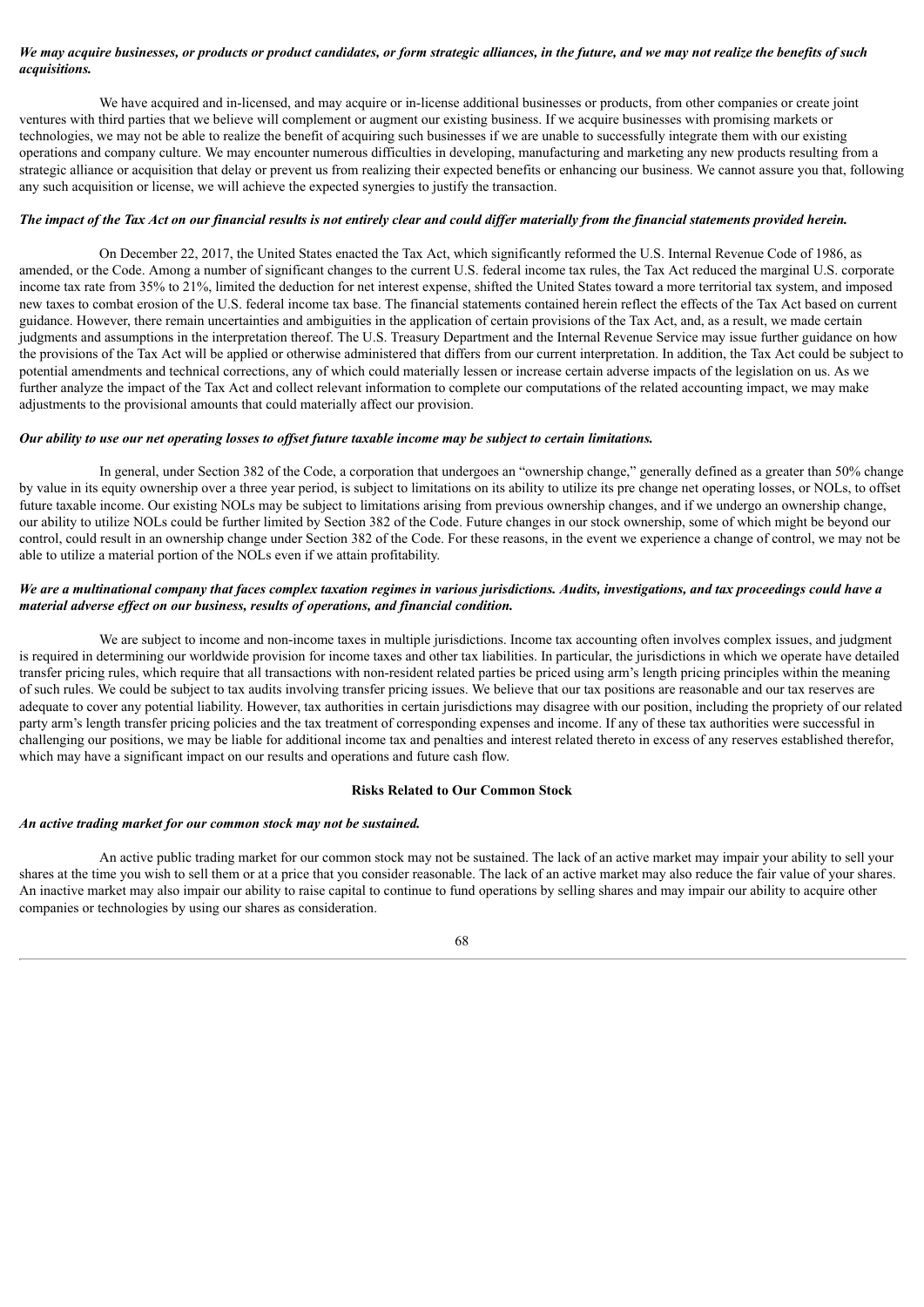### The price of our common stock is likely to be volatile and fluctuate substantially, which could result in substantial losses for purchasers of our common *stock.*

Our share price is likely to be volatile. The shares market in general and the market for biopharmaceutical companies in particular have experienced extreme volatility that has often been unrelated to the operating performance of particular companies. As a result of this volatility, you may not be able to sell your common stock at a price that you consider reasonable. The market price for our common stock may be influenced by many factors, including:

- the results of clinical trials for our product candidates;
- delays in the commencement, enrollment and the ultimate completion of clinical trials;
- the results and potential impact of competitive products or technologies;
- our ability to manufacture and successfully produce our product candidates;
- actual or anticipated changes in estimates as to financial results, development timelines or recommendations by securities analysts;
- the level of expenses related to any of our product candidates or clinical development programs;
- variations in our financial results or those of companies that are perceived to be similar to us;
- financing or other corporate transactions, or inability to obtain additional funding;
- failure to meet or exceed expectations of the investment community;
- regulatory or legal developments in the United States and other countries;
- the recruitment or departure of key personnel:
- developments or disputes concerning patent applications, issued patents or other proprietary rights;
- the results of our efforts to discover, develop, acquire or in-license additional product candidates;
- changes in the structure of healthcare payment systems;
- market conditions in the pharmaceutical and biotechnology sectors;
- general economic, industry and market conditions;
- changes in voting control of our executive officers and certain other members of our senior management or affiliates who hold our shares; and
- the other factors described in this "Risk Factors" section.

# If securities or industry analysts do not publish research or reports, or publish unfavorable research or reports, about us, our business or our market, our *shares price and trading volume could decline.*

The trading market for our common stock will be influenced by the research and reports that equity research analysts publish about us and our business. We do not currently have and may never obtain research coverage by equity research analysts. Equity research analysts may elect not to provide research coverage of our common stock, and such lack of research coverage may adversely affect the market price of our common stock. In the event we do have equity research analyst coverage, we will not have any control over the analysts or the content and opinions included in their reports. The price of our shares could decline if one or more equity research analysts downgrades our shares or issues other unfavorable commentary or research. If one or more equity research analysts ceases coverage of our company or fails to publish reports on us regularly, demand for our common stock could decrease, which in turn could cause the price of our common stock or its trading volume to decline.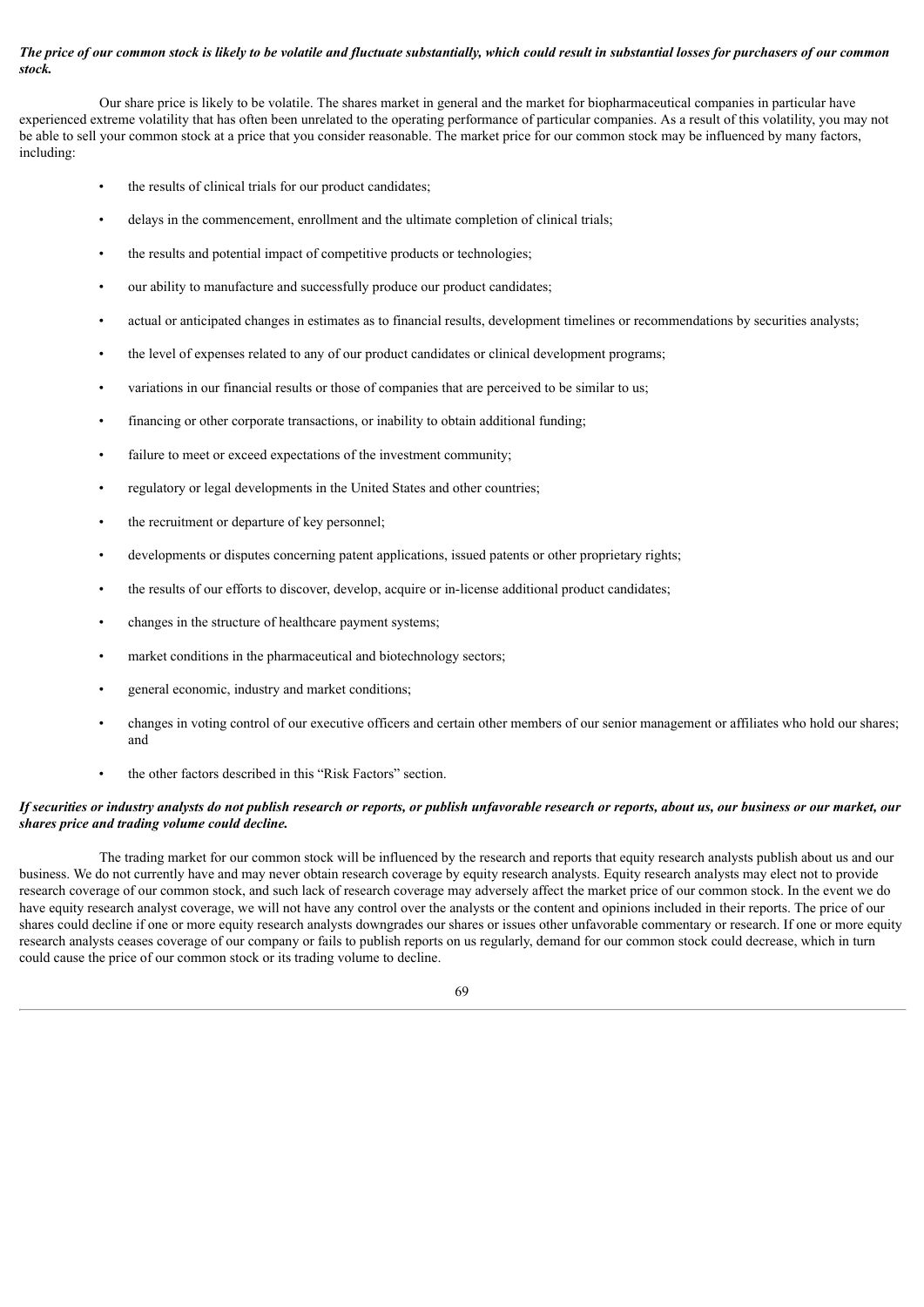# A significant portion of our total outstanding shares are restricted from immediate resale but may be sold into the market in the near future. This could cause the market price of our common stock to drop significantly, even if our business is doing well.

Sales of a substantial number of shares of our common stock in the public market could occur at any time. These sales, or the perception in the market that these sales may occur, could result in a decrease in the market price of our common stock. As of December 9, 2019, we have 24,807,789 shares of common stock outstanding. Of these shares, 19,362,099 shares are currently restricted as a result of securities laws or 180-day lock-up agreements entered into in connection with our IPO (which may be waived, with or without notice, by BofA Securities, Inc. and Citigroup Global Markets Inc.) but will be able to be sold beginning 180 days after our IPO, unless held by one of our affiliates, in which case the resale of those securities will be subject to volume limitations under Rule 144 of the Securities Act. Moreover, holders of an aggregate of up to 19,061,502 shares of our common stock have rights, subject to certain conditions, to require us to file registration statements covering their shares or to include their shares in registration statements that we may file for ourselves or other stockholders. We have also registered all shares of common stock that we may issue under our equity compensation plans. These shares can be freely sold in the public market, subject to volume limitations applicable to affiliates and the lock-up agreements referred to above.

# Future sales and issuances of our common stock or rights to purchase common stock, including pursuant to our equity incentive plans, could result in *dilution of the percentage ownership of our stockholders and could cause our common stock price to fall.*

We will need additional capital in the future to continue our planned operations. To the extent we raise additional capital by issuing additional common stock or other equity securities, our stockholders may experience substantial dilution. We may sell common stock, convertible securities or other equity securities in one or more transactions at prices and in a manner we determine from time to time. If we sell common stock, convertible securities or other equity securities in more than one transaction, investors may be materially diluted by subsequent sales. These sales may also result in material dilution to our existing stockholders, and new investors could gain rights superior to our existing stockholders.

### Our directors, officers and principal stockholders have significant voting power and may take actions that may not be in the best interests of our other *stockholders.*

Our officers, directors and principal stockholders each holding more than 5% of our common stock, collectively, control approximately 72.2% of our outstanding common stock. As a result, these stockholders, if they act together, will be able to control the management and affairs of our company and most matters requiring stockholder approval, including the election of directors and approval of significant corporate transactions. The interests of these stockholders may not be the same as or may even conflict with your interests. For example, these stockholders could attempt to delay or prevent a change in control of us, even if such change in control would benefit our other stockholders, which could deprive our stockholders of an opportunity to receive a premium for their common stock as part of a sale of us or our assets, and might affect the prevailing market price of our common stock due to investors' perceptions that conflicts of interest may exist or arise. As a result, this concentration of ownership may not be in the best interests of our other stockholders.

# We are an "emerging growth company," and the reduced disclosure requirements applicable to emerging growth companies may make our common stock *less attractive to investors.*

We are an "emerging growth company," as defined in the JOBS Act. We will remain an emerging growth company until the earlier of (a) the last day of the fiscal year in which we have total annual gross revenues of \$1.07 billion or more; (b) the last day of the fiscal year following the fifth anniversary of the date of the completion of our IPO; (c) the date on which we have issued more than \$1 billion in nonconvertible debt during the previous three years; or (d) the date on which we are deemed to be a large accelerated filer under the rules of the Securities and Exchange Commission, which means the market value of our common stock that is held by non-affiliates exceeds \$700 million as of the prior June 30th. For so long as we remain an emerging growth company, we are permitted and intend to rely on exemptions from certain disclosure requirements that are applicable to other public companies that are not emerging growth companies. These exemptions include:

- not being required to comply with the auditor attestation requirements of Section 404 of the Sarbanes-Oxley Act of 2002, or Section 404;
- an exemption from compliance with the requirement of the Public Company Accounting Oversight Board regarding the communication of critical audit matters in the auditor's report on the financial statements;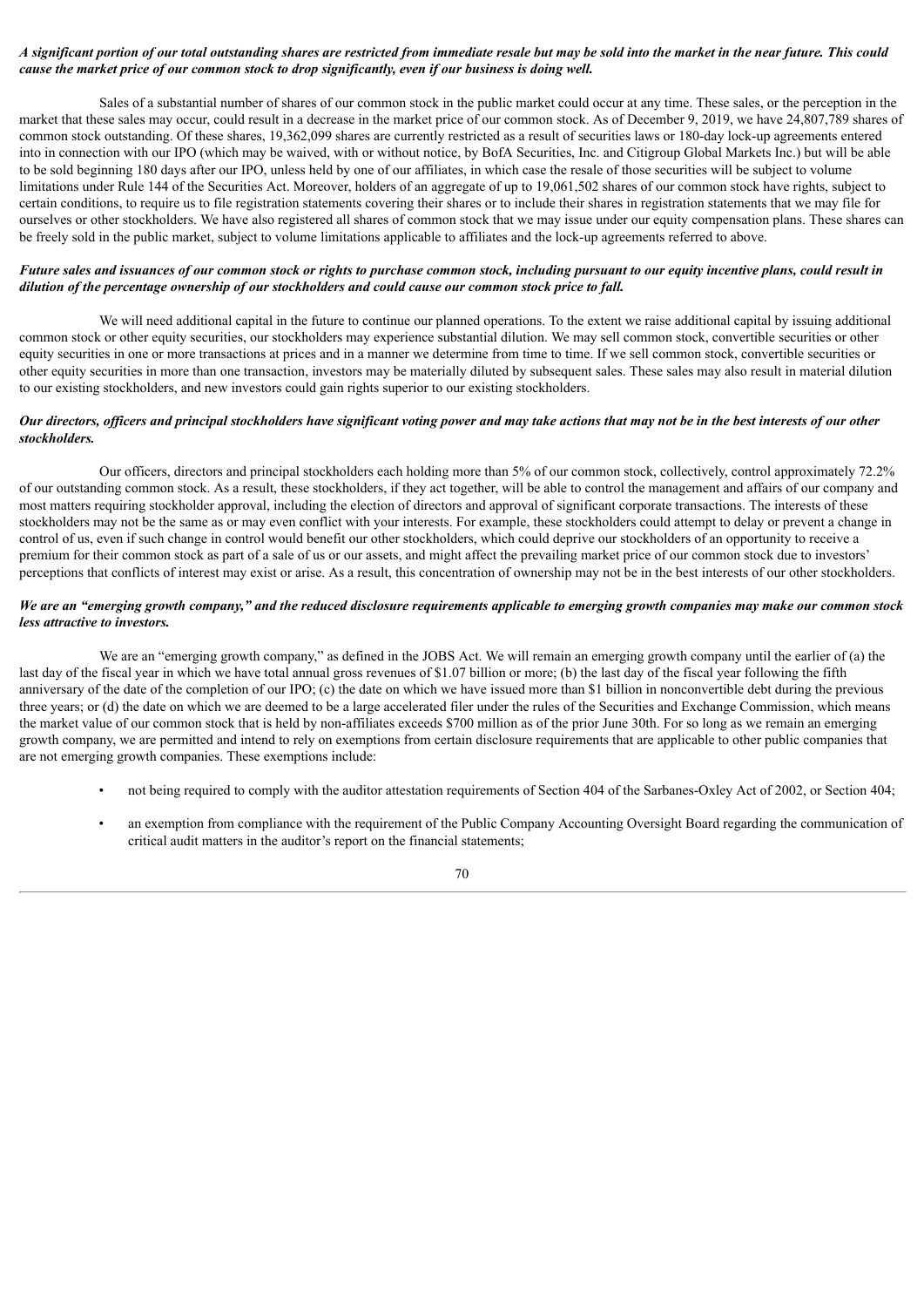- providing only two years of audited financial statements in addition to any required unaudited interim financial statements and a correspondingly reduced "Management's Discussion and Analysis of Financial Condition and Results of Operations" disclosure;
- reduced disclosure obligations regarding executive compensation; and
- exemptions from the requirements of holding a nonbinding advisory vote on executive compensation and stockholder approval of any golden parachute payments not previously approved.

We may choose to take advantage of some, but not all, of the available exemptions. In particular, we have provided only two years of audited financial statements and have not included all of the executive compensation information that would be required if we were not an emerging growth company. We cannot predict whether investors will find our common stock less attractive if we rely on these exemptions. If some investors find our common stock less attractive as a result, there may be a less active trading market for our common stock and our shares price may be more volatile.

# We are a "smaller reporting company" and the reduced disclosure requirements applicable to smaller reporting companies may make our common stock *less attractive to investors.*

We are considered a "smaller reporting company." We are therefore entitled to rely on certain reduced disclosure requirements, such as an exemption from providing selected financial data and executive compensation information. These exemptions and reduced disclosures in our SEC filings due to our status as a smaller reporting company may make it harder for investors to analyze our results of operations and financial prospects. We cannot predict if investors will find our common stock less attractive because we may rely on these exemptions. If some investors find our common stock less attractive as a result, there may be a less active trading market for our common stock and our stock prices may be more volatile.

# We have incurred and expect to continue to incur increased costs as a result of operating as a public company, and our management will be required to *devote substantial time to new compliance initiatives.*

As a public company, we have incurred, and particularly after we are no longer an "emerging growth company," expect to continue to incur significant legal, accounting and other expenses that we did not incur as a private company. In addition, the Sarbanes-Oxley Act of 2002 and rules subsequently implemented by the Securities and Exchange Commission and Nasdaq have imposed various requirements on public companies, including establishment and maintenance of effective disclosure and financial controls and corporate governance practices. Our management and other personnel need to devote a substantial amount of time to these compliance initiatives. Moreover, these rules and regulations have increased our legal and financial compliance costs and have made some activities more time-consuming and costly. For example, we expect that these rules and regulations may make it more difficult and more expensive for us to obtain director and officer liability insurance.

Pursuant to Section 404, we will be required to furnish a report by our management on our internal control over financial reporting, including an attestation report on internal control over financial reporting issued by our independent registered public accounting firm. However, while we remain an emerging growth company, we will not be required to include an attestation report on internal control over financial reporting issued by our independent registered public accounting firm. To achieve compliance with Section 404 within the prescribed period, we will be engaged in a process to document and evaluate our internal control over financial reporting, which is both costly and challenging. In this regard, we will need to continue to dedicate internal resources, potentially engage outside consultants and adopt a detailed work plan to assess and document the adequacy of internal control over financial reporting, continue steps to improve control processes as appropriate, validate through testing that controls are functioning as documented and implement a continuous reporting and improvement process for internal control over financial reporting. Despite our efforts, there is a risk that neither we nor our independent registered public accounting firm will be able to conclude within the prescribed timeframe that our internal control over financial reporting is effective as required by Section 404. This could result in an adverse reaction in the financial markets due to a loss of confidence in the reliability of our financial statements.

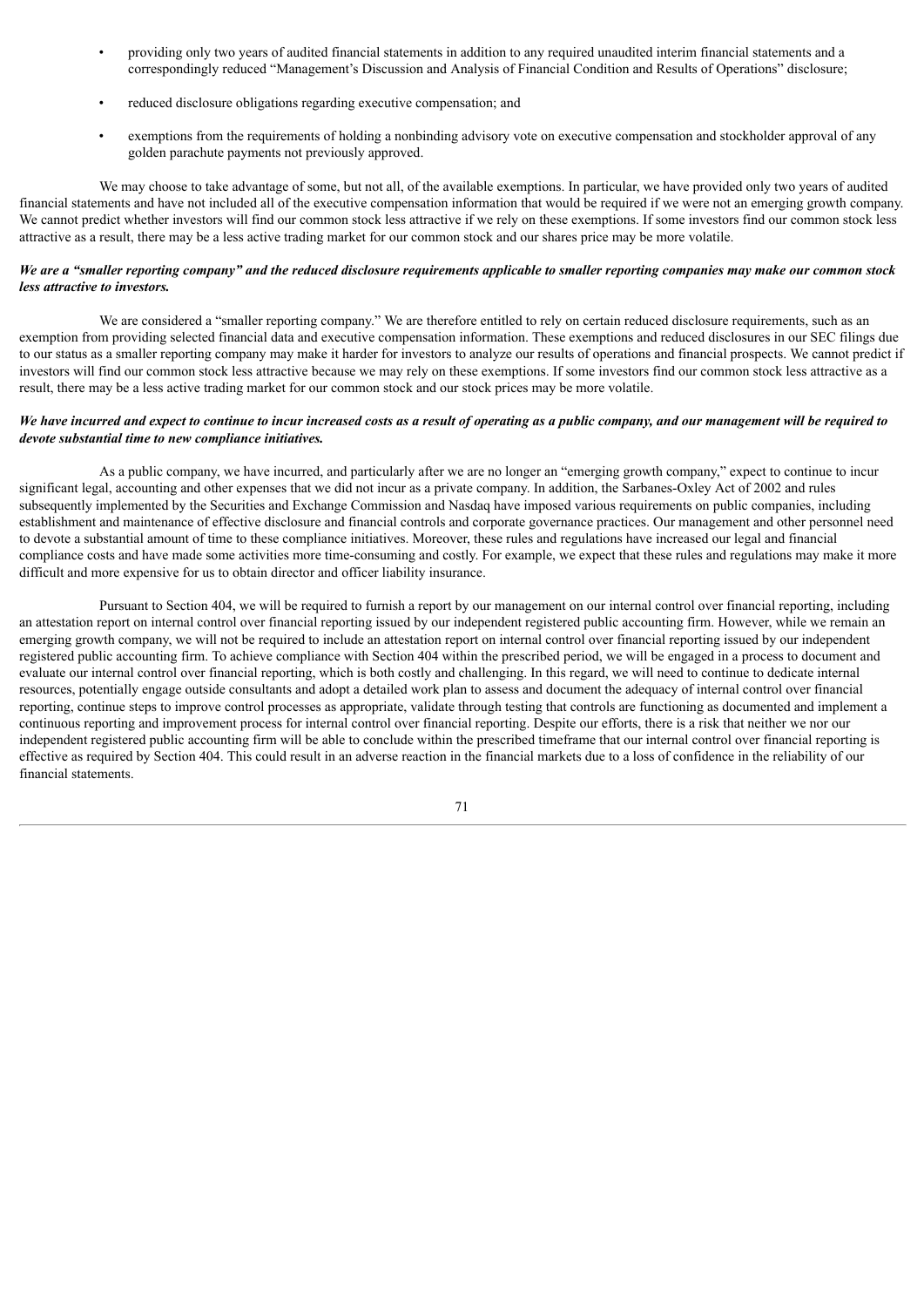### Provisions in our amended and restated certificate of incorporation and amended and restated bylaws and under Delaware law could make an acquisition of our company, which may be beneficial to our stockholders, more difficult and may prevent attempts by our stockholders to replace or remove our *current management.*

Provisions in our amended and restated certificate of incorporation and our amended and restated bylaws may discourage, delay or prevent a merger, acquisition or other change in control of our company that stockholders may consider favorable, including transactions in which you might otherwise receive a premium for your shares. These provisions could also limit the price that investors might be willing to pay in the future for shares of our common stock, thereby depressing the market price of our common stock. In addition, because our board of directors is responsible for appointing the members of our management team, these provisions may frustrate or prevent any attempts by our stockholders to replace or remove our current management by making it more difficult for stockholders to replace members of our board of directors. Among other things, these provisions include those establishing:

- a classified board of directors with three-year staggered terms, which may delay the ability of stockholders to change the membership of a majority of our board of directors;
- no cumulative voting in the election of directors, which limits the ability of minority stockholders to elect director candidates;
- the exclusive right of our board of directors to elect a director to fill a vacancy created by the expansion of the board of directors or the resignation, death or removal of a director, which prevents stockholders from filling vacancies on our board of directors;
- the ability of our board of directors to authorize the issuance of shares of preferred stock and to determine the terms of those shares, including preferences and voting rights, without stockholder approval, which could be used to significantly dilute the ownership of a hostile acquirer;
- the ability of our board of directors to alter our bylaws without obtaining stockholder approval;
- the required approval of the holders of at least two-thirds of the shares entitled to vote at an election of directors to adopt, amend or repeal our bylaws or repeal the provisions of our amended and restated certificate of incorporation regarding the election and removal of directors;
- a prohibition on stockholder action by written consent, which forces stockholder action to be taken at an annual or special meeting of our stockholders;
- the requirement that a special meeting of stockholders may be called only by the chairman of the board of directors, the chief executive officer, the president or the board of directors, which may delay the ability of our stockholders to force consideration of a proposal or to take action, including the removal of directors; and
- advance notice procedures that stockholders must comply with in order to nominate candidates to our board of directors or to propose matters to be acted upon at a stockholders' meeting, which may discourage or deter a potential acquirer from conducting a solicitation of proxies to elect the acquirer's own slate of directors or otherwise attempting to obtain control of us.

Moreover, because we are incorporated in Delaware, we are governed by the provisions of Section 203 of the General Corporation Law of the State of Delaware, which prohibits a person who owns in excess of 15% of our outstanding voting stock from merging or combining with us for a period of three years after the date of the transaction in which the person acquired in excess of 15% of our outstanding voting stock, unless the merger or combination is approved in a prescribed manner.

### Our amended and restated certificate of incorporation provides that the Court of Chancery of the State of Delaware will be the exclusive forum for substantially all disputes between us and our stockholders, which could limit our stockholders' ability to obtain a favorable judicial forum for disputes *with us or our directors, of icers or employees.*

Our amended and restated certificate of incorporation provides that, unless we consent in writing to the selection of an alternative forum to the fullest extent permitted by law, the Court of Chancery of the State of Delaware will be the sole and exclusive forum for (1) any derivative action or proceeding brought on our behalf, (2) any action asserting a claim for breach of a fiduciary duty owed by any of our directors, officers or other employees to us or our stockholders, (3) any action asserting a claim arising pursuant to any provision of the General Corporation Law of the State of Delaware, our amended and restated certificate of incorporation or our amended and restated bylaws, (4) any action to interpret, apply, enforce or determine the validity of our amended and restated

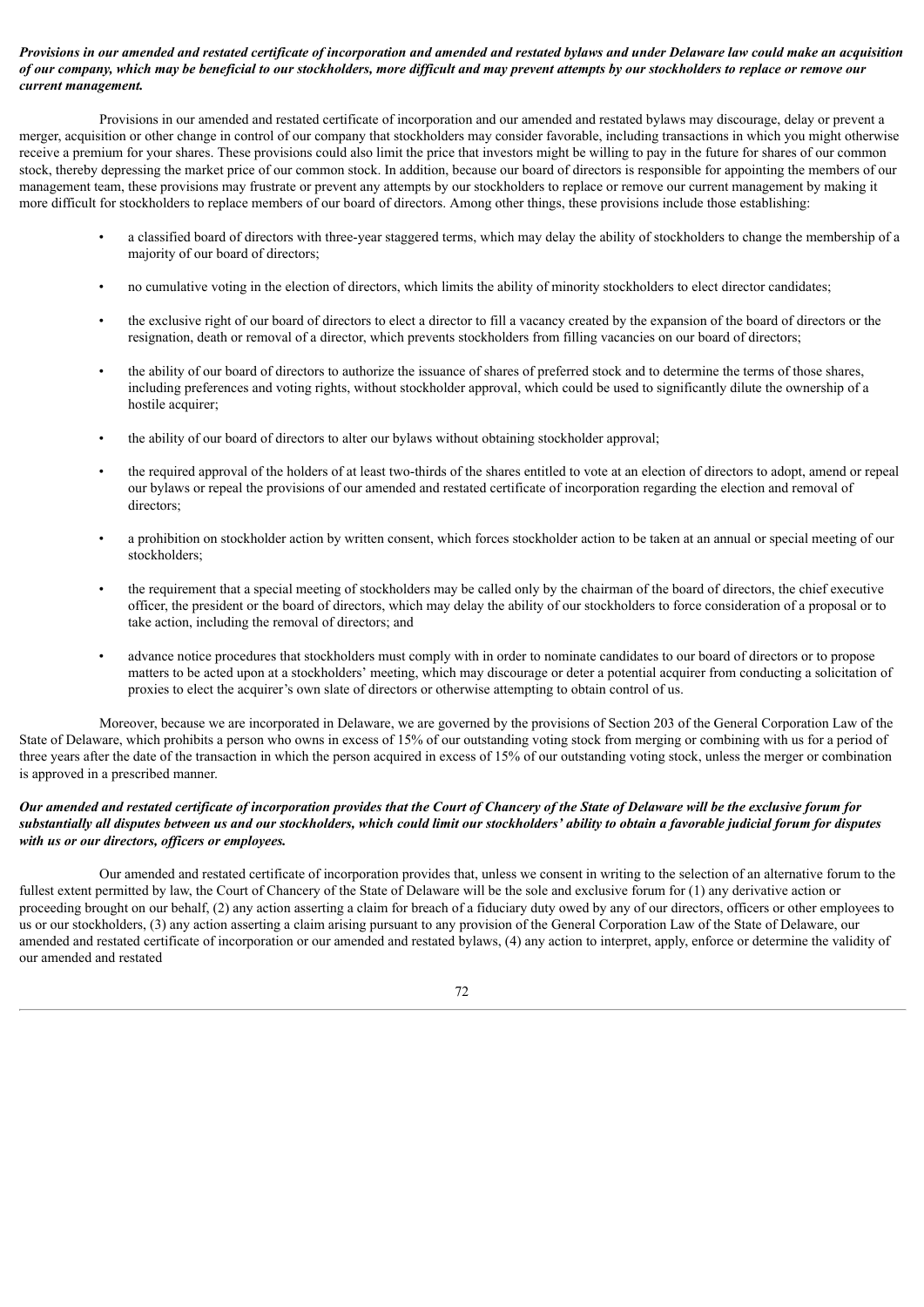certificate of incorporation or our amended and restated bylaws, or (5) any action asserting a claim governed by the internal affairs doctrine. Under our amended and restated certificate of incorporation, this exclusive forum provision will not apply to claims which are vested in the exclusive jurisdiction of a court or forum other than the Court of Chancery of the State of Delaware, or for which the Court of Chancery of the State of Delaware does not have subject matter jurisdiction. For instance, the provision would not apply to actions arising under federal securities laws, including suits brought to enforce any liability or duty created by the Securities Act, the Exchange Act, or the rules and regulations thereunder. This exclusive forum provision may limit a stockholder's ability to bring a claim in a judicial forum that it finds favorable for disputes with us or our directors, officers or other employees, which may discourage such lawsuits against us and our directors, officers and other employees. For example, stockholders who do bring a claim in the Court of Chancery could face additional litigation costs in pursuing any such claim, particularly if they do not reside in or near the State of Delaware. The Court of Chancery may also reach different judgments or results than would other courts, including courts where a stockholder considering an action may be located or would otherwise choose to bring the action, and such judgments or results may be more favorable to us than to our stockholders. The enforceability of similar choice of forum provisions in other companies' certificates of incorporation has been challenged in legal proceedings, and it is possible that, in connection with any applicable action brought against us, a court could find the choice of forum provisions contained in our amended and restated certificate of incorporation to be inapplicable or unenforceable in such action. If a court were to find the choice of forum provisions contained in our amended and restated certificate of incorporation to be inapplicable or unenforceable in an action, we may incur additional costs associated with resolving such action in other jurisdictions, which could adversely affect our business, financial condition or results of operations.

### Because we do not anticipate paying any cash dividends on our capital stock in the foreseeable future, capital appreciation, if any, will be your sole *source of gain.*

We have never declared or paid cash dividends on our capital stock. We currently intend to retain all of our future earnings, if any, to finance the growth and development of our business. Additionally, the proposal to pay future dividends to stockholders will in addition effectively be at the sole discretion of our board of directors after taking into account various factors our board of directors deems relevant, including our business prospects, capital requirements, financial performance and new product development. As a result, capital appreciation, if any, of our common stock will be your sole source of gain for the foreseeable future.

# **Item 2. Unregistered Sales of Equity Securities and Use of Proceeds.**

On November 6, 2019, the SEC declared effective our registration statement on Form S-1 (File No. 333-234184), as amended, filed in connection with our IPO, or the Registration Statement. Pursuant to the Registration Statement, we registered the offer and sale of 5,750,000 shares of our common stock with a proposed maximum aggregate offering price of approximately \$92.0 million. BofA Securities, Inc., Citigroup Global Markets Inc. and Credit Suisse Securities (USA) LLC acted as representatives of the underwriters for the offering. On November 12, 2019, we issued and sold 5,000,000 shares of our common stock at a price to the public of \$12.00 per share. Upon completion of the IPO on November 12, 2019, we received net proceeds of approximately \$53.1 million, after deducting the underwriting discount of \$4.2 million and offering expenses of \$2.7 million. On December 9, 2019, in connection with the partial exercise of the over-allotment option granted to the underwriters of our IPO, we issued and sold 445,690 additional shares of common stock at a price of \$12.00 per share, generating net proceeds of approximately \$5.0 million after deducting underwriting discounts of \$0.4 million. No payments for such expenses were made directly or indirectly to (i) any of our officers or directors or their associates, (ii) any persons owning 10% or more of any class of our equity securities or (iii) any of our affiliates.

The Registration statement granted the underwriters a 30-day option to purchase up to an additional 750,000 shares of our common stock at the IPO price less the underwriting discounts and commissions, of which 445,690 shares were purchased pursuant to the underwriters' partial exercise of the over-allotment option on December 9, 2019. The offering will terminate after the sale of all securities registered pursuant to the Registration Statement. Net proceeds of approximately \$58.1 million have been invested in money market funds and U.S. Treasury obligations. There has been no material change in the expected use of the net proceeds from our IPO as described in our final prospectus, dated November 6, 2019, filed with the SEC pursuant to Rule 424(b) under the Securities Act relating to the Registration Statement.

### **Item 3. Defaults Upon Senior Securities.**

None.

### **Item 4. Mine Safety Disclosures.**

Not applicable.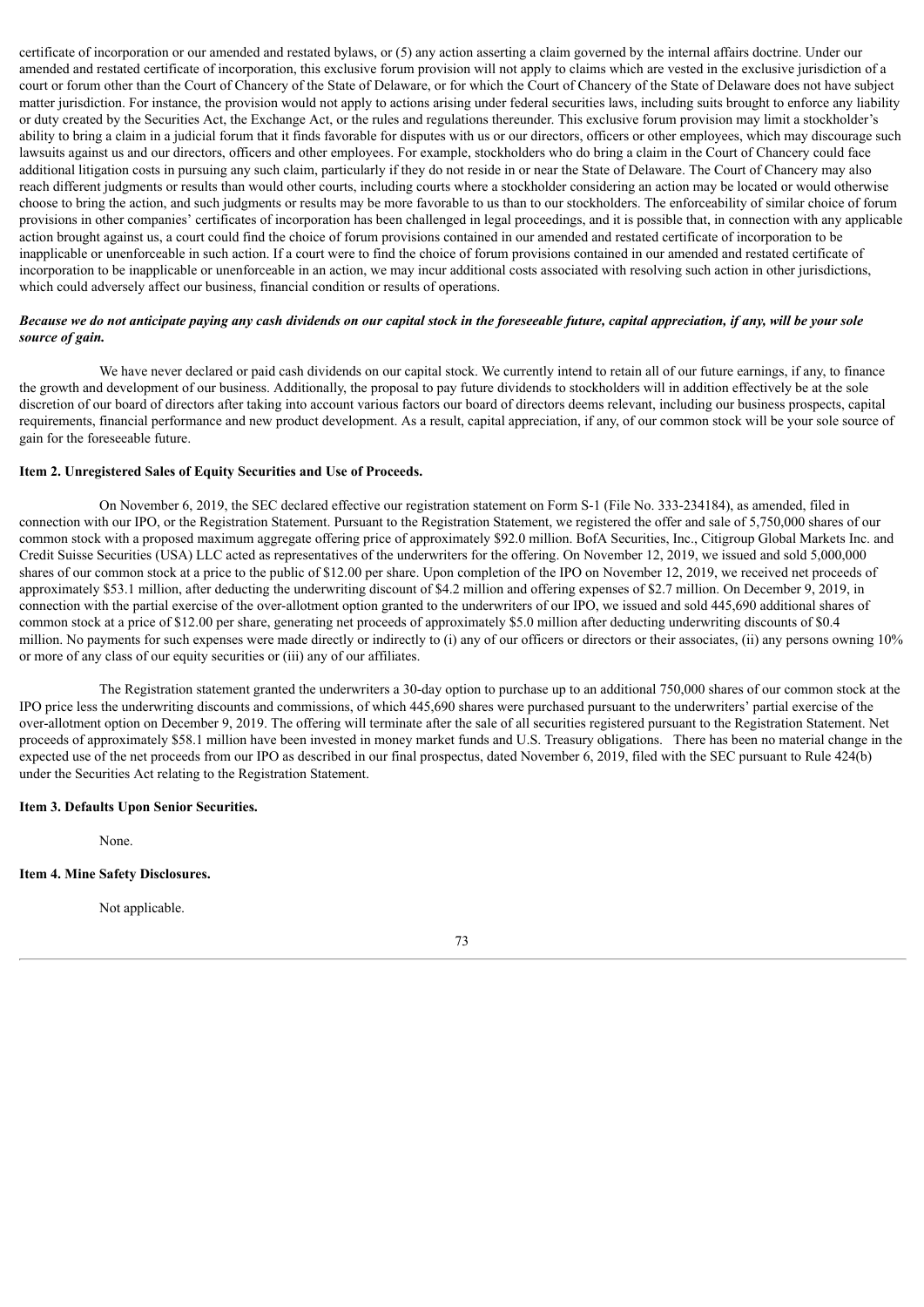#### Item 5. Other Information.

None.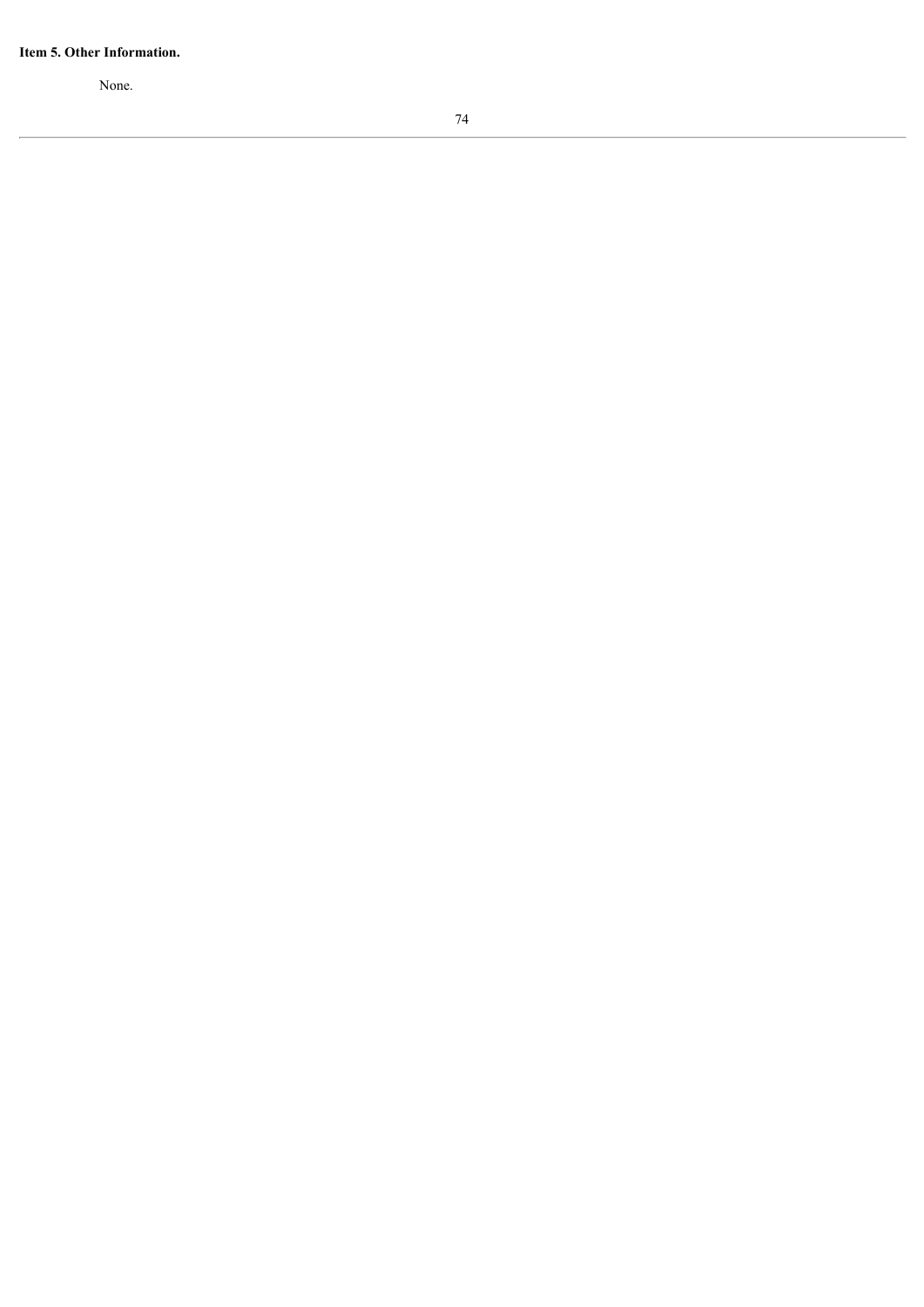# **Item 6. Exhibits.**

The exhibits listed on the Exhibit Index are either filed or furnished with this report or incorporated herein by reference.

| Exhibit<br>Number | <b>Description</b>                                                                                                                                                                                             | Form    | File No.   | Exhibit          | <b>Filing</b><br>Date | Filed/<br><b>Furnished</b><br>Herewith |
|-------------------|----------------------------------------------------------------------------------------------------------------------------------------------------------------------------------------------------------------|---------|------------|------------------|-----------------------|----------------------------------------|
| 3.1               | Restated Certificate of Incorporation of Galera Therapeutics, Inc.                                                                                                                                             | $8-K$   | 001-39114  | $\overline{3.1}$ | 11/12/2019            |                                        |
| 3.2               | Amended and Restated Bylaws of Galera Therapeutics, Inc.                                                                                                                                                       | $8-K$   | 001-39114  | 3.2              | 11/12/2019            |                                        |
| 4.1               | Form of Certificate of Common Stock                                                                                                                                                                            | $S-1/A$ | 333-234184 | 4.1              | 10/28/2019            |                                        |
| 4.2               | Second Amended and Restated Investors' Rights Agreement, dated as of August<br>30, 2018, by and among Galera Therapeutics, Inc. and the investors party<br>thereto, as amended                                 | $S-1/A$ | 333-234184 | 4.2              | 10/28/2019            |                                        |
| 10.1              | Employment Agreement, dated October 25, 2019, by and between Galera<br>Therapeutics, Inc. and J. Mel Sorensen, M.D.                                                                                            | $S-1/A$ | 333-234184 | 10.2             | 10/28/2019            |                                        |
| 10.2              | Employment Agreement, dated October 25, 2019, by and between Galera<br>Therapeutics, Inc. and Robert A. Beardsley, Ph.D.                                                                                       | $S-1/A$ | 333-234184 | 10.3             | 10/28/2019            |                                        |
| 10.3              | Employment Agreement, dated October 25, 2019 by and between Galera<br>Therapeutics, Inc. and Christopher Degnan                                                                                                | $S-1/A$ | 333-234184 | 10.4             | 10/28/2019            |                                        |
| 10.4              | Employment Agreement, dated October 25, 2019, by and between Galera<br>Therapeutics, Inc. and Jon T. Holmlund, M.D.                                                                                            | $S-1/A$ | 333-234184 | 10.5             | 10/28/2019            |                                        |
| 10.5              | Employment Agreement, dated October 25, 2019, by and between Galera<br>Therapeutics, Inc. and Arthur J. Fratamico, R.Ph.                                                                                       | $S-1/A$ | 333-234184 | <u>10.6</u>      | 10/28/2019            |                                        |
| 10.6              | Form of Indemnification Agreement between Galera Therapeutics, Inc. and its<br>directors and officers                                                                                                          | $S-1/A$ | 333-234184 | 10.7             | 10/28/2019            |                                        |
| 10.7              | Galera Therapeutics, Inc. 2019 Incentive Award Plan                                                                                                                                                            | $S-1/A$ | 333-234184 | 10.9             | 10/28/2019            |                                        |
| 10.8              | Form of Stock Option Award Agreement under the Galera Therapeutics, Inc.<br>2019 Incentive Award Plan                                                                                                          | $S-1/A$ | 333-234184 | 10.10            | 10/28/2019            |                                        |
| 10.9              | Form of Restricted Stock Award Agreement under the Galera Therapeutics, Inc.<br>2019 Incentive Award Plan                                                                                                      | $S-1/A$ | 333-234184 | <u>10.11</u>     | 10/28/2019            |                                        |
| 10.10             | Form of Restricted Stock Unit Award Agreement under the Galera Therapeutics,<br>Inc. 2019 Incentive Award Plan                                                                                                 | $S-1/A$ | 333-234184 | 10.12            | 10/28/2019            |                                        |
| 10.11             | Galera Therapeutics, Inc. Non-Employee Director Compensation Policy                                                                                                                                            | $S-1/A$ | 333-234184 | 10.13            | 10/28/2019            |                                        |
| 10.12             | Galera Therapeutics, Inc. 2019 Employee Stock Purchase Plan                                                                                                                                                    | $S-1/A$ | 333-234184 | 10.14            | 10/28/2019            |                                        |
| $31.1*$           | Certification of Principal Executive Officer Pursuant to Rules 13a-14(a) and<br>15d-14(a) under the Securities Exchange Act of 1934, as Adopted Pursuant to                                                    |         |            |                  |                       |                                        |
| $31.2*$           | Section 302 of the Sarbanes-Oxley Act of 2002.<br>Certification of Principal Financial Officer Pursuant to Rules 13a-14(a) and 15d-<br>14(a) under the Securities Exchange Act of 1934, as Adopted Pursuant to |         |            |                  |                       | $\ast$                                 |
| $32.1**$          | Section 302 of the Sarbanes-Oxley Act of 2002.<br>Certification of Principal Executive Officer Pursuant to 18 U.S.C. Section 1350,<br>as Adopted Pursuant to Section 906 of the Sarbanes-Oxley Act of 2002.    |         |            |                  |                       | $* *$                                  |
| $32.2**$          | Certification of Principal Financial Officer Pursuant to 18 U.S.C. Section 1350,<br>as Adopted Pursuant to Section 906 of the Sarbanes-Oxley Act of 2002.                                                      |         |            |                  |                       | $**$                                   |
| 101.INS           | <b>XBRL Instance Document</b>                                                                                                                                                                                  |         |            |                  |                       |                                        |
| 101.SCH           | XBRL Taxonomy Extension Schema Document                                                                                                                                                                        |         |            |                  |                       |                                        |
| 101.CAL           | XBRL Taxonomy Extension Calculation Linkbase Document                                                                                                                                                          |         |            |                  |                       |                                        |
| 101.DEF           | XBRL Taxonomy Extension Definition Linkbase Document                                                                                                                                                           |         |            |                  |                       |                                        |
| 101.LAB           | XBRL Taxonomy Extension Label Linkbase Document                                                                                                                                                                |         |            |                  |                       |                                        |
| 101.PRE           | XBRL Taxonomy Extension Presentation Linkbase Document                                                                                                                                                         |         |            |                  |                       |                                        |
|                   | Eilad horowith                                                                                                                                                                                                 |         |            |                  |                       |                                        |

\* Filed herewith.

\*\* Furnished herewith.

75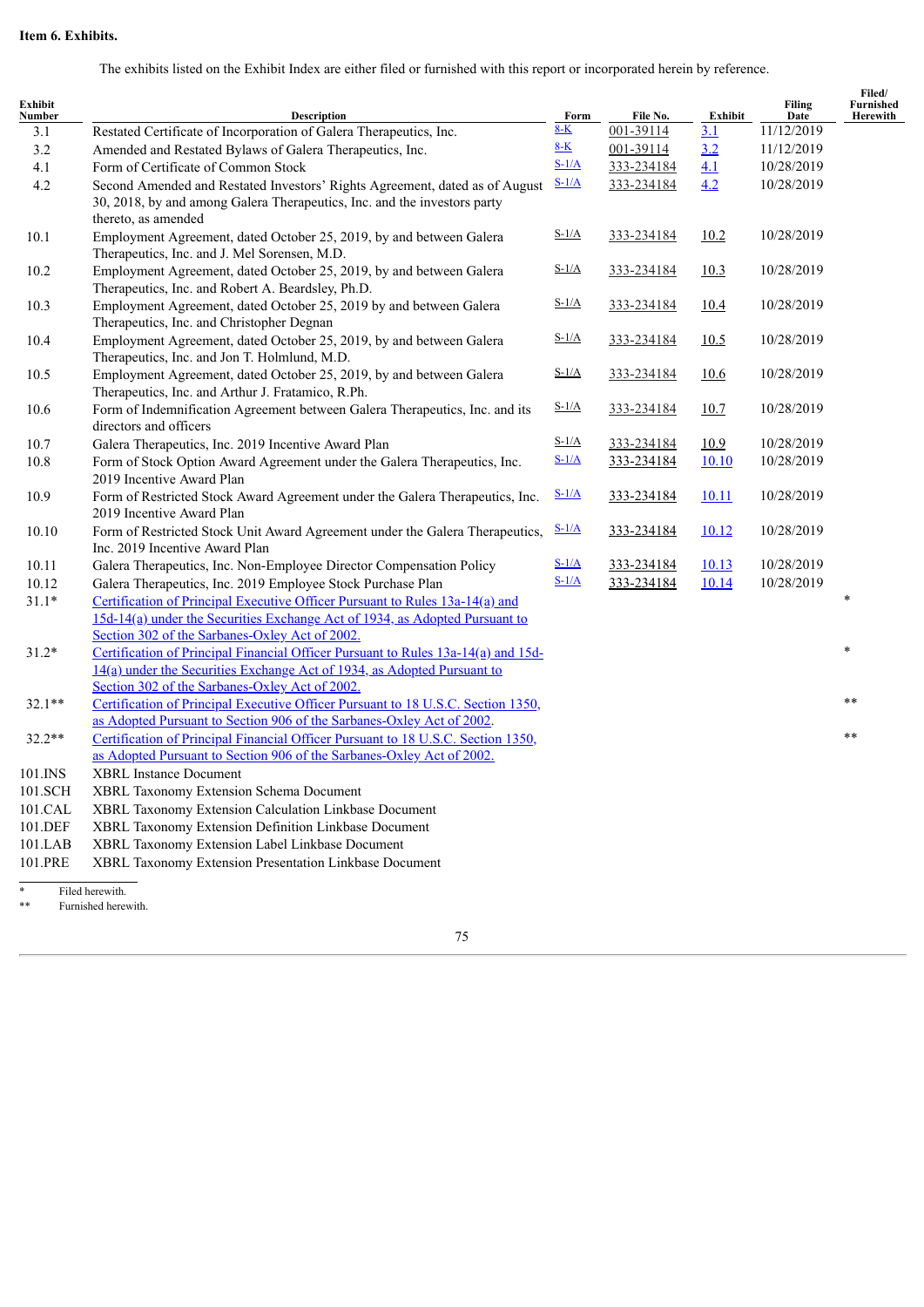# **SIGNATURES**

Pursuant to the requirements of the Securities Exchange Act of 1934, the registrant has duly caused this report to be signed on its behalf by the undersigned thereunto duly authorized.

|                         | Galera Therapeutics, Inc. |                                       |  |  |
|-------------------------|---------------------------|---------------------------------------|--|--|
| Date: December 10, 2019 | By:                       | /s/ J. Mel Sorensen, M.D.             |  |  |
|                         |                           | J. Mel Sorensen, M.D.                 |  |  |
|                         |                           | Chief Executive Officer and President |  |  |
| Date: December 10, 2019 | By:                       | /s/ Christopher Degnan                |  |  |
|                         |                           | Christopher Degnan                    |  |  |
|                         |                           | Chief Financial Officer               |  |  |
|                         | 76                        |                                       |  |  |
|                         |                           |                                       |  |  |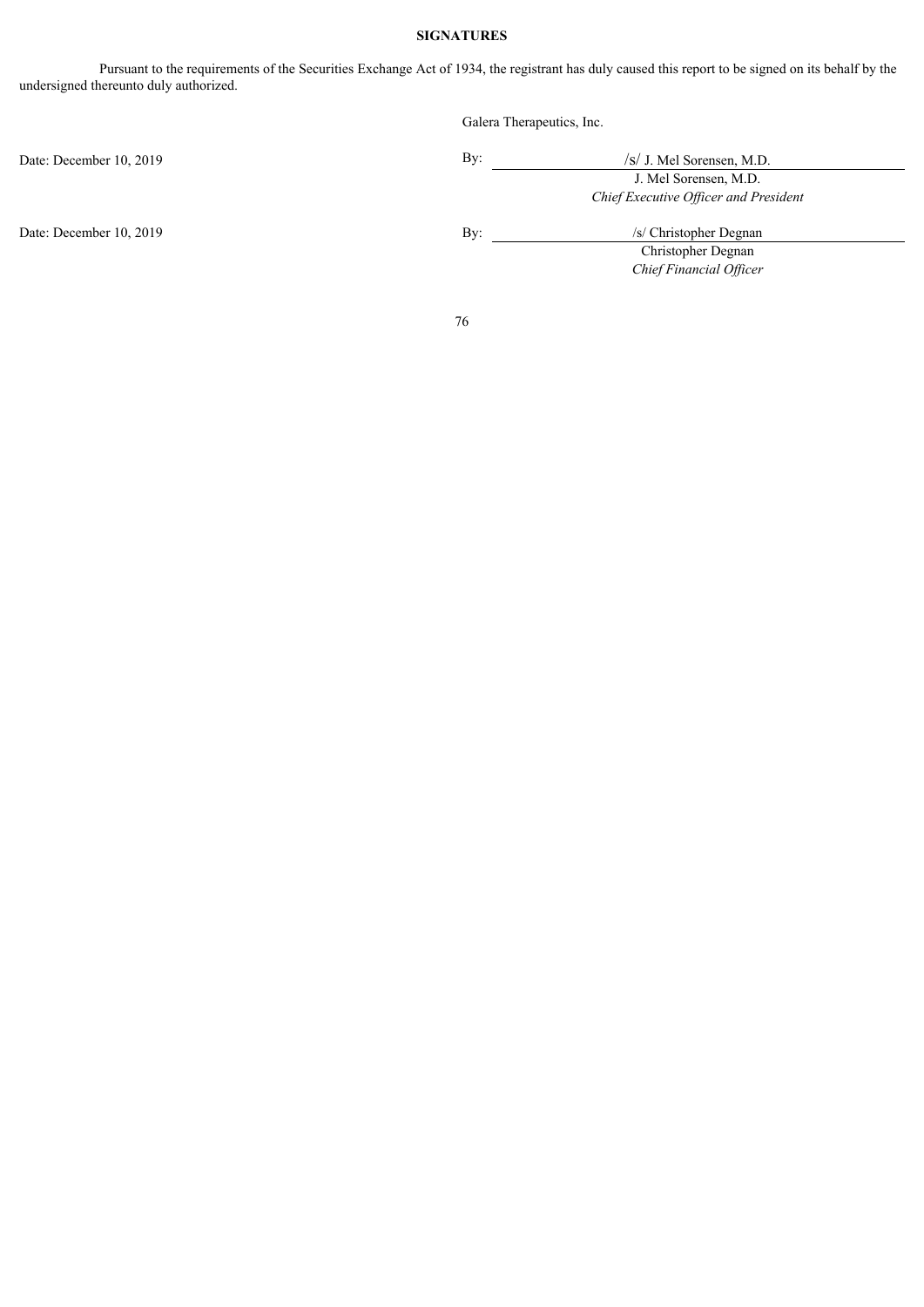### **CERTIFICATION**

### <span id="page-77-0"></span>I, J. Mel Sorensen, certify that:

- 1. I have reviewed this Quarterly Report on Form 10-Q of Galera Therapeutics, Inc.;
- 2. Based on my knowledge, this report does not contain any untrue statement of a material fact or omit to state a material fact necessary to make the statements made, in light of the circumstances under which such statements were made, not misleading with respect to the period covered by this report;
- 3. Based on my knowledge, the financial statements, and other financial information included in this report, fairly present in all material respects the financial condition, results of operations and cash flows of the registrant as of, and for, the periods presented in this report;
- 4. The registrant's other certifying officer(s) and I are responsible for establishing and maintaining disclosure controls and procedures (as defined in Exchange Act Rules 13a-15(e) and 15d-15(e)) for the registrant and have:
	- (a) Designed such disclosure controls and procedures, or caused such disclosure controls and procedures to be designed under our supervision, to ensure that material information relating to the registrant, including its consolidated subsidiaries, is made known to us by others within those entities, particularly during the period in which this report is being prepared;
	- (b) [omitted];
	- (c) Evaluated the effectiveness of the registrant's disclosure controls and procedures and presented in this report our conclusions about the effectiveness of the disclosure controls and procedures, as of the end of the period covered by this report based on such evaluation; and
	- (d) Disclosed in this report any change in the registrant's internal control over financial reporting that occurred during the registrant's most recent fiscal quarter (the registrant's fourth fiscal quarter in the case of an annual report) that has materially affected, or is reasonably likely to materially affect, the registrant's internal control over financial reporting; and
- 5. The registrant's other certifying officer(s) and I have disclosed, based on our most recent evaluation of internal control over financial reporting, to the registrant's auditors and the audit committee of the registrant's board of directors (or persons performing the equivalent functions):
	- (a) All significant deficiencies and material weaknesses in the design or operation of internal control over financial reporting which are reasonably likely to adversely affect the registrant's ability to record, process, summarize and report financial information; and
	- (b) Any fraud, whether or not material, that involves management or other employees who have a significant role in the registrant's internal control over financial reporting.

Date: December 10, 2019 By: *By: By: S/ J. Mel Sorensen, M.D.* 

J. Mel Sorensen, M.D. Chief Executive Officer, President and Director (principal executive officer)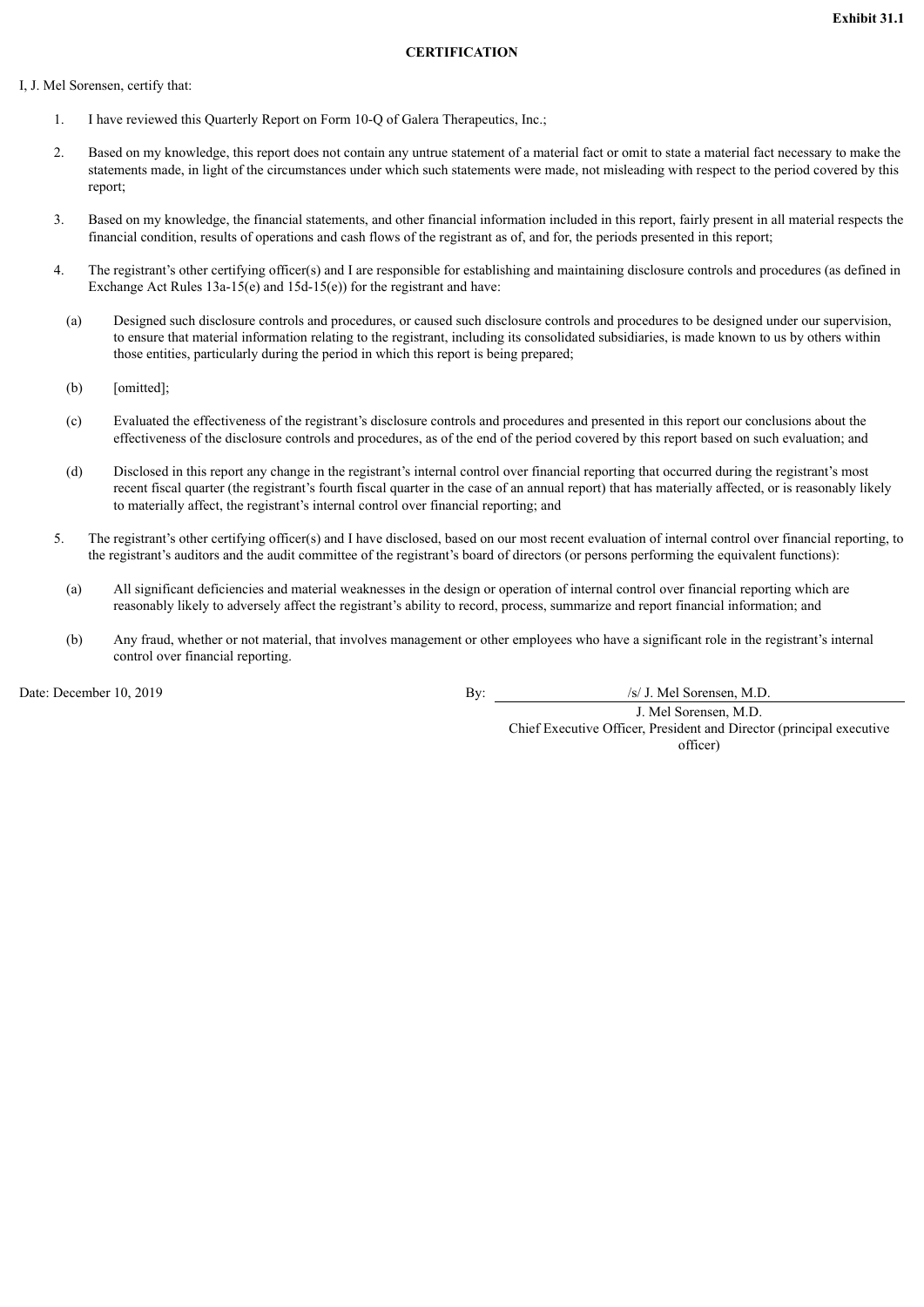# **CERTIFICATION**

<span id="page-78-0"></span>I, Christopher Degnan, certify that:

- 1. I have reviewed this Quarterly Report on Form 10-Q of Galera Therapeutics, Inc.;
- 2. Based on my knowledge, this report does not contain any untrue statement of a material fact or omit to state a material fact necessary to make the statements made, in light of the circumstances under which such statements were made, not misleading with respect to the period covered by this report;
- 3. Based on my knowledge, the financial statements, and other financial information included in this report, fairly present in all material respects the financial condition, results of operations and cash flows of the registrant as of, and for, the periods presented in this report;
- 4. The registrant's other certifying officer(s) and I are responsible for establishing and maintaining disclosure controls and procedures (as defined in Exchange Act Rules 13a-15(e) and 15d-15(e)) for the registrant and have:
	- (a) Designed such disclosure controls and procedures, or caused such disclosure controls and procedures to be designed under our supervision, to ensure that material information relating to the registrant, including its consolidated subsidiaries, is made known to us by others within those entities, particularly during the period in which this report is being prepared;
	- (b) [omitted];
	- (c) Evaluated the effectiveness of the registrant's disclosure controls and procedures and presented in this report our conclusions about the effectiveness of the disclosure controls and procedures, as of the end of the period covered by this report based on such evaluation; and
	- (d) Disclosed in this report any change in the registrant's internal control over financial reporting that occurred during the registrant's most recent fiscal quarter (the registrant's fourth fiscal quarter in the case of an annual report) that has materially affected, or is reasonably likely to materially affect, the registrant's internal control over financial reporting; and
- 5. The registrant's other certifying officer(s) and I have disclosed, based on our most recent evaluation of internal control over financial reporting, to the registrant's auditors and the audit committee of the registrant's board of directors (or persons performing the equivalent functions):
	- (a) All significant deficiencies and material weaknesses in the design or operation of internal control over financial reporting which are reasonably likely to adversely affect the registrant's ability to record, process, summarize and report financial information; and
	- (b) Any fraud, whether or not material, that involves management or other employees who have a significant role in the registrant's internal control over financial reporting.

Date: December 10, 2019 **By:** /s/ Christopher Degnan

Christopher Degnan Chief Financial Officer (principal financial and accounting officer)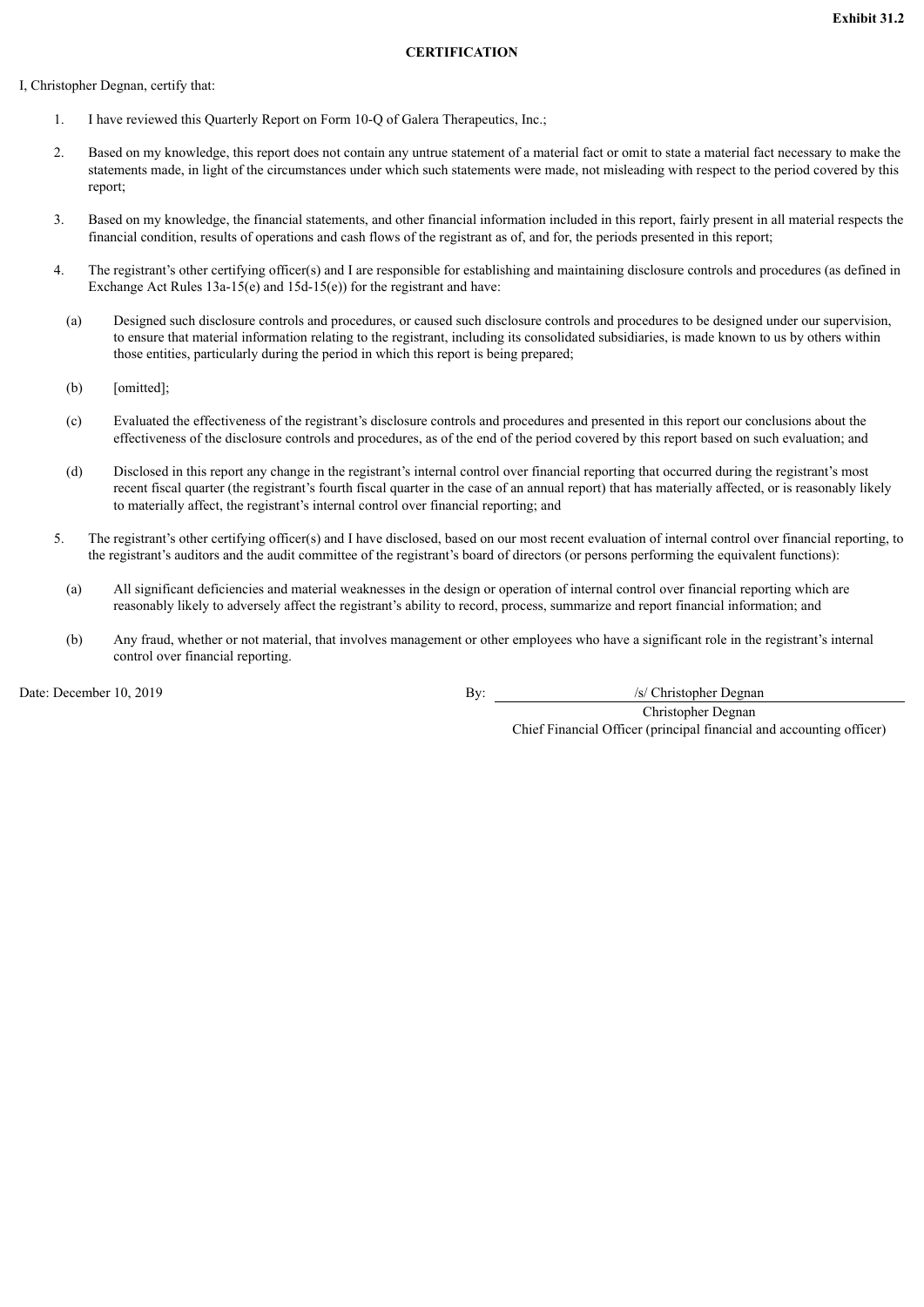# **CERTIFICATION PURSUANT TO 18 U.S.C. SECTION 1350, AS ADOPTED PURSUANT TO SECTION 906 OF THE SARBANES-OXLEY ACT OF 2002**

<span id="page-79-0"></span>In connection with the Quarterly Report on Form 10-Q of Galera Therapeutics, Inc. (the "Company") for the period ending September 30, 2019 as filed with the Securities and Exchange Commission on the date hereof (the "Report"), I certify, pursuant to 18 U.S.C. § 1350, as adopted pursuant to § 906 of the Sarbanes-Oxley Act of 2002, that:

- (1) The Report fully complies with the requirements of section 13(a) or 15(d) of the Securities Exchange Act of 1934; and
- (2) The information contained in the Report fairly presents, in all material respects, the financial condition and results of operations of the Company.

Date: December 10, 2019 By: /s/ J. Mel Sorensen, M.D.

J. Mel Sorensen, M.D.

Chief Executive Officer, President and Director (principal executive officer)